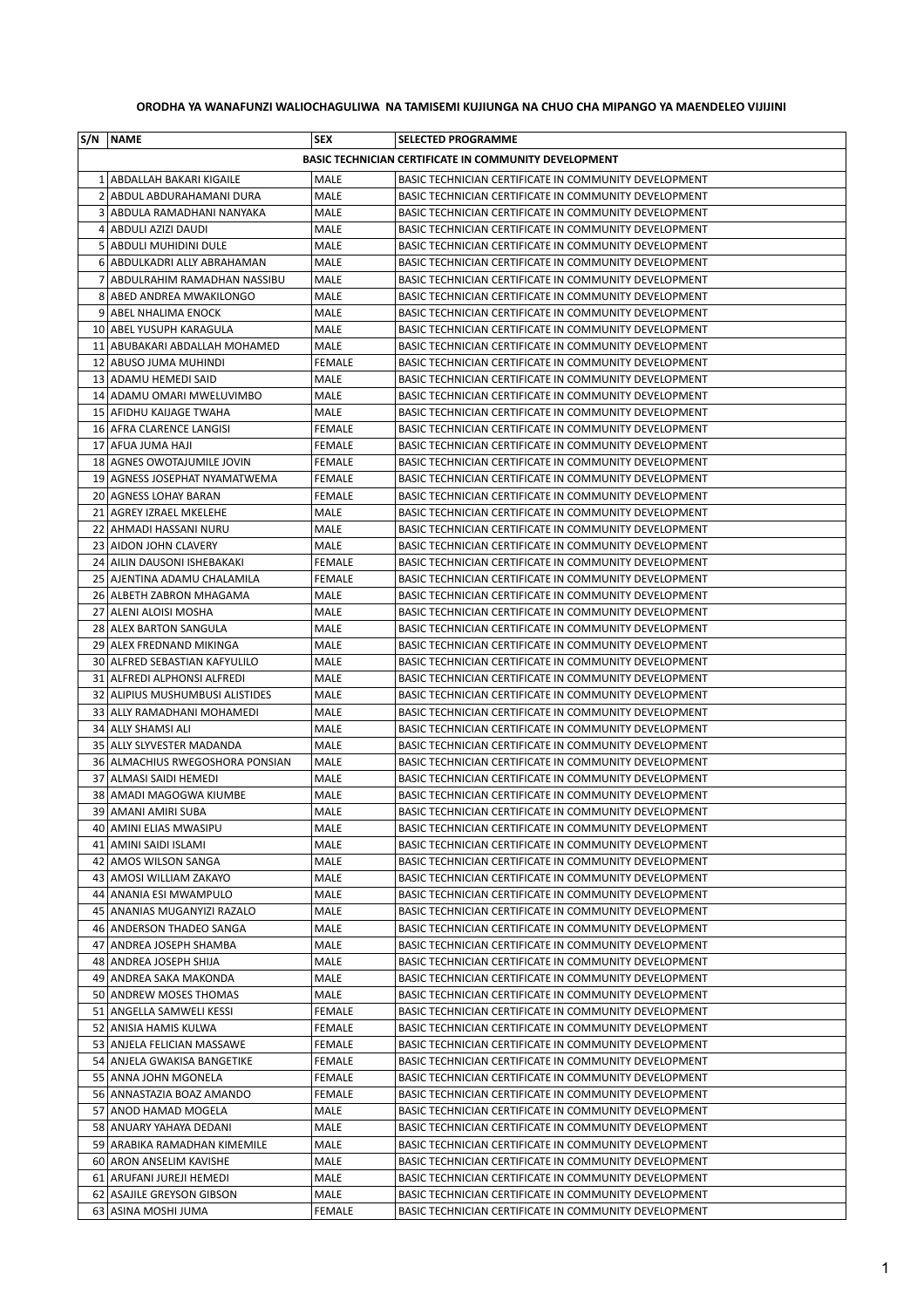| 64   ASINA RASHIDI MSEMO          | <b>FEMALE</b> | BASIC TECHNICIAN CERTIFICATE IN COMMUNITY DEVELOPMENT |
|-----------------------------------|---------------|-------------------------------------------------------|
| 65   ASTERIA WILFRED ADAMU        | FEMALE        | BASIC TECHNICIAN CERTIFICATE IN COMMUNITY DEVELOPMENT |
| 66 ATHANAS MARTIN BAKILA          | MALE          | BASIC TECHNICIAN CERTIFICATE IN COMMUNITY DEVELOPMENT |
| 67 ATUKUZWE ASONI MBALASE         | MALE          | BASIC TECHNICIAN CERTIFICATE IN COMMUNITY DEVELOPMENT |
| 68 AUDAX KARUGABA ELIAS           | MALE          | BASIC TECHNICIAN CERTIFICATE IN COMMUNITY DEVELOPMENT |
| 69 AUJENI JOSHUA KILYENYI         | MALE          | BASIC TECHNICIAN CERTIFICATE IN COMMUNITY DEVELOPMENT |
| 70 AYUBU LAZARO AYUBU             | MALE          | BASIC TECHNICIAN CERTIFICATE IN COMMUNITY DEVELOPMENT |
| 71 AYUBU SALUM MLIGA              | MALE          | BASIC TECHNICIAN CERTIFICATE IN COMMUNITY DEVELOPMENT |
| 72   AZIZA JUMA LUCHAGULA         | FEMALE        | BASIC TECHNICIAN CERTIFICATE IN COMMUNITY DEVELOPMENT |
| 73 BAHATI MOHAMEDI HUSSEIN        | MALE          | BASIC TECHNICIAN CERTIFICATE IN COMMUNITY DEVELOPMENT |
| 74 BAHATI RAMECK MTOPOCHI         | MALE          | BASIC TECHNICIAN CERTIFICATE IN COMMUNITY DEVELOPMENT |
| 75   BAKARI HAMZA KILANDA         | MALE          | BASIC TECHNICIAN CERTIFICATE IN COMMUNITY DEVELOPMENT |
| 76   BAKARI MUSSA BAKARI          | MALE          | BASIC TECHNICIAN CERTIFICATE IN COMMUNITY DEVELOPMENT |
| 77 BARAKA ELIAS MASANGYA          | MALE          | BASIC TECHNICIAN CERTIFICATE IN COMMUNITY DEVELOPMENT |
| 78 BARAKA IBRAHIMU SAMWEL         | MALE          | BASIC TECHNICIAN CERTIFICATE IN COMMUNITY DEVELOPMENT |
| 79   BARAKA MAFURU MAINGU         | MALE          | BASIC TECHNICIAN CERTIFICATE IN COMMUNITY DEVELOPMENT |
| 80 BARAKA MARCO TWAIKI            | MALE          | BASIC TECHNICIAN CERTIFICATE IN COMMUNITY DEVELOPMENT |
| 81 BARAKA THOBIAS CHARLES         | MALE          | BASIC TECHNICIAN CERTIFICATE IN COMMUNITY DEVELOPMENT |
| 82   BARAKA YOHANA KUBILU         | MALE          | BASIC TECHNICIAN CERTIFICATE IN COMMUNITY DEVELOPMENT |
| 83   BAZILI ANDREA HHAWU          | MALE          | BASIC TECHNICIAN CERTIFICATE IN COMMUNITY DEVELOPMENT |
| 84   BEATHA ROGASIANI KAVISHE     | FEMALE        | BASIC TECHNICIAN CERTIFICATE IN COMMUNITY DEVELOPMENT |
| 85   BEATRICE BANDIO SEBASTIAN    | <b>FEMALE</b> | BASIC TECHNICIAN CERTIFICATE IN COMMUNITY DEVELOPMENT |
| 86   BEATRICE FADHIRI GOMANO      | FEMALE        | BASIC TECHNICIAN CERTIFICATE IN COMMUNITY DEVELOPMENT |
| 87 BENEDICTA DAWITE DEEMAY        | <b>FEMALE</b> | BASIC TECHNICIAN CERTIFICATE IN COMMUNITY DEVELOPMENT |
| 88 BENEDICTO IDD MHINA            | MALE          | BASIC TECHNICIAN CERTIFICATE IN COMMUNITY DEVELOPMENT |
| 89 BENGITI RUHINDA SOSPETER       | MALE          | BASIC TECHNICIAN CERTIFICATE IN COMMUNITY DEVELOPMENT |
|                                   | MALE          |                                                       |
| 90 BENJAMIN LUTOBEKA MADAHA       |               | BASIC TECHNICIAN CERTIFICATE IN COMMUNITY DEVELOPMENT |
| 91   BENJAMINI VEDASTO BANDI      | MALE          | BASIC TECHNICIAN CERTIFICATE IN COMMUNITY DEVELOPMENT |
| 92 BENJAMINI YUSTINY MSAMBA       | <b>MALE</b>   | BASIC TECHNICIAN CERTIFICATE IN COMMUNITY DEVELOPMENT |
| 93   BETRISIA LAZARO KEMA         | FEMALE        | BASIC TECHNICIAN CERTIFICATE IN COMMUNITY DEVELOPMENT |
| 94 BONIPHACE MERITANO MATHIAS     | MALE          | BASIC TECHNICIAN CERTIFICATE IN COMMUNITY DEVELOPMENT |
| 95 BONPHACE PAULO MARWA           | MALE          | BASIC TECHNICIAN CERTIFICATE IN COMMUNITY DEVELOPMENT |
| 96 BONUS BINAMUNGU DEOGRATIAS     | MALE          | BASIC TECHNICIAN CERTIFICATE IN COMMUNITY DEVELOPMENT |
| 97 BRENDA SAMWEL KIVUYO           | FEMALE        | BASIC TECHNICIAN CERTIFICATE IN COMMUNITY DEVELOPMENT |
| 98 BROWN JOSHUA JAMES             | MALE          | BASIC TECHNICIAN CERTIFICATE IN COMMUNITY DEVELOPMENT |
| 99   BULUMA LUZAMBYA BULUMA       | <b>MALE</b>   | BASIC TECHNICIAN CERTIFICATE IN COMMUNITY DEVELOPMENT |
| 100 CAREEN ERASMOS MWACHA         | FEMALE        | BASIC TECHNICIAN CERTIFICATE IN COMMUNITY DEVELOPMENT |
| 101 CASTRO SIMON MBUJA            | MALE          | BASIC TECHNICIAN CERTIFICATE IN COMMUNITY DEVELOPMENT |
| 102 CATHELINE JOSEPH NGAHY        | <b>FEMALE</b> | BASIC TECHNICIAN CERTIFICATE IN COMMUNITY DEVELOPMENT |
| 103 CATHERINE HUMPHREY SANGA      | <b>FEMALE</b> | BASIC TECHNICIAN CERTIFICATE IN COMMUNITY DEVELOPMENT |
| 104 CHARLES BUKWIMBA SELEMAN      | MALE          | BASIC TECHNICIAN CERTIFICATE IN COMMUNITY DEVELOPMENT |
| 105 CHARLES LEONARD KIWAULA       | MALE          | BASIC TECHNICIAN CERTIFICATE IN COMMUNITY DEVELOPMENT |
| 106 CHARLES MELKI TINNA           | MALE          | BASIC TECHNICIAN CERTIFICATE IN COMMUNITY DEVELOPMENT |
| 107 CHARLES PETER NTUBI           | MALE          | BASIC TECHNICIAN CERTIFICATE IN COMMUNITY DEVELOPMENT |
| 108 CHIRISTINA DAUSON PROTACE     | <b>FEMALE</b> | BASIC TECHNICIAN CERTIFICATE IN COMMUNITY DEVELOPMENT |
| 109 CHRISTINA BARNABA MWAKATUMA   | <b>FEMALE</b> | BASIC TECHNICIAN CERTIFICATE IN COMMUNITY DEVELOPMENT |
| 110 CHRISTINA GUGA ZABLON         | FEMALE        | BASIC TECHNICIAN CERTIFICATE IN COMMUNITY DEVELOPMENT |
| 111 CHRISTOPHER LOWA SIMBEYE      | MALE          | BASIC TECHNICIAN CERTIFICATE IN COMMUNITY DEVELOPMENT |
| 112 CHRISTUS MICHAEL OTMARY       | MALE          | BASIC TECHNICIAN CERTIFICATE IN COMMUNITY DEVELOPMENT |
| 113 CLEOPHACE KAROKOLA EDIMUND    | MALE          | BASIC TECHNICIAN CERTIFICATE IN COMMUNITY DEVELOPMENT |
| 114 COLETHA COLONERY BUKUKUMBWA   | <b>FEMALE</b> | BASIC TECHNICIAN CERTIFICATE IN COMMUNITY DEVELOPMENT |
| 115 COLLINCE FAUSTINE MWAZAMBA    | MALE          | BASIC TECHNICIAN CERTIFICATE IN COMMUNITY DEVELOPMENT |
| 116 CYPRIAN CHRISPIN KIPIMILO     | MALE          | BASIC TECHNICIAN CERTIFICATE IN COMMUNITY DEVELOPMENT |
| 117 DADI SALUMU KALANJE           | MALE          | BASIC TECHNICIAN CERTIFICATE IN COMMUNITY DEVELOPMENT |
| 118 DADISON KESSY KATENYA         | MALE          | BASIC TECHNICIAN CERTIFICATE IN COMMUNITY DEVELOPMENT |
| 119 DAMIAN CUTHBERTH KUMBURU      | MALE          | BASIC TECHNICIAN CERTIFICATE IN COMMUNITY DEVELOPMENT |
| 120 DANIEL KAILAS LUKUMAY         | MALE          | BASIC TECHNICIAN CERTIFICATE IN COMMUNITY DEVELOPMENT |
| 121   DANIEL NG'WANZALIMA SHULULU | MALE          | BASIC TECHNICIAN CERTIFICATE IN COMMUNITY DEVELOPMENT |
| 122   DANIEL VICTOR MWANAHONDYA   | MALE          | BASIC TECHNICIAN CERTIFICATE IN COMMUNITY DEVELOPMENT |
| 123 DAUD COSMAS MWANDU            | MALE          | BASIC TECHNICIAN CERTIFICATE IN COMMUNITY DEVELOPMENT |
| 124 DAUD JOSEPH SOGGAH            | MALE          | BASIC TECHNICIAN CERTIFICATE IN COMMUNITY DEVELOPMENT |
| 125 DAUD KULWA ABEL               | MALE          | BASIC TECHNICIAN CERTIFICATE IN COMMUNITY DEVELOPMENT |
| 126 DAUD THOMAS MISUNGWI          | MALE          | BASIC TECHNICIAN CERTIFICATE IN COMMUNITY DEVELOPMENT |
| 127 DAUD WILLIAM MICHAEL          | MALE          | BASIC TECHNICIAN CERTIFICATE IN COMMUNITY DEVELOPMENT |
| 128 DAUDI IGIGO MSWAGWA           | MALE          | BASIC TECHNICIAN CERTIFICATE IN COMMUNITY DEVELOPMENT |
| 129 DAVID EVARIST MWANANKULU      | MALE          | BASIC TECHNICIAN CERTIFICATE IN COMMUNITY DEVELOPMENT |
| 130 DAVID JIMY KIBONA             | MALE          | BASIC TECHNICIAN CERTIFICATE IN COMMUNITY DEVELOPMENT |
| 131 DAVID RAINA HASSAN            | MALE          | BASIC TECHNICIAN CERTIFICATE IN COMMUNITY DEVELOPMENT |
|                                   |               |                                                       |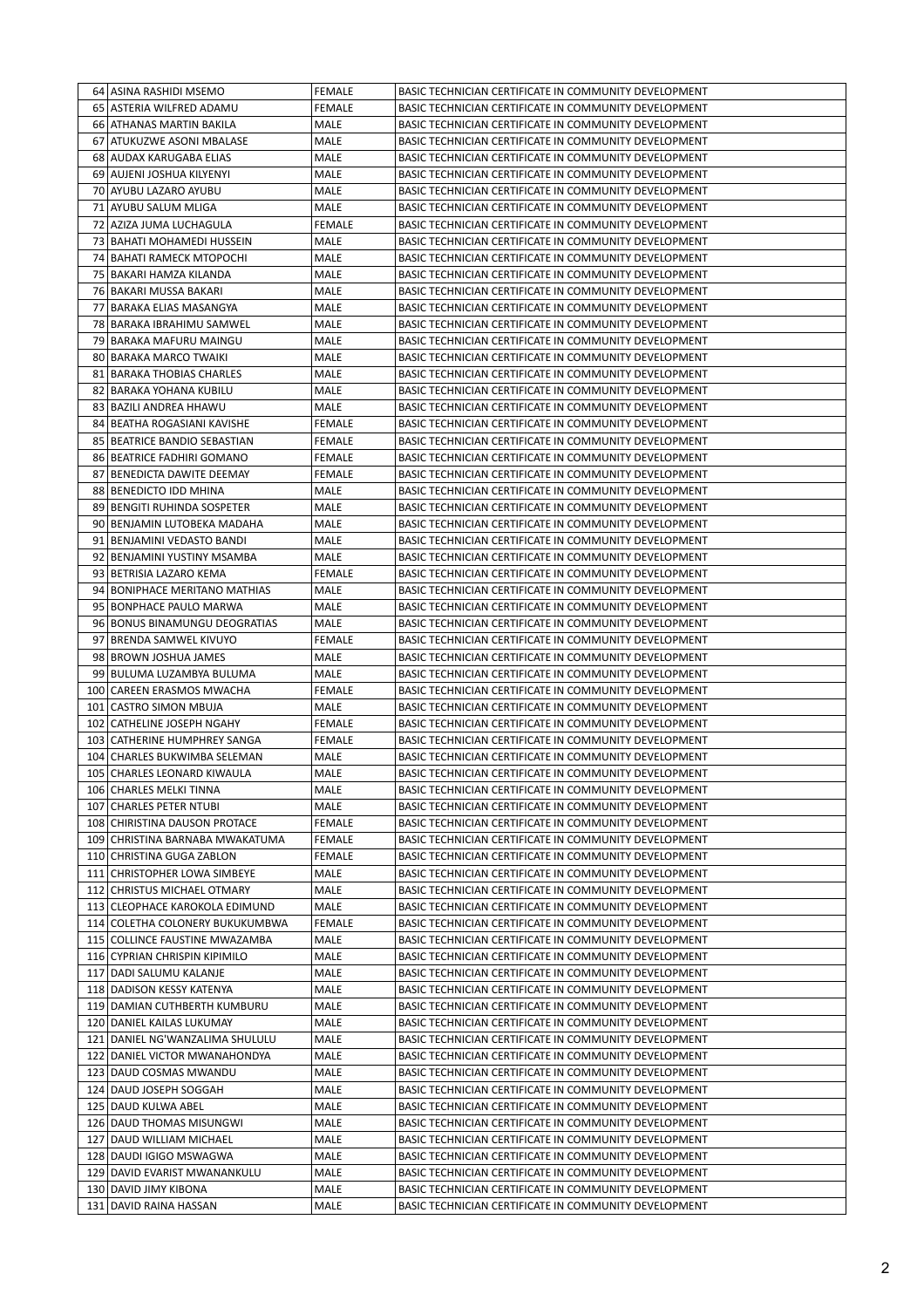| 132   DAVID YONA MTITU             | MALE          | BASIC TECHNICIAN CERTIFICATE IN COMMUNITY DEVELOPMENT |
|------------------------------------|---------------|-------------------------------------------------------|
| 133   DAVIDI OSIANA KABUJE         | MALE          | BASIC TECHNICIAN CERTIFICATE IN COMMUNITY DEVELOPMENT |
| 134 DEBORA ADRAY KIKOTI            | FEMALE        | BASIC TECHNICIAN CERTIFICATE IN COMMUNITY DEVELOPMENT |
| 135   DEBORA ISAYA NADA            | FEMALE        | BASIC TECHNICIAN CERTIFICATE IN COMMUNITY DEVELOPMENT |
| 136   DEBORAH SEBASTIAN NGIMBA     | FEMALE        | BASIC TECHNICIAN CERTIFICATE IN COMMUNITY DEVELOPMENT |
| 137   DEOGRATIAS MFUNGO ANDREA     | MALE          | BASIC TECHNICIAN CERTIFICATE IN COMMUNITY DEVELOPMENT |
| 138 DERIANA WILFRED KIBONA         | FEMALE        | BASIC TECHNICIAN CERTIFICATE IN COMMUNITY DEVELOPMENT |
| 139   DESDELIA LAURENO CHAHE       | FEMALE        | BASIC TECHNICIAN CERTIFICATE IN COMMUNITY DEVELOPMENT |
| 140   DESTERIUS JAMES NDOMBA       | MALE          | BASIC TECHNICIAN CERTIFICATE IN COMMUNITY DEVELOPMENT |
| 141   DETIMARI PASKAL STEPHANO     | MALE          | BASIC TECHNICIAN CERTIFICATE IN COMMUNITY DEVELOPMENT |
| 142 DEUS HAMENYA KAGOMA            | MALE          | BASIC TECHNICIAN CERTIFICATE IN COMMUNITY DEVELOPMENT |
| 143   DEVID JONAS SEHELO           | MALE          | BASIC TECHNICIAN CERTIFICATE IN COMMUNITY DEVELOPMENT |
| 144 DIDAS GODFREY IRENI            | MALE          | BASIC TECHNICIAN CERTIFICATE IN COMMUNITY DEVELOPMENT |
| 145   DISMAS MUGANYIZI RWECHUNGURA | MALE          | BASIC TECHNICIAN CERTIFICATE IN COMMUNITY DEVELOPMENT |
|                                    |               |                                                       |
| 146 DIVISIANA GEOFREY MADEGE       | FEMALE        | BASIC TECHNICIAN CERTIFICATE IN COMMUNITY DEVELOPMENT |
| 147   DONATHA JOHN MWASHIMAHA      | FEMALE        | BASIC TECHNICIAN CERTIFICATE IN COMMUNITY DEVELOPMENT |
| 148 DORCAS GABRIEL SAFARI          | FEMALE        | BASIC TECHNICIAN CERTIFICATE IN COMMUNITY DEVELOPMENT |
| 149   DOREEN EMILY MHAGAMA         | <b>FEMALE</b> | BASIC TECHNICIAN CERTIFICATE IN COMMUNITY DEVELOPMENT |
| 150   DOROSTA RICHARD MSANGAS      | FEMALE        | BASIC TECHNICIAN CERTIFICATE IN COMMUNITY DEVELOPMENT |
| 151 DUTU KULWA IKUMBO              | MALE          | BASIC TECHNICIAN CERTIFICATE IN COMMUNITY DEVELOPMENT |
| 152 EASTER NDIMWINZA KAMETA        | FEMALE        | BASIC TECHNICIAN CERTIFICATE IN COMMUNITY DEVELOPMENT |
| 153 EDIJUSTA ATWEMELA BENEDICTO    | FEMALE        | BASIC TECHNICIAN CERTIFICATE IN COMMUNITY DEVELOPMENT |
| 154 EDINA JACKSON LAZARO           | <b>FEMALE</b> | BASIC TECHNICIAN CERTIFICATE IN COMMUNITY DEVELOPMENT |
| 155 EDISON MAIKO ASWILE            | MALE          | BASIC TECHNICIAN CERTIFICATE IN COMMUNITY DEVELOPMENT |
| 156 EDITHA MATHIAS MASANJA         | <b>FEMALE</b> | BASIC TECHNICIAN CERTIFICATE IN COMMUNITY DEVELOPMENT |
| 157 EDWARD OMARY LUBINZA           | MALE          | BASIC TECHNICIAN CERTIFICATE IN COMMUNITY DEVELOPMENT |
| 158 EGRA EDIGA SINGAILE            | FEMALE        | BASIC TECHNICIAN CERTIFICATE IN COMMUNITY DEVELOPMENT |
| 159 EILEEN LAWRENCE MSINDAI        | FEMALE        | BASIC TECHNICIAN CERTIFICATE IN COMMUNITY DEVELOPMENT |
| 160 ELIA JAMES MKELESA             | MALE          | BASIC TECHNICIAN CERTIFICATE IN COMMUNITY DEVELOPMENT |
| 161 ELIA NDAGABWENE FIKIRI         | MALE          | BASIC TECHNICIAN CERTIFICATE IN COMMUNITY DEVELOPMENT |
| 162 ELICE ANTONY NYANGA            | FEMALE        | BASIC TECHNICIAN CERTIFICATE IN COMMUNITY DEVELOPMENT |
|                                    |               |                                                       |
| 163 ELIMINA ELIA HEMEDI            | FEMALE        | BASIC TECHNICIAN CERTIFICATE IN COMMUNITY DEVELOPMENT |
| 164 ELISHA MHOJA SUMUNI            | MALE          | BASIC TECHNICIAN CERTIFICATE IN COMMUNITY DEVELOPMENT |
| 165 ELISHA SAMSON MWAMWEZI         | MALE          | BASIC TECHNICIAN CERTIFICATE IN COMMUNITY DEVELOPMENT |
| 166 ELISHA ZEPHANIA FRANCIS        | MALE          | BASIC TECHNICIAN CERTIFICATE IN COMMUNITY DEVELOPMENT |
| 167 ELIUDI BEE ERO                 | MALE          | BASIC TECHNICIAN CERTIFICATE IN COMMUNITY DEVELOPMENT |
| 168 ELIYA CHARLES NDOROBO          | MALE          | BASIC TECHNICIAN CERTIFICATE IN COMMUNITY DEVELOPMENT |
| 169 ELIZABETH LARGI MARANDU        | FEMALE        | BASIC TECHNICIAN CERTIFICATE IN COMMUNITY DEVELOPMENT |
| 170 EMAKULATA DAMIAN RUNGU         | FEMALE        | BASIC TECHNICIAN CERTIFICATE IN COMMUNITY DEVELOPMENT |
| 171 EMANUEL BERNARD KABWA          | MALE          | BASIC TECHNICIAN CERTIFICATE IN COMMUNITY DEVELOPMENT |
| 172 EMANUEL DAUDI MAGASI           | MALE          | BASIC TECHNICIAN CERTIFICATE IN COMMUNITY DEVELOPMENT |
| 173 EMANUEL DOMINICK MALLYA        | <b>MALE</b>   | BASIC TECHNICIAN CERTIFICATE IN COMMUNITY DEVELOPMENT |
| 174 EMANUEL FAUSTINE GABRIELI      | MALE          | BASIC TECHNICIAN CERTIFICATE IN COMMUNITY DEVELOPMENT |
| 175 EMANUEL JACOBO TARMO           | MALE          | BASIC TECHNICIAN CERTIFICATE IN COMMUNITY DEVELOPMENT |
| 176 EMANUEL KRISPIN INYASI         | MALE          | BASIC TECHNICIAN CERTIFICATE IN COMMUNITY DEVELOPMENT |
| 177 EMANUEL MWAJONDE KAYUNI        | MALE          | BASIC TECHNICIAN CERTIFICATE IN COMMUNITY DEVELOPMENT |
| 178 EMANUEL RICHARD SHIJA          | MALE          | BASIC TECHNICIAN CERTIFICATE IN COMMUNITY DEVELOPMENT |
| 179 EMANUEL SYPRIAN KECH           | MALE          | BASIC TECHNICIAN CERTIFICATE IN COMMUNITY DEVELOPMENT |
|                                    | MALE          | BASIC TECHNICIAN CERTIFICATE IN COMMUNITY DEVELOPMENT |
| 180 EMANUEL THAQWE NICODEM         |               |                                                       |
| 181 EMIL BADWIN MWINUKA            | MALE          | BASIC TECHNICIAN CERTIFICATE IN COMMUNITY DEVELOPMENT |
| 182 EMMANUEL CHARLES JOSEPH        | MALE          | BASIC TECHNICIAN CERTIFICATE IN COMMUNITY DEVELOPMENT |
| 183   EMMANUEL KANYAMYA OSCAR      | MALE          | BASIC TECHNICIAN CERTIFICATE IN COMMUNITY DEVELOPMENT |
| 184 EMMANUEL LEGIUS NDENJE         | MALE          | BASIC TECHNICIAN CERTIFICATE IN COMMUNITY DEVELOPMENT |
| 185   EMMANUEL MWAMUZI MGANILA     | MALE          | BASIC TECHNICIAN CERTIFICATE IN COMMUNITY DEVELOPMENT |
| 186 EMMY RABAN MWANSILE            | <b>FEMALE</b> | BASIC TECHNICIAN CERTIFICATE IN COMMUNITY DEVELOPMENT |
| 187 ENOCK EMILIAS MAGAMBO          | MALE          | BASIC TECHNICIAN CERTIFICATE IN COMMUNITY DEVELOPMENT |
| 188 ERICK JACOBO ESAO              | MALE          | BASIC TECHNICIAN CERTIFICATE IN COMMUNITY DEVELOPMENT |
| 189 ERICK MESHAK APPOLLINALI       | MALE          | BASIC TECHNICIAN CERTIFICATE IN COMMUNITY DEVELOPMENT |
| 190 ERNEST JOSEPH SALUMU           | MALE          | BASIC TECHNICIAN CERTIFICATE IN COMMUNITY DEVELOPMENT |
| 191 ESTA JOSEPH KAVISHE            | <b>FEMALE</b> | BASIC TECHNICIAN CERTIFICATE IN COMMUNITY DEVELOPMENT |
| 192 ESTER CHRISTOPHER MASHILI      | FEMALE        | BASIC TECHNICIAN CERTIFICATE IN COMMUNITY DEVELOPMENT |
| 193 ESTER MAKOYE MFUMU             | <b>FEMALE</b> | BASIC TECHNICIAN CERTIFICATE IN COMMUNITY DEVELOPMENT |
| 194 EVALINE MALAKI NANYARO         | <b>FEMALE</b> | BASIC TECHNICIAN CERTIFICATE IN COMMUNITY DEVELOPMENT |
| 195 EVER REDSON MGALLA             | <b>FEMALE</b> | BASIC TECHNICIAN CERTIFICATE IN COMMUNITY DEVELOPMENT |
|                                    |               |                                                       |
| 196 EVERIUS MCHUNGUZI PASCHALE     | MALE          | BASIC TECHNICIAN CERTIFICATE IN COMMUNITY DEVELOPMENT |
| 197 EVODIA YISEGA MWAZEMBE         | FEMALE        | BASIC TECHNICIAN CERTIFICATE IN COMMUNITY DEVELOPMENT |
| 198 EZEKIEL ELIZARIA MUSSA         | MALE          | BASIC TECHNICIAN CERTIFICATE IN COMMUNITY DEVELOPMENT |
| 199 EZEKIEL JOSEPH JAMES           | MALE          | BASIC TECHNICIAN CERTIFICATE IN COMMUNITY DEVELOPMENT |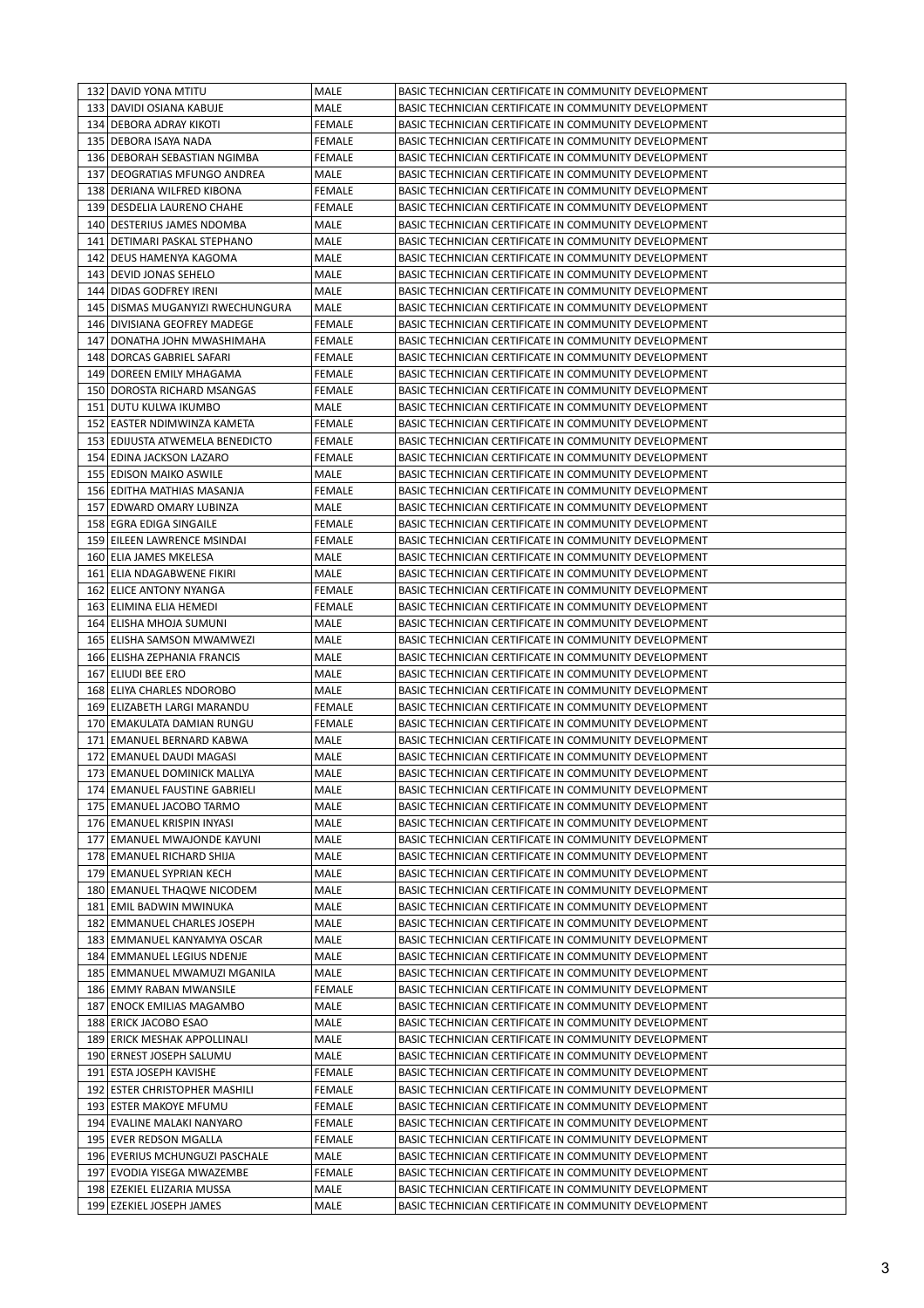| 200 FABIANO VENANSI MIRAMBO                                   | MALE          | BASIC TECHNICIAN CERTIFICATE IN COMMUNITY DEVELOPMENT                                                          |
|---------------------------------------------------------------|---------------|----------------------------------------------------------------------------------------------------------------|
| 201   FADI SADICK STALAKA                                     | MALE          | BASIC TECHNICIAN CERTIFICATE IN COMMUNITY DEVELOPMENT                                                          |
| 202 FARAJA ALEX OBONYO                                        | MALE          | BASIC TECHNICIAN CERTIFICATE IN COMMUNITY DEVELOPMENT                                                          |
| 203 FARAJA FREDRICK MTELULA                                   | <b>FEMALE</b> | BASIC TECHNICIAN CERTIFICATE IN COMMUNITY DEVELOPMENT                                                          |
| 204 FARAJA NASIBU MWAMAKULA                                   | FEMALE        | BASIC TECHNICIAN CERTIFICATE IN COMMUNITY DEVELOPMENT                                                          |
| 205 FARAJA ZABRON CHUBWA                                      | MALE          | BASIC TECHNICIAN CERTIFICATE IN COMMUNITY DEVELOPMENT                                                          |
| 206   FARIDA PAULO MWAKAPANDE                                 | <b>FEMALE</b> | BASIC TECHNICIAN CERTIFICATE IN COMMUNITY DEVELOPMENT                                                          |
| 207   FELISTA ARUSHA MARMO                                    | FEMALE        | BASIC TECHNICIAN CERTIFICATE IN COMMUNITY DEVELOPMENT                                                          |
| 208 FESTO KENED MALECELA                                      | MALE          | BASIC TECHNICIAN CERTIFICATE IN COMMUNITY DEVELOPMENT                                                          |
| 209 FILBERT EVALISTO BELINAGU                                 | MALE          | BASIC TECHNICIAN CERTIFICATE IN COMMUNITY DEVELOPMENT                                                          |
| 210 FILEX OMBENI NNKO                                         | MALE          | BASIC TECHNICIAN CERTIFICATE IN COMMUNITY DEVELOPMENT                                                          |
| 211 FILIBERT CHRISTOPHER MWAMLAGA                             | MALE          | BASIC TECHNICIAN CERTIFICATE IN COMMUNITY DEVELOPMENT                                                          |
| 212   FILOTEUS FILOTEUS HAULE                                 | MALE          | BASIC TECHNICIAN CERTIFICATE IN COMMUNITY DEVELOPMENT                                                          |
| 213 FOIBE GIBSON MWAKANYAMALE                                 | FEMALE        | BASIC TECHNICIAN CERTIFICATE IN COMMUNITY DEVELOPMENT                                                          |
| 214   FOTUNATA FELIX MEZZA                                    | <b>FEMALE</b> | BASIC TECHNICIAN CERTIFICATE IN COMMUNITY DEVELOPMENT                                                          |
| 215 FRANCE FRAIKO KIKOTI                                      | MALE          | BASIC TECHNICIAN CERTIFICATE IN COMMUNITY DEVELOPMENT                                                          |
| 216 FRANCIS DAVID RUNGWE                                      | MALE          | BASIC TECHNICIAN CERTIFICATE IN COMMUNITY DEVELOPMENT                                                          |
| 217 FRANCO EMANUEL JACKSON                                    | MALE          | BASIC TECHNICIAN CERTIFICATE IN COMMUNITY DEVELOPMENT                                                          |
| 218 FRANK FABIANI GEOPHRY                                     | MALE          | BASIC TECHNICIAN CERTIFICATE IN COMMUNITY DEVELOPMENT                                                          |
| 219 FRANK GRAY ENULE                                          | <b>MALE</b>   | BASIC TECHNICIAN CERTIFICATE IN COMMUNITY DEVELOPMENT                                                          |
| 220 FRANK MICHAEL JOHN                                        | MALE<br>MALE  | BASIC TECHNICIAN CERTIFICATE IN COMMUNITY DEVELOPMENT                                                          |
| 221 FRANK STANSLAUS WAMBURA                                   |               | BASIC TECHNICIAN CERTIFICATE IN COMMUNITY DEVELOPMENT                                                          |
| 222 FRANSIS IBRAHIM KOMBA<br>223 FRAVIUS KALIBAJUNA ALISTIDES | MALE<br>MALE  | BASIC TECHNICIAN CERTIFICATE IN COMMUNITY DEVELOPMENT<br>BASIC TECHNICIAN CERTIFICATE IN COMMUNITY DEVELOPMENT |
| 224 FREDRICK ADOLPH MILUNGU                                   | MALE          | BASIC TECHNICIAN CERTIFICATE IN COMMUNITY DEVELOPMENT                                                          |
| 225 FROLENCE ALEX KITIGA                                      | MALE          | BASIC TECHNICIAN CERTIFICATE IN COMMUNITY DEVELOPMENT                                                          |
| 226 FURAHA EDWARD WILLIAM                                     | MALE          | BASIC TECHNICIAN CERTIFICATE IN COMMUNITY DEVELOPMENT                                                          |
| 227 FURAHA EXAUD MMBANDO                                      | <b>FEMALE</b> | BASIC TECHNICIAN CERTIFICATE IN COMMUNITY DEVELOPMENT                                                          |
| 228 FURAHA MOSES KAJUNI                                       | MALE          | BASIC TECHNICIAN CERTIFICATE IN COMMUNITY DEVELOPMENT                                                          |
| 229 GABRIEL JAMES MWAMPANGA                                   | MALE          | BASIC TECHNICIAN CERTIFICATE IN COMMUNITY DEVELOPMENT                                                          |
| 230 GAUDENCE PAULO MADULAGO                                   | MALE          | BASIC TECHNICIAN CERTIFICATE IN COMMUNITY DEVELOPMENT                                                          |
| 231 GELVAS JOHN CHOKOLA                                       | MALE          | BASIC TECHNICIAN CERTIFICATE IN COMMUNITY DEVELOPMENT                                                          |
| 232 GEOFREY YONA MASIKA                                       | MALE          | BASIC TECHNICIAN CERTIFICATE IN COMMUNITY DEVELOPMENT                                                          |
| 233 GEORGE WILBART KICHAO                                     | MALE          | BASIC TECHNICIAN CERTIFICATE IN COMMUNITY DEVELOPMENT                                                          |
| 234 GERALD MARCEL KITABU                                      | MALE          | BASIC TECHNICIAN CERTIFICATE IN COMMUNITY DEVELOPMENT                                                          |
| 235   GEREMANUS VOLSTAN BAZAZA                                | MALE          | BASIC TECHNICIAN CERTIFICATE IN COMMUNITY DEVELOPMENT                                                          |
| 236 GIPSON BARAKAEL MBISE                                     | MALE          | BASIC TECHNICIAN CERTIFICATE IN COMMUNITY DEVELOPMENT                                                          |
| 237 GLORIA DANIEL SIMKANGA                                    | <b>FEMALE</b> | BASIC TECHNICIAN CERTIFICATE IN COMMUNITY DEVELOPMENT                                                          |
| 238 GLORIA ELIAMANI MGONJA                                    | FEMALE        | BASIC TECHNICIAN CERTIFICATE IN COMMUNITY DEVELOPMENT                                                          |
| 239 GODFREY BARTON LYATI                                      | MALE          | BASIC TECHNICIAN CERTIFICATE IN COMMUNITY DEVELOPMENT                                                          |
| 240 GRACE CHARLES MWAKILEMA                                   | <b>FEMALE</b> | BASIC TECHNICIAN CERTIFICATE IN COMMUNITY DEVELOPMENT                                                          |
| 241 GREYSON ZAKARIA GREYSON                                   | MALE          | BASIC TECHNICIAN CERTIFICATE IN COMMUNITY DEVELOPMENT                                                          |
| 242   GWAMAKA IPYANA KAPANGE                                  | MALE          | BASIC TECHNICIAN CERTIFICATE IN COMMUNITY DEVELOPMENT                                                          |
| 243 GWANDUMI ASUNGILE MWAKABANJE                              | MALE          | BASIC TECHNICIAN CERTIFICATE IN COMMUNITY DEVELOPMENT                                                          |
| 244 GWIMO MASUDI SEHEYE                                       | MALE          | BASIC TECHNICIAN CERTIFICATE IN COMMUNITY DEVELOPMENT                                                          |
| 245 HABI SAYI NG'OGA                                          | FEMALE        | BASIC TECHNICIAN CERTIFICATE IN COMMUNITY DEVELOPMENT                                                          |
| 246 HABIBU MRISHO ISSA                                        | MALE          | BASIC TECHNICIAN CERTIFICATE IN COMMUNITY DEVELOPMENT                                                          |
| 247 HADRA RAJABU JUMA                                         | <b>FEMALE</b> | BASIC TECHNICIAN CERTIFICATE IN COMMUNITY DEVELOPMENT                                                          |
| 248 HAGAI FABIANO GELVASI                                     | MALE          | BASIC TECHNICIAN CERTIFICATE IN COMMUNITY DEVELOPMENT                                                          |
| 249 HAGAI LWESYA MWAKABULUFU                                  | MALE          | BASIC TECHNICIAN CERTIFICATE IN COMMUNITY DEVELOPMENT                                                          |
| 250 HAGAI SIMONI ZUMBA                                        | MALE          | BASIC TECHNICIAN CERTIFICATE IN COMMUNITY DEVELOPMENT                                                          |
| 251 HAJIRA IDD ATHUMANI                                       | <b>FEMALE</b> | BASIC TECHNICIAN CERTIFICATE IN COMMUNITY DEVELOPMENT                                                          |
| 252 HAKI MUSA SANDALI                                         | MALE          | BASIC TECHNICIAN CERTIFICATE IN COMMUNITY DEVELOPMENT                                                          |
| 253 HALIFA MOHAMED IBRAHIM                                    | MALE          | BASIC TECHNICIAN CERTIFICATE IN COMMUNITY DEVELOPMENT                                                          |
| 254 HAMIS ERNEST NGEDE                                        | MALE          | BASIC TECHNICIAN CERTIFICATE IN COMMUNITY DEVELOPMENT                                                          |
| 255 HAMIS JOHN LAMECK                                         | MALE          | BASIC TECHNICIAN CERTIFICATE IN COMMUNITY DEVELOPMENT                                                          |
| 256 HAMISI SELF ZUBERI                                        | MALE          | BASIC TECHNICIAN CERTIFICATE IN COMMUNITY DEVELOPMENT                                                          |
| 257 HAPNESS KESSY MADEZI                                      | FEMALE        | BASIC TECHNICIAN CERTIFICATE IN COMMUNITY DEVELOPMENT                                                          |
| 258 HAPPINES KASILI MASHAURI                                  | <b>FEMALE</b> | BASIC TECHNICIAN CERTIFICATE IN COMMUNITY DEVELOPMENT                                                          |
| 259 HAPPYNESS LEONARD SHAYO                                   | FEMALE        | BASIC TECHNICIAN CERTIFICATE IN COMMUNITY DEVELOPMENT                                                          |
| 260 HAPPYNESS NELVIN MCHAU                                    | FEMALE        | BASIC TECHNICIAN CERTIFICATE IN COMMUNITY DEVELOPMENT                                                          |
| 261 HAPPYNICE BAHATI LAIZER                                   | <b>FEMALE</b> | BASIC TECHNICIAN CERTIFICATE IN COMMUNITY DEVELOPMENT                                                          |
| 262 HARID SAID JUMA                                           | MALE          | BASIC TECHNICIAN CERTIFICATE IN COMMUNITY DEVELOPMENT                                                          |
| 263 HARUNA ALLY MWARABU                                       | <b>FEMALE</b> | BASIC TECHNICIAN CERTIFICATE IN COMMUNITY DEVELOPMENT                                                          |
| 264 HARUNA KONKOMO MUNA                                       | MALE          | BASIC TECHNICIAN CERTIFICATE IN COMMUNITY DEVELOPMENT                                                          |
| 265 HARUNI ASADI ISSA<br>266 HARUNI RESPIS SELUKA             | MALE<br>MALE  | BASIC TECHNICIAN CERTIFICATE IN COMMUNITY DEVELOPMENT<br>BASIC TECHNICIAN CERTIFICATE IN COMMUNITY DEVELOPMENT |
| 267 HASHIMU MUSHENYE SHAKIRU                                  | MALE          | BASIC TECHNICIAN CERTIFICATE IN COMMUNITY DEVELOPMENT                                                          |
|                                                               |               |                                                                                                                |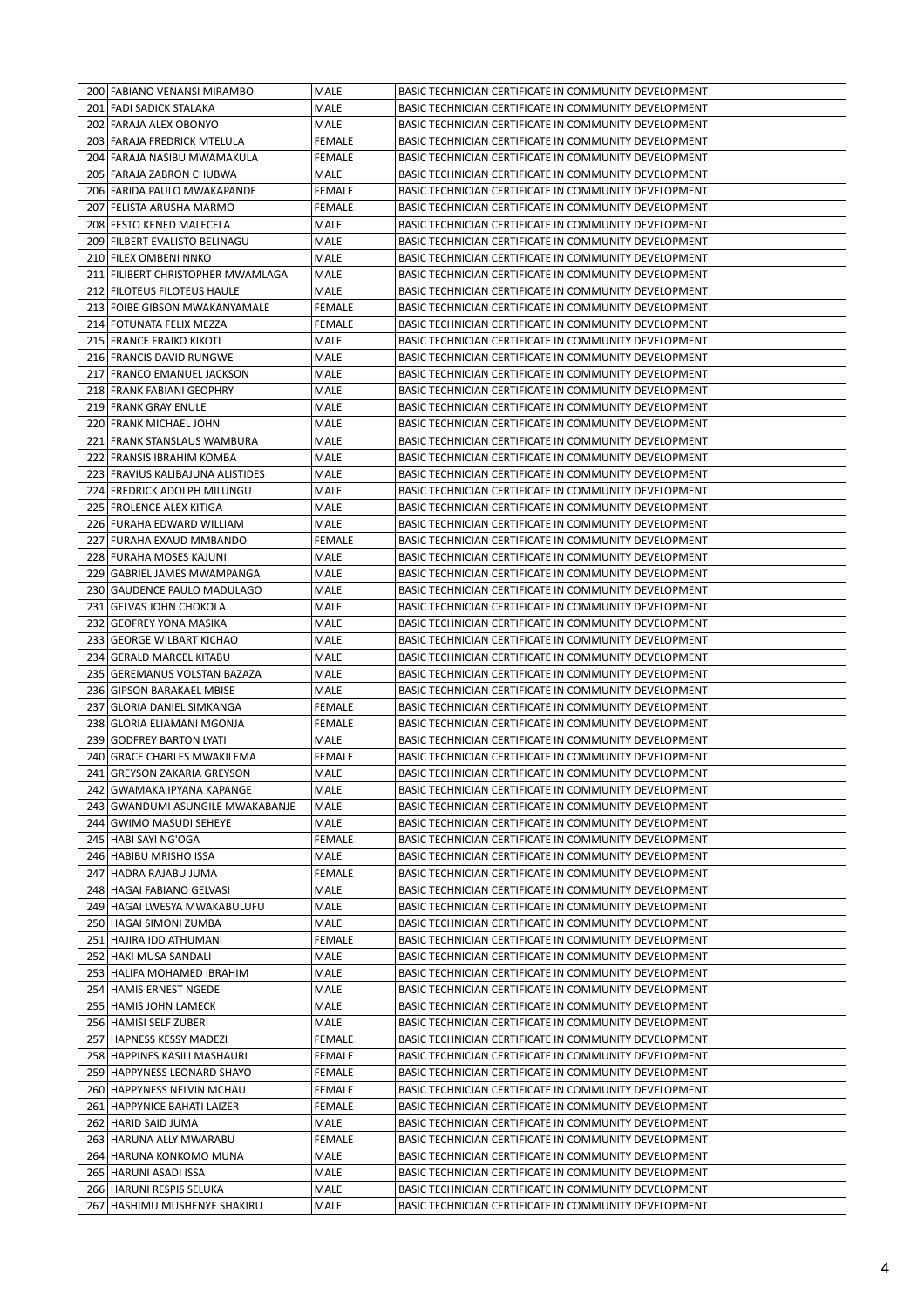|     | 268 HASSANI HAMISI SHABANI        | MALE          | BASIC TECHNICIAN CERTIFICATE IN COMMUNITY DEVELOPMENT |
|-----|-----------------------------------|---------------|-------------------------------------------------------|
|     | 269 HASSANI SHAIBU MBETELA        | MALE          | BASIC TECHNICIAN CERTIFICATE IN COMMUNITY DEVELOPMENT |
|     | 270 HEKIMA BONIPHACE KAYANGE      | MALE          | BASIC TECHNICIAN CERTIFICATE IN COMMUNITY DEVELOPMENT |
|     | 271 HEKIMA LUKA MBWAGA            | MALE          | BASIC TECHNICIAN CERTIFICATE IN COMMUNITY DEVELOPMENT |
|     | 272 HELENA ALEX KASEMBE           | FEMALE        | BASIC TECHNICIAN CERTIFICATE IN COMMUNITY DEVELOPMENT |
|     | 273 HELENA ELIAS GASPARY          | FEMALE        | BASIC TECHNICIAN CERTIFICATE IN COMMUNITY DEVELOPMENT |
|     | 274 HEMED FESTO SEKESTA           | MALE          | BASIC TECHNICIAN CERTIFICATE IN COMMUNITY DEVELOPMENT |
|     | 275 HENRY AUDIFAS TIPOTI          | MALE          | BASIC TECHNICIAN CERTIFICATE IN COMMUNITY DEVELOPMENT |
|     | 276 HEPPYNES PETER FUUNAY         | FEMALE        | BASIC TECHNICIAN CERTIFICATE IN COMMUNITY DEVELOPMENT |
|     |                                   |               |                                                       |
|     | 277 HERMAN EMMANUEL MABULA        | MALE          | BASIC TECHNICIAN CERTIFICATE IN COMMUNITY DEVELOPMENT |
|     | 278 HERMAN RICHARD NKILIJIWA      | MALE          | BASIC TECHNICIAN CERTIFICATE IN COMMUNITY DEVELOPMENT |
|     | 279 HIMIDI JACOBO MAYEGO          | MALE          | BASIC TECHNICIAN CERTIFICATE IN COMMUNITY DEVELOPMENT |
|     | 280   HITAMI HAMISI ALI           | MALE          | BASIC TECHNICIAN CERTIFICATE IN COMMUNITY DEVELOPMENT |
|     | 281 HOSEA ALBERT MAGALLA          | MALE          | BASIC TECHNICIAN CERTIFICATE IN COMMUNITY DEVELOPMENT |
|     | 282 HOSEA SAMSONI TWAJA           | MALE          | BASIC TECHNICIAN CERTIFICATE IN COMMUNITY DEVELOPMENT |
|     | 283 HOSEA YOHANA SAYI             | MALE          | BASIC TECHNICIAN CERTIFICATE IN COMMUNITY DEVELOPMENT |
|     | 284 HOSSEIN JUMA OMARY            | MALE          | BASIC TECHNICIAN CERTIFICATE IN COMMUNITY DEVELOPMENT |
|     | 285 HUSENI HASANI ATHUMANI        | MALE          | BASIC TECHNICIAN CERTIFICATE IN COMMUNITY DEVELOPMENT |
|     | 286 HUSNA HAMISI GEBE             | FEMALE        | BASIC TECHNICIAN CERTIFICATE IN COMMUNITY DEVELOPMENT |
|     | 287 HUSNA IDDI HASSAN             | <b>FEMALE</b> | BASIC TECHNICIAN CERTIFICATE IN COMMUNITY DEVELOPMENT |
|     | 288 I IBRAHIM JOFREY NDEGEULAYA   | MALE          | BASIC TECHNICIAN CERTIFICATE IN COMMUNITY DEVELOPMENT |
|     | 289   IBRAHIM SALUMU LAHI         | MALE          | BASIC TECHNICIAN CERTIFICATE IN COMMUNITY DEVELOPMENT |
|     | 290   IBRAHIMU ERICK SITTA        | MALE          | BASIC TECHNICIAN CERTIFICATE IN COMMUNITY DEVELOPMENT |
|     | 291   IBRAHIMU KANYAMALA IBRAHIMU |               | BASIC TECHNICIAN CERTIFICATE IN COMMUNITY DEVELOPMENT |
|     |                                   | MALE          |                                                       |
|     | 292   IBRAHIMU SAMSON MWASUNGWA   | MALE          | BASIC TECHNICIAN CERTIFICATE IN COMMUNITY DEVELOPMENT |
|     | 293   IDDI ALLY SALUMU            | MALE          | BASIC TECHNICIAN CERTIFICATE IN COMMUNITY DEVELOPMENT |
|     | 294   IKRAMU MUSTAFA NJENJE       | MALE          | BASIC TECHNICIAN CERTIFICATE IN COMMUNITY DEVELOPMENT |
|     | 295   IKUPA ANDREA MINGA          | FEMALE        | BASIC TECHNICIAN CERTIFICATE IN COMMUNITY DEVELOPMENT |
|     | 296   IMAN GASPER MAUKI           | MALE          | BASIC TECHNICIAN CERTIFICATE IN COMMUNITY DEVELOPMENT |
| 297 | <b>INESY LAURENT KYANDO</b>       | FEMALE        | BASIC TECHNICIAN CERTIFICATE IN COMMUNITY DEVELOPMENT |
|     | 298 INNOCENT JOHN SIKWESE         | MALE          | BASIC TECHNICIAN CERTIFICATE IN COMMUNITY DEVELOPMENT |
|     | 299 INOSENT GERGORY GERALD        | MALE          | BASIC TECHNICIAN CERTIFICATE IN COMMUNITY DEVELOPMENT |
|     | 300   IRENE ELIAS LAIZER          | FEMALE        | BASIC TECHNICIAN CERTIFICATE IN COMMUNITY DEVELOPMENT |
|     | 301   IRENE LAIDON MESHACK        | FEMALE        | BASIC TECHNICIAN CERTIFICATE IN COMMUNITY DEVELOPMENT |
| 302 | IRENE RAYSON OSIMA                | FEMALE        | BASIC TECHNICIAN CERTIFICATE IN COMMUNITY DEVELOPMENT |
|     | 303   ISACK IDAMA MANGE           | MALE          | BASIC TECHNICIAN CERTIFICATE IN COMMUNITY DEVELOPMENT |
|     | 304   ISAKA HAMISI SALUMU         | MALE          | BASIC TECHNICIAN CERTIFICATE IN COMMUNITY DEVELOPMENT |
|     | 305 ISAKA SAIKO MWAMLIMA          |               | BASIC TECHNICIAN CERTIFICATE IN COMMUNITY DEVELOPMENT |
|     |                                   | MALE          |                                                       |
|     | 306 ISAKA TIBELIA KAMENDU         | MALE          | BASIC TECHNICIAN CERTIFICATE IN COMMUNITY DEVELOPMENT |
| 307 | ISAYA EDWARD FUMBO                | MALE          | BASIC TECHNICIAN CERTIFICATE IN COMMUNITY DEVELOPMENT |
|     | 308 ISMAIL THOMAS SIMON           | MALE          | BASIC TECHNICIAN CERTIFICATE IN COMMUNITY DEVELOPMENT |
|     | 309 ISRAEL JEIN MBALAZI           | <b>MALE</b>   | BASIC TECHNICIAN CERTIFICATE IN COMMUNITY DEVELOPMENT |
|     | 310 ISSA KIMWAGA YUSUPH           | MALE          | BASIC TECHNICIAN CERTIFICATE IN COMMUNITY DEVELOPMENT |
|     | 311   IVONE VALERIAN PASCAL       | <b>FEMALE</b> | BASIC TECHNICIAN CERTIFICATE IN COMMUNITY DEVELOPMENT |
|     | 312 JACKLINE SISTO KIKUNGA        | <b>FEMALE</b> | BASIC TECHNICIAN CERTIFICATE IN COMMUNITY DEVELOPMENT |
|     | 313 JACKSON MADOSHI MACHIBULA     | MALE          | BASIC TECHNICIAN CERTIFICATE IN COMMUNITY DEVELOPMENT |
|     | 314 JACOB DASTAN MARTIN           | MALE          | BASIC TECHNICIAN CERTIFICATE IN COMMUNITY DEVELOPMENT |
|     | 315 JACOB MOSES BULUGU            | MALE          | BASIC TECHNICIAN CERTIFICATE IN COMMUNITY DEVELOPMENT |
|     | 316 JACOB PATRICK MGOKO           | MALE          | BASIC TECHNICIAN CERTIFICATE IN COMMUNITY DEVELOPMENT |
|     | 317 JACQUILINE BARNABAS KIMARIO   | <b>FEMALE</b> | BASIC TECHNICIAN CERTIFICATE IN COMMUNITY DEVELOPMENT |
|     | 318 JAFARI SABIHI ABDALA          | MALE          | BASIC TECHNICIAN CERTIFICATE IN COMMUNITY DEVELOPMENT |
|     |                                   |               | BASIC TECHNICIAN CERTIFICATE IN COMMUNITY DEVELOPMENT |
|     | 319 JAMES AMOS SADANI             | MALE          |                                                       |
|     | 320 JAMES MATHIAS KAPUTA          | MALE          | BASIC TECHNICIAN CERTIFICATE IN COMMUNITY DEVELOPMENT |
|     | 321 JAMES SEBASTIANO MOSES        | MALE          | BASIC TECHNICIAN CERTIFICATE IN COMMUNITY DEVELOPMENT |
|     | 322 JAMILA ESSAU MAGILA           | <b>FEMALE</b> | BASIC TECHNICIAN CERTIFICATE IN COMMUNITY DEVELOPMENT |
|     | 323 JANE KULWA JAMES              | FEMALE        | BASIC TECHNICIAN CERTIFICATE IN COMMUNITY DEVELOPMENT |
|     | 324 JANETH SHANGWE JACKSON        | FEMALE        | BASIC TECHNICIAN CERTIFICATE IN COMMUNITY DEVELOPMENT |
|     | 325 JASONI ISHENGOMA JOHNSTONE    | MALE          | BASIC TECHNICIAN CERTIFICATE IN COMMUNITY DEVELOPMENT |
|     | 326 JASTINE ALFRED MAZENGO        | MALE          | BASIC TECHNICIAN CERTIFICATE IN COMMUNITY DEVELOPMENT |
|     | 327 JASTINE RWEYEMAMU LONGINO     | MALE          | BASIC TECHNICIAN CERTIFICATE IN COMMUNITY DEVELOPMENT |
|     | 328 JEILES SIIMA MUHAMBA          | FEMALE        | BASIC TECHNICIAN CERTIFICATE IN COMMUNITY DEVELOPMENT |
|     | 329 JEMAIDA CYPRIAN NGWENGA       | <b>FEMALE</b> | BASIC TECHNICIAN CERTIFICATE IN COMMUNITY DEVELOPMENT |
|     | 330 JENIFA ASTERY MBELE           | <b>FEMALE</b> | BASIC TECHNICIAN CERTIFICATE IN COMMUNITY DEVELOPMENT |
|     | 331 JENIFA KASMIL NZIKU           | <b>FEMALE</b> | BASIC TECHNICIAN CERTIFICATE IN COMMUNITY DEVELOPMENT |
|     | 332 JENIVA JOHN JOELY             | FEMALE        | BASIC TECHNICIAN CERTIFICATE IN COMMUNITY DEVELOPMENT |
|     |                                   |               | BASIC TECHNICIAN CERTIFICATE IN COMMUNITY DEVELOPMENT |
|     | 333 JENOVEVA MHOJA MASANJA        | FEMALE        |                                                       |
|     | 334 JEREMIA LUKA NZOWA            | MALE          | BASIC TECHNICIAN CERTIFICATE IN COMMUNITY DEVELOPMENT |
|     | 335 JEROME EDSON NKOLELA          | MALE          | BASIC TECHNICIAN CERTIFICATE IN COMMUNITY DEVELOPMENT |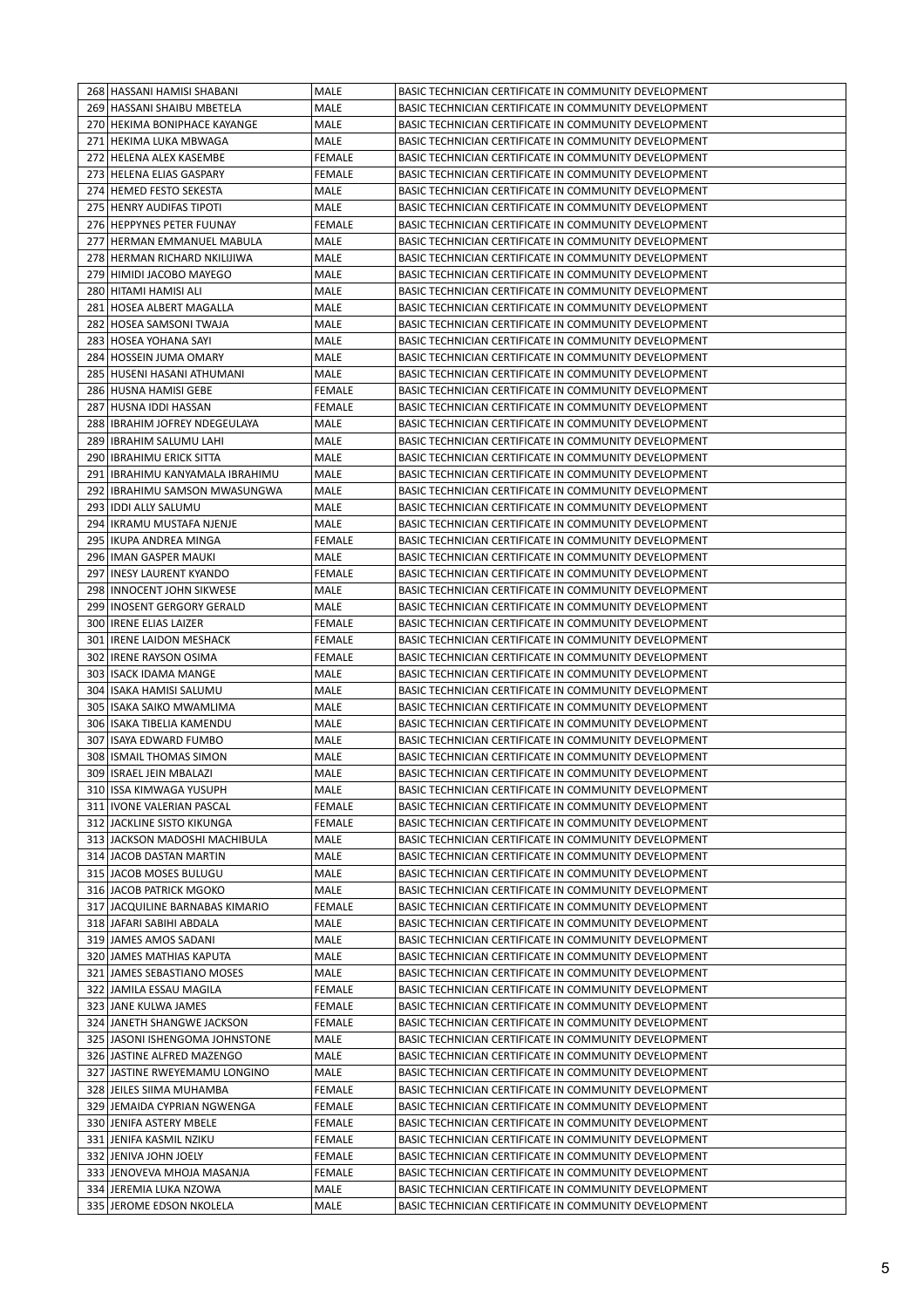|     | 336 JESCA JUMA EMMANUEL                          | <b>FEMALE</b>         | BASIC TECHNICIAN CERTIFICATE IN COMMUNITY DEVELOPMENT                                                          |
|-----|--------------------------------------------------|-----------------------|----------------------------------------------------------------------------------------------------------------|
|     | 337 JESSE AGGREY NZINGANA                        | MALE                  | BASIC TECHNICIAN CERTIFICATE IN COMMUNITY DEVELOPMENT                                                          |
|     | 338 JESTER LAUTED MLONGANILE                     | <b>FEMALE</b>         | BASIC TECHNICIAN CERTIFICATE IN COMMUNITY DEVELOPMENT                                                          |
|     |                                                  |                       |                                                                                                                |
|     | 339 JIMMY DONAT SHIRIMA                          | MALE                  | BASIC TECHNICIAN CERTIFICATE IN COMMUNITY DEVELOPMENT                                                          |
|     | 340 JOACHIM SIMON SHARIFU                        | MALE                  | BASIC TECHNICIAN CERTIFICATE IN COMMUNITY DEVELOPMENT                                                          |
|     | 341 JOEL ANDREA ALLAN                            | MALE                  | BASIC TECHNICIAN CERTIFICATE IN COMMUNITY DEVELOPMENT                                                          |
|     | 342 JOFREY HASSAN GOVELA                         | MALE                  | BASIC TECHNICIAN CERTIFICATE IN COMMUNITY DEVELOPMENT                                                          |
|     | 343 JOHN ANDREA MMUNI                            | MALE                  | BASIC TECHNICIAN CERTIFICATE IN COMMUNITY DEVELOPMENT                                                          |
|     | 344 JOHN DAMAS MAPUNDA                           | MALE                  | BASIC TECHNICIAN CERTIFICATE IN COMMUNITY DEVELOPMENT                                                          |
|     | 345 JJOHN OSWIN MWINGIRA                         | MALE                  | BASIC TECHNICIAN CERTIFICATE IN COMMUNITY DEVELOPMENT                                                          |
|     | 346 JOHN TIMOTHEO PAUL                           | MALE                  | BASIC TECHNICIAN CERTIFICATE IN COMMUNITY DEVELOPMENT                                                          |
|     | <b>JOSEPH OMBEN MDEGE</b>                        |                       |                                                                                                                |
| 347 |                                                  | MALE                  | BASIC TECHNICIAN CERTIFICATE IN COMMUNITY DEVELOPMENT                                                          |
| 348 | JOSEPHAT LAULENT NYANGO                          | MALE                  | BASIC TECHNICIAN CERTIFICATE IN COMMUNITY DEVELOPMENT                                                          |
|     | 349 JOSHUA ALIAMUKAMA SALVATORY                  | MALE                  | BASIC TECHNICIAN CERTIFICATE IN COMMUNITY DEVELOPMENT                                                          |
|     | 350 JOSHUA IBRAHIM UGULUMO                       | MALE                  | BASIC TECHNICIAN CERTIFICATE IN COMMUNITY DEVELOPMENT                                                          |
|     | 351 JOSHUA SAMWELI AKYOO                         | MALE                  | BASIC TECHNICIAN CERTIFICATE IN COMMUNITY DEVELOPMENT                                                          |
|     | 352 JJOSHUA TEDSON MWALANGWA                     | MALE                  | BASIC TECHNICIAN CERTIFICATE IN COMMUNITY DEVELOPMENT                                                          |
|     | 353 JOSHWA OJWANG' SAHANI                        | MALE                  | BASIC TECHNICIAN CERTIFICATE IN COMMUNITY DEVELOPMENT                                                          |
|     | 354 JOVANESS DIDACE STEPHANO                     | FEMALE                | BASIC TECHNICIAN CERTIFICATE IN COMMUNITY DEVELOPMENT                                                          |
|     |                                                  |                       |                                                                                                                |
|     | 355 JOY JOEL MKEMWA                              | FEMALE                | BASIC TECHNICIAN CERTIFICATE IN COMMUNITY DEVELOPMENT                                                          |
|     | 356 JOYCE DAVID ELIAS                            | FEMALE                | BASIC TECHNICIAN CERTIFICATE IN COMMUNITY DEVELOPMENT                                                          |
| 357 | JOYLEEN AINEKISHA JESSE                          | FEMALE                | BASIC TECHNICIAN CERTIFICATE IN COMMUNITY DEVELOPMENT                                                          |
|     | 358 JUDITH LUSAJO MWANGOSI                       | FEMALE                | BASIC TECHNICIAN CERTIFICATE IN COMMUNITY DEVELOPMENT                                                          |
|     | 359 JULIANA ANISETHI WILLIAM                     | FEMALE                | BASIC TECHNICIAN CERTIFICATE IN COMMUNITY DEVELOPMENT                                                          |
|     | 360 JULIETH JULIUS MPILUKA                       | FEMALE                | BASIC TECHNICIAN CERTIFICATE IN COMMUNITY DEVELOPMENT                                                          |
|     | 361 JUMA HALID KALUNGA                           | MALE                  | BASIC TECHNICIAN CERTIFICATE IN COMMUNITY DEVELOPMENT                                                          |
|     | 362 JUMA HUSSEIN HASSAN                          | MALE                  | BASIC TECHNICIAN CERTIFICATE IN COMMUNITY DEVELOPMENT                                                          |
|     | 363 JUMA JUMANNE MWILEMELA                       | MALE                  | BASIC TECHNICIAN CERTIFICATE IN COMMUNITY DEVELOPMENT                                                          |
|     |                                                  | MALE                  |                                                                                                                |
|     | 364 JUMA MSTAPHA MASANJA                         |                       | BASIC TECHNICIAN CERTIFICATE IN COMMUNITY DEVELOPMENT                                                          |
|     | 365 JUNIOR DOMINIC KIBUGA                        | MALE                  | BASIC TECHNICIAN CERTIFICATE IN COMMUNITY DEVELOPMENT                                                          |
|     | 366 JUNIOR PETER KIBWANA                         | MALE                  | BASIC TECHNICIAN CERTIFICATE IN COMMUNITY DEVELOPMENT                                                          |
|     | 367   KACHEMBEHO LEONARD JAMES                   | MALE                  | BASIC TECHNICIAN CERTIFICATE IN COMMUNITY DEVELOPMENT                                                          |
|     | 368   KATAMBI TENGA KASHINJE                     | MALE                  | BASIC TECHNICIAN CERTIFICATE IN COMMUNITY DEVELOPMENT                                                          |
|     | 369 KATARINA ALOYCE KESSY                        | FEMALE                | BASIC TECHNICIAN CERTIFICATE IN COMMUNITY DEVELOPMENT                                                          |
|     | 370 KATIENGO SAIMON MWANG'ONDA                   | MALE                  | BASIC TECHNICIAN CERTIFICATE IN COMMUNITY DEVELOPMENT                                                          |
|     | 371 KELVIN BONIPHACE KESSY                       | MALE                  | BASIC TECHNICIAN CERTIFICATE IN COMMUNITY DEVELOPMENT                                                          |
|     | 372   KELVIN FAUSTIN MTAZAMA                     | MALE                  | BASIC TECHNICIAN CERTIFICATE IN COMMUNITY DEVELOPMENT                                                          |
|     |                                                  |                       |                                                                                                                |
|     | 373 KELVINE MAENDELEO MARCO                      | MALE                  | BASIC TECHNICIAN CERTIFICATE IN COMMUNITY DEVELOPMENT                                                          |
|     | 374 KELVINI EMANUELY KIZIBO                      | MALE                  | BASIC TECHNICIAN CERTIFICATE IN COMMUNITY DEVELOPMENT                                                          |
|     | 375 KELVINI KILANGO HERIEL                       | MALE                  | BASIC TECHNICIAN CERTIFICATE IN COMMUNITY DEVELOPMENT                                                          |
|     | 376 KHATAN KASSIM MATAKA                         | MALE                  | BASIC TECHNICIAN CERTIFICATE IN COMMUNITY DEVELOPMENT                                                          |
|     | 377 KISAY MOHAMEDI SELEMANI                      | <b>MALE</b>           | BASIC TECHNICIAN CERTIFICATE IN COMMUNITY DEVELOPMENT                                                          |
|     | 378 KISYELI MWITA MALAGERA                       | MALE                  | BASIC TECHNICIAN CERTIFICATE IN COMMUNITY DEVELOPMENT                                                          |
|     | 379 KORADI ERASMOS ALILI                         | MALE                  | BASIC TECHNICIAN CERTIFICATE IN COMMUNITY DEVELOPMENT                                                          |
|     | 380 KULVET ACREY KILOWOKO                        | MALE                  | BASIC TECHNICIAN CERTIFICATE IN COMMUNITY DEVELOPMENT                                                          |
|     | 381 LAILA RASHIDI AYUBU                          | <b>FEMALE</b>         | BASIC TECHNICIAN CERTIFICATE IN COMMUNITY DEVELOPMENT                                                          |
|     |                                                  |                       |                                                                                                                |
|     | 382 LAMECK RICHARD MUMBEE                        | MALE                  | BASIC TECHNICIAN CERTIFICATE IN COMMUNITY DEVELOPMENT                                                          |
|     | 383 LATIFA KHALID OMARY                          | <b>FEMALE</b>         | BASIC TECHNICIAN CERTIFICATE IN COMMUNITY DEVELOPMENT                                                          |
|     | 384 LAURENT AYUBU ABEL                           | MALE                  | BASIC TECHNICIAN CERTIFICATE IN COMMUNITY DEVELOPMENT                                                          |
|     | 385 LAURENT PHARES VENASI                        | MALE                  | BASIC TECHNICIAN CERTIFICATE IN COMMUNITY DEVELOPMENT                                                          |
|     | 386 LEMALI HITA KITUPEYI                         | MALE                  | BASIC TECHNICIAN CERTIFICATE IN COMMUNITY DEVELOPMENT                                                          |
|     | 387 LENGAI TUBULAI NGALESONI                     | MALE                  | BASIC TECHNICIAN CERTIFICATE IN COMMUNITY DEVELOPMENT                                                          |
|     |                                                  |                       |                                                                                                                |
|     | 388 LEONARD SIMON HAULE                          | MALE                  | BASIC TECHNICIAN CERTIFICATE IN COMMUNITY DEVELOPMENT                                                          |
|     |                                                  |                       |                                                                                                                |
|     | 389 LEVOKATUS FREDRICK LUSIBO                    | MALE                  | BASIC TECHNICIAN CERTIFICATE IN COMMUNITY DEVELOPMENT                                                          |
|     | 390 LEYLA MICKDADY MOHAMED                       | <b>FEMALE</b>         | BASIC TECHNICIAN CERTIFICATE IN COMMUNITY DEVELOPMENT                                                          |
|     | 391   LIBERATUS GASPER ALLY                      | MALE                  | BASIC TECHNICIAN CERTIFICATE IN COMMUNITY DEVELOPMENT                                                          |
|     | 392 LIDIA VITUS MWANISAWA                        | <b>FEMALE</b>         | BASIC TECHNICIAN CERTIFICATE IN COMMUNITY DEVELOPMENT                                                          |
|     | 393 LIGHTNESS GEOFREY NGULI                      | <b>FEMALE</b>         | BASIC TECHNICIAN CERTIFICATE IN COMMUNITY DEVELOPMENT                                                          |
|     | 394 LIGHTNESS TUSABE ALFRED                      | <b>FEMALE</b>         | BASIC TECHNICIAN CERTIFICATE IN COMMUNITY DEVELOPMENT                                                          |
|     | 395 LILA SAYI ZAMU                               | MALE                  | BASIC TECHNICIAN CERTIFICATE IN COMMUNITY DEVELOPMENT                                                          |
|     | 396   LILIAN KELVIN SANGA                        | FEMALE                | BASIC TECHNICIAN CERTIFICATE IN COMMUNITY DEVELOPMENT                                                          |
|     | 397 LILLIAN FRANCIS NGOWI                        | <b>FEMALE</b>         | BASIC TECHNICIAN CERTIFICATE IN COMMUNITY DEVELOPMENT                                                          |
|     |                                                  |                       |                                                                                                                |
|     | 398 LIVING REVOGATUS MASSAWE                     | MALE                  | BASIC TECHNICIAN CERTIFICATE IN COMMUNITY DEVELOPMENT                                                          |
|     | 399 LOSHIRWA KIDEMI KETIKAI                      | MALE                  | BASIC TECHNICIAN CERTIFICATE IN COMMUNITY DEVELOPMENT                                                          |
|     | 400 LOVENESS BAKARI NAMDALULA                    | <b>FEMALE</b>         | BASIC TECHNICIAN CERTIFICATE IN COMMUNITY DEVELOPMENT                                                          |
|     | 401 LOVENESS ERICK MGANDA                        | FEMALE                | BASIC TECHNICIAN CERTIFICATE IN COMMUNITY DEVELOPMENT                                                          |
|     | 402 LUKAS ANDREW JOSEPH<br>403 LULU BEATUS MUSHI | MALE<br><b>FEMALE</b> | BASIC TECHNICIAN CERTIFICATE IN COMMUNITY DEVELOPMENT<br>BASIC TECHNICIAN CERTIFICATE IN COMMUNITY DEVELOPMENT |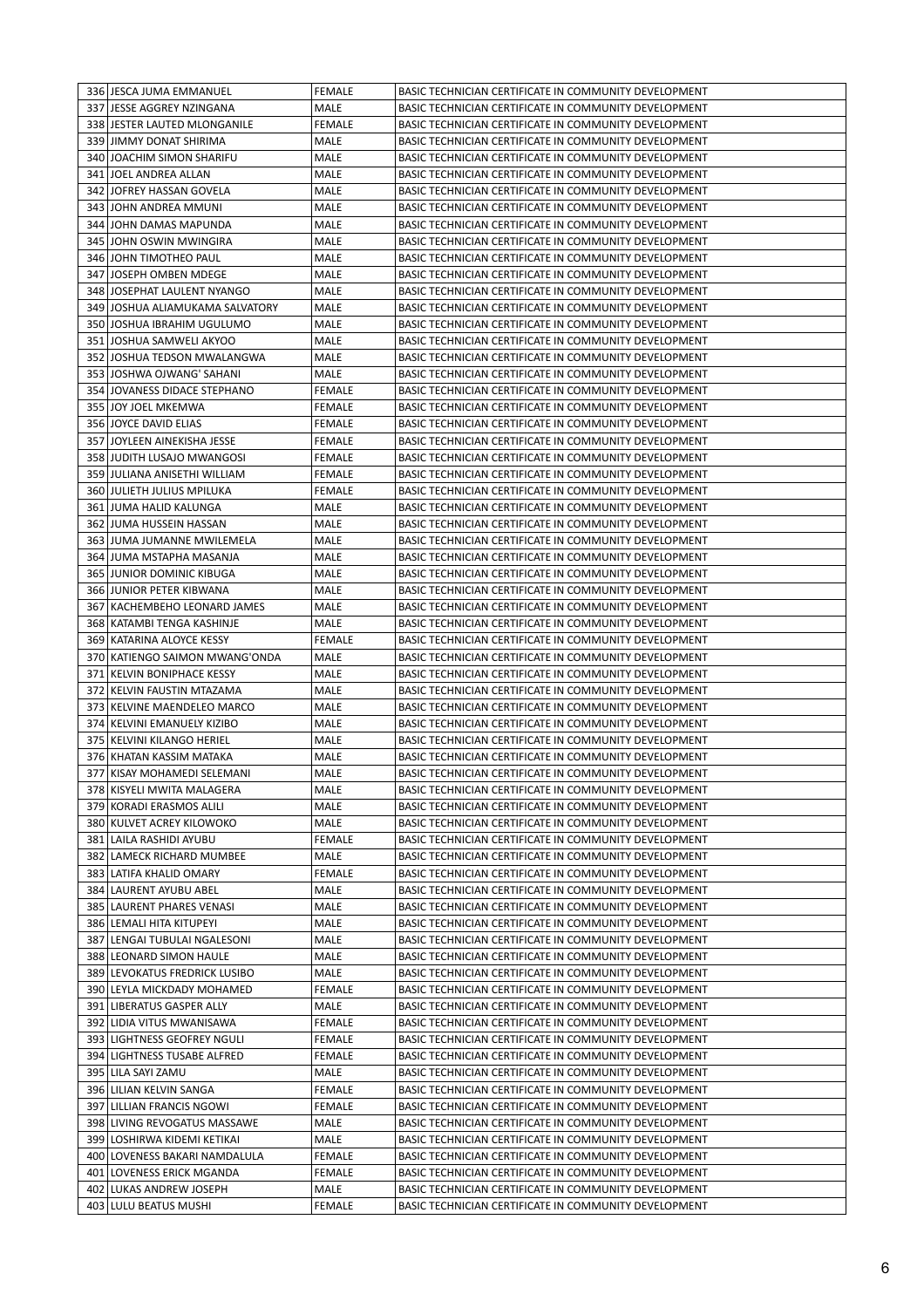| 404   MACK AMOS KAPANGE                              | MALE                           | BASIC TECHNICIAN CERTIFICATE IN COMMUNITY DEVELOPMENT                                                          |
|------------------------------------------------------|--------------------------------|----------------------------------------------------------------------------------------------------------------|
| 405   MADAMA JIGE LUKONDYA                           | MALE                           | BASIC TECHNICIAN CERTIFICATE IN COMMUNITY DEVELOPMENT                                                          |
| 406   MAGDALENA EPIMAKI BERETTA                      | <b>FEMALE</b>                  | BASIC TECHNICIAN CERTIFICATE IN COMMUNITY DEVELOPMENT                                                          |
| 407   MAGDALENA JOSEPHAT ITALA                       | <b>FEMALE</b>                  | BASIC TECHNICIAN CERTIFICATE IN COMMUNITY DEVELOPMENT                                                          |
| 408   MAGDALENA WEMA DAFI                            | <b>FEMALE</b>                  | BASIC TECHNICIAN CERTIFICATE IN COMMUNITY DEVELOPMENT                                                          |
| 409   MAGEMBE MARWA MAGESA                           | MALE                           | BASIC TECHNICIAN CERTIFICATE IN COMMUNITY DEVELOPMENT                                                          |
|                                                      |                                |                                                                                                                |
| 410   MAGEMBE TUNGU JUMA                             | MALE                           | BASIC TECHNICIAN CERTIFICATE IN COMMUNITY DEVELOPMENT                                                          |
| 411   MAGRETH NJILE LUPIGA                           | <b>FEMALE</b>                  | BASIC TECHNICIAN CERTIFICATE IN COMMUNITY DEVELOPMENT                                                          |
| 412   MAHONA ZACHARIA EZEKIEL                        | MALE                           | BASIC TECHNICIAN CERTIFICATE IN COMMUNITY DEVELOPMENT                                                          |
| 413   MAJALIWA PAUL MALEHIWA                         | MALE                           | BASIC TECHNICIAN CERTIFICATE IN COMMUNITY DEVELOPMENT                                                          |
| 414   MALIOUS JASTIN JOHN                            | MALE                           | BASIC TECHNICIAN CERTIFICATE IN COMMUNITY DEVELOPMENT                                                          |
| 415   MALKIANUS MKIZA MALCHADES                      | MALE                           | BASIC TECHNICIAN CERTIFICATE IN COMMUNITY DEVELOPMENT                                                          |
| 416   MAREGESI JAPHET KILAKA                         | MALE                           | BASIC TECHNICIAN CERTIFICATE IN COMMUNITY DEVELOPMENT                                                          |
| 417 MARIAM NOJA MABIRIKA                             | <b>FEMALE</b>                  |                                                                                                                |
|                                                      |                                | BASIC TECHNICIAN CERTIFICATE IN COMMUNITY DEVELOPMENT                                                          |
| 418   MARIAM SELEMANI MGALULA                        | FEMALE                         | BASIC TECHNICIAN CERTIFICATE IN COMMUNITY DEVELOPMENT                                                          |
| 419   MARIETHA AGUSTINO NIIMA                        | FEMALE                         | BASIC TECHNICIAN CERTIFICATE IN COMMUNITY DEVELOPMENT                                                          |
| 420   MARTHA MARCO BUNDALA                           | FEMALE                         | BASIC TECHNICIAN CERTIFICATE IN COMMUNITY DEVELOPMENT                                                          |
| 421   MARTHA ZISHFRITH ELISA                         | FEMALE                         | BASIC TECHNICIAN CERTIFICATE IN COMMUNITY DEVELOPMENT                                                          |
| 422   MARTIN SIMON NJAE                              | MALE                           | BASIC TECHNICIAN CERTIFICATE IN COMMUNITY DEVELOPMENT                                                          |
| 423   MARTINI MORGAN KANZA                           | MALE                           | BASIC TECHNICIAN CERTIFICATE IN COMMUNITY DEVELOPMENT                                                          |
| 424   MARY STEVEN MWAIPAJA                           | <b>FEMALE</b>                  | BASIC TECHNICIAN CERTIFICATE IN COMMUNITY DEVELOPMENT                                                          |
|                                                      |                                |                                                                                                                |
| 425   MASANJA NTIGA BUPYA                            | MALE                           | BASIC TECHNICIAN CERTIFICATE IN COMMUNITY DEVELOPMENT                                                          |
| 426   MASHUKI ALLY IDD                               | <b>FEMALE</b>                  | BASIC TECHNICIAN CERTIFICATE IN COMMUNITY DEVELOPMENT                                                          |
| 427   MASUNGA KAZILO MCHIBYA                         | MALE                           | BASIC TECHNICIAN CERTIFICATE IN COMMUNITY DEVELOPMENT                                                          |
| 428   MATALO ZABRON MLILAYO                          | MALE                           | BASIC TECHNICIAN CERTIFICATE IN COMMUNITY DEVELOPMENT                                                          |
| 429   MATARE MOCHENA MAKONDO                         | MALE                           | BASIC TECHNICIAN CERTIFICATE IN COMMUNITY DEVELOPMENT                                                          |
| 430 MATHEW EMMANUEL SHINGA                           | MALE                           | BASIC TECHNICIAN CERTIFICATE IN COMMUNITY DEVELOPMENT                                                          |
| 431   MATILDA OSCAR LUBIDA                           | FEMALE                         | BASIC TECHNICIAN CERTIFICATE IN COMMUNITY DEVELOPMENT                                                          |
| 432   MATWALI ISMAILI LUKANDA                        | MALE                           | BASIC TECHNICIAN CERTIFICATE IN COMMUNITY DEVELOPMENT                                                          |
| 433   MAXIMILIAN EVARISTO MUNGWANA                   | MALE                           | BASIC TECHNICIAN CERTIFICATE IN COMMUNITY DEVELOPMENT                                                          |
|                                                      |                                |                                                                                                                |
| 434   MAXWELL MACHUMU SALUM                          | MALE                           | BASIC TECHNICIAN CERTIFICATE IN COMMUNITY DEVELOPMENT                                                          |
| 435   MAYASA IDRISA ALFANI                           | FEMALE                         | BASIC TECHNICIAN CERTIFICATE IN COMMUNITY DEVELOPMENT                                                          |
| 436   MAYUNGA LUPALE ROBENI                          | MALE                           | BASIC TECHNICIAN CERTIFICATE IN COMMUNITY DEVELOPMENT                                                          |
| 437   MBUSIRO CHACHA MWITA                           | MALE                           | BASIC TECHNICIAN CERTIFICATE IN COMMUNITY DEVELOPMENT                                                          |
| 438   MELIKION DESDERIUS MANUPI                      | MALE                           | BASIC TECHNICIAN CERTIFICATE IN COMMUNITY DEVELOPMENT                                                          |
| 439   MERENIA WARIOBA JOHN                           | <b>FEMALE</b>                  | BASIC TECHNICIAN CERTIFICATE IN COMMUNITY DEVELOPMENT                                                          |
| 440   MERICK MENDELA SHIJA                           | MALE                           | BASIC TECHNICIAN CERTIFICATE IN COMMUNITY DEVELOPMENT                                                          |
| 441   MESHACK LUKANGA PETRO                          | MALE                           | BASIC TECHNICIAN CERTIFICATE IN COMMUNITY DEVELOPMENT                                                          |
| 442   METHOD ANATORY NESTORY                         | MALE                           | BASIC TECHNICIAN CERTIFICATE IN COMMUNITY DEVELOPMENT                                                          |
|                                                      |                                |                                                                                                                |
| 443   MGANYIZI PHILEMON PAULO                        | MALE                           | BASIC TECHNICIAN CERTIFICATE IN COMMUNITY DEVELOPMENT                                                          |
| 444   MGAZA JUMA FRANK                               | <b>MALE</b>                    | BASIC TECHNICIAN CERTIFICATE IN COMMUNITY DEVELOPMENT                                                          |
|                                                      |                                |                                                                                                                |
| 445   MICHAEL FRANK MASANJA                          | <b>MALE</b>                    | BASIC TECHNICIAN CERTIFICATE IN COMMUNITY DEVELOPMENT                                                          |
| 446 MICHAEL HERBERT SINGANO                          | MALE                           | BASIC TECHNICIAN CERTIFICATE IN COMMUNITY DEVELOPMENT                                                          |
| 447 MICHAEL JOSEPH KAMLUS                            | MALE                           | BASIC TECHNICIAN CERTIFICATE IN COMMUNITY DEVELOPMENT                                                          |
| 448 MICHAEL MATHIAS MALIGISA                         | MALE                           | BASIC TECHNICIAN CERTIFICATE IN COMMUNITY DEVELOPMENT                                                          |
|                                                      |                                |                                                                                                                |
| 449   MICHAELY ZAKARIA KANYESE                       | MALE                           | BASIC TECHNICIAN CERTIFICATE IN COMMUNITY DEVELOPMENT                                                          |
| 450   MINZA NSAMAKA SEGESO                           | FEMALE                         | BASIC TECHNICIAN CERTIFICATE IN COMMUNITY DEVELOPMENT                                                          |
| 451 MNIKO MTATIRO MWITA                              | MALE                           | BASIC TECHNICIAN CERTIFICATE IN COMMUNITY DEVELOPMENT                                                          |
| 452   MODESTA SRIVESTER MWASENGA                     | <b>FEMALE</b>                  | BASIC TECHNICIAN CERTIFICATE IN COMMUNITY DEVELOPMENT                                                          |
| 453   MOHAMED MUHIDINI JANI                          | MALE                           | BASIC TECHNICIAN CERTIFICATE IN COMMUNITY DEVELOPMENT                                                          |
| 454   MORIA THADEO GASTO                             | <b>FEMALE</b>                  | BASIC TECHNICIAN CERTIFICATE IN COMMUNITY DEVELOPMENT                                                          |
| 455   MOTORONI MUSA MAKESEN                          | MALE                           | BASIC TECHNICIAN CERTIFICATE IN COMMUNITY DEVELOPMENT                                                          |
| 456   MSIKULA TABU MSIKULA                           | MALE                           | BASIC TECHNICIAN CERTIFICATE IN COMMUNITY DEVELOPMENT                                                          |
| 457   MSTAPHA MOSES MWAKIPOLILE                      | MALE                           | BASIC TECHNICIAN CERTIFICATE IN COMMUNITY DEVELOPMENT                                                          |
| 458   MSUKA JOEL MAGEMBE                             | MALE                           | BASIC TECHNICIAN CERTIFICATE IN COMMUNITY DEVELOPMENT                                                          |
|                                                      |                                |                                                                                                                |
| 459   MUDHIHILI MOHAMEDI MPINGA                      | MALE                           | BASIC TECHNICIAN CERTIFICATE IN COMMUNITY DEVELOPMENT                                                          |
| 460   MUJUNI NOEL BUJULI                             | MALE                           | BASIC TECHNICIAN CERTIFICATE IN COMMUNITY DEVELOPMENT                                                          |
| 461   MUSA EMANUELI JEROME                           | MALE                           | BASIC TECHNICIAN CERTIFICATE IN COMMUNITY DEVELOPMENT                                                          |
| 462   MUSTAFA HAMISI ADAMU                           | MALE                           | BASIC TECHNICIAN CERTIFICATE IN COMMUNITY DEVELOPMENT                                                          |
| 463   MUZDALFA JUMA MUSSA                            | <b>FEMALE</b>                  | BASIC TECHNICIAN CERTIFICATE IN COMMUNITY DEVELOPMENT                                                          |
| 464   MWALE ELIAS JULIUS                             | MALE                           | BASIC TECHNICIAN CERTIFICATE IN COMMUNITY DEVELOPMENT                                                          |
| 465   MWALU MATHIAS EMBASSY                          | <b>FEMALE</b>                  | BASIC TECHNICIAN CERTIFICATE IN COMMUNITY DEVELOPMENT                                                          |
| 466   MWANAHARUSI RAMADHANI SAIDI                    | <b>FEMALE</b>                  | BASIC TECHNICIAN CERTIFICATE IN COMMUNITY DEVELOPMENT                                                          |
| 467   MWANANG'ANDU MWAITA GUNDA                      | MALE                           | BASIC TECHNICIAN CERTIFICATE IN COMMUNITY DEVELOPMENT                                                          |
| 468   MWANJAA JUMANNE HANGO                          | <b>FEMALE</b>                  | BASIC TECHNICIAN CERTIFICATE IN COMMUNITY DEVELOPMENT                                                          |
|                                                      |                                |                                                                                                                |
| 469   NALUMBIKYA ELIA BENJAMINI                      | MALE                           | BASIC TECHNICIAN CERTIFICATE IN COMMUNITY DEVELOPMENT                                                          |
| 470 NAOMI SAMWELI MZIWANDA<br>471 NASMA ADAMU HAMISI | <b>FEMALE</b><br><b>FEMALE</b> | BASIC TECHNICIAN CERTIFICATE IN COMMUNITY DEVELOPMENT<br>BASIC TECHNICIAN CERTIFICATE IN COMMUNITY DEVELOPMENT |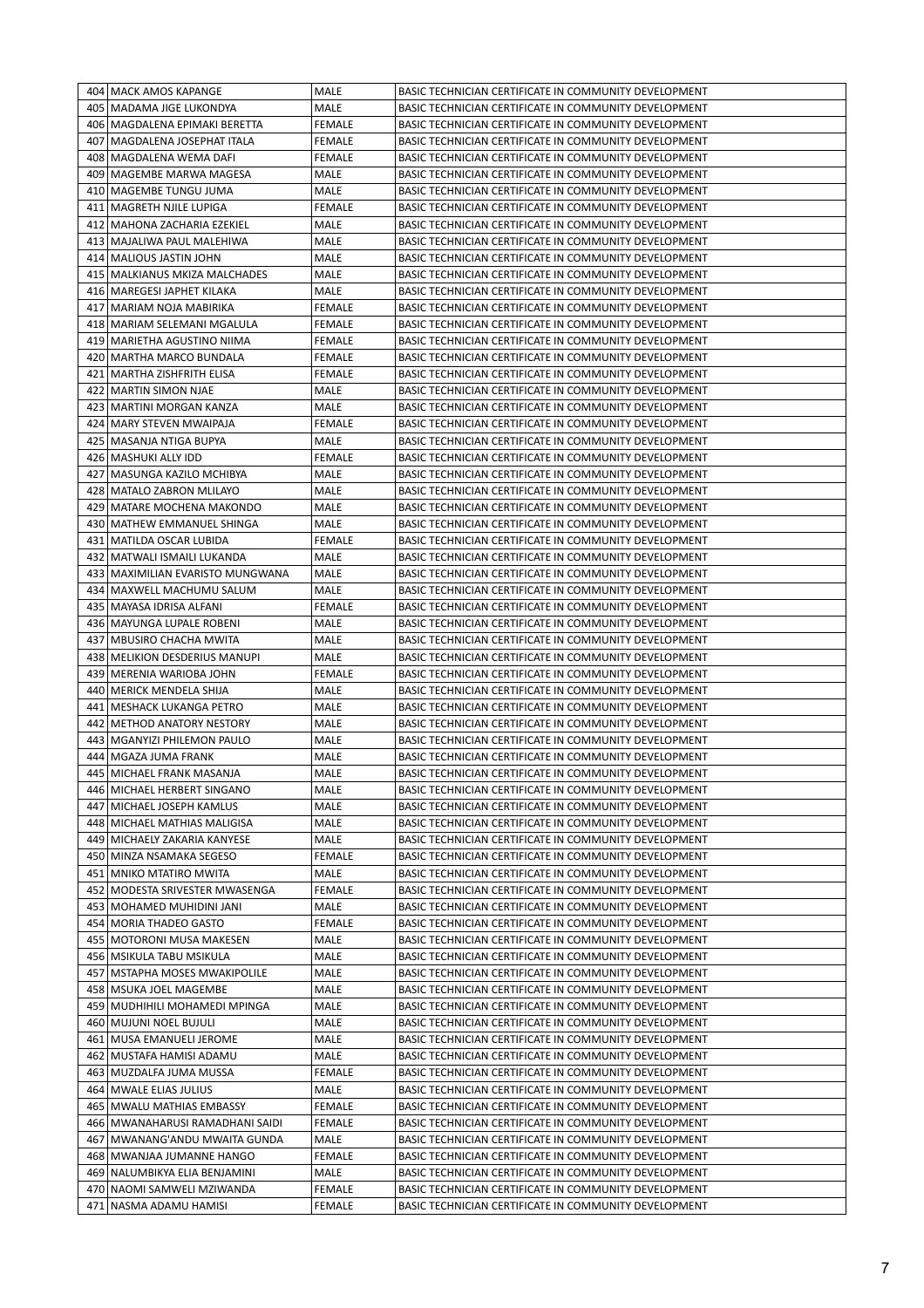|      | 472   NASMA HUSSEINI IBRAHIMU     | <b>FEMALE</b> | BASIC TECHNICIAN CERTIFICATE IN COMMUNITY DEVELOPMENT |
|------|-----------------------------------|---------------|-------------------------------------------------------|
|      | 473 NASRA ISSA KIEMI              | <b>FEMALE</b> | BASIC TECHNICIAN CERTIFICATE IN COMMUNITY DEVELOPMENT |
|      | 474 NEEMA ADAMU MOSHI             | <b>FEMALE</b> | BASIC TECHNICIAN CERTIFICATE IN COMMUNITY DEVELOPMENT |
|      | 475 INEEMA AMAN YUDA              | FEMALE        | BASIC TECHNICIAN CERTIFICATE IN COMMUNITY DEVELOPMENT |
|      | 476 NEEMA ELIAS JOHN              | FEMALE        | BASIC TECHNICIAN CERTIFICATE IN COMMUNITY DEVELOPMENT |
| 477  | <b>NELLY EDMOUND FRANCIS</b>      | FEMALE        | BASIC TECHNICIAN CERTIFICATE IN COMMUNITY DEVELOPMENT |
|      |                                   |               |                                                       |
|      | 478 NG'WALU CHANGALA KUSEKA       | FEMALE        | BASIC TECHNICIAN CERTIFICATE IN COMMUNITY DEVELOPMENT |
|      | 479   NGASA MASANJA MAYOMBO       | MALE          | BASIC TECHNICIAN CERTIFICATE IN COMMUNITY DEVELOPMENT |
|      | 480   NICKSON LUGANO MWAKASANGULA | MALE          | BASIC TECHNICIAN CERTIFICATE IN COMMUNITY DEVELOPMENT |
|      | 481 NICKSON MAHAILE FABIAN        | MALE          | BASIC TECHNICIAN CERTIFICATE IN COMMUNITY DEVELOPMENT |
|      | 482 NKIYA SAMWEL BAHAME           | FEMALE        | BASIC TECHNICIAN CERTIFICATE IN COMMUNITY DEVELOPMENT |
|      | 483 NOEL PHILIMON MWAKYALANDA     | MALE          | BASIC TECHNICIAN CERTIFICATE IN COMMUNITY DEVELOPMENT |
| 4841 | NTIYATONDWA HILARY FIDELIS        | <b>FEMALE</b> | BASIC TECHNICIAN CERTIFICATE IN COMMUNITY DEVELOPMENT |
|      | 485   NURDINI JUMA HASSANI        | MALE          | BASIC TECHNICIAN CERTIFICATE IN COMMUNITY DEVELOPMENT |
|      | 486 NURU ABDU MESHACK             | FEMALE        | BASIC TECHNICIAN CERTIFICATE IN COMMUNITY DEVELOPMENT |
|      | 487 NURU ODDO MGAYA               | FEMALE        | BASIC TECHNICIAN CERTIFICATE IN COMMUNITY DEVELOPMENT |
|      |                                   |               |                                                       |
|      | 488 NYANDA LUPILYA JUMA           | MALE          | BASIC TECHNICIAN CERTIFICATE IN COMMUNITY DEVELOPMENT |
|      | 489   OBED JULIUS MGIMBA          | MALE          | BASIC TECHNICIAN CERTIFICATE IN COMMUNITY DEVELOPMENT |
|      | 490 OLIVA JOSEPH SAHANI           | FEMALE        | BASIC TECHNICIAN CERTIFICATE IN COMMUNITY DEVELOPMENT |
| 491  | OLIVA STANI MKIMBILILE            | FEMALE        | BASIC TECHNICIAN CERTIFICATE IN COMMUNITY DEVELOPMENT |
|      | 492   OMARI SAIDI MMAMBALE        | MALE          | BASIC TECHNICIAN CERTIFICATE IN COMMUNITY DEVELOPMENT |
|      | 493   ONOLINA DAUSON NGANYAGWA    | FEMALE        | BASIC TECHNICIAN CERTIFICATE IN COMMUNITY DEVELOPMENT |
|      | 494 OSAMA SHAABANI RASHIDI        | MALE          | BASIC TECHNICIAN CERTIFICATE IN COMMUNITY DEVELOPMENT |
|      | 495 OSKA KENEDY MGALLE            | MALE          | BASIC TECHNICIAN CERTIFICATE IN COMMUNITY DEVELOPMENT |
|      | 496 OWEN OSCAR OSWARD             | MALE          | BASIC TECHNICIAN CERTIFICATE IN COMMUNITY DEVELOPMENT |
| 497  | PASCHAL GERVAS AWE                | MALE          | BASIC TECHNICIAN CERTIFICATE IN COMMUNITY DEVELOPMENT |
|      |                                   |               |                                                       |
|      | 498   PASCHAL JOHN CHARLES        | MALE          | BASIC TECHNICIAN CERTIFICATE IN COMMUNITY DEVELOPMENT |
|      | 499   PASCHAL NTEMI MAGUSHU       | MALE          | BASIC TECHNICIAN CERTIFICATE IN COMMUNITY DEVELOPMENT |
|      | 500   PASCHAL SAMWEL MUHERE       | MALE          | BASIC TECHNICIAN CERTIFICATE IN COMMUNITY DEVELOPMENT |
| 501  | PASKAL SAMWEL HAYSHI              | MALE          | BASIC TECHNICIAN CERTIFICATE IN COMMUNITY DEVELOPMENT |
| 502  | PASKALI JONAS PASKALI             | MALE          | BASIC TECHNICIAN CERTIFICATE IN COMMUNITY DEVELOPMENT |
|      | 503   PASKALINA GENYABAS QUWANGA  | FEMALE        | BASIC TECHNICIAN CERTIFICATE IN COMMUNITY DEVELOPMENT |
|      | 504   PATRISIA ELISHA MAKWETA     | FEMALE        | BASIC TECHNICIAN CERTIFICATE IN COMMUNITY DEVELOPMENT |
|      | 505   PAUL SIMON SANI             | MALE          | BASIC TECHNICIAN CERTIFICATE IN COMMUNITY DEVELOPMENT |
|      | 506   PAULINA CHRISTOPHER MLAWA   | FEMALE        | BASIC TECHNICIAN CERTIFICATE IN COMMUNITY DEVELOPMENT |
|      |                                   |               |                                                       |
| 507  | PAULINA STEPHANO BOAY             | FEMALE        | BASIC TECHNICIAN CERTIFICATE IN COMMUNITY DEVELOPMENT |
|      | 508   PAULO NYANDA EZEKIEL        | MALE          | BASIC TECHNICIAN CERTIFICATE IN COMMUNITY DEVELOPMENT |
|      | 509   PENDAEL EZEKIEL AMA         | FEMALE        | BASIC TECHNICIAN CERTIFICATE IN COMMUNITY DEVELOPMENT |
|      | 510 PENDO EVARISTUS NDITI         | <b>FEMALE</b> | BASIC TECHNICIAN CERTIFICATE IN COMMUNITY DEVELOPMENT |
|      | 511 PETER AGUSTINO HHARI          | MALE          | BASIC TECHNICIAN CERTIFICATE IN COMMUNITY DEVELOPMENT |
|      | 512 PETER DARIS SANGA             | MALE          | BASIC TECHNICIAN CERTIFICATE IN COMMUNITY DEVELOPMENT |
|      | 513 PETER MWAISENGA YOHANA        | <b>MALE</b>   | BASIC TECHNICIAN CERTIFICATE IN COMMUNITY DEVELOPMENT |
|      | 514 PETRO PAULO MAKILIKA          | MALE          | BASIC TECHNICIAN CERTIFICATE IN COMMUNITY DEVELOPMENT |
|      | 515 PHILIPO LUKAS YEREMIA         | MALE          | BASIC TECHNICIAN CERTIFICATE IN COMMUNITY DEVELOPMENT |
|      | 516 PHINIAN KISENA PHILIPO        | MALE          | BASIC TECHNICIAN CERTIFICATE IN COMMUNITY DEVELOPMENT |
|      | 517 PIUS GASPAR KALOMO            | MALE          | BASIC TECHNICIAN CERTIFICATE IN COMMUNITY DEVELOPMENT |
|      |                                   |               |                                                       |
|      | 518 PIUS JULIUS VICENT            | MALE          | BASIC TECHNICIAN CERTIFICATE IN COMMUNITY DEVELOPMENT |
|      | 519 PLASIDI EDESI THOMAS          | MALE          | BASIC TECHNICIAN CERTIFICATE IN COMMUNITY DEVELOPMENT |
|      | 520 PONZIATA DITRAMU MLIGO        | <b>FEMALE</b> | BASIC TECHNICIAN CERTIFICATE IN COMMUNITY DEVELOPMENT |
|      | 521 POSIANO DEEMAY SAGAS          | MALE          | BASIC TECHNICIAN CERTIFICATE IN COMMUNITY DEVELOPMENT |
|      | 522 PRAYGOD JEREMIA SAMWELI       | MALE          | BASIC TECHNICIAN CERTIFICATE IN COMMUNITY DEVELOPMENT |
|      | 523 PRISCA OCRAN TWEVE            | FEMALE        | BASIC TECHNICIAN CERTIFICATE IN COMMUNITY DEVELOPMENT |
|      | 524 PROSPA SIMON WILLIAM          | MALE          | BASIC TECHNICIAN CERTIFICATE IN COMMUNITY DEVELOPMENT |
|      | 525 RABSON GERAD BISIMBA          | MALE          | BASIC TECHNICIAN CERTIFICATE IN COMMUNITY DEVELOPMENT |
|      | 526 RAFAEL MAIKO JOSEPH           | MALE          | BASIC TECHNICIAN CERTIFICATE IN COMMUNITY DEVELOPMENT |
|      | 527 RAHEL STEVEN MFAUME           | FEMALE        | BASIC TECHNICIAN CERTIFICATE IN COMMUNITY DEVELOPMENT |
|      | 528 RAHMA OMARY MWEMA             | FEMALE        | BASIC TECHNICIAN CERTIFICATE IN COMMUNITY DEVELOPMENT |
|      |                                   |               |                                                       |
|      | 529 RAMADHANI ATHUMANI KANDA      | MALE          | BASIC TECHNICIAN CERTIFICATE IN COMMUNITY DEVELOPMENT |
|      | 530 RASHID ALLY RASHID            | MALE          | BASIC TECHNICIAN CERTIFICATE IN COMMUNITY DEVELOPMENT |
|      | 531 REHEMA DAUD MWAIPUNGU         | FEMALE        | BASIC TECHNICIAN CERTIFICATE IN COMMUNITY DEVELOPMENT |
|      | 532   REHEMA FOKASI NGENZA        | FEMALE        | BASIC TECHNICIAN CERTIFICATE IN COMMUNITY DEVELOPMENT |
|      | 533 REJINALD RAFAEL KARERA        | MALE          | BASIC TECHNICIAN CERTIFICATE IN COMMUNITY DEVELOPMENT |
|      | 534 REMIJUS SOSTENES BANDA        | MALE          | BASIC TECHNICIAN CERTIFICATE IN COMMUNITY DEVELOPMENT |
|      | 535 RENARD DAVID MWAKISOLE        | MALE          | BASIC TECHNICIAN CERTIFICATE IN COMMUNITY DEVELOPMENT |
|      | 536 RENATUS MAYUNGA JOHNSON       | MALE          | BASIC TECHNICIAN CERTIFICATE IN COMMUNITY DEVELOPMENT |
|      | 537 REOBINUS KALOKOLA RENATUS     | MALE          | BASIC TECHNICIAN CERTIFICATE IN COMMUNITY DEVELOPMENT |
|      | 538 REONARD SAMWELI REONARD       | MALE          | BASIC TECHNICIAN CERTIFICATE IN COMMUNITY DEVELOPMENT |
|      | 539 RESTITUTA SKANGE MSANDO       | <b>FEMALE</b> | BASIC TECHNICIAN CERTIFICATE IN COMMUNITY DEVELOPMENT |
|      |                                   |               |                                                       |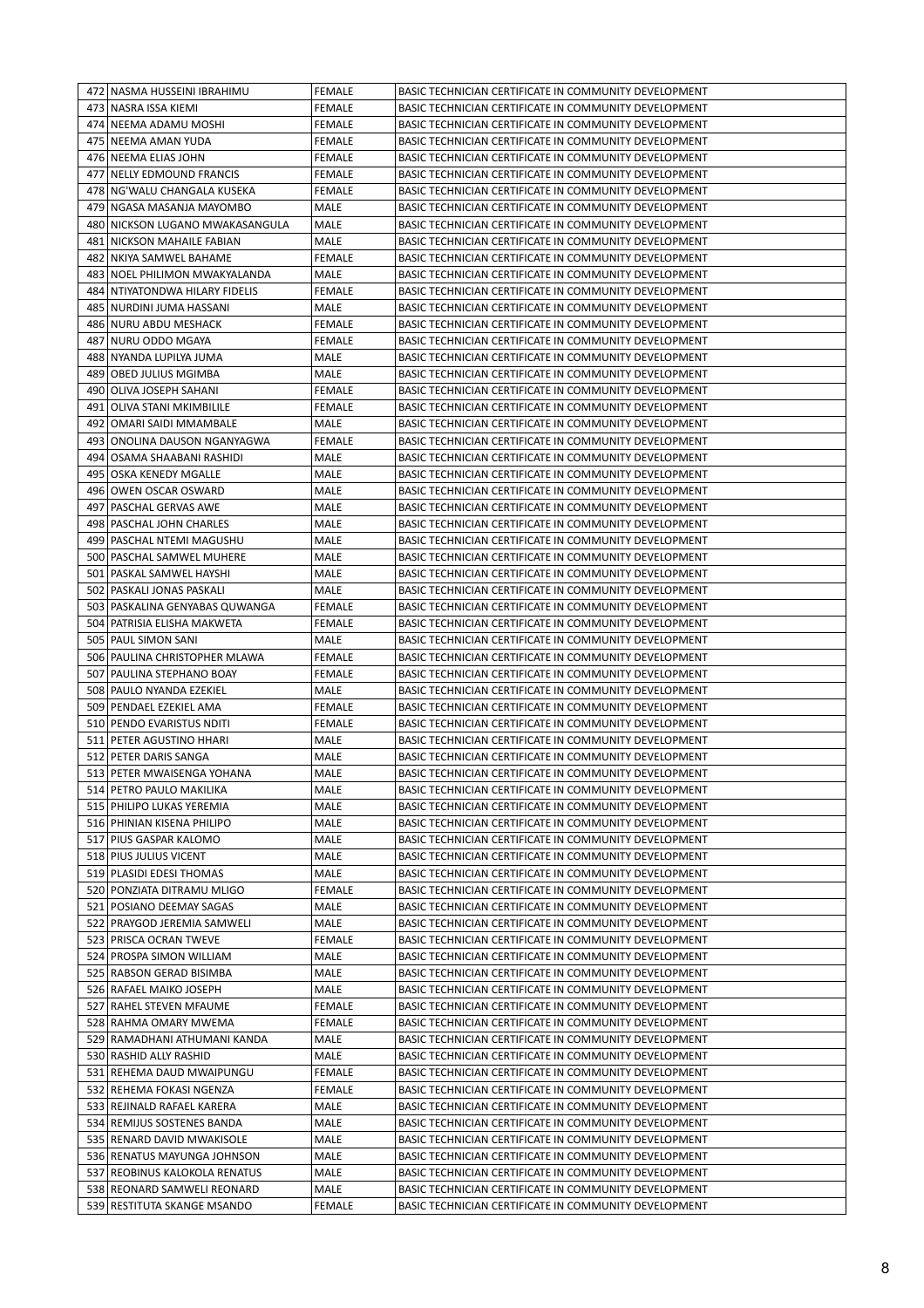|     | 540   RITHA MICHAEL LUHAMBATI                        | <b>FEMALE</b>         | BASIC TECHNICIAN CERTIFICATE IN COMMUNITY DEVELOPMENT                                                          |
|-----|------------------------------------------------------|-----------------------|----------------------------------------------------------------------------------------------------------------|
|     | 541 RIZIKI DAUDI MBAANGA                             | <b>FEMALE</b>         | BASIC TECHNICIAN CERTIFICATE IN COMMUNITY DEVELOPMENT                                                          |
|     | 542   ROBERT PEJA JUMA                               | MALE                  | BASIC TECHNICIAN CERTIFICATE IN COMMUNITY DEVELOPMENT                                                          |
|     | 543 ROGATI WILLIAM PETRO                             | MALE                  | BASIC TECHNICIAN CERTIFICATE IN COMMUNITY DEVELOPMENT                                                          |
|     | 544 ROMANA THOMAS MAASAY                             | FEMALE                | BASIC TECHNICIAN CERTIFICATE IN COMMUNITY DEVELOPMENT                                                          |
|     | 545 ROONEY ENOCK SANGA                               | MALE                  | BASIC TECHNICIAN CERTIFICATE IN COMMUNITY DEVELOPMENT                                                          |
|     | 546 ROSEMARY GOLDEN MYUNGILE                         | <b>FEMALE</b>         | BASIC TECHNICIAN CERTIFICATE IN COMMUNITY DEVELOPMENT                                                          |
| 547 | ROSEMARY MAJALIWA SHOBIGWE                           | FEMALE                | BASIC TECHNICIAN CERTIFICATE IN COMMUNITY DEVELOPMENT                                                          |
|     | 548   ROSEMARY VEDASTUS MASAWE                       | FEMALE                | BASIC TECHNICIAN CERTIFICATE IN COMMUNITY DEVELOPMENT                                                          |
|     | 549 ROZI LUSAJO MWANDWANGA                           | <b>FEMALE</b>         | BASIC TECHNICIAN CERTIFICATE IN COMMUNITY DEVELOPMENT                                                          |
|     |                                                      |                       |                                                                                                                |
|     | 550 ROZINA THADEUS PHILMON                           | FEMALE                | BASIC TECHNICIAN CERTIFICATE IN COMMUNITY DEVELOPMENT                                                          |
|     | 551   SADIKI FRANK PATRICK                           | MALE                  | BASIC TECHNICIAN CERTIFICATE IN COMMUNITY DEVELOPMENT                                                          |
|     | 552   SAFIA ALLY MAKAU                               | FEMALE                | BASIC TECHNICIAN CERTIFICATE IN COMMUNITY DEVELOPMENT                                                          |
|     | 553   SAGUDA MHANDE JOHN                             | MALE                  | BASIC TECHNICIAN CERTIFICATE IN COMMUNITY DEVELOPMENT                                                          |
|     | 554   SAHANI CHARLES SAHANI                          | MALE                  | BASIC TECHNICIAN CERTIFICATE IN COMMUNITY DEVELOPMENT                                                          |
|     | 555   SAID MOHAMED SIOGOPI                           | MALE                  | BASIC TECHNICIAN CERTIFICATE IN COMMUNITY DEVELOPMENT                                                          |
|     | 556   SAIDI SALUMU MASANJA                           | MALE                  | BASIC TECHNICIAN CERTIFICATE IN COMMUNITY DEVELOPMENT                                                          |
|     | 557   SAILA JUMA KASHINJE                            | MALE                  | BASIC TECHNICIAN CERTIFICATE IN COMMUNITY DEVELOPMENT                                                          |
|     | 558 SALEHE OSCAR KAHEMELA                            | MALE                  | BASIC TECHNICIAN CERTIFICATE IN COMMUNITY DEVELOPMENT                                                          |
|     | 559   SALOME LEONARD ANDREA                          | <b>FEMALE</b>         | BASIC TECHNICIAN CERTIFICATE IN COMMUNITY DEVELOPMENT                                                          |
|     | 560 SALUMU KIHUMBI MANG'WENG'ULA                     | MALE                  | BASIC TECHNICIAN CERTIFICATE IN COMMUNITY DEVELOPMENT                                                          |
|     | 561   SALUMU SAIDI JABILI                            | MALE                  | BASIC TECHNICIAN CERTIFICATE IN COMMUNITY DEVELOPMENT                                                          |
|     | 562 SALUMU SELEMANI SADIKI                           | MALE                  | BASIC TECHNICIAN CERTIFICATE IN COMMUNITY DEVELOPMENT                                                          |
|     | 563   SAMBULA NILLA NYANZA                           | MALE                  | BASIC TECHNICIAN CERTIFICATE IN COMMUNITY DEVELOPMENT                                                          |
|     | 564   SAMWEL MICHAEL KAGOMA                          | MALE                  | BASIC TECHNICIAN CERTIFICATE IN COMMUNITY DEVELOPMENT                                                          |
|     | 565   SAUMU ISMAILI ABDALA                           | FEMALE                | BASIC TECHNICIAN CERTIFICATE IN COMMUNITY DEVELOPMENT                                                          |
|     | 566 SAVIO BENSON HAULE                               | MALE                  | BASIC TECHNICIAN CERTIFICATE IN COMMUNITY DEVELOPMENT                                                          |
|     | 567   SAYI NGELEJA ROBERT                            | <b>FEMALE</b>         | BASIC TECHNICIAN CERTIFICATE IN COMMUNITY DEVELOPMENT                                                          |
|     | 568 SEKELA ALBERT SWILA                              | FEMALE                | BASIC TECHNICIAN CERTIFICATE IN COMMUNITY DEVELOPMENT                                                          |
|     | 569 SELEMAN HATIBU YUSUPH                            | MALE                  | BASIC TECHNICIAN CERTIFICATE IN COMMUNITY DEVELOPMENT                                                          |
|     | 570 SELEMAN WILIUM MGOGO                             | MALE                  | BASIC TECHNICIAN CERTIFICATE IN COMMUNITY DEVELOPMENT                                                          |
|     | 571   SELEMANI FENNY JUMA                            | MALE                  | BASIC TECHNICIAN CERTIFICATE IN COMMUNITY DEVELOPMENT                                                          |
|     | 572   SHABAN MADALE SAID                             | MALE                  | BASIC TECHNICIAN CERTIFICATE IN COMMUNITY DEVELOPMENT                                                          |
|     | 573 SHADRACK BOSICO MWNAGOSI                         | MALE                  | BASIC TECHNICIAN CERTIFICATE IN COMMUNITY DEVELOPMENT                                                          |
|     | 574   SHAIBU HAJI LIBINGAI                           | MALE                  | BASIC TECHNICIAN CERTIFICATE IN COMMUNITY DEVELOPMENT                                                          |
|     |                                                      |                       |                                                                                                                |
|     | 575   SHAIBU SADICK FUPI                             | MALE                  | BASIC TECHNICIAN CERTIFICATE IN COMMUNITY DEVELOPMENT                                                          |
|     | 576 SHAKIRA MSWADICK MAHEMBE                         | FEMALE                | BASIC TECHNICIAN CERTIFICATE IN COMMUNITY DEVELOPMENT                                                          |
|     | 577   SHAMIMU RAJABU SIRA                            | FEMALE                | BASIC TECHNICIAN CERTIFICATE IN COMMUNITY DEVELOPMENT                                                          |
|     | 578   SHAMSI ANAFI SELEMANI                          | MALE                  | BASIC TECHNICIAN CERTIFICATE IN COMMUNITY DEVELOPMENT                                                          |
|     | 579 SHARON STEVEN MEERO                              | FEMALE                | BASIC TECHNICIAN CERTIFICATE IN COMMUNITY DEVELOPMENT                                                          |
|     | 580 SHIJA ALOYCE LUTOBEKA                            | FEMALE                | BASIC TECHNICIAN CERTIFICATE IN COMMUNITY DEVELOPMENT                                                          |
|     | 581 SHIJA YUSUPH LUSHIKA                             | MALE                  | BASIC TECHNICIAN CERTIFICATE IN COMMUNITY DEVELOPMENT                                                          |
|     | 582 SHUKURANI DEO MAZIGWA                            | MALE                  | BASIC TECHNICIAN CERTIFICATE IN COMMUNITY DEVELOPMENT                                                          |
|     | 583 SIMON CHARLES JOSEPH                             | MALE                  | BASIC TECHNICIAN CERTIFICATE IN COMMUNITY DEVELOPMENT                                                          |
|     | 584 SIMON HAMIS NYOLOBI                              | MALE                  | BASIC TECHNICIAN CERTIFICATE IN COMMUNITY DEVELOPMENT                                                          |
|     | 585 SIMON SAFARI MBONYAKAGO                          | MALE                  | BASIC TECHNICIAN CERTIFICATE IN COMMUNITY DEVELOPMENT                                                          |
|     | 586 SIMONI BARAKA ANDREA                             | MALE                  | BASIC TECHNICIAN CERTIFICATE IN COMMUNITY DEVELOPMENT                                                          |
|     | 587 SIMONI VICTORINI SHIRIMA                         | MALE                  | BASIC TECHNICIAN CERTIFICATE IN COMMUNITY DEVELOPMENT                                                          |
|     | 588 SOPHIA ELIAS ANACLET                             | <b>FEMALE</b>         | BASIC TECHNICIAN CERTIFICATE IN COMMUNITY DEVELOPMENT                                                          |
|     | 589 SOTERY SEBASTIAN LUZIGA                          | MALE                  | BASIC TECHNICIAN CERTIFICATE IN COMMUNITY DEVELOPMENT                                                          |
|     | 590 SPERATUS RUGAIMUKAMU STANSLAUS                   | MALE                  | BASIC TECHNICIAN CERTIFICATE IN COMMUNITY DEVELOPMENT                                                          |
|     | 591 SPOLA ISRAELY ELIAS                              | <b>FEMALE</b>         | BASIC TECHNICIAN CERTIFICATE IN COMMUNITY DEVELOPMENT                                                          |
|     | 592 STEPHANO PETRO MUSA                              | MALE                  | BASIC TECHNICIAN CERTIFICATE IN COMMUNITY DEVELOPMENT                                                          |
|     | 593 STEVEN JOHN SEMOKA                               | MALE                  | BASIC TECHNICIAN CERTIFICATE IN COMMUNITY DEVELOPMENT                                                          |
|     | 594 STIPHINE JOAKIMU KAWICHE                         | MALE                  | BASIC TECHNICIAN CERTIFICATE IN COMMUNITY DEVELOPMENT                                                          |
|     | 595   SUBIRA MOHAMED SAID                            | FEMALE                | BASIC TECHNICIAN CERTIFICATE IN COMMUNITY DEVELOPMENT                                                          |
|     |                                                      | <b>FEMALE</b>         | BASIC TECHNICIAN CERTIFICATE IN COMMUNITY DEVELOPMENT                                                          |
|     | 596   SUMAYA ZUBERI HUSEINI                          |                       |                                                                                                                |
|     | 597   SWAIBU MZAKI MUSSA                             | MALE                  | BASIC TECHNICIAN CERTIFICATE IN COMMUNITY DEVELOPMENT                                                          |
|     |                                                      |                       |                                                                                                                |
|     | 598 TEGEMEAMUNGU GERALD BWICHARO                     | <b>FEMALE</b>         | BASIC TECHNICIAN CERTIFICATE IN COMMUNITY DEVELOPMENT                                                          |
|     | 599 TEZIRA EGDI CHOTA                                | FEMALE                | BASIC TECHNICIAN CERTIFICATE IN COMMUNITY DEVELOPMENT                                                          |
|     | 600   THABITI AWADHI SELEMANI                        | MALE                  | BASIC TECHNICIAN CERTIFICATE IN COMMUNITY DEVELOPMENT                                                          |
|     | 601 THELESIA WAMBULA KOBECHI                         | <b>FEMALE</b>         | BASIC TECHNICIAN CERTIFICATE IN COMMUNITY DEVELOPMENT                                                          |
|     | 602 THERESIA IZIDORY MBOYA                           | <b>FEMALE</b>         | BASIC TECHNICIAN CERTIFICATE IN COMMUNITY DEVELOPMENT                                                          |
|     | 603 THOBIAS THOBIAS HAULE                            | MALE                  | BASIC TECHNICIAN CERTIFICATE IN COMMUNITY DEVELOPMENT                                                          |
|     | 604   THOMAS CHACHA NYAGEKO                          | MALE                  | BASIC TECHNICIAN CERTIFICATE IN COMMUNITY DEVELOPMENT                                                          |
|     | 605   TIBA MWINYIKONDO MHUNZI                        | FEMALE                | BASIC TECHNICIAN CERTIFICATE IN COMMUNITY DEVELOPMENT                                                          |
|     | 606 TIBAH HAMDUN ADAM<br>607   TIMOTHEO JOHN BASHAQE | <b>FEMALE</b><br>MALE | BASIC TECHNICIAN CERTIFICATE IN COMMUNITY DEVELOPMENT<br>BASIC TECHNICIAN CERTIFICATE IN COMMUNITY DEVELOPMENT |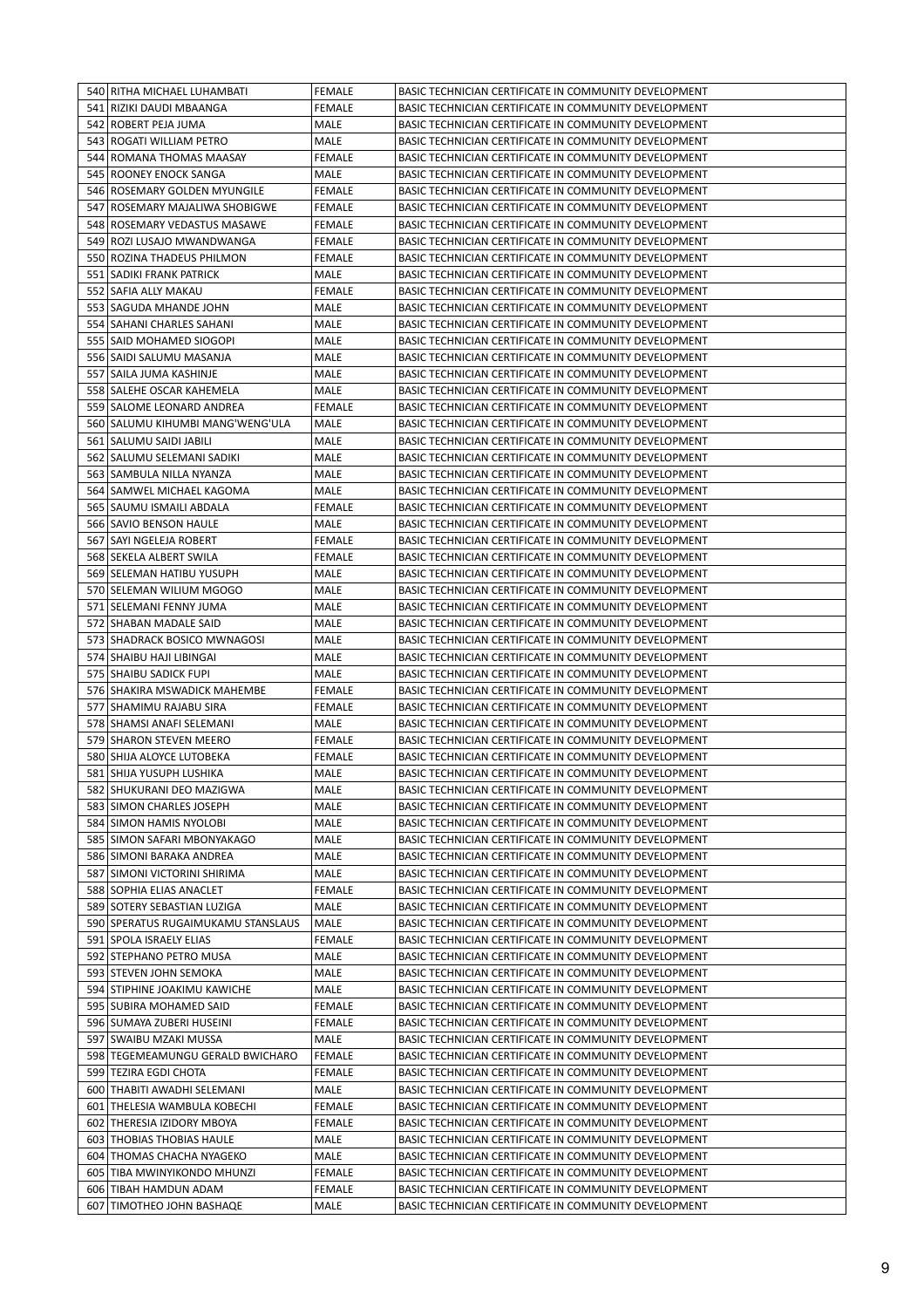| 608 TUMAINI BILINGSON KYOMO                                               | <b>MALE</b>   | BASIC TECHNICIAN CERTIFICATE IN COMMUNITY DEVELOPMENT |  |  |  |
|---------------------------------------------------------------------------|---------------|-------------------------------------------------------|--|--|--|
| 609 UPENDO THOBIAS MELAU                                                  | FEMALE        | BASIC TECHNICIAN CERTIFICATE IN COMMUNITY DEVELOPMENT |  |  |  |
| 610 USHINDI ERASTO SANGA                                                  | FEMALE        | BASIC TECHNICIAN CERTIFICATE IN COMMUNITY DEVELOPMENT |  |  |  |
| 611 VAILETH FRANK MBONEA                                                  | <b>FEMALE</b> | BASIC TECHNICIAN CERTIFICATE IN COMMUNITY DEVELOPMENT |  |  |  |
| 612 VAILETH WILLIAM LEONIDAS                                              | FEMALE        | BASIC TECHNICIAN CERTIFICATE IN COMMUNITY DEVELOPMENT |  |  |  |
| 613 VAILINE SAMWEL SABASI                                                 | FEMALE        | BASIC TECHNICIAN CERTIFICATE IN COMMUNITY DEVELOPMENT |  |  |  |
| 614 VALERIAN GASTON MROSO                                                 | MALE          | BASIC TECHNICIAN CERTIFICATE IN COMMUNITY DEVELOPMENT |  |  |  |
| 615 VASCO EMANUEL BANDA                                                   | MALE          | BASIC TECHNICIAN CERTIFICATE IN COMMUNITY DEVELOPMENT |  |  |  |
| 616 VEDASTUS MAGOMA ITILIA                                                | MALE          | BASIC TECHNICIAN CERTIFICATE IN COMMUNITY DEVELOPMENT |  |  |  |
| 617 VERONICA ABOTHA MVANGO                                                | <b>FEMALE</b> | BASIC TECHNICIAN CERTIFICATE IN COMMUNITY DEVELOPMENT |  |  |  |
| 618 VERONICA RAYMOND KASSEMBE                                             | FEMALE        | BASIC TECHNICIAN CERTIFICATE IN COMMUNITY DEVELOPMENT |  |  |  |
| 619 VICENT MUINGA JOHN                                                    | MALE          | BASIC TECHNICIAN CERTIFICATE IN COMMUNITY DEVELOPMENT |  |  |  |
| 620 VICENT PHILBERT SELEMANI                                              | <b>MALE</b>   | BASIC TECHNICIAN CERTIFICATE IN COMMUNITY DEVELOPMENT |  |  |  |
| 621 VICTOR GODFREY KALIMBASA                                              | <b>MALE</b>   | BASIC TECHNICIAN CERTIFICATE IN COMMUNITY DEVELOPMENT |  |  |  |
| <b>622 I VICTOR MWELINDE RENATUS</b>                                      | MALE          | BASIC TECHNICIAN CERTIFICATE IN COMMUNITY DEVELOPMENT |  |  |  |
| 623 VICTORIA JOSEPH MOSHA                                                 | FEMALE        | BASIC TECHNICIAN CERTIFICATE IN COMMUNITY DEVELOPMENT |  |  |  |
| 624 WAISAKA MWITA OKOYO                                                   | MALE          | BASIC TECHNICIAN CERTIFICATE IN COMMUNITY DEVELOPMENT |  |  |  |
| 625 WILLIAM GANI LEIYANI                                                  | MALE          | BASIC TECHNICIAN CERTIFICATE IN COMMUNITY DEVELOPMENT |  |  |  |
| 626 WILLIAMU VENACE CREDO                                                 | MALE          | BASIC TECHNICIAN CERTIFICATE IN COMMUNITY DEVELOPMENT |  |  |  |
| 627 WITNESS PHILIPO GODFREY                                               | FEMALE        | BASIC TECHNICIAN CERTIFICATE IN COMMUNITY DEVELOPMENT |  |  |  |
| 628 WIVINA ASIIMWE KAMALA                                                 | FEMALE        | BASIC TECHNICIAN CERTIFICATE IN COMMUNITY DEVELOPMENT |  |  |  |
| 629 YAHAYA MOHAMED KATE                                                   | MALE          | BASIC TECHNICIAN CERTIFICATE IN COMMUNITY DEVELOPMENT |  |  |  |
| 630 YOHANES JOHN SAMBALA                                                  | MALE          | BASIC TECHNICIAN CERTIFICATE IN COMMUNITY DEVELOPMENT |  |  |  |
| 631 YUNICE MADUHU SUSI                                                    | FEMALE        | BASIC TECHNICIAN CERTIFICATE IN COMMUNITY DEVELOPMENT |  |  |  |
| 632 YUSUPH ATHUMAN SALUMU                                                 | MALE          | BASIC TECHNICIAN CERTIFICATE IN COMMUNITY DEVELOPMENT |  |  |  |
| 633 IZACHARIA MBUTA ZACHARIA                                              | MALE          | BASIC TECHNICIAN CERTIFICATE IN COMMUNITY DEVELOPMENT |  |  |  |
| 634 ZAHARA LOIRITA LENGA                                                  | FEMALE        | BASIC TECHNICIAN CERTIFICATE IN COMMUNITY DEVELOPMENT |  |  |  |
| 635 ZAINA SADIKI BAKARI                                                   | FEMALE        | BASIC TECHNICIAN CERTIFICATE IN COMMUNITY DEVELOPMENT |  |  |  |
| 636 ZENA HAJI BAKARI                                                      | <b>FEMALE</b> | BASIC TECHNICIAN CERTIFICATE IN COMMUNITY DEVELOPMENT |  |  |  |
| 637 ZEPHANIA YUSUPH DAUDI                                                 | MALE          | BASIC TECHNICIAN CERTIFICATE IN COMMUNITY DEVELOPMENT |  |  |  |
| 638 ZIADA IDRISA MWENDAPOLE                                               | <b>FEMALE</b> | BASIC TECHNICIAN CERTIFICATE IN COMMUNITY DEVELOPMENT |  |  |  |
| 639 ZULFA SALUM KOMBO                                                     | <b>FEMALE</b> | BASIC TECHNICIAN CERTIFICATE IN COMMUNITY DEVELOPMENT |  |  |  |
| BASIC TECHNICIAN CERTIFICATE IN DEVELOPMENT ADMINISTRATION AND MANAGEMENT |               |                                                       |  |  |  |

|     | 640 AARON EDWIN MGOLI          | <b>MALE</b>   | BASIC TECHNICIAN CERTIFICATE IN DEVELOPMENT ADMINISTRATION AND MANAGEMENT |
|-----|--------------------------------|---------------|---------------------------------------------------------------------------|
|     | 641 ABDALAH DOMICIAN ABDALAH   | MALE          | BASIC TECHNICIAN CERTIFICATE IN DEVELOPMENT ADMINISTRATION AND MANAGEMENT |
|     | 642 ABDUL CHIBWANA MOHAMEDI    | <b>MALE</b>   | BASIC TECHNICIAN CERTIFICATE IN DEVELOPMENT ADMINISTRATION AND MANAGEMENT |
|     | 643 ABDULIBAI MKWELI MSWADIKO  | <b>MALE</b>   | BASIC TECHNICIAN CERTIFICATE IN DEVELOPMENT ADMINISTRATION AND MANAGEMENT |
| 644 | ABEDNEGO IBRAHIM SALILAH       | <b>MALE</b>   | BASIC TECHNICIAN CERTIFICATE IN DEVELOPMENT ADMINISTRATION AND MANAGEMENT |
| 645 | ABEL JOHNSON SAHANI            | MALE          | BASIC TECHNICIAN CERTIFICATE IN DEVELOPMENT ADMINISTRATION AND MANAGEMENT |
| 646 | ABINUL JUMA MNG'OMBE           | MALE          | BASIC TECHNICIAN CERTIFICATE IN DEVELOPMENT ADMINISTRATION AND MANAGEMENT |
| 647 | ABRAHAMU MUSAEL ANDREA         | <b>MALE</b>   | BASIC TECHNICIAN CERTIFICATE IN DEVELOPMENT ADMINISTRATION AND MANAGEMENT |
|     | 648 ABUBAKARI MUKULU RAMADHANI | <b>MALE</b>   | BASIC TECHNICIAN CERTIFICATE IN DEVELOPMENT ADMINISTRATION AND MANAGEMENT |
|     | 649 ADAM SADI HAMISI           | <b>MALE</b>   | BASIC TECHNICIAN CERTIFICATE IN DEVELOPMENT ADMINISTRATION AND MANAGEMENT |
| 650 | ADELITUS RWEYEMAMU GIDION      | MALE          | BASIC TECHNICIAN CERTIFICATE IN DEVELOPMENT ADMINISTRATION AND MANAGEMENT |
|     | 651 ADESIANA EMILY MWALONGO    | <b>FEMALE</b> | BASIC TECHNICIAN CERTIFICATE IN DEVELOPMENT ADMINISTRATION AND MANAGEMENT |
| 652 | LAGNES SIMON INASIO            | <b>FEMALE</b> | BASIC TECHNICIAN CERTIFICATE IN DEVELOPMENT ADMINISTRATION AND MANAGEMENT |
|     | 653 AHAZ DAUD MWAKIPESILE      | <b>MALE</b>   | BASIC TECHNICIAN CERTIFICATE IN DEVELOPMENT ADMINISTRATION AND MANAGEMENT |
|     | 654 AIRENE DEUS ABELI          | <b>FEMALE</b> | BASIC TECHNICIAN CERTIFICATE IN DEVELOPMENT ADMINISTRATION AND MANAGEMENT |
| 655 | l AISHA ABUBAKARI JUMA         | <b>FEMALE</b> | BASIC TECHNICIAN CERTIFICATE IN DEVELOPMENT ADMINISTRATION AND MANAGEMENT |
|     | 656 AKIMU ALFRED NTIBONWA      | MALE          | BASIC TECHNICIAN CERTIFICATE IN DEVELOPMENT ADMINISTRATION AND MANAGEMENT |
| 657 | ALBASHIRI ABBAKARI SAID        | MALE          | BASIC TECHNICIAN CERTIFICATE IN DEVELOPMENT ADMINISTRATION AND MANAGEMENT |
|     | 658 ALEN KAJUNA DIOCLES        | <b>MALE</b>   | BASIC TECHNICIAN CERTIFICATE IN DEVELOPMENT ADMINISTRATION AND MANAGEMENT |
|     | 659 ALETIUS MUJUNI SEBASTIAN   | MALE          | BASIC TECHNICIAN CERTIFICATE IN DEVELOPMENT ADMINISTRATION AND MANAGEMENT |
| 660 | ALEX ABDUL MWAKILASA           | MALE          | BASIC TECHNICIAN CERTIFICATE IN DEVELOPMENT ADMINISTRATION AND MANAGEMENT |
| 661 | ALEX FLORENTINI SAFARI         | <b>MALE</b>   | BASIC TECHNICIAN CERTIFICATE IN DEVELOPMENT ADMINISTRATION AND MANAGEMENT |
|     | 662 ALEX FRANCIS MUSA          | <b>MALE</b>   | BASIC TECHNICIAN CERTIFICATE IN DEVELOPMENT ADMINISTRATION AND MANAGEMENT |
|     | 663 ALEX YOHANA DAUDI          | <b>MALE</b>   | BASIC TECHNICIAN CERTIFICATE IN DEVELOPMENT ADMINISTRATION AND MANAGEMENT |
| 664 | ALEXANDER DUPCHE CHAO          | MALE          | BASIC TECHNICIAN CERTIFICATE IN DEVELOPMENT ADMINISTRATION AND MANAGEMENT |
| 665 | ALFRED SAMWELI FUMBO           | MALE          | BASIC TECHNICIAN CERTIFICATE IN DEVELOPMENT ADMINISTRATION AND MANAGEMENT |
|     | 666 ALLEN JOEL MWARABUI        | MALE          | BASIC TECHNICIAN CERTIFICATE IN DEVELOPMENT ADMINISTRATION AND MANAGEMENT |
| 667 | ALLEN PASKARY BALAMA           | <b>MALE</b>   | BASIC TECHNICIAN CERTIFICATE IN DEVELOPMENT ADMINISTRATION AND MANAGEMENT |
|     | 668 ALLY MOHAMED NABOMBA       | MALE          | BASIC TECHNICIAN CERTIFICATE IN DEVELOPMENT ADMINISTRATION AND MANAGEMENT |
|     | 669 ALWIZI NJAI NDATULU        | MALE          | BASIC TECHNICIAN CERTIFICATE IN DEVELOPMENT ADMINISTRATION AND MANAGEMENT |
|     | 670   AMANI YUDA MWAMBOLA      | MALE          | BASIC TECHNICIAN CERTIFICATE IN DEVELOPMENT ADMINISTRATION AND MANAGEMENT |
| 671 | AMANZI NASIBU MWINGIRA         | MALE          | BASIC TECHNICIAN CERTIFICATE IN DEVELOPMENT ADMINISTRATION AND MANAGEMENT |
|     | 672   AMINA HARENGA VITA       | <b>FEMALE</b> | BASIC TECHNICIAN CERTIFICATE IN DEVELOPMENT ADMINISTRATION AND MANAGEMENT |
|     | 673   AMINA MOHAMEDI RAMADHANI | <b>FEMALE</b> | BASIC TECHNICIAN CERTIFICATE IN DEVELOPMENT ADMINISTRATION AND MANAGEMENT |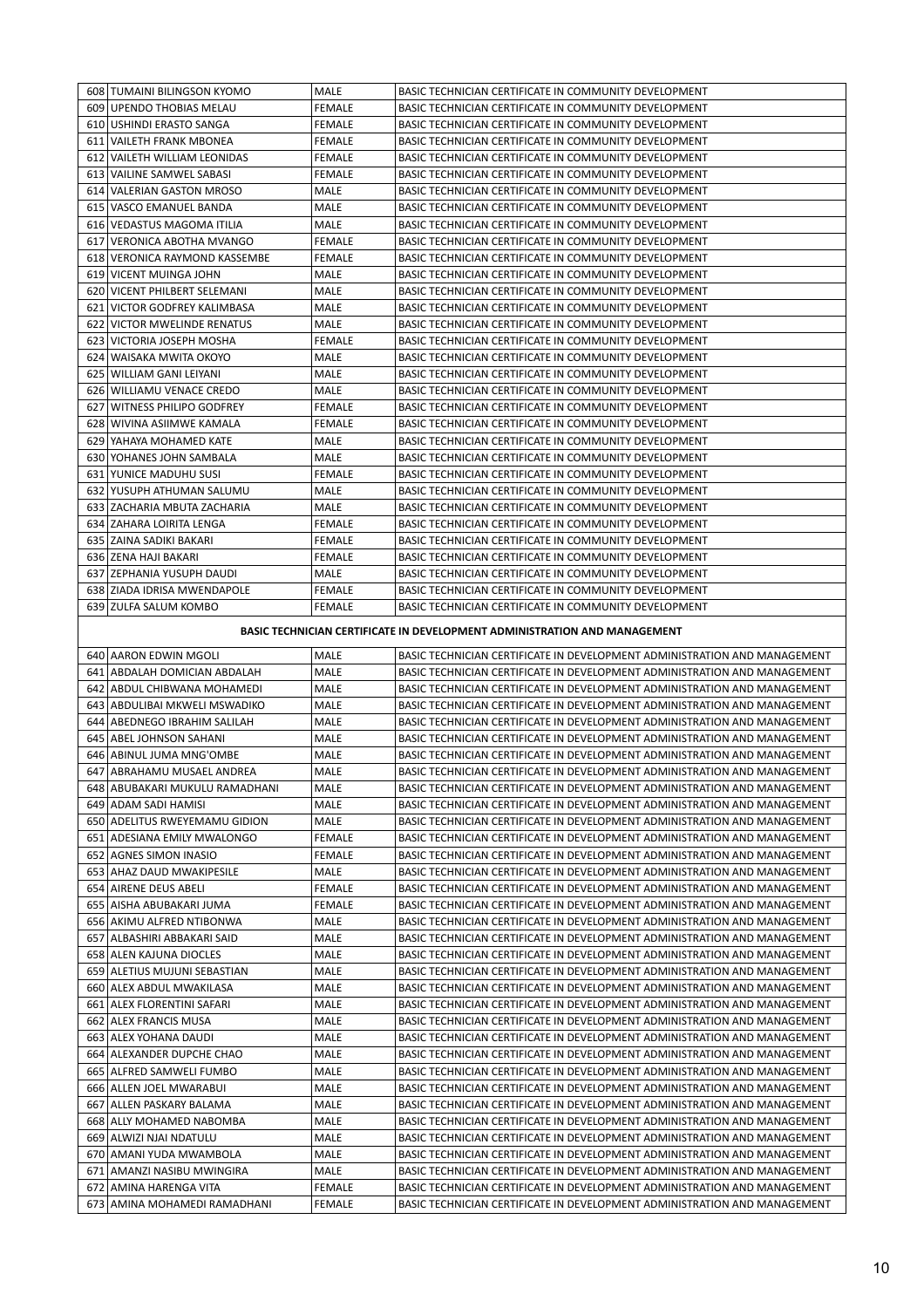| <b>FEMALE</b><br>675 ANASTAZIA WILLIAM MASALI<br>BASIC TECHNICIAN CERTIFICATE IN DEVELOPMENT ADMINISTRATION AND MANAGEMENT<br>MALE<br>676 ANATORY AGUSTINE NSIYA<br>BASIC TECHNICIAN CERTIFICATE IN DEVELOPMENT ADMINISTRATION AND MANAGEMENT<br>ANDREA ARKADI LYIMO<br>MALE<br>BASIC TECHNICIAN CERTIFICATE IN DEVELOPMENT ADMINISTRATION AND MANAGEMENT<br>677<br>678 ANDREA PIUS WEREMA<br>MALE<br>BASIC TECHNICIAN CERTIFICATE IN DEVELOPMENT ADMINISTRATION AND MANAGEMENT<br>679 ANDREW GODFREY MISUNGWI<br>MALE<br>BASIC TECHNICIAN CERTIFICATE IN DEVELOPMENT ADMINISTRATION AND MANAGEMENT<br>680 ANGEL MATIUS MWELA<br><b>FEMALE</b><br>BASIC TECHNICIAN CERTIFICATE IN DEVELOPMENT ADMINISTRATION AND MANAGEMENT<br>ANGELISTA SIMPLISI KIMARIO<br><b>FEMALE</b><br>BASIC TECHNICIAN CERTIFICATE IN DEVELOPMENT ADMINISTRATION AND MANAGEMENT<br>681<br>682   ANITHA NYAMWIZA ARON<br><b>FEMALE</b><br>BASIC TECHNICIAN CERTIFICATE IN DEVELOPMENT ADMINISTRATION AND MANAGEMENT<br>683   ANITHA SYLIVESTER SEREKA<br><b>FEMALE</b><br>BASIC TECHNICIAN CERTIFICATE IN DEVELOPMENT ADMINISTRATION AND MANAGEMENT<br>684 ANJELA LUSAJO MWAMBUNGU<br><b>FEMALE</b><br>BASIC TECHNICIAN CERTIFICATE IN DEVELOPMENT ADMINISTRATION AND MANAGEMENT<br>685<br>ANJELO BLAZO MWEMBE<br>MALE<br>BASIC TECHNICIAN CERTIFICATE IN DEVELOPMENT ADMINISTRATION AND MANAGEMENT<br>686 ANNA LAMECK MICHAEL<br>FEMALE<br>BASIC TECHNICIAN CERTIFICATE IN DEVELOPMENT ADMINISTRATION AND MANAGEMENT<br>687<br> ANNA MAGEMBE PAMBANO<br><b>FEMALE</b><br>BASIC TECHNICIAN CERTIFICATE IN DEVELOPMENT ADMINISTRATION AND MANAGEMENT<br>688 ANNA SHARD GWILAJE<br><b>FEMALE</b><br>BASIC TECHNICIAN CERTIFICATE IN DEVELOPMENT ADMINISTRATION AND MANAGEMENT<br>689   ANNASTAZIA LEONARD JILALA<br><b>FEMALE</b><br>BASIC TECHNICIAN CERTIFICATE IN DEVELOPMENT ADMINISTRATION AND MANAGEMENT<br>690 ANOLD KASSIM YEGELA<br>MALE<br>BASIC TECHNICIAN CERTIFICATE IN DEVELOPMENT ADMINISTRATION AND MANAGEMENT<br>691<br><b>ANOLD ROBERT MHEMA</b><br>MALE<br>BASIC TECHNICIAN CERTIFICATE IN DEVELOPMENT ADMINISTRATION AND MANAGEMENT<br>692   ANSIBERTI MUGOLOZI EDWARD<br>MALE<br>BASIC TECHNICIAN CERTIFICATE IN DEVELOPMENT ADMINISTRATION AND MANAGEMENT<br>693 ANTHONIA VENANCE JOSEPH<br>BASIC TECHNICIAN CERTIFICATE IN DEVELOPMENT ADMINISTRATION AND MANAGEMENT<br><b>FEMALE</b><br>694<br>ANTONIA CHARLES HENRY<br><b>FEMALE</b><br>BASIC TECHNICIAN CERTIFICATE IN DEVELOPMENT ADMINISTRATION AND MANAGEMENT<br>695<br>ANTONIO AMINI MADAHA<br>MALE<br>BASIC TECHNICIAN CERTIFICATE IN DEVELOPMENT ADMINISTRATION AND MANAGEMENT<br>696 APLONIA GOSBETH QUWANGA<br><b>FEMALE</b><br>BASIC TECHNICIAN CERTIFICATE IN DEVELOPMENT ADMINISTRATION AND MANAGEMENT<br>697<br> ARON GODLISTEN NKINI<br>MALE<br>BASIC TECHNICIAN CERTIFICATE IN DEVELOPMENT ADMINISTRATION AND MANAGEMENT<br>698 ARON MARCO LUHAZI<br>MALE<br>BASIC TECHNICIAN CERTIFICATE IN DEVELOPMENT ADMINISTRATION AND MANAGEMENT<br>699   ARON SPARTA KAYEGA<br>MALE<br>BASIC TECHNICIAN CERTIFICATE IN DEVELOPMENT ADMINISTRATION AND MANAGEMENT<br>700 ASHELI NAFTALI MIHALE<br>MALE<br>BASIC TECHNICIAN CERTIFICATE IN DEVELOPMENT ADMINISTRATION AND MANAGEMENT<br>701   ASHERY EMMANUEL ULIZA<br>BASIC TECHNICIAN CERTIFICATE IN DEVELOPMENT ADMINISTRATION AND MANAGEMENT<br>MALE<br>702   ASHRAF OMARY SONKI<br>MALE<br>BASIC TECHNICIAN CERTIFICATE IN DEVELOPMENT ADMINISTRATION AND MANAGEMENT<br>703   ASILI LANGULA DEUS<br>MALE<br>BASIC TECHNICIAN CERTIFICATE IN DEVELOPMENT ADMINISTRATION AND MANAGEMENT<br>ATHUMANI ABDALLAH ATHUMANI<br>704<br>MALE<br>BASIC TECHNICIAN CERTIFICATE IN DEVELOPMENT ADMINISTRATION AND MANAGEMENT<br>705   ATHUMANI ALLY OMARY<br>MALE<br>BASIC TECHNICIAN CERTIFICATE IN DEVELOPMENT ADMINISTRATION AND MANAGEMENT<br>706   AUGUSTINE BASOBA CHIPALU<br>MALE<br>BASIC TECHNICIAN CERTIFICATE IN DEVELOPMENT ADMINISTRATION AND MANAGEMENT<br>707<br>AUGUSTINE ERNEST MWANGOLE<br>MALE<br>BASIC TECHNICIAN CERTIFICATE IN DEVELOPMENT ADMINISTRATION AND MANAGEMENT<br>708   BAHATI BUNDALA KINGI<br><b>FEMALE</b><br>BASIC TECHNICIAN CERTIFICATE IN DEVELOPMENT ADMINISTRATION AND MANAGEMENT<br>709   BAHATI MUSSA SELEMANI<br><b>FEMALE</b><br>BASIC TECHNICIAN CERTIFICATE IN DEVELOPMENT ADMINISTRATION AND MANAGEMENT<br>710 BARAKA AMBAKISYE MWAYINGA<br>MALE<br>BASIC TECHNICIAN CERTIFICATE IN DEVELOPMENT ADMINISTRATION AND MANAGEMENT<br>MALE<br>711 BARAKA ANDREA MAJIDI<br>BASIC TECHNICIAN CERTIFICATE IN DEVELOPMENT ADMINISTRATION AND MANAGEMENT<br>MALE<br>712<br>BARAKA MAHALONEY KICHAH<br>BASIC TECHNICIAN CERTIFICATE IN DEVELOPMENT ADMINISTRATION AND MANAGEMENT<br>MALE<br>713<br> BARAKA NYERERE QUMPURUUMO<br>BASIC TECHNICIAN CERTIFICATE IN DEVELOPMENT ADMINISTRATION AND MANAGEMENT<br>714 BARAKA PASTORY LAURENT<br>MALE<br>BASIC TECHNICIAN CERTIFICATE IN DEVELOPMENT ADMINISTRATION AND MANAGEMENT<br>715 BARIKIWA ABIA TETE<br>MALE<br>BASIC TECHNICIAN CERTIFICATE IN DEVELOPMENT ADMINISTRATION AND MANAGEMENT<br>716 BASHIRI RAJABU RAJABU<br>MALE<br>BASIC TECHNICIAN CERTIFICATE IN DEVELOPMENT ADMINISTRATION AND MANAGEMENT<br>717 BATULI HUSENI NGUBO<br><b>FEMALE</b><br>BASIC TECHNICIAN CERTIFICATE IN DEVELOPMENT ADMINISTRATION AND MANAGEMENT<br>718 BEATUS KURWA MUTEMBUZI<br>MALE<br>BASIC TECHNICIAN CERTIFICATE IN DEVELOPMENT ADMINISTRATION AND MANAGEMENT<br>MALE<br>BASIC TECHNICIAN CERTIFICATE IN DEVELOPMENT ADMINISTRATION AND MANAGEMENT<br>719 BEATUS LACKSON MALIDADI<br>MALE<br>720 BELLIN LYSON SIAME<br>BASIC TECHNICIAN CERTIFICATE IN DEVELOPMENT ADMINISTRATION AND MANAGEMENT<br><b>FEMALE</b><br>BASIC TECHNICIAN CERTIFICATE IN DEVELOPMENT ADMINISTRATION AND MANAGEMENT<br>721 BETRIDA MICHAEL STEPHAN<br>722 BILALI ALLY NKOLOMA<br>MALE<br>BASIC TECHNICIAN CERTIFICATE IN DEVELOPMENT ADMINISTRATION AND MANAGEMENT<br>723 BITIA TITUS KABEREGE<br><b>FEMALE</b><br>BASIC TECHNICIAN CERTIFICATE IN DEVELOPMENT ADMINISTRATION AND MANAGEMENT<br>724 BLANDINA GODFREY MARWA<br><b>FEMALE</b><br>BASIC TECHNICIAN CERTIFICATE IN DEVELOPMENT ADMINISTRATION AND MANAGEMENT<br>725 BONIFACE FRANK MKONGA<br>MALE<br>BASIC TECHNICIAN CERTIFICATE IN DEVELOPMENT ADMINISTRATION AND MANAGEMENT<br>726 BRASILIUS GILBETH FANDE<br>MALE<br>BASIC TECHNICIAN CERTIFICATE IN DEVELOPMENT ADMINISTRATION AND MANAGEMENT<br><b>BRAYAN CHRISTIAN NDITU</b><br>MALE<br>BASIC TECHNICIAN CERTIFICATE IN DEVELOPMENT ADMINISTRATION AND MANAGEMENT<br>727<br>728 BRIGGITE FIDELIS KUSARE<br><b>FEMALE</b><br>BASIC TECHNICIAN CERTIFICATE IN DEVELOPMENT ADMINISTRATION AND MANAGEMENT<br>729 BRONKLINE DEOGRATIAS GEGWA<br>MALE<br>BASIC TECHNICIAN CERTIFICATE IN DEVELOPMENT ADMINISTRATION AND MANAGEMENT<br>730 BUGUMBA KULWA BUGUMBA<br>MALE<br>BASIC TECHNICIAN CERTIFICATE IN DEVELOPMENT ADMINISTRATION AND MANAGEMENT<br>731 BULUBA GITU MAGUTANGOKO<br>MALE<br>BASIC TECHNICIAN CERTIFICATE IN DEVELOPMENT ADMINISTRATION AND MANAGEMENT<br>732 BULUBA MABULA LUHAMBA<br>MALE<br>BASIC TECHNICIAN CERTIFICATE IN DEVELOPMENT ADMINISTRATION AND MANAGEMENT<br>733 BUNDALA HOJA LUFEGA<br>MALE<br>BASIC TECHNICIAN CERTIFICATE IN DEVELOPMENT ADMINISTRATION AND MANAGEMENT<br>734 BUNDALA RAMADHANI KAZUNGU<br>MALE<br>BASIC TECHNICIAN CERTIFICATE IN DEVELOPMENT ADMINISTRATION AND MANAGEMENT<br>735   CAREEN PANTALEO MASSAWE<br><b>FEMALE</b><br>BASIC TECHNICIAN CERTIFICATE IN DEVELOPMENT ADMINISTRATION AND MANAGEMENT<br>736 CARLOS EMMANUEL MSYANI<br>MALE<br>BASIC TECHNICIAN CERTIFICATE IN DEVELOPMENT ADMINISTRATION AND MANAGEMENT<br>CAROLINI CLEMENCE MSUNGU<br>FEMALE<br>737<br>BASIC TECHNICIAN CERTIFICATE IN DEVELOPMENT ADMINISTRATION AND MANAGEMENT<br>738 CATHERINE MALALE PETRO<br><b>FEMALE</b><br>BASIC TECHNICIAN CERTIFICATE IN DEVELOPMENT ADMINISTRATION AND MANAGEMENT<br>739 CHARLES BONIPHACE CHAMBA<br>MALE<br>BASIC TECHNICIAN CERTIFICATE IN DEVELOPMENT ADMINISTRATION AND MANAGEMENT<br>740 CHARLES SABUNI JOSEPHAT<br>MALE<br>BASIC TECHNICIAN CERTIFICATE IN DEVELOPMENT ADMINISTRATION AND MANAGEMENT<br>741 CHESCO UNGASYEGE MWASAMPETA<br>MALE<br>BASIC TECHNICIAN CERTIFICATE IN DEVELOPMENT ADMINISTRATION AND MANAGEMENT | 674   AMOS OSCAR MONGI | <b>MALE</b> | BASIC TECHNICIAN CERTIFICATE IN DEVELOPMENT ADMINISTRATION AND MANAGEMENT |
|-------------------------------------------------------------------------------------------------------------------------------------------------------------------------------------------------------------------------------------------------------------------------------------------------------------------------------------------------------------------------------------------------------------------------------------------------------------------------------------------------------------------------------------------------------------------------------------------------------------------------------------------------------------------------------------------------------------------------------------------------------------------------------------------------------------------------------------------------------------------------------------------------------------------------------------------------------------------------------------------------------------------------------------------------------------------------------------------------------------------------------------------------------------------------------------------------------------------------------------------------------------------------------------------------------------------------------------------------------------------------------------------------------------------------------------------------------------------------------------------------------------------------------------------------------------------------------------------------------------------------------------------------------------------------------------------------------------------------------------------------------------------------------------------------------------------------------------------------------------------------------------------------------------------------------------------------------------------------------------------------------------------------------------------------------------------------------------------------------------------------------------------------------------------------------------------------------------------------------------------------------------------------------------------------------------------------------------------------------------------------------------------------------------------------------------------------------------------------------------------------------------------------------------------------------------------------------------------------------------------------------------------------------------------------------------------------------------------------------------------------------------------------------------------------------------------------------------------------------------------------------------------------------------------------------------------------------------------------------------------------------------------------------------------------------------------------------------------------------------------------------------------------------------------------------------------------------------------------------------------------------------------------------------------------------------------------------------------------------------------------------------------------------------------------------------------------------------------------------------------------------------------------------------------------------------------------------------------------------------------------------------------------------------------------------------------------------------------------------------------------------------------------------------------------------------------------------------------------------------------------------------------------------------------------------------------------------------------------------------------------------------------------------------------------------------------------------------------------------------------------------------------------------------------------------------------------------------------------------------------------------------------------------------------------------------------------------------------------------------------------------------------------------------------------------------------------------------------------------------------------------------------------------------------------------------------------------------------------------------------------------------------------------------------------------------------------------------------------------------------------------------------------------------------------------------------------------------------------------------------------------------------------------------------------------------------------------------------------------------------------------------------------------------------------------------------------------------------------------------------------------------------------------------------------------------------------------------------------------------------------------------------------------------------------------------------------------------------------------------------------------------------------------------------------------------------------------------------------------------------------------------------------------------------------------------------------------------------------------------------------------------------------------------------------------------------------------------------------------------------------------------------------------------------------------------------------------------------------------------------------------------------------------------------------------------------------------------------------------------------------------------------------------------------------------------------------------------------------------------------------------------------------------------------------------------------------------------------------------------------------------------------------------------------------------------------------------------------------------------------------------------------------------------------------------------------------------------------------------------------------------------------------------------------------------------------------------------------------------------------------------------------------------------------------------------------------------------------------------------------------------------------------------------------------------------------------------------------------------------------------------------------------------------------------------------------------------------------------------------------------------------------------------------------------------------------------------------------------------------------------------------------------------------------------------------------------------------------------------------------------------------------------------------------------------------------------------------------------------------------------------------------------------------------------------------------------------------------------------------------------------------------------------------------------------------------------------------------------------------------------------------------------------------------------------------------------------------------------------------------------------------------------------------------------------------------------------------------------------------------------------------------------------------------------------------------------------------------------------------------------------------------------------------------------------------------------------------------------------------------------------------------------------------------------------------------------------------------------------------------------------------------------------|------------------------|-------------|---------------------------------------------------------------------------|
|                                                                                                                                                                                                                                                                                                                                                                                                                                                                                                                                                                                                                                                                                                                                                                                                                                                                                                                                                                                                                                                                                                                                                                                                                                                                                                                                                                                                                                                                                                                                                                                                                                                                                                                                                                                                                                                                                                                                                                                                                                                                                                                                                                                                                                                                                                                                                                                                                                                                                                                                                                                                                                                                                                                                                                                                                                                                                                                                                                                                                                                                                                                                                                                                                                                                                                                                                                                                                                                                                                                                                                                                                                                                                                                                                                                                                                                                                                                                                                                                                                                                                                                                                                                                                                                                                                                                                                                                                                                                                                                                                                                                                                                                                                                                                                                                                                                                                                                                                                                                                                                                                                                                                                                                                                                                                                                                                                                                                                                                                                                                                                                                                                                                                                                                                                                                                                                                                                                                                                                                                                                                                                                                                                                                                                                                                                                                                                                                                                                                                                                                                                                                                                                                                                                                                                                                                                                                                                                                                                                                                                                                                                                                                                                                                                                                                                                                                                                                                                                                                                                                                                                                                                                                                                                                                                                                                                                                                                                                                                                                                                                                                                                                                                                                                                                                               |                        |             |                                                                           |
|                                                                                                                                                                                                                                                                                                                                                                                                                                                                                                                                                                                                                                                                                                                                                                                                                                                                                                                                                                                                                                                                                                                                                                                                                                                                                                                                                                                                                                                                                                                                                                                                                                                                                                                                                                                                                                                                                                                                                                                                                                                                                                                                                                                                                                                                                                                                                                                                                                                                                                                                                                                                                                                                                                                                                                                                                                                                                                                                                                                                                                                                                                                                                                                                                                                                                                                                                                                                                                                                                                                                                                                                                                                                                                                                                                                                                                                                                                                                                                                                                                                                                                                                                                                                                                                                                                                                                                                                                                                                                                                                                                                                                                                                                                                                                                                                                                                                                                                                                                                                                                                                                                                                                                                                                                                                                                                                                                                                                                                                                                                                                                                                                                                                                                                                                                                                                                                                                                                                                                                                                                                                                                                                                                                                                                                                                                                                                                                                                                                                                                                                                                                                                                                                                                                                                                                                                                                                                                                                                                                                                                                                                                                                                                                                                                                                                                                                                                                                                                                                                                                                                                                                                                                                                                                                                                                                                                                                                                                                                                                                                                                                                                                                                                                                                                                                               |                        |             |                                                                           |
|                                                                                                                                                                                                                                                                                                                                                                                                                                                                                                                                                                                                                                                                                                                                                                                                                                                                                                                                                                                                                                                                                                                                                                                                                                                                                                                                                                                                                                                                                                                                                                                                                                                                                                                                                                                                                                                                                                                                                                                                                                                                                                                                                                                                                                                                                                                                                                                                                                                                                                                                                                                                                                                                                                                                                                                                                                                                                                                                                                                                                                                                                                                                                                                                                                                                                                                                                                                                                                                                                                                                                                                                                                                                                                                                                                                                                                                                                                                                                                                                                                                                                                                                                                                                                                                                                                                                                                                                                                                                                                                                                                                                                                                                                                                                                                                                                                                                                                                                                                                                                                                                                                                                                                                                                                                                                                                                                                                                                                                                                                                                                                                                                                                                                                                                                                                                                                                                                                                                                                                                                                                                                                                                                                                                                                                                                                                                                                                                                                                                                                                                                                                                                                                                                                                                                                                                                                                                                                                                                                                                                                                                                                                                                                                                                                                                                                                                                                                                                                                                                                                                                                                                                                                                                                                                                                                                                                                                                                                                                                                                                                                                                                                                                                                                                                                                               |                        |             |                                                                           |
|                                                                                                                                                                                                                                                                                                                                                                                                                                                                                                                                                                                                                                                                                                                                                                                                                                                                                                                                                                                                                                                                                                                                                                                                                                                                                                                                                                                                                                                                                                                                                                                                                                                                                                                                                                                                                                                                                                                                                                                                                                                                                                                                                                                                                                                                                                                                                                                                                                                                                                                                                                                                                                                                                                                                                                                                                                                                                                                                                                                                                                                                                                                                                                                                                                                                                                                                                                                                                                                                                                                                                                                                                                                                                                                                                                                                                                                                                                                                                                                                                                                                                                                                                                                                                                                                                                                                                                                                                                                                                                                                                                                                                                                                                                                                                                                                                                                                                                                                                                                                                                                                                                                                                                                                                                                                                                                                                                                                                                                                                                                                                                                                                                                                                                                                                                                                                                                                                                                                                                                                                                                                                                                                                                                                                                                                                                                                                                                                                                                                                                                                                                                                                                                                                                                                                                                                                                                                                                                                                                                                                                                                                                                                                                                                                                                                                                                                                                                                                                                                                                                                                                                                                                                                                                                                                                                                                                                                                                                                                                                                                                                                                                                                                                                                                                                                               |                        |             |                                                                           |
|                                                                                                                                                                                                                                                                                                                                                                                                                                                                                                                                                                                                                                                                                                                                                                                                                                                                                                                                                                                                                                                                                                                                                                                                                                                                                                                                                                                                                                                                                                                                                                                                                                                                                                                                                                                                                                                                                                                                                                                                                                                                                                                                                                                                                                                                                                                                                                                                                                                                                                                                                                                                                                                                                                                                                                                                                                                                                                                                                                                                                                                                                                                                                                                                                                                                                                                                                                                                                                                                                                                                                                                                                                                                                                                                                                                                                                                                                                                                                                                                                                                                                                                                                                                                                                                                                                                                                                                                                                                                                                                                                                                                                                                                                                                                                                                                                                                                                                                                                                                                                                                                                                                                                                                                                                                                                                                                                                                                                                                                                                                                                                                                                                                                                                                                                                                                                                                                                                                                                                                                                                                                                                                                                                                                                                                                                                                                                                                                                                                                                                                                                                                                                                                                                                                                                                                                                                                                                                                                                                                                                                                                                                                                                                                                                                                                                                                                                                                                                                                                                                                                                                                                                                                                                                                                                                                                                                                                                                                                                                                                                                                                                                                                                                                                                                                                               |                        |             |                                                                           |
|                                                                                                                                                                                                                                                                                                                                                                                                                                                                                                                                                                                                                                                                                                                                                                                                                                                                                                                                                                                                                                                                                                                                                                                                                                                                                                                                                                                                                                                                                                                                                                                                                                                                                                                                                                                                                                                                                                                                                                                                                                                                                                                                                                                                                                                                                                                                                                                                                                                                                                                                                                                                                                                                                                                                                                                                                                                                                                                                                                                                                                                                                                                                                                                                                                                                                                                                                                                                                                                                                                                                                                                                                                                                                                                                                                                                                                                                                                                                                                                                                                                                                                                                                                                                                                                                                                                                                                                                                                                                                                                                                                                                                                                                                                                                                                                                                                                                                                                                                                                                                                                                                                                                                                                                                                                                                                                                                                                                                                                                                                                                                                                                                                                                                                                                                                                                                                                                                                                                                                                                                                                                                                                                                                                                                                                                                                                                                                                                                                                                                                                                                                                                                                                                                                                                                                                                                                                                                                                                                                                                                                                                                                                                                                                                                                                                                                                                                                                                                                                                                                                                                                                                                                                                                                                                                                                                                                                                                                                                                                                                                                                                                                                                                                                                                                                                               |                        |             |                                                                           |
|                                                                                                                                                                                                                                                                                                                                                                                                                                                                                                                                                                                                                                                                                                                                                                                                                                                                                                                                                                                                                                                                                                                                                                                                                                                                                                                                                                                                                                                                                                                                                                                                                                                                                                                                                                                                                                                                                                                                                                                                                                                                                                                                                                                                                                                                                                                                                                                                                                                                                                                                                                                                                                                                                                                                                                                                                                                                                                                                                                                                                                                                                                                                                                                                                                                                                                                                                                                                                                                                                                                                                                                                                                                                                                                                                                                                                                                                                                                                                                                                                                                                                                                                                                                                                                                                                                                                                                                                                                                                                                                                                                                                                                                                                                                                                                                                                                                                                                                                                                                                                                                                                                                                                                                                                                                                                                                                                                                                                                                                                                                                                                                                                                                                                                                                                                                                                                                                                                                                                                                                                                                                                                                                                                                                                                                                                                                                                                                                                                                                                                                                                                                                                                                                                                                                                                                                                                                                                                                                                                                                                                                                                                                                                                                                                                                                                                                                                                                                                                                                                                                                                                                                                                                                                                                                                                                                                                                                                                                                                                                                                                                                                                                                                                                                                                                                               |                        |             |                                                                           |
|                                                                                                                                                                                                                                                                                                                                                                                                                                                                                                                                                                                                                                                                                                                                                                                                                                                                                                                                                                                                                                                                                                                                                                                                                                                                                                                                                                                                                                                                                                                                                                                                                                                                                                                                                                                                                                                                                                                                                                                                                                                                                                                                                                                                                                                                                                                                                                                                                                                                                                                                                                                                                                                                                                                                                                                                                                                                                                                                                                                                                                                                                                                                                                                                                                                                                                                                                                                                                                                                                                                                                                                                                                                                                                                                                                                                                                                                                                                                                                                                                                                                                                                                                                                                                                                                                                                                                                                                                                                                                                                                                                                                                                                                                                                                                                                                                                                                                                                                                                                                                                                                                                                                                                                                                                                                                                                                                                                                                                                                                                                                                                                                                                                                                                                                                                                                                                                                                                                                                                                                                                                                                                                                                                                                                                                                                                                                                                                                                                                                                                                                                                                                                                                                                                                                                                                                                                                                                                                                                                                                                                                                                                                                                                                                                                                                                                                                                                                                                                                                                                                                                                                                                                                                                                                                                                                                                                                                                                                                                                                                                                                                                                                                                                                                                                                                               |                        |             |                                                                           |
|                                                                                                                                                                                                                                                                                                                                                                                                                                                                                                                                                                                                                                                                                                                                                                                                                                                                                                                                                                                                                                                                                                                                                                                                                                                                                                                                                                                                                                                                                                                                                                                                                                                                                                                                                                                                                                                                                                                                                                                                                                                                                                                                                                                                                                                                                                                                                                                                                                                                                                                                                                                                                                                                                                                                                                                                                                                                                                                                                                                                                                                                                                                                                                                                                                                                                                                                                                                                                                                                                                                                                                                                                                                                                                                                                                                                                                                                                                                                                                                                                                                                                                                                                                                                                                                                                                                                                                                                                                                                                                                                                                                                                                                                                                                                                                                                                                                                                                                                                                                                                                                                                                                                                                                                                                                                                                                                                                                                                                                                                                                                                                                                                                                                                                                                                                                                                                                                                                                                                                                                                                                                                                                                                                                                                                                                                                                                                                                                                                                                                                                                                                                                                                                                                                                                                                                                                                                                                                                                                                                                                                                                                                                                                                                                                                                                                                                                                                                                                                                                                                                                                                                                                                                                                                                                                                                                                                                                                                                                                                                                                                                                                                                                                                                                                                                                               |                        |             |                                                                           |
|                                                                                                                                                                                                                                                                                                                                                                                                                                                                                                                                                                                                                                                                                                                                                                                                                                                                                                                                                                                                                                                                                                                                                                                                                                                                                                                                                                                                                                                                                                                                                                                                                                                                                                                                                                                                                                                                                                                                                                                                                                                                                                                                                                                                                                                                                                                                                                                                                                                                                                                                                                                                                                                                                                                                                                                                                                                                                                                                                                                                                                                                                                                                                                                                                                                                                                                                                                                                                                                                                                                                                                                                                                                                                                                                                                                                                                                                                                                                                                                                                                                                                                                                                                                                                                                                                                                                                                                                                                                                                                                                                                                                                                                                                                                                                                                                                                                                                                                                                                                                                                                                                                                                                                                                                                                                                                                                                                                                                                                                                                                                                                                                                                                                                                                                                                                                                                                                                                                                                                                                                                                                                                                                                                                                                                                                                                                                                                                                                                                                                                                                                                                                                                                                                                                                                                                                                                                                                                                                                                                                                                                                                                                                                                                                                                                                                                                                                                                                                                                                                                                                                                                                                                                                                                                                                                                                                                                                                                                                                                                                                                                                                                                                                                                                                                                                               |                        |             |                                                                           |
|                                                                                                                                                                                                                                                                                                                                                                                                                                                                                                                                                                                                                                                                                                                                                                                                                                                                                                                                                                                                                                                                                                                                                                                                                                                                                                                                                                                                                                                                                                                                                                                                                                                                                                                                                                                                                                                                                                                                                                                                                                                                                                                                                                                                                                                                                                                                                                                                                                                                                                                                                                                                                                                                                                                                                                                                                                                                                                                                                                                                                                                                                                                                                                                                                                                                                                                                                                                                                                                                                                                                                                                                                                                                                                                                                                                                                                                                                                                                                                                                                                                                                                                                                                                                                                                                                                                                                                                                                                                                                                                                                                                                                                                                                                                                                                                                                                                                                                                                                                                                                                                                                                                                                                                                                                                                                                                                                                                                                                                                                                                                                                                                                                                                                                                                                                                                                                                                                                                                                                                                                                                                                                                                                                                                                                                                                                                                                                                                                                                                                                                                                                                                                                                                                                                                                                                                                                                                                                                                                                                                                                                                                                                                                                                                                                                                                                                                                                                                                                                                                                                                                                                                                                                                                                                                                                                                                                                                                                                                                                                                                                                                                                                                                                                                                                                                               |                        |             |                                                                           |
|                                                                                                                                                                                                                                                                                                                                                                                                                                                                                                                                                                                                                                                                                                                                                                                                                                                                                                                                                                                                                                                                                                                                                                                                                                                                                                                                                                                                                                                                                                                                                                                                                                                                                                                                                                                                                                                                                                                                                                                                                                                                                                                                                                                                                                                                                                                                                                                                                                                                                                                                                                                                                                                                                                                                                                                                                                                                                                                                                                                                                                                                                                                                                                                                                                                                                                                                                                                                                                                                                                                                                                                                                                                                                                                                                                                                                                                                                                                                                                                                                                                                                                                                                                                                                                                                                                                                                                                                                                                                                                                                                                                                                                                                                                                                                                                                                                                                                                                                                                                                                                                                                                                                                                                                                                                                                                                                                                                                                                                                                                                                                                                                                                                                                                                                                                                                                                                                                                                                                                                                                                                                                                                                                                                                                                                                                                                                                                                                                                                                                                                                                                                                                                                                                                                                                                                                                                                                                                                                                                                                                                                                                                                                                                                                                                                                                                                                                                                                                                                                                                                                                                                                                                                                                                                                                                                                                                                                                                                                                                                                                                                                                                                                                                                                                                                                               |                        |             |                                                                           |
|                                                                                                                                                                                                                                                                                                                                                                                                                                                                                                                                                                                                                                                                                                                                                                                                                                                                                                                                                                                                                                                                                                                                                                                                                                                                                                                                                                                                                                                                                                                                                                                                                                                                                                                                                                                                                                                                                                                                                                                                                                                                                                                                                                                                                                                                                                                                                                                                                                                                                                                                                                                                                                                                                                                                                                                                                                                                                                                                                                                                                                                                                                                                                                                                                                                                                                                                                                                                                                                                                                                                                                                                                                                                                                                                                                                                                                                                                                                                                                                                                                                                                                                                                                                                                                                                                                                                                                                                                                                                                                                                                                                                                                                                                                                                                                                                                                                                                                                                                                                                                                                                                                                                                                                                                                                                                                                                                                                                                                                                                                                                                                                                                                                                                                                                                                                                                                                                                                                                                                                                                                                                                                                                                                                                                                                                                                                                                                                                                                                                                                                                                                                                                                                                                                                                                                                                                                                                                                                                                                                                                                                                                                                                                                                                                                                                                                                                                                                                                                                                                                                                                                                                                                                                                                                                                                                                                                                                                                                                                                                                                                                                                                                                                                                                                                                                               |                        |             |                                                                           |
|                                                                                                                                                                                                                                                                                                                                                                                                                                                                                                                                                                                                                                                                                                                                                                                                                                                                                                                                                                                                                                                                                                                                                                                                                                                                                                                                                                                                                                                                                                                                                                                                                                                                                                                                                                                                                                                                                                                                                                                                                                                                                                                                                                                                                                                                                                                                                                                                                                                                                                                                                                                                                                                                                                                                                                                                                                                                                                                                                                                                                                                                                                                                                                                                                                                                                                                                                                                                                                                                                                                                                                                                                                                                                                                                                                                                                                                                                                                                                                                                                                                                                                                                                                                                                                                                                                                                                                                                                                                                                                                                                                                                                                                                                                                                                                                                                                                                                                                                                                                                                                                                                                                                                                                                                                                                                                                                                                                                                                                                                                                                                                                                                                                                                                                                                                                                                                                                                                                                                                                                                                                                                                                                                                                                                                                                                                                                                                                                                                                                                                                                                                                                                                                                                                                                                                                                                                                                                                                                                                                                                                                                                                                                                                                                                                                                                                                                                                                                                                                                                                                                                                                                                                                                                                                                                                                                                                                                                                                                                                                                                                                                                                                                                                                                                                                                               |                        |             |                                                                           |
|                                                                                                                                                                                                                                                                                                                                                                                                                                                                                                                                                                                                                                                                                                                                                                                                                                                                                                                                                                                                                                                                                                                                                                                                                                                                                                                                                                                                                                                                                                                                                                                                                                                                                                                                                                                                                                                                                                                                                                                                                                                                                                                                                                                                                                                                                                                                                                                                                                                                                                                                                                                                                                                                                                                                                                                                                                                                                                                                                                                                                                                                                                                                                                                                                                                                                                                                                                                                                                                                                                                                                                                                                                                                                                                                                                                                                                                                                                                                                                                                                                                                                                                                                                                                                                                                                                                                                                                                                                                                                                                                                                                                                                                                                                                                                                                                                                                                                                                                                                                                                                                                                                                                                                                                                                                                                                                                                                                                                                                                                                                                                                                                                                                                                                                                                                                                                                                                                                                                                                                                                                                                                                                                                                                                                                                                                                                                                                                                                                                                                                                                                                                                                                                                                                                                                                                                                                                                                                                                                                                                                                                                                                                                                                                                                                                                                                                                                                                                                                                                                                                                                                                                                                                                                                                                                                                                                                                                                                                                                                                                                                                                                                                                                                                                                                                                               |                        |             |                                                                           |
|                                                                                                                                                                                                                                                                                                                                                                                                                                                                                                                                                                                                                                                                                                                                                                                                                                                                                                                                                                                                                                                                                                                                                                                                                                                                                                                                                                                                                                                                                                                                                                                                                                                                                                                                                                                                                                                                                                                                                                                                                                                                                                                                                                                                                                                                                                                                                                                                                                                                                                                                                                                                                                                                                                                                                                                                                                                                                                                                                                                                                                                                                                                                                                                                                                                                                                                                                                                                                                                                                                                                                                                                                                                                                                                                                                                                                                                                                                                                                                                                                                                                                                                                                                                                                                                                                                                                                                                                                                                                                                                                                                                                                                                                                                                                                                                                                                                                                                                                                                                                                                                                                                                                                                                                                                                                                                                                                                                                                                                                                                                                                                                                                                                                                                                                                                                                                                                                                                                                                                                                                                                                                                                                                                                                                                                                                                                                                                                                                                                                                                                                                                                                                                                                                                                                                                                                                                                                                                                                                                                                                                                                                                                                                                                                                                                                                                                                                                                                                                                                                                                                                                                                                                                                                                                                                                                                                                                                                                                                                                                                                                                                                                                                                                                                                                                                               |                        |             |                                                                           |
|                                                                                                                                                                                                                                                                                                                                                                                                                                                                                                                                                                                                                                                                                                                                                                                                                                                                                                                                                                                                                                                                                                                                                                                                                                                                                                                                                                                                                                                                                                                                                                                                                                                                                                                                                                                                                                                                                                                                                                                                                                                                                                                                                                                                                                                                                                                                                                                                                                                                                                                                                                                                                                                                                                                                                                                                                                                                                                                                                                                                                                                                                                                                                                                                                                                                                                                                                                                                                                                                                                                                                                                                                                                                                                                                                                                                                                                                                                                                                                                                                                                                                                                                                                                                                                                                                                                                                                                                                                                                                                                                                                                                                                                                                                                                                                                                                                                                                                                                                                                                                                                                                                                                                                                                                                                                                                                                                                                                                                                                                                                                                                                                                                                                                                                                                                                                                                                                                                                                                                                                                                                                                                                                                                                                                                                                                                                                                                                                                                                                                                                                                                                                                                                                                                                                                                                                                                                                                                                                                                                                                                                                                                                                                                                                                                                                                                                                                                                                                                                                                                                                                                                                                                                                                                                                                                                                                                                                                                                                                                                                                                                                                                                                                                                                                                                                               |                        |             |                                                                           |
|                                                                                                                                                                                                                                                                                                                                                                                                                                                                                                                                                                                                                                                                                                                                                                                                                                                                                                                                                                                                                                                                                                                                                                                                                                                                                                                                                                                                                                                                                                                                                                                                                                                                                                                                                                                                                                                                                                                                                                                                                                                                                                                                                                                                                                                                                                                                                                                                                                                                                                                                                                                                                                                                                                                                                                                                                                                                                                                                                                                                                                                                                                                                                                                                                                                                                                                                                                                                                                                                                                                                                                                                                                                                                                                                                                                                                                                                                                                                                                                                                                                                                                                                                                                                                                                                                                                                                                                                                                                                                                                                                                                                                                                                                                                                                                                                                                                                                                                                                                                                                                                                                                                                                                                                                                                                                                                                                                                                                                                                                                                                                                                                                                                                                                                                                                                                                                                                                                                                                                                                                                                                                                                                                                                                                                                                                                                                                                                                                                                                                                                                                                                                                                                                                                                                                                                                                                                                                                                                                                                                                                                                                                                                                                                                                                                                                                                                                                                                                                                                                                                                                                                                                                                                                                                                                                                                                                                                                                                                                                                                                                                                                                                                                                                                                                                                               |                        |             |                                                                           |
|                                                                                                                                                                                                                                                                                                                                                                                                                                                                                                                                                                                                                                                                                                                                                                                                                                                                                                                                                                                                                                                                                                                                                                                                                                                                                                                                                                                                                                                                                                                                                                                                                                                                                                                                                                                                                                                                                                                                                                                                                                                                                                                                                                                                                                                                                                                                                                                                                                                                                                                                                                                                                                                                                                                                                                                                                                                                                                                                                                                                                                                                                                                                                                                                                                                                                                                                                                                                                                                                                                                                                                                                                                                                                                                                                                                                                                                                                                                                                                                                                                                                                                                                                                                                                                                                                                                                                                                                                                                                                                                                                                                                                                                                                                                                                                                                                                                                                                                                                                                                                                                                                                                                                                                                                                                                                                                                                                                                                                                                                                                                                                                                                                                                                                                                                                                                                                                                                                                                                                                                                                                                                                                                                                                                                                                                                                                                                                                                                                                                                                                                                                                                                                                                                                                                                                                                                                                                                                                                                                                                                                                                                                                                                                                                                                                                                                                                                                                                                                                                                                                                                                                                                                                                                                                                                                                                                                                                                                                                                                                                                                                                                                                                                                                                                                                                               |                        |             |                                                                           |
|                                                                                                                                                                                                                                                                                                                                                                                                                                                                                                                                                                                                                                                                                                                                                                                                                                                                                                                                                                                                                                                                                                                                                                                                                                                                                                                                                                                                                                                                                                                                                                                                                                                                                                                                                                                                                                                                                                                                                                                                                                                                                                                                                                                                                                                                                                                                                                                                                                                                                                                                                                                                                                                                                                                                                                                                                                                                                                                                                                                                                                                                                                                                                                                                                                                                                                                                                                                                                                                                                                                                                                                                                                                                                                                                                                                                                                                                                                                                                                                                                                                                                                                                                                                                                                                                                                                                                                                                                                                                                                                                                                                                                                                                                                                                                                                                                                                                                                                                                                                                                                                                                                                                                                                                                                                                                                                                                                                                                                                                                                                                                                                                                                                                                                                                                                                                                                                                                                                                                                                                                                                                                                                                                                                                                                                                                                                                                                                                                                                                                                                                                                                                                                                                                                                                                                                                                                                                                                                                                                                                                                                                                                                                                                                                                                                                                                                                                                                                                                                                                                                                                                                                                                                                                                                                                                                                                                                                                                                                                                                                                                                                                                                                                                                                                                                                               |                        |             |                                                                           |
|                                                                                                                                                                                                                                                                                                                                                                                                                                                                                                                                                                                                                                                                                                                                                                                                                                                                                                                                                                                                                                                                                                                                                                                                                                                                                                                                                                                                                                                                                                                                                                                                                                                                                                                                                                                                                                                                                                                                                                                                                                                                                                                                                                                                                                                                                                                                                                                                                                                                                                                                                                                                                                                                                                                                                                                                                                                                                                                                                                                                                                                                                                                                                                                                                                                                                                                                                                                                                                                                                                                                                                                                                                                                                                                                                                                                                                                                                                                                                                                                                                                                                                                                                                                                                                                                                                                                                                                                                                                                                                                                                                                                                                                                                                                                                                                                                                                                                                                                                                                                                                                                                                                                                                                                                                                                                                                                                                                                                                                                                                                                                                                                                                                                                                                                                                                                                                                                                                                                                                                                                                                                                                                                                                                                                                                                                                                                                                                                                                                                                                                                                                                                                                                                                                                                                                                                                                                                                                                                                                                                                                                                                                                                                                                                                                                                                                                                                                                                                                                                                                                                                                                                                                                                                                                                                                                                                                                                                                                                                                                                                                                                                                                                                                                                                                                                               |                        |             |                                                                           |
|                                                                                                                                                                                                                                                                                                                                                                                                                                                                                                                                                                                                                                                                                                                                                                                                                                                                                                                                                                                                                                                                                                                                                                                                                                                                                                                                                                                                                                                                                                                                                                                                                                                                                                                                                                                                                                                                                                                                                                                                                                                                                                                                                                                                                                                                                                                                                                                                                                                                                                                                                                                                                                                                                                                                                                                                                                                                                                                                                                                                                                                                                                                                                                                                                                                                                                                                                                                                                                                                                                                                                                                                                                                                                                                                                                                                                                                                                                                                                                                                                                                                                                                                                                                                                                                                                                                                                                                                                                                                                                                                                                                                                                                                                                                                                                                                                                                                                                                                                                                                                                                                                                                                                                                                                                                                                                                                                                                                                                                                                                                                                                                                                                                                                                                                                                                                                                                                                                                                                                                                                                                                                                                                                                                                                                                                                                                                                                                                                                                                                                                                                                                                                                                                                                                                                                                                                                                                                                                                                                                                                                                                                                                                                                                                                                                                                                                                                                                                                                                                                                                                                                                                                                                                                                                                                                                                                                                                                                                                                                                                                                                                                                                                                                                                                                                                               |                        |             |                                                                           |
|                                                                                                                                                                                                                                                                                                                                                                                                                                                                                                                                                                                                                                                                                                                                                                                                                                                                                                                                                                                                                                                                                                                                                                                                                                                                                                                                                                                                                                                                                                                                                                                                                                                                                                                                                                                                                                                                                                                                                                                                                                                                                                                                                                                                                                                                                                                                                                                                                                                                                                                                                                                                                                                                                                                                                                                                                                                                                                                                                                                                                                                                                                                                                                                                                                                                                                                                                                                                                                                                                                                                                                                                                                                                                                                                                                                                                                                                                                                                                                                                                                                                                                                                                                                                                                                                                                                                                                                                                                                                                                                                                                                                                                                                                                                                                                                                                                                                                                                                                                                                                                                                                                                                                                                                                                                                                                                                                                                                                                                                                                                                                                                                                                                                                                                                                                                                                                                                                                                                                                                                                                                                                                                                                                                                                                                                                                                                                                                                                                                                                                                                                                                                                                                                                                                                                                                                                                                                                                                                                                                                                                                                                                                                                                                                                                                                                                                                                                                                                                                                                                                                                                                                                                                                                                                                                                                                                                                                                                                                                                                                                                                                                                                                                                                                                                                                               |                        |             |                                                                           |
|                                                                                                                                                                                                                                                                                                                                                                                                                                                                                                                                                                                                                                                                                                                                                                                                                                                                                                                                                                                                                                                                                                                                                                                                                                                                                                                                                                                                                                                                                                                                                                                                                                                                                                                                                                                                                                                                                                                                                                                                                                                                                                                                                                                                                                                                                                                                                                                                                                                                                                                                                                                                                                                                                                                                                                                                                                                                                                                                                                                                                                                                                                                                                                                                                                                                                                                                                                                                                                                                                                                                                                                                                                                                                                                                                                                                                                                                                                                                                                                                                                                                                                                                                                                                                                                                                                                                                                                                                                                                                                                                                                                                                                                                                                                                                                                                                                                                                                                                                                                                                                                                                                                                                                                                                                                                                                                                                                                                                                                                                                                                                                                                                                                                                                                                                                                                                                                                                                                                                                                                                                                                                                                                                                                                                                                                                                                                                                                                                                                                                                                                                                                                                                                                                                                                                                                                                                                                                                                                                                                                                                                                                                                                                                                                                                                                                                                                                                                                                                                                                                                                                                                                                                                                                                                                                                                                                                                                                                                                                                                                                                                                                                                                                                                                                                                                               |                        |             |                                                                           |
|                                                                                                                                                                                                                                                                                                                                                                                                                                                                                                                                                                                                                                                                                                                                                                                                                                                                                                                                                                                                                                                                                                                                                                                                                                                                                                                                                                                                                                                                                                                                                                                                                                                                                                                                                                                                                                                                                                                                                                                                                                                                                                                                                                                                                                                                                                                                                                                                                                                                                                                                                                                                                                                                                                                                                                                                                                                                                                                                                                                                                                                                                                                                                                                                                                                                                                                                                                                                                                                                                                                                                                                                                                                                                                                                                                                                                                                                                                                                                                                                                                                                                                                                                                                                                                                                                                                                                                                                                                                                                                                                                                                                                                                                                                                                                                                                                                                                                                                                                                                                                                                                                                                                                                                                                                                                                                                                                                                                                                                                                                                                                                                                                                                                                                                                                                                                                                                                                                                                                                                                                                                                                                                                                                                                                                                                                                                                                                                                                                                                                                                                                                                                                                                                                                                                                                                                                                                                                                                                                                                                                                                                                                                                                                                                                                                                                                                                                                                                                                                                                                                                                                                                                                                                                                                                                                                                                                                                                                                                                                                                                                                                                                                                                                                                                                                                               |                        |             |                                                                           |
|                                                                                                                                                                                                                                                                                                                                                                                                                                                                                                                                                                                                                                                                                                                                                                                                                                                                                                                                                                                                                                                                                                                                                                                                                                                                                                                                                                                                                                                                                                                                                                                                                                                                                                                                                                                                                                                                                                                                                                                                                                                                                                                                                                                                                                                                                                                                                                                                                                                                                                                                                                                                                                                                                                                                                                                                                                                                                                                                                                                                                                                                                                                                                                                                                                                                                                                                                                                                                                                                                                                                                                                                                                                                                                                                                                                                                                                                                                                                                                                                                                                                                                                                                                                                                                                                                                                                                                                                                                                                                                                                                                                                                                                                                                                                                                                                                                                                                                                                                                                                                                                                                                                                                                                                                                                                                                                                                                                                                                                                                                                                                                                                                                                                                                                                                                                                                                                                                                                                                                                                                                                                                                                                                                                                                                                                                                                                                                                                                                                                                                                                                                                                                                                                                                                                                                                                                                                                                                                                                                                                                                                                                                                                                                                                                                                                                                                                                                                                                                                                                                                                                                                                                                                                                                                                                                                                                                                                                                                                                                                                                                                                                                                                                                                                                                                                               |                        |             |                                                                           |
|                                                                                                                                                                                                                                                                                                                                                                                                                                                                                                                                                                                                                                                                                                                                                                                                                                                                                                                                                                                                                                                                                                                                                                                                                                                                                                                                                                                                                                                                                                                                                                                                                                                                                                                                                                                                                                                                                                                                                                                                                                                                                                                                                                                                                                                                                                                                                                                                                                                                                                                                                                                                                                                                                                                                                                                                                                                                                                                                                                                                                                                                                                                                                                                                                                                                                                                                                                                                                                                                                                                                                                                                                                                                                                                                                                                                                                                                                                                                                                                                                                                                                                                                                                                                                                                                                                                                                                                                                                                                                                                                                                                                                                                                                                                                                                                                                                                                                                                                                                                                                                                                                                                                                                                                                                                                                                                                                                                                                                                                                                                                                                                                                                                                                                                                                                                                                                                                                                                                                                                                                                                                                                                                                                                                                                                                                                                                                                                                                                                                                                                                                                                                                                                                                                                                                                                                                                                                                                                                                                                                                                                                                                                                                                                                                                                                                                                                                                                                                                                                                                                                                                                                                                                                                                                                                                                                                                                                                                                                                                                                                                                                                                                                                                                                                                                                               |                        |             |                                                                           |
|                                                                                                                                                                                                                                                                                                                                                                                                                                                                                                                                                                                                                                                                                                                                                                                                                                                                                                                                                                                                                                                                                                                                                                                                                                                                                                                                                                                                                                                                                                                                                                                                                                                                                                                                                                                                                                                                                                                                                                                                                                                                                                                                                                                                                                                                                                                                                                                                                                                                                                                                                                                                                                                                                                                                                                                                                                                                                                                                                                                                                                                                                                                                                                                                                                                                                                                                                                                                                                                                                                                                                                                                                                                                                                                                                                                                                                                                                                                                                                                                                                                                                                                                                                                                                                                                                                                                                                                                                                                                                                                                                                                                                                                                                                                                                                                                                                                                                                                                                                                                                                                                                                                                                                                                                                                                                                                                                                                                                                                                                                                                                                                                                                                                                                                                                                                                                                                                                                                                                                                                                                                                                                                                                                                                                                                                                                                                                                                                                                                                                                                                                                                                                                                                                                                                                                                                                                                                                                                                                                                                                                                                                                                                                                                                                                                                                                                                                                                                                                                                                                                                                                                                                                                                                                                                                                                                                                                                                                                                                                                                                                                                                                                                                                                                                                                                               |                        |             |                                                                           |
|                                                                                                                                                                                                                                                                                                                                                                                                                                                                                                                                                                                                                                                                                                                                                                                                                                                                                                                                                                                                                                                                                                                                                                                                                                                                                                                                                                                                                                                                                                                                                                                                                                                                                                                                                                                                                                                                                                                                                                                                                                                                                                                                                                                                                                                                                                                                                                                                                                                                                                                                                                                                                                                                                                                                                                                                                                                                                                                                                                                                                                                                                                                                                                                                                                                                                                                                                                                                                                                                                                                                                                                                                                                                                                                                                                                                                                                                                                                                                                                                                                                                                                                                                                                                                                                                                                                                                                                                                                                                                                                                                                                                                                                                                                                                                                                                                                                                                                                                                                                                                                                                                                                                                                                                                                                                                                                                                                                                                                                                                                                                                                                                                                                                                                                                                                                                                                                                                                                                                                                                                                                                                                                                                                                                                                                                                                                                                                                                                                                                                                                                                                                                                                                                                                                                                                                                                                                                                                                                                                                                                                                                                                                                                                                                                                                                                                                                                                                                                                                                                                                                                                                                                                                                                                                                                                                                                                                                                                                                                                                                                                                                                                                                                                                                                                                                               |                        |             |                                                                           |
|                                                                                                                                                                                                                                                                                                                                                                                                                                                                                                                                                                                                                                                                                                                                                                                                                                                                                                                                                                                                                                                                                                                                                                                                                                                                                                                                                                                                                                                                                                                                                                                                                                                                                                                                                                                                                                                                                                                                                                                                                                                                                                                                                                                                                                                                                                                                                                                                                                                                                                                                                                                                                                                                                                                                                                                                                                                                                                                                                                                                                                                                                                                                                                                                                                                                                                                                                                                                                                                                                                                                                                                                                                                                                                                                                                                                                                                                                                                                                                                                                                                                                                                                                                                                                                                                                                                                                                                                                                                                                                                                                                                                                                                                                                                                                                                                                                                                                                                                                                                                                                                                                                                                                                                                                                                                                                                                                                                                                                                                                                                                                                                                                                                                                                                                                                                                                                                                                                                                                                                                                                                                                                                                                                                                                                                                                                                                                                                                                                                                                                                                                                                                                                                                                                                                                                                                                                                                                                                                                                                                                                                                                                                                                                                                                                                                                                                                                                                                                                                                                                                                                                                                                                                                                                                                                                                                                                                                                                                                                                                                                                                                                                                                                                                                                                                                               |                        |             |                                                                           |
|                                                                                                                                                                                                                                                                                                                                                                                                                                                                                                                                                                                                                                                                                                                                                                                                                                                                                                                                                                                                                                                                                                                                                                                                                                                                                                                                                                                                                                                                                                                                                                                                                                                                                                                                                                                                                                                                                                                                                                                                                                                                                                                                                                                                                                                                                                                                                                                                                                                                                                                                                                                                                                                                                                                                                                                                                                                                                                                                                                                                                                                                                                                                                                                                                                                                                                                                                                                                                                                                                                                                                                                                                                                                                                                                                                                                                                                                                                                                                                                                                                                                                                                                                                                                                                                                                                                                                                                                                                                                                                                                                                                                                                                                                                                                                                                                                                                                                                                                                                                                                                                                                                                                                                                                                                                                                                                                                                                                                                                                                                                                                                                                                                                                                                                                                                                                                                                                                                                                                                                                                                                                                                                                                                                                                                                                                                                                                                                                                                                                                                                                                                                                                                                                                                                                                                                                                                                                                                                                                                                                                                                                                                                                                                                                                                                                                                                                                                                                                                                                                                                                                                                                                                                                                                                                                                                                                                                                                                                                                                                                                                                                                                                                                                                                                                                                               |                        |             |                                                                           |
|                                                                                                                                                                                                                                                                                                                                                                                                                                                                                                                                                                                                                                                                                                                                                                                                                                                                                                                                                                                                                                                                                                                                                                                                                                                                                                                                                                                                                                                                                                                                                                                                                                                                                                                                                                                                                                                                                                                                                                                                                                                                                                                                                                                                                                                                                                                                                                                                                                                                                                                                                                                                                                                                                                                                                                                                                                                                                                                                                                                                                                                                                                                                                                                                                                                                                                                                                                                                                                                                                                                                                                                                                                                                                                                                                                                                                                                                                                                                                                                                                                                                                                                                                                                                                                                                                                                                                                                                                                                                                                                                                                                                                                                                                                                                                                                                                                                                                                                                                                                                                                                                                                                                                                                                                                                                                                                                                                                                                                                                                                                                                                                                                                                                                                                                                                                                                                                                                                                                                                                                                                                                                                                                                                                                                                                                                                                                                                                                                                                                                                                                                                                                                                                                                                                                                                                                                                                                                                                                                                                                                                                                                                                                                                                                                                                                                                                                                                                                                                                                                                                                                                                                                                                                                                                                                                                                                                                                                                                                                                                                                                                                                                                                                                                                                                                                               |                        |             |                                                                           |
|                                                                                                                                                                                                                                                                                                                                                                                                                                                                                                                                                                                                                                                                                                                                                                                                                                                                                                                                                                                                                                                                                                                                                                                                                                                                                                                                                                                                                                                                                                                                                                                                                                                                                                                                                                                                                                                                                                                                                                                                                                                                                                                                                                                                                                                                                                                                                                                                                                                                                                                                                                                                                                                                                                                                                                                                                                                                                                                                                                                                                                                                                                                                                                                                                                                                                                                                                                                                                                                                                                                                                                                                                                                                                                                                                                                                                                                                                                                                                                                                                                                                                                                                                                                                                                                                                                                                                                                                                                                                                                                                                                                                                                                                                                                                                                                                                                                                                                                                                                                                                                                                                                                                                                                                                                                                                                                                                                                                                                                                                                                                                                                                                                                                                                                                                                                                                                                                                                                                                                                                                                                                                                                                                                                                                                                                                                                                                                                                                                                                                                                                                                                                                                                                                                                                                                                                                                                                                                                                                                                                                                                                                                                                                                                                                                                                                                                                                                                                                                                                                                                                                                                                                                                                                                                                                                                                                                                                                                                                                                                                                                                                                                                                                                                                                                                                               |                        |             |                                                                           |
|                                                                                                                                                                                                                                                                                                                                                                                                                                                                                                                                                                                                                                                                                                                                                                                                                                                                                                                                                                                                                                                                                                                                                                                                                                                                                                                                                                                                                                                                                                                                                                                                                                                                                                                                                                                                                                                                                                                                                                                                                                                                                                                                                                                                                                                                                                                                                                                                                                                                                                                                                                                                                                                                                                                                                                                                                                                                                                                                                                                                                                                                                                                                                                                                                                                                                                                                                                                                                                                                                                                                                                                                                                                                                                                                                                                                                                                                                                                                                                                                                                                                                                                                                                                                                                                                                                                                                                                                                                                                                                                                                                                                                                                                                                                                                                                                                                                                                                                                                                                                                                                                                                                                                                                                                                                                                                                                                                                                                                                                                                                                                                                                                                                                                                                                                                                                                                                                                                                                                                                                                                                                                                                                                                                                                                                                                                                                                                                                                                                                                                                                                                                                                                                                                                                                                                                                                                                                                                                                                                                                                                                                                                                                                                                                                                                                                                                                                                                                                                                                                                                                                                                                                                                                                                                                                                                                                                                                                                                                                                                                                                                                                                                                                                                                                                                                               |                        |             |                                                                           |
|                                                                                                                                                                                                                                                                                                                                                                                                                                                                                                                                                                                                                                                                                                                                                                                                                                                                                                                                                                                                                                                                                                                                                                                                                                                                                                                                                                                                                                                                                                                                                                                                                                                                                                                                                                                                                                                                                                                                                                                                                                                                                                                                                                                                                                                                                                                                                                                                                                                                                                                                                                                                                                                                                                                                                                                                                                                                                                                                                                                                                                                                                                                                                                                                                                                                                                                                                                                                                                                                                                                                                                                                                                                                                                                                                                                                                                                                                                                                                                                                                                                                                                                                                                                                                                                                                                                                                                                                                                                                                                                                                                                                                                                                                                                                                                                                                                                                                                                                                                                                                                                                                                                                                                                                                                                                                                                                                                                                                                                                                                                                                                                                                                                                                                                                                                                                                                                                                                                                                                                                                                                                                                                                                                                                                                                                                                                                                                                                                                                                                                                                                                                                                                                                                                                                                                                                                                                                                                                                                                                                                                                                                                                                                                                                                                                                                                                                                                                                                                                                                                                                                                                                                                                                                                                                                                                                                                                                                                                                                                                                                                                                                                                                                                                                                                                                               |                        |             |                                                                           |
|                                                                                                                                                                                                                                                                                                                                                                                                                                                                                                                                                                                                                                                                                                                                                                                                                                                                                                                                                                                                                                                                                                                                                                                                                                                                                                                                                                                                                                                                                                                                                                                                                                                                                                                                                                                                                                                                                                                                                                                                                                                                                                                                                                                                                                                                                                                                                                                                                                                                                                                                                                                                                                                                                                                                                                                                                                                                                                                                                                                                                                                                                                                                                                                                                                                                                                                                                                                                                                                                                                                                                                                                                                                                                                                                                                                                                                                                                                                                                                                                                                                                                                                                                                                                                                                                                                                                                                                                                                                                                                                                                                                                                                                                                                                                                                                                                                                                                                                                                                                                                                                                                                                                                                                                                                                                                                                                                                                                                                                                                                                                                                                                                                                                                                                                                                                                                                                                                                                                                                                                                                                                                                                                                                                                                                                                                                                                                                                                                                                                                                                                                                                                                                                                                                                                                                                                                                                                                                                                                                                                                                                                                                                                                                                                                                                                                                                                                                                                                                                                                                                                                                                                                                                                                                                                                                                                                                                                                                                                                                                                                                                                                                                                                                                                                                                                               |                        |             |                                                                           |
|                                                                                                                                                                                                                                                                                                                                                                                                                                                                                                                                                                                                                                                                                                                                                                                                                                                                                                                                                                                                                                                                                                                                                                                                                                                                                                                                                                                                                                                                                                                                                                                                                                                                                                                                                                                                                                                                                                                                                                                                                                                                                                                                                                                                                                                                                                                                                                                                                                                                                                                                                                                                                                                                                                                                                                                                                                                                                                                                                                                                                                                                                                                                                                                                                                                                                                                                                                                                                                                                                                                                                                                                                                                                                                                                                                                                                                                                                                                                                                                                                                                                                                                                                                                                                                                                                                                                                                                                                                                                                                                                                                                                                                                                                                                                                                                                                                                                                                                                                                                                                                                                                                                                                                                                                                                                                                                                                                                                                                                                                                                                                                                                                                                                                                                                                                                                                                                                                                                                                                                                                                                                                                                                                                                                                                                                                                                                                                                                                                                                                                                                                                                                                                                                                                                                                                                                                                                                                                                                                                                                                                                                                                                                                                                                                                                                                                                                                                                                                                                                                                                                                                                                                                                                                                                                                                                                                                                                                                                                                                                                                                                                                                                                                                                                                                                                               |                        |             |                                                                           |
|                                                                                                                                                                                                                                                                                                                                                                                                                                                                                                                                                                                                                                                                                                                                                                                                                                                                                                                                                                                                                                                                                                                                                                                                                                                                                                                                                                                                                                                                                                                                                                                                                                                                                                                                                                                                                                                                                                                                                                                                                                                                                                                                                                                                                                                                                                                                                                                                                                                                                                                                                                                                                                                                                                                                                                                                                                                                                                                                                                                                                                                                                                                                                                                                                                                                                                                                                                                                                                                                                                                                                                                                                                                                                                                                                                                                                                                                                                                                                                                                                                                                                                                                                                                                                                                                                                                                                                                                                                                                                                                                                                                                                                                                                                                                                                                                                                                                                                                                                                                                                                                                                                                                                                                                                                                                                                                                                                                                                                                                                                                                                                                                                                                                                                                                                                                                                                                                                                                                                                                                                                                                                                                                                                                                                                                                                                                                                                                                                                                                                                                                                                                                                                                                                                                                                                                                                                                                                                                                                                                                                                                                                                                                                                                                                                                                                                                                                                                                                                                                                                                                                                                                                                                                                                                                                                                                                                                                                                                                                                                                                                                                                                                                                                                                                                                                               |                        |             |                                                                           |
|                                                                                                                                                                                                                                                                                                                                                                                                                                                                                                                                                                                                                                                                                                                                                                                                                                                                                                                                                                                                                                                                                                                                                                                                                                                                                                                                                                                                                                                                                                                                                                                                                                                                                                                                                                                                                                                                                                                                                                                                                                                                                                                                                                                                                                                                                                                                                                                                                                                                                                                                                                                                                                                                                                                                                                                                                                                                                                                                                                                                                                                                                                                                                                                                                                                                                                                                                                                                                                                                                                                                                                                                                                                                                                                                                                                                                                                                                                                                                                                                                                                                                                                                                                                                                                                                                                                                                                                                                                                                                                                                                                                                                                                                                                                                                                                                                                                                                                                                                                                                                                                                                                                                                                                                                                                                                                                                                                                                                                                                                                                                                                                                                                                                                                                                                                                                                                                                                                                                                                                                                                                                                                                                                                                                                                                                                                                                                                                                                                                                                                                                                                                                                                                                                                                                                                                                                                                                                                                                                                                                                                                                                                                                                                                                                                                                                                                                                                                                                                                                                                                                                                                                                                                                                                                                                                                                                                                                                                                                                                                                                                                                                                                                                                                                                                                                               |                        |             |                                                                           |
|                                                                                                                                                                                                                                                                                                                                                                                                                                                                                                                                                                                                                                                                                                                                                                                                                                                                                                                                                                                                                                                                                                                                                                                                                                                                                                                                                                                                                                                                                                                                                                                                                                                                                                                                                                                                                                                                                                                                                                                                                                                                                                                                                                                                                                                                                                                                                                                                                                                                                                                                                                                                                                                                                                                                                                                                                                                                                                                                                                                                                                                                                                                                                                                                                                                                                                                                                                                                                                                                                                                                                                                                                                                                                                                                                                                                                                                                                                                                                                                                                                                                                                                                                                                                                                                                                                                                                                                                                                                                                                                                                                                                                                                                                                                                                                                                                                                                                                                                                                                                                                                                                                                                                                                                                                                                                                                                                                                                                                                                                                                                                                                                                                                                                                                                                                                                                                                                                                                                                                                                                                                                                                                                                                                                                                                                                                                                                                                                                                                                                                                                                                                                                                                                                                                                                                                                                                                                                                                                                                                                                                                                                                                                                                                                                                                                                                                                                                                                                                                                                                                                                                                                                                                                                                                                                                                                                                                                                                                                                                                                                                                                                                                                                                                                                                                                               |                        |             |                                                                           |
|                                                                                                                                                                                                                                                                                                                                                                                                                                                                                                                                                                                                                                                                                                                                                                                                                                                                                                                                                                                                                                                                                                                                                                                                                                                                                                                                                                                                                                                                                                                                                                                                                                                                                                                                                                                                                                                                                                                                                                                                                                                                                                                                                                                                                                                                                                                                                                                                                                                                                                                                                                                                                                                                                                                                                                                                                                                                                                                                                                                                                                                                                                                                                                                                                                                                                                                                                                                                                                                                                                                                                                                                                                                                                                                                                                                                                                                                                                                                                                                                                                                                                                                                                                                                                                                                                                                                                                                                                                                                                                                                                                                                                                                                                                                                                                                                                                                                                                                                                                                                                                                                                                                                                                                                                                                                                                                                                                                                                                                                                                                                                                                                                                                                                                                                                                                                                                                                                                                                                                                                                                                                                                                                                                                                                                                                                                                                                                                                                                                                                                                                                                                                                                                                                                                                                                                                                                                                                                                                                                                                                                                                                                                                                                                                                                                                                                                                                                                                                                                                                                                                                                                                                                                                                                                                                                                                                                                                                                                                                                                                                                                                                                                                                                                                                                                                               |                        |             |                                                                           |
|                                                                                                                                                                                                                                                                                                                                                                                                                                                                                                                                                                                                                                                                                                                                                                                                                                                                                                                                                                                                                                                                                                                                                                                                                                                                                                                                                                                                                                                                                                                                                                                                                                                                                                                                                                                                                                                                                                                                                                                                                                                                                                                                                                                                                                                                                                                                                                                                                                                                                                                                                                                                                                                                                                                                                                                                                                                                                                                                                                                                                                                                                                                                                                                                                                                                                                                                                                                                                                                                                                                                                                                                                                                                                                                                                                                                                                                                                                                                                                                                                                                                                                                                                                                                                                                                                                                                                                                                                                                                                                                                                                                                                                                                                                                                                                                                                                                                                                                                                                                                                                                                                                                                                                                                                                                                                                                                                                                                                                                                                                                                                                                                                                                                                                                                                                                                                                                                                                                                                                                                                                                                                                                                                                                                                                                                                                                                                                                                                                                                                                                                                                                                                                                                                                                                                                                                                                                                                                                                                                                                                                                                                                                                                                                                                                                                                                                                                                                                                                                                                                                                                                                                                                                                                                                                                                                                                                                                                                                                                                                                                                                                                                                                                                                                                                                                               |                        |             |                                                                           |
|                                                                                                                                                                                                                                                                                                                                                                                                                                                                                                                                                                                                                                                                                                                                                                                                                                                                                                                                                                                                                                                                                                                                                                                                                                                                                                                                                                                                                                                                                                                                                                                                                                                                                                                                                                                                                                                                                                                                                                                                                                                                                                                                                                                                                                                                                                                                                                                                                                                                                                                                                                                                                                                                                                                                                                                                                                                                                                                                                                                                                                                                                                                                                                                                                                                                                                                                                                                                                                                                                                                                                                                                                                                                                                                                                                                                                                                                                                                                                                                                                                                                                                                                                                                                                                                                                                                                                                                                                                                                                                                                                                                                                                                                                                                                                                                                                                                                                                                                                                                                                                                                                                                                                                                                                                                                                                                                                                                                                                                                                                                                                                                                                                                                                                                                                                                                                                                                                                                                                                                                                                                                                                                                                                                                                                                                                                                                                                                                                                                                                                                                                                                                                                                                                                                                                                                                                                                                                                                                                                                                                                                                                                                                                                                                                                                                                                                                                                                                                                                                                                                                                                                                                                                                                                                                                                                                                                                                                                                                                                                                                                                                                                                                                                                                                                                                               |                        |             |                                                                           |
|                                                                                                                                                                                                                                                                                                                                                                                                                                                                                                                                                                                                                                                                                                                                                                                                                                                                                                                                                                                                                                                                                                                                                                                                                                                                                                                                                                                                                                                                                                                                                                                                                                                                                                                                                                                                                                                                                                                                                                                                                                                                                                                                                                                                                                                                                                                                                                                                                                                                                                                                                                                                                                                                                                                                                                                                                                                                                                                                                                                                                                                                                                                                                                                                                                                                                                                                                                                                                                                                                                                                                                                                                                                                                                                                                                                                                                                                                                                                                                                                                                                                                                                                                                                                                                                                                                                                                                                                                                                                                                                                                                                                                                                                                                                                                                                                                                                                                                                                                                                                                                                                                                                                                                                                                                                                                                                                                                                                                                                                                                                                                                                                                                                                                                                                                                                                                                                                                                                                                                                                                                                                                                                                                                                                                                                                                                                                                                                                                                                                                                                                                                                                                                                                                                                                                                                                                                                                                                                                                                                                                                                                                                                                                                                                                                                                                                                                                                                                                                                                                                                                                                                                                                                                                                                                                                                                                                                                                                                                                                                                                                                                                                                                                                                                                                                                               |                        |             |                                                                           |
|                                                                                                                                                                                                                                                                                                                                                                                                                                                                                                                                                                                                                                                                                                                                                                                                                                                                                                                                                                                                                                                                                                                                                                                                                                                                                                                                                                                                                                                                                                                                                                                                                                                                                                                                                                                                                                                                                                                                                                                                                                                                                                                                                                                                                                                                                                                                                                                                                                                                                                                                                                                                                                                                                                                                                                                                                                                                                                                                                                                                                                                                                                                                                                                                                                                                                                                                                                                                                                                                                                                                                                                                                                                                                                                                                                                                                                                                                                                                                                                                                                                                                                                                                                                                                                                                                                                                                                                                                                                                                                                                                                                                                                                                                                                                                                                                                                                                                                                                                                                                                                                                                                                                                                                                                                                                                                                                                                                                                                                                                                                                                                                                                                                                                                                                                                                                                                                                                                                                                                                                                                                                                                                                                                                                                                                                                                                                                                                                                                                                                                                                                                                                                                                                                                                                                                                                                                                                                                                                                                                                                                                                                                                                                                                                                                                                                                                                                                                                                                                                                                                                                                                                                                                                                                                                                                                                                                                                                                                                                                                                                                                                                                                                                                                                                                                                               |                        |             |                                                                           |
|                                                                                                                                                                                                                                                                                                                                                                                                                                                                                                                                                                                                                                                                                                                                                                                                                                                                                                                                                                                                                                                                                                                                                                                                                                                                                                                                                                                                                                                                                                                                                                                                                                                                                                                                                                                                                                                                                                                                                                                                                                                                                                                                                                                                                                                                                                                                                                                                                                                                                                                                                                                                                                                                                                                                                                                                                                                                                                                                                                                                                                                                                                                                                                                                                                                                                                                                                                                                                                                                                                                                                                                                                                                                                                                                                                                                                                                                                                                                                                                                                                                                                                                                                                                                                                                                                                                                                                                                                                                                                                                                                                                                                                                                                                                                                                                                                                                                                                                                                                                                                                                                                                                                                                                                                                                                                                                                                                                                                                                                                                                                                                                                                                                                                                                                                                                                                                                                                                                                                                                                                                                                                                                                                                                                                                                                                                                                                                                                                                                                                                                                                                                                                                                                                                                                                                                                                                                                                                                                                                                                                                                                                                                                                                                                                                                                                                                                                                                                                                                                                                                                                                                                                                                                                                                                                                                                                                                                                                                                                                                                                                                                                                                                                                                                                                                                               |                        |             |                                                                           |
|                                                                                                                                                                                                                                                                                                                                                                                                                                                                                                                                                                                                                                                                                                                                                                                                                                                                                                                                                                                                                                                                                                                                                                                                                                                                                                                                                                                                                                                                                                                                                                                                                                                                                                                                                                                                                                                                                                                                                                                                                                                                                                                                                                                                                                                                                                                                                                                                                                                                                                                                                                                                                                                                                                                                                                                                                                                                                                                                                                                                                                                                                                                                                                                                                                                                                                                                                                                                                                                                                                                                                                                                                                                                                                                                                                                                                                                                                                                                                                                                                                                                                                                                                                                                                                                                                                                                                                                                                                                                                                                                                                                                                                                                                                                                                                                                                                                                                                                                                                                                                                                                                                                                                                                                                                                                                                                                                                                                                                                                                                                                                                                                                                                                                                                                                                                                                                                                                                                                                                                                                                                                                                                                                                                                                                                                                                                                                                                                                                                                                                                                                                                                                                                                                                                                                                                                                                                                                                                                                                                                                                                                                                                                                                                                                                                                                                                                                                                                                                                                                                                                                                                                                                                                                                                                                                                                                                                                                                                                                                                                                                                                                                                                                                                                                                                                               |                        |             |                                                                           |
|                                                                                                                                                                                                                                                                                                                                                                                                                                                                                                                                                                                                                                                                                                                                                                                                                                                                                                                                                                                                                                                                                                                                                                                                                                                                                                                                                                                                                                                                                                                                                                                                                                                                                                                                                                                                                                                                                                                                                                                                                                                                                                                                                                                                                                                                                                                                                                                                                                                                                                                                                                                                                                                                                                                                                                                                                                                                                                                                                                                                                                                                                                                                                                                                                                                                                                                                                                                                                                                                                                                                                                                                                                                                                                                                                                                                                                                                                                                                                                                                                                                                                                                                                                                                                                                                                                                                                                                                                                                                                                                                                                                                                                                                                                                                                                                                                                                                                                                                                                                                                                                                                                                                                                                                                                                                                                                                                                                                                                                                                                                                                                                                                                                                                                                                                                                                                                                                                                                                                                                                                                                                                                                                                                                                                                                                                                                                                                                                                                                                                                                                                                                                                                                                                                                                                                                                                                                                                                                                                                                                                                                                                                                                                                                                                                                                                                                                                                                                                                                                                                                                                                                                                                                                                                                                                                                                                                                                                                                                                                                                                                                                                                                                                                                                                                                                               |                        |             |                                                                           |
|                                                                                                                                                                                                                                                                                                                                                                                                                                                                                                                                                                                                                                                                                                                                                                                                                                                                                                                                                                                                                                                                                                                                                                                                                                                                                                                                                                                                                                                                                                                                                                                                                                                                                                                                                                                                                                                                                                                                                                                                                                                                                                                                                                                                                                                                                                                                                                                                                                                                                                                                                                                                                                                                                                                                                                                                                                                                                                                                                                                                                                                                                                                                                                                                                                                                                                                                                                                                                                                                                                                                                                                                                                                                                                                                                                                                                                                                                                                                                                                                                                                                                                                                                                                                                                                                                                                                                                                                                                                                                                                                                                                                                                                                                                                                                                                                                                                                                                                                                                                                                                                                                                                                                                                                                                                                                                                                                                                                                                                                                                                                                                                                                                                                                                                                                                                                                                                                                                                                                                                                                                                                                                                                                                                                                                                                                                                                                                                                                                                                                                                                                                                                                                                                                                                                                                                                                                                                                                                                                                                                                                                                                                                                                                                                                                                                                                                                                                                                                                                                                                                                                                                                                                                                                                                                                                                                                                                                                                                                                                                                                                                                                                                                                                                                                                                                               |                        |             |                                                                           |
|                                                                                                                                                                                                                                                                                                                                                                                                                                                                                                                                                                                                                                                                                                                                                                                                                                                                                                                                                                                                                                                                                                                                                                                                                                                                                                                                                                                                                                                                                                                                                                                                                                                                                                                                                                                                                                                                                                                                                                                                                                                                                                                                                                                                                                                                                                                                                                                                                                                                                                                                                                                                                                                                                                                                                                                                                                                                                                                                                                                                                                                                                                                                                                                                                                                                                                                                                                                                                                                                                                                                                                                                                                                                                                                                                                                                                                                                                                                                                                                                                                                                                                                                                                                                                                                                                                                                                                                                                                                                                                                                                                                                                                                                                                                                                                                                                                                                                                                                                                                                                                                                                                                                                                                                                                                                                                                                                                                                                                                                                                                                                                                                                                                                                                                                                                                                                                                                                                                                                                                                                                                                                                                                                                                                                                                                                                                                                                                                                                                                                                                                                                                                                                                                                                                                                                                                                                                                                                                                                                                                                                                                                                                                                                                                                                                                                                                                                                                                                                                                                                                                                                                                                                                                                                                                                                                                                                                                                                                                                                                                                                                                                                                                                                                                                                                                               |                        |             |                                                                           |
|                                                                                                                                                                                                                                                                                                                                                                                                                                                                                                                                                                                                                                                                                                                                                                                                                                                                                                                                                                                                                                                                                                                                                                                                                                                                                                                                                                                                                                                                                                                                                                                                                                                                                                                                                                                                                                                                                                                                                                                                                                                                                                                                                                                                                                                                                                                                                                                                                                                                                                                                                                                                                                                                                                                                                                                                                                                                                                                                                                                                                                                                                                                                                                                                                                                                                                                                                                                                                                                                                                                                                                                                                                                                                                                                                                                                                                                                                                                                                                                                                                                                                                                                                                                                                                                                                                                                                                                                                                                                                                                                                                                                                                                                                                                                                                                                                                                                                                                                                                                                                                                                                                                                                                                                                                                                                                                                                                                                                                                                                                                                                                                                                                                                                                                                                                                                                                                                                                                                                                                                                                                                                                                                                                                                                                                                                                                                                                                                                                                                                                                                                                                                                                                                                                                                                                                                                                                                                                                                                                                                                                                                                                                                                                                                                                                                                                                                                                                                                                                                                                                                                                                                                                                                                                                                                                                                                                                                                                                                                                                                                                                                                                                                                                                                                                                                               |                        |             |                                                                           |
|                                                                                                                                                                                                                                                                                                                                                                                                                                                                                                                                                                                                                                                                                                                                                                                                                                                                                                                                                                                                                                                                                                                                                                                                                                                                                                                                                                                                                                                                                                                                                                                                                                                                                                                                                                                                                                                                                                                                                                                                                                                                                                                                                                                                                                                                                                                                                                                                                                                                                                                                                                                                                                                                                                                                                                                                                                                                                                                                                                                                                                                                                                                                                                                                                                                                                                                                                                                                                                                                                                                                                                                                                                                                                                                                                                                                                                                                                                                                                                                                                                                                                                                                                                                                                                                                                                                                                                                                                                                                                                                                                                                                                                                                                                                                                                                                                                                                                                                                                                                                                                                                                                                                                                                                                                                                                                                                                                                                                                                                                                                                                                                                                                                                                                                                                                                                                                                                                                                                                                                                                                                                                                                                                                                                                                                                                                                                                                                                                                                                                                                                                                                                                                                                                                                                                                                                                                                                                                                                                                                                                                                                                                                                                                                                                                                                                                                                                                                                                                                                                                                                                                                                                                                                                                                                                                                                                                                                                                                                                                                                                                                                                                                                                                                                                                                                               |                        |             |                                                                           |
|                                                                                                                                                                                                                                                                                                                                                                                                                                                                                                                                                                                                                                                                                                                                                                                                                                                                                                                                                                                                                                                                                                                                                                                                                                                                                                                                                                                                                                                                                                                                                                                                                                                                                                                                                                                                                                                                                                                                                                                                                                                                                                                                                                                                                                                                                                                                                                                                                                                                                                                                                                                                                                                                                                                                                                                                                                                                                                                                                                                                                                                                                                                                                                                                                                                                                                                                                                                                                                                                                                                                                                                                                                                                                                                                                                                                                                                                                                                                                                                                                                                                                                                                                                                                                                                                                                                                                                                                                                                                                                                                                                                                                                                                                                                                                                                                                                                                                                                                                                                                                                                                                                                                                                                                                                                                                                                                                                                                                                                                                                                                                                                                                                                                                                                                                                                                                                                                                                                                                                                                                                                                                                                                                                                                                                                                                                                                                                                                                                                                                                                                                                                                                                                                                                                                                                                                                                                                                                                                                                                                                                                                                                                                                                                                                                                                                                                                                                                                                                                                                                                                                                                                                                                                                                                                                                                                                                                                                                                                                                                                                                                                                                                                                                                                                                                                               |                        |             |                                                                           |
|                                                                                                                                                                                                                                                                                                                                                                                                                                                                                                                                                                                                                                                                                                                                                                                                                                                                                                                                                                                                                                                                                                                                                                                                                                                                                                                                                                                                                                                                                                                                                                                                                                                                                                                                                                                                                                                                                                                                                                                                                                                                                                                                                                                                                                                                                                                                                                                                                                                                                                                                                                                                                                                                                                                                                                                                                                                                                                                                                                                                                                                                                                                                                                                                                                                                                                                                                                                                                                                                                                                                                                                                                                                                                                                                                                                                                                                                                                                                                                                                                                                                                                                                                                                                                                                                                                                                                                                                                                                                                                                                                                                                                                                                                                                                                                                                                                                                                                                                                                                                                                                                                                                                                                                                                                                                                                                                                                                                                                                                                                                                                                                                                                                                                                                                                                                                                                                                                                                                                                                                                                                                                                                                                                                                                                                                                                                                                                                                                                                                                                                                                                                                                                                                                                                                                                                                                                                                                                                                                                                                                                                                                                                                                                                                                                                                                                                                                                                                                                                                                                                                                                                                                                                                                                                                                                                                                                                                                                                                                                                                                                                                                                                                                                                                                                                                               |                        |             |                                                                           |
|                                                                                                                                                                                                                                                                                                                                                                                                                                                                                                                                                                                                                                                                                                                                                                                                                                                                                                                                                                                                                                                                                                                                                                                                                                                                                                                                                                                                                                                                                                                                                                                                                                                                                                                                                                                                                                                                                                                                                                                                                                                                                                                                                                                                                                                                                                                                                                                                                                                                                                                                                                                                                                                                                                                                                                                                                                                                                                                                                                                                                                                                                                                                                                                                                                                                                                                                                                                                                                                                                                                                                                                                                                                                                                                                                                                                                                                                                                                                                                                                                                                                                                                                                                                                                                                                                                                                                                                                                                                                                                                                                                                                                                                                                                                                                                                                                                                                                                                                                                                                                                                                                                                                                                                                                                                                                                                                                                                                                                                                                                                                                                                                                                                                                                                                                                                                                                                                                                                                                                                                                                                                                                                                                                                                                                                                                                                                                                                                                                                                                                                                                                                                                                                                                                                                                                                                                                                                                                                                                                                                                                                                                                                                                                                                                                                                                                                                                                                                                                                                                                                                                                                                                                                                                                                                                                                                                                                                                                                                                                                                                                                                                                                                                                                                                                                                               |                        |             |                                                                           |
|                                                                                                                                                                                                                                                                                                                                                                                                                                                                                                                                                                                                                                                                                                                                                                                                                                                                                                                                                                                                                                                                                                                                                                                                                                                                                                                                                                                                                                                                                                                                                                                                                                                                                                                                                                                                                                                                                                                                                                                                                                                                                                                                                                                                                                                                                                                                                                                                                                                                                                                                                                                                                                                                                                                                                                                                                                                                                                                                                                                                                                                                                                                                                                                                                                                                                                                                                                                                                                                                                                                                                                                                                                                                                                                                                                                                                                                                                                                                                                                                                                                                                                                                                                                                                                                                                                                                                                                                                                                                                                                                                                                                                                                                                                                                                                                                                                                                                                                                                                                                                                                                                                                                                                                                                                                                                                                                                                                                                                                                                                                                                                                                                                                                                                                                                                                                                                                                                                                                                                                                                                                                                                                                                                                                                                                                                                                                                                                                                                                                                                                                                                                                                                                                                                                                                                                                                                                                                                                                                                                                                                                                                                                                                                                                                                                                                                                                                                                                                                                                                                                                                                                                                                                                                                                                                                                                                                                                                                                                                                                                                                                                                                                                                                                                                                                                               |                        |             |                                                                           |
|                                                                                                                                                                                                                                                                                                                                                                                                                                                                                                                                                                                                                                                                                                                                                                                                                                                                                                                                                                                                                                                                                                                                                                                                                                                                                                                                                                                                                                                                                                                                                                                                                                                                                                                                                                                                                                                                                                                                                                                                                                                                                                                                                                                                                                                                                                                                                                                                                                                                                                                                                                                                                                                                                                                                                                                                                                                                                                                                                                                                                                                                                                                                                                                                                                                                                                                                                                                                                                                                                                                                                                                                                                                                                                                                                                                                                                                                                                                                                                                                                                                                                                                                                                                                                                                                                                                                                                                                                                                                                                                                                                                                                                                                                                                                                                                                                                                                                                                                                                                                                                                                                                                                                                                                                                                                                                                                                                                                                                                                                                                                                                                                                                                                                                                                                                                                                                                                                                                                                                                                                                                                                                                                                                                                                                                                                                                                                                                                                                                                                                                                                                                                                                                                                                                                                                                                                                                                                                                                                                                                                                                                                                                                                                                                                                                                                                                                                                                                                                                                                                                                                                                                                                                                                                                                                                                                                                                                                                                                                                                                                                                                                                                                                                                                                                                                               |                        |             |                                                                           |
|                                                                                                                                                                                                                                                                                                                                                                                                                                                                                                                                                                                                                                                                                                                                                                                                                                                                                                                                                                                                                                                                                                                                                                                                                                                                                                                                                                                                                                                                                                                                                                                                                                                                                                                                                                                                                                                                                                                                                                                                                                                                                                                                                                                                                                                                                                                                                                                                                                                                                                                                                                                                                                                                                                                                                                                                                                                                                                                                                                                                                                                                                                                                                                                                                                                                                                                                                                                                                                                                                                                                                                                                                                                                                                                                                                                                                                                                                                                                                                                                                                                                                                                                                                                                                                                                                                                                                                                                                                                                                                                                                                                                                                                                                                                                                                                                                                                                                                                                                                                                                                                                                                                                                                                                                                                                                                                                                                                                                                                                                                                                                                                                                                                                                                                                                                                                                                                                                                                                                                                                                                                                                                                                                                                                                                                                                                                                                                                                                                                                                                                                                                                                                                                                                                                                                                                                                                                                                                                                                                                                                                                                                                                                                                                                                                                                                                                                                                                                                                                                                                                                                                                                                                                                                                                                                                                                                                                                                                                                                                                                                                                                                                                                                                                                                                                                               |                        |             |                                                                           |
|                                                                                                                                                                                                                                                                                                                                                                                                                                                                                                                                                                                                                                                                                                                                                                                                                                                                                                                                                                                                                                                                                                                                                                                                                                                                                                                                                                                                                                                                                                                                                                                                                                                                                                                                                                                                                                                                                                                                                                                                                                                                                                                                                                                                                                                                                                                                                                                                                                                                                                                                                                                                                                                                                                                                                                                                                                                                                                                                                                                                                                                                                                                                                                                                                                                                                                                                                                                                                                                                                                                                                                                                                                                                                                                                                                                                                                                                                                                                                                                                                                                                                                                                                                                                                                                                                                                                                                                                                                                                                                                                                                                                                                                                                                                                                                                                                                                                                                                                                                                                                                                                                                                                                                                                                                                                                                                                                                                                                                                                                                                                                                                                                                                                                                                                                                                                                                                                                                                                                                                                                                                                                                                                                                                                                                                                                                                                                                                                                                                                                                                                                                                                                                                                                                                                                                                                                                                                                                                                                                                                                                                                                                                                                                                                                                                                                                                                                                                                                                                                                                                                                                                                                                                                                                                                                                                                                                                                                                                                                                                                                                                                                                                                                                                                                                                                               |                        |             |                                                                           |
|                                                                                                                                                                                                                                                                                                                                                                                                                                                                                                                                                                                                                                                                                                                                                                                                                                                                                                                                                                                                                                                                                                                                                                                                                                                                                                                                                                                                                                                                                                                                                                                                                                                                                                                                                                                                                                                                                                                                                                                                                                                                                                                                                                                                                                                                                                                                                                                                                                                                                                                                                                                                                                                                                                                                                                                                                                                                                                                                                                                                                                                                                                                                                                                                                                                                                                                                                                                                                                                                                                                                                                                                                                                                                                                                                                                                                                                                                                                                                                                                                                                                                                                                                                                                                                                                                                                                                                                                                                                                                                                                                                                                                                                                                                                                                                                                                                                                                                                                                                                                                                                                                                                                                                                                                                                                                                                                                                                                                                                                                                                                                                                                                                                                                                                                                                                                                                                                                                                                                                                                                                                                                                                                                                                                                                                                                                                                                                                                                                                                                                                                                                                                                                                                                                                                                                                                                                                                                                                                                                                                                                                                                                                                                                                                                                                                                                                                                                                                                                                                                                                                                                                                                                                                                                                                                                                                                                                                                                                                                                                                                                                                                                                                                                                                                                                                               |                        |             |                                                                           |
|                                                                                                                                                                                                                                                                                                                                                                                                                                                                                                                                                                                                                                                                                                                                                                                                                                                                                                                                                                                                                                                                                                                                                                                                                                                                                                                                                                                                                                                                                                                                                                                                                                                                                                                                                                                                                                                                                                                                                                                                                                                                                                                                                                                                                                                                                                                                                                                                                                                                                                                                                                                                                                                                                                                                                                                                                                                                                                                                                                                                                                                                                                                                                                                                                                                                                                                                                                                                                                                                                                                                                                                                                                                                                                                                                                                                                                                                                                                                                                                                                                                                                                                                                                                                                                                                                                                                                                                                                                                                                                                                                                                                                                                                                                                                                                                                                                                                                                                                                                                                                                                                                                                                                                                                                                                                                                                                                                                                                                                                                                                                                                                                                                                                                                                                                                                                                                                                                                                                                                                                                                                                                                                                                                                                                                                                                                                                                                                                                                                                                                                                                                                                                                                                                                                                                                                                                                                                                                                                                                                                                                                                                                                                                                                                                                                                                                                                                                                                                                                                                                                                                                                                                                                                                                                                                                                                                                                                                                                                                                                                                                                                                                                                                                                                                                                                               |                        |             |                                                                           |
|                                                                                                                                                                                                                                                                                                                                                                                                                                                                                                                                                                                                                                                                                                                                                                                                                                                                                                                                                                                                                                                                                                                                                                                                                                                                                                                                                                                                                                                                                                                                                                                                                                                                                                                                                                                                                                                                                                                                                                                                                                                                                                                                                                                                                                                                                                                                                                                                                                                                                                                                                                                                                                                                                                                                                                                                                                                                                                                                                                                                                                                                                                                                                                                                                                                                                                                                                                                                                                                                                                                                                                                                                                                                                                                                                                                                                                                                                                                                                                                                                                                                                                                                                                                                                                                                                                                                                                                                                                                                                                                                                                                                                                                                                                                                                                                                                                                                                                                                                                                                                                                                                                                                                                                                                                                                                                                                                                                                                                                                                                                                                                                                                                                                                                                                                                                                                                                                                                                                                                                                                                                                                                                                                                                                                                                                                                                                                                                                                                                                                                                                                                                                                                                                                                                                                                                                                                                                                                                                                                                                                                                                                                                                                                                                                                                                                                                                                                                                                                                                                                                                                                                                                                                                                                                                                                                                                                                                                                                                                                                                                                                                                                                                                                                                                                                                               |                        |             |                                                                           |
|                                                                                                                                                                                                                                                                                                                                                                                                                                                                                                                                                                                                                                                                                                                                                                                                                                                                                                                                                                                                                                                                                                                                                                                                                                                                                                                                                                                                                                                                                                                                                                                                                                                                                                                                                                                                                                                                                                                                                                                                                                                                                                                                                                                                                                                                                                                                                                                                                                                                                                                                                                                                                                                                                                                                                                                                                                                                                                                                                                                                                                                                                                                                                                                                                                                                                                                                                                                                                                                                                                                                                                                                                                                                                                                                                                                                                                                                                                                                                                                                                                                                                                                                                                                                                                                                                                                                                                                                                                                                                                                                                                                                                                                                                                                                                                                                                                                                                                                                                                                                                                                                                                                                                                                                                                                                                                                                                                                                                                                                                                                                                                                                                                                                                                                                                                                                                                                                                                                                                                                                                                                                                                                                                                                                                                                                                                                                                                                                                                                                                                                                                                                                                                                                                                                                                                                                                                                                                                                                                                                                                                                                                                                                                                                                                                                                                                                                                                                                                                                                                                                                                                                                                                                                                                                                                                                                                                                                                                                                                                                                                                                                                                                                                                                                                                                                               |                        |             |                                                                           |
|                                                                                                                                                                                                                                                                                                                                                                                                                                                                                                                                                                                                                                                                                                                                                                                                                                                                                                                                                                                                                                                                                                                                                                                                                                                                                                                                                                                                                                                                                                                                                                                                                                                                                                                                                                                                                                                                                                                                                                                                                                                                                                                                                                                                                                                                                                                                                                                                                                                                                                                                                                                                                                                                                                                                                                                                                                                                                                                                                                                                                                                                                                                                                                                                                                                                                                                                                                                                                                                                                                                                                                                                                                                                                                                                                                                                                                                                                                                                                                                                                                                                                                                                                                                                                                                                                                                                                                                                                                                                                                                                                                                                                                                                                                                                                                                                                                                                                                                                                                                                                                                                                                                                                                                                                                                                                                                                                                                                                                                                                                                                                                                                                                                                                                                                                                                                                                                                                                                                                                                                                                                                                                                                                                                                                                                                                                                                                                                                                                                                                                                                                                                                                                                                                                                                                                                                                                                                                                                                                                                                                                                                                                                                                                                                                                                                                                                                                                                                                                                                                                                                                                                                                                                                                                                                                                                                                                                                                                                                                                                                                                                                                                                                                                                                                                                                               |                        |             |                                                                           |
|                                                                                                                                                                                                                                                                                                                                                                                                                                                                                                                                                                                                                                                                                                                                                                                                                                                                                                                                                                                                                                                                                                                                                                                                                                                                                                                                                                                                                                                                                                                                                                                                                                                                                                                                                                                                                                                                                                                                                                                                                                                                                                                                                                                                                                                                                                                                                                                                                                                                                                                                                                                                                                                                                                                                                                                                                                                                                                                                                                                                                                                                                                                                                                                                                                                                                                                                                                                                                                                                                                                                                                                                                                                                                                                                                                                                                                                                                                                                                                                                                                                                                                                                                                                                                                                                                                                                                                                                                                                                                                                                                                                                                                                                                                                                                                                                                                                                                                                                                                                                                                                                                                                                                                                                                                                                                                                                                                                                                                                                                                                                                                                                                                                                                                                                                                                                                                                                                                                                                                                                                                                                                                                                                                                                                                                                                                                                                                                                                                                                                                                                                                                                                                                                                                                                                                                                                                                                                                                                                                                                                                                                                                                                                                                                                                                                                                                                                                                                                                                                                                                                                                                                                                                                                                                                                                                                                                                                                                                                                                                                                                                                                                                                                                                                                                                                               |                        |             |                                                                           |
|                                                                                                                                                                                                                                                                                                                                                                                                                                                                                                                                                                                                                                                                                                                                                                                                                                                                                                                                                                                                                                                                                                                                                                                                                                                                                                                                                                                                                                                                                                                                                                                                                                                                                                                                                                                                                                                                                                                                                                                                                                                                                                                                                                                                                                                                                                                                                                                                                                                                                                                                                                                                                                                                                                                                                                                                                                                                                                                                                                                                                                                                                                                                                                                                                                                                                                                                                                                                                                                                                                                                                                                                                                                                                                                                                                                                                                                                                                                                                                                                                                                                                                                                                                                                                                                                                                                                                                                                                                                                                                                                                                                                                                                                                                                                                                                                                                                                                                                                                                                                                                                                                                                                                                                                                                                                                                                                                                                                                                                                                                                                                                                                                                                                                                                                                                                                                                                                                                                                                                                                                                                                                                                                                                                                                                                                                                                                                                                                                                                                                                                                                                                                                                                                                                                                                                                                                                                                                                                                                                                                                                                                                                                                                                                                                                                                                                                                                                                                                                                                                                                                                                                                                                                                                                                                                                                                                                                                                                                                                                                                                                                                                                                                                                                                                                                                               |                        |             |                                                                           |
|                                                                                                                                                                                                                                                                                                                                                                                                                                                                                                                                                                                                                                                                                                                                                                                                                                                                                                                                                                                                                                                                                                                                                                                                                                                                                                                                                                                                                                                                                                                                                                                                                                                                                                                                                                                                                                                                                                                                                                                                                                                                                                                                                                                                                                                                                                                                                                                                                                                                                                                                                                                                                                                                                                                                                                                                                                                                                                                                                                                                                                                                                                                                                                                                                                                                                                                                                                                                                                                                                                                                                                                                                                                                                                                                                                                                                                                                                                                                                                                                                                                                                                                                                                                                                                                                                                                                                                                                                                                                                                                                                                                                                                                                                                                                                                                                                                                                                                                                                                                                                                                                                                                                                                                                                                                                                                                                                                                                                                                                                                                                                                                                                                                                                                                                                                                                                                                                                                                                                                                                                                                                                                                                                                                                                                                                                                                                                                                                                                                                                                                                                                                                                                                                                                                                                                                                                                                                                                                                                                                                                                                                                                                                                                                                                                                                                                                                                                                                                                                                                                                                                                                                                                                                                                                                                                                                                                                                                                                                                                                                                                                                                                                                                                                                                                                                               |                        |             |                                                                           |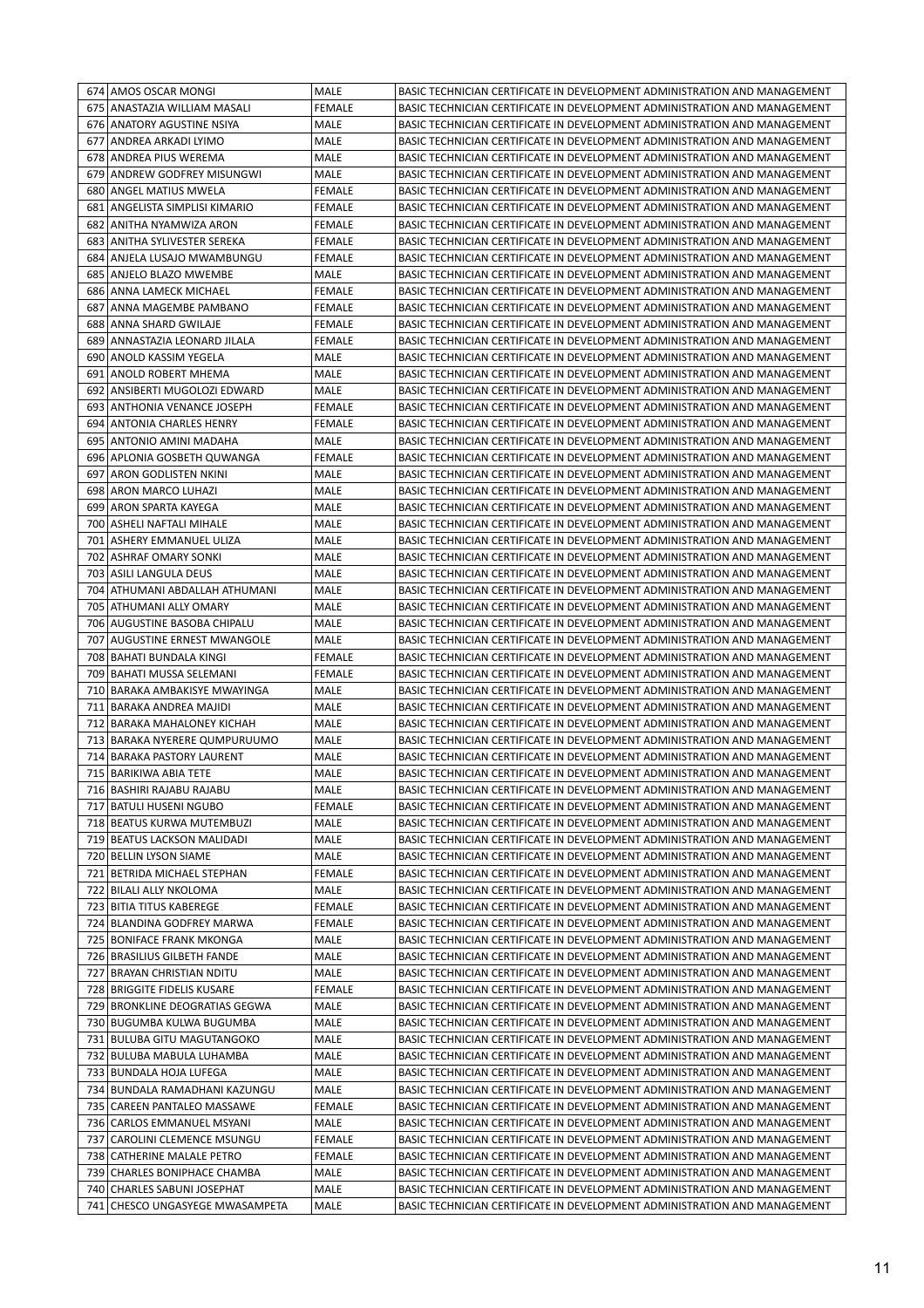|     | 742 CHRISTIAN STEPHEN DAMIANO     | MALE          | BASIC TECHNICIAN CERTIFICATE IN DEVELOPMENT ADMINISTRATION AND MANAGEMENT |
|-----|-----------------------------------|---------------|---------------------------------------------------------------------------|
|     | 743   CLARA JOSEPH MSIGWA         | <b>FEMALE</b> | BASIC TECHNICIAN CERTIFICATE IN DEVELOPMENT ADMINISTRATION AND MANAGEMENT |
|     | 744 CLAUD HIM SANGA               | MALE          | BASIC TECHNICIAN CERTIFICATE IN DEVELOPMENT ADMINISTRATION AND MANAGEMENT |
|     | 745 CLEMENT YONA GERVAS           | MALE          | BASIC TECHNICIAN CERTIFICATE IN DEVELOPMENT ADMINISTRATION AND MANAGEMENT |
|     | 746 CLEVER VOLUME ANYOSISYE       | MALE          | BASIC TECHNICIAN CERTIFICATE IN DEVELOPMENT ADMINISTRATION AND MANAGEMENT |
| 747 | COLLINS LUTHA SENG'ENGE           | MALE          | BASIC TECHNICIAN CERTIFICATE IN DEVELOPMENT ADMINISTRATION AND MANAGEMENT |
|     | 748   COSMAS MORGAN MWAMAKIMBULA  | MALE          | BASIC TECHNICIAN CERTIFICATE IN DEVELOPMENT ADMINISTRATION AND MANAGEMENT |
|     | 749 CREYSON ABRAHAMU FUTE         | MALE          | BASIC TECHNICIAN CERTIFICATE IN DEVELOPMENT ADMINISTRATION AND MANAGEMENT |
|     | 750 CRISPIAN ERNEST EMANUEL       | MALE          | BASIC TECHNICIAN CERTIFICATE IN DEVELOPMENT ADMINISTRATION AND MANAGEMENT |
|     | 751 DAIMON STANLEY MWINGWA        | MALE          | BASIC TECHNICIAN CERTIFICATE IN DEVELOPMENT ADMINISTRATION AND MANAGEMENT |
| 752 | DALMAS THOBIAS TINGO              | MALE          | BASIC TECHNICIAN CERTIFICATE IN DEVELOPMENT ADMINISTRATION AND MANAGEMENT |
|     | 753 DANIEL JOHN ABEL              | MALE          | BASIC TECHNICIAN CERTIFICATE IN DEVELOPMENT ADMINISTRATION AND MANAGEMENT |
|     | 754   DANIEL JUSTINE ULAYA        | MALE          | BASIC TECHNICIAN CERTIFICATE IN DEVELOPMENT ADMINISTRATION AND MANAGEMENT |
|     | 755   DANIEL LIBERATI MAMSERI     | MALE          | BASIC TECHNICIAN CERTIFICATE IN DEVELOPMENT ADMINISTRATION AND MANAGEMENT |
|     | 756   DANIEL SILLA SAHALA         | MALE          | BASIC TECHNICIAN CERTIFICATE IN DEVELOPMENT ADMINISTRATION AND MANAGEMENT |
|     | 757 DANIELI AGUSTINO MSANGI       | MALE          | BASIC TECHNICIAN CERTIFICATE IN DEVELOPMENT ADMINISTRATION AND MANAGEMENT |
|     | 758   DAUDI GEORGE MOLOLO         | MALE          | BASIC TECHNICIAN CERTIFICATE IN DEVELOPMENT ADMINISTRATION AND MANAGEMENT |
|     | 759   DAUDI ONESMO MLOWE          | MALE          | BASIC TECHNICIAN CERTIFICATE IN DEVELOPMENT ADMINISTRATION AND MANAGEMENT |
|     | 760   DAUDI SAID TANDA            | MALE          | BASIC TECHNICIAN CERTIFICATE IN DEVELOPMENT ADMINISTRATION AND MANAGEMENT |
|     | 761 DAVID SODESHA BITIKAS         | MALE          | BASIC TECHNICIAN CERTIFICATE IN DEVELOPMENT ADMINISTRATION AND MANAGEMENT |
| 762 | I DEBORA GODLISTEN TOWO           | <b>FEMALE</b> | BASIC TECHNICIAN CERTIFICATE IN DEVELOPMENT ADMINISTRATION AND MANAGEMENT |
| 763 | DEBORA MICHAEL NTANDU             | <b>FEMALE</b> | BASIC TECHNICIAN CERTIFICATE IN DEVELOPMENT ADMINISTRATION AND MANAGEMENT |
|     | 764   DENIS BARAKA MAGUMBA        | MALE          | BASIC TECHNICIAN CERTIFICATE IN DEVELOPMENT ADMINISTRATION AND MANAGEMENT |
|     | 765 DENIS DEOGRATIAS RUTAKYAMIRWA | MALE          | BASIC TECHNICIAN CERTIFICATE IN DEVELOPMENT ADMINISTRATION AND MANAGEMENT |
|     | 766 DENIS DICKSON MREMA           | MALE          | BASIC TECHNICIAN CERTIFICATE IN DEVELOPMENT ADMINISTRATION AND MANAGEMENT |
| 767 | DENIS THADEUS CHARLES             | MALE          | BASIC TECHNICIAN CERTIFICATE IN DEVELOPMENT ADMINISTRATION AND MANAGEMENT |
| 768 | DEOGRATIAS MALIGANYA TUMAIN       | MALE          | BASIC TECHNICIAN CERTIFICATE IN DEVELOPMENT ADMINISTRATION AND MANAGEMENT |
|     | 769   DEOGRATIAS THOBIAS MPEJIWA  | MALE          | BASIC TECHNICIAN CERTIFICATE IN DEVELOPMENT ADMINISTRATION AND MANAGEMENT |
|     | 770 DERICK MAGAFU KASONDE         | MALE          | BASIC TECHNICIAN CERTIFICATE IN DEVELOPMENT ADMINISTRATION AND MANAGEMENT |
| 771 | DEVOTHA ATHANAS MHAGAMA           | <b>FEMALE</b> | BASIC TECHNICIAN CERTIFICATE IN DEVELOPMENT ADMINISTRATION AND MANAGEMENT |
| 772 | DHADYA RASHIDI SAIDI              | <b>FEMALE</b> | BASIC TECHNICIAN CERTIFICATE IN DEVELOPMENT ADMINISTRATION AND MANAGEMENT |
|     | 773   DIANA DICKSON CHRISTIAN     | <b>FEMALE</b> | BASIC TECHNICIAN CERTIFICATE IN DEVELOPMENT ADMINISTRATION AND MANAGEMENT |
|     | 774 DIANA WILLEUM PATRICK         | <b>FEMALE</b> | BASIC TECHNICIAN CERTIFICATE IN DEVELOPMENT ADMINISTRATION AND MANAGEMENT |
|     | 775 DICKSON FABIAN BUSAGARA       | MALE          | BASIC TECHNICIAN CERTIFICATE IN DEVELOPMENT ADMINISTRATION AND MANAGEMENT |
|     | 776 DICKSON NYAMUZIGA DAUD        | MALE          | BASIC TECHNICIAN CERTIFICATE IN DEVELOPMENT ADMINISTRATION AND MANAGEMENT |
| 777 | DIGIMA RABANUS COSMAS             | <b>FEMALE</b> | BASIC TECHNICIAN CERTIFICATE IN DEVELOPMENT ADMINISTRATION AND MANAGEMENT |
|     | 778   DIMOSHI ABELI MGAWE         | MALE          | BASIC TECHNICIAN CERTIFICATE IN DEVELOPMENT ADMINISTRATION AND MANAGEMENT |
|     | 779 DOKASI ASYUKILE KALINGA       | <b>FEMALE</b> | BASIC TECHNICIAN CERTIFICATE IN DEVELOPMENT ADMINISTRATION AND MANAGEMENT |
|     | 780 DORCAS PAULO MWANGENDE        | <b>FEMALE</b> | BASIC TECHNICIAN CERTIFICATE IN DEVELOPMENT ADMINISTRATION AND MANAGEMENT |
| 781 | DOREEN ONWEL SWILA                | <b>FEMALE</b> | BASIC TECHNICIAN CERTIFICATE IN DEVELOPMENT ADMINISTRATION AND MANAGEMENT |
| 782 | DOTTO ZABETI KASUSA               | <b>FEMALE</b> | BASIC TECHNICIAN CERTIFICATE IN DEVELOPMENT ADMINISTRATION AND MANAGEMENT |
|     | 783 EDGA ZAKARIA MHAPA            | MALE          | BASIC TECHNICIAN CERTIFICATE IN DEVELOPMENT ADMINISTRATION AND MANAGEMENT |
|     | 784 EDGAR ATANASI MWALUKUTA       | MALE          | BASIC TECHNICIAN CERTIFICATE IN DEVELOPMENT ADMINISTRATION AND MANAGEMENT |
|     | 785 EDMERICK EVERIST MGWEDE       | MALE          | BASIC TECHNICIAN CERTIFICATE IN DEVELOPMENT ADMINISTRATION AND MANAGEMENT |
|     | 786 EDMUND JOSEPH MWITA           | MALE          | BASIC TECHNICIAN CERTIFICATE IN DEVELOPMENT ADMINISTRATION AND MANAGEMENT |
|     | 787 EDWARD DAMIAN MICHAEL         | MALE          | BASIC TECHNICIAN CERTIFICATE IN DEVELOPMENT ADMINISTRATION AND MANAGEMENT |
|     | 788 EDWARD JASITINI MANYIKA       | MALE          | BASIC TECHNICIAN CERTIFICATE IN DEVELOPMENT ADMINISTRATION AND MANAGEMENT |
|     | 789 EDWIN EMMANUEL KOMIGA         | MALE          | BASIC TECHNICIAN CERTIFICATE IN DEVELOPMENT ADMINISTRATION AND MANAGEMENT |
|     | 790 EFRAIM JAMES BUKUKU           | MALE          | BASIC TECHNICIAN CERTIFICATE IN DEVELOPMENT ADMINISTRATION AND MANAGEMENT |
|     | 791 EFRAIMU SILAS YONA            | MALE          | BASIC TECHNICIAN CERTIFICATE IN DEVELOPMENT ADMINISTRATION AND MANAGEMENT |
|     | 792 ELDA JOSHUA DANIELY           | <b>FEMALE</b> | BASIC TECHNICIAN CERTIFICATE IN DEVELOPMENT ADMINISTRATION AND MANAGEMENT |
|     | 793 ELIA GABRIEL SIMENDE          | MALE          | BASIC TECHNICIAN CERTIFICATE IN DEVELOPMENT ADMINISTRATION AND MANAGEMENT |
|     | 794 ELIA MWIGHANEGHE KABENGA      | MALE          | BASIC TECHNICIAN CERTIFICATE IN DEVELOPMENT ADMINISTRATION AND MANAGEMENT |
|     | 795 ELIAFYE ECONEA ELIAFYE        | MALE          | BASIC TECHNICIAN CERTIFICATE IN DEVELOPMENT ADMINISTRATION AND MANAGEMENT |
|     | 796 ELIBARIKI HARUNI KISHIA       | MALE          | BASIC TECHNICIAN CERTIFICATE IN DEVELOPMENT ADMINISTRATION AND MANAGEMENT |
|     | 797   ELIENA RAMADHANI MKUMBWA    | MALE          | BASIC TECHNICIAN CERTIFICATE IN DEVELOPMENT ADMINISTRATION AND MANAGEMENT |
|     | 798 ELIPENDO PAULO SHAURI         | FEMALE        | BASIC TECHNICIAN CERTIFICATE IN DEVELOPMENT ADMINISTRATION AND MANAGEMENT |
|     | 799 ELISAFI CHALESI ELISAFI       | MALE          | BASIC TECHNICIAN CERTIFICATE IN DEVELOPMENT ADMINISTRATION AND MANAGEMENT |
| 800 | <b>ELISHA JACKSON MWAHALENDE</b>  | MALE          | BASIC TECHNICIAN CERTIFICATE IN DEVELOPMENT ADMINISTRATION AND MANAGEMENT |
|     | 801 ELISHA JOSEPH MASHOLANGE      | MALE          | BASIC TECHNICIAN CERTIFICATE IN DEVELOPMENT ADMINISTRATION AND MANAGEMENT |
|     | 802 ELIUD ODAX KABILAKUBWA        | MALE          | BASIC TECHNICIAN CERTIFICATE IN DEVELOPMENT ADMINISTRATION AND MANAGEMENT |
|     | 803 ELIZABETH LEONARD MPINA       | <b>FEMALE</b> | BASIC TECHNICIAN CERTIFICATE IN DEVELOPMENT ADMINISTRATION AND MANAGEMENT |
| 804 | <b>ELIZABETH SAGAIKA SIMON</b>    | <b>FEMALE</b> | BASIC TECHNICIAN CERTIFICATE IN DEVELOPMENT ADMINISTRATION AND MANAGEMENT |
|     | 805   EMANUEL FANUEL GITURU       | MALE          | BASIC TECHNICIAN CERTIFICATE IN DEVELOPMENT ADMINISTRATION AND MANAGEMENT |
|     | 806 EMANUEL MALISELO MAHOLI       | MALE          | BASIC TECHNICIAN CERTIFICATE IN DEVELOPMENT ADMINISTRATION AND MANAGEMENT |
| 807 | <b>EMANUEL PROSPER CHUWA</b>      | MALE          | BASIC TECHNICIAN CERTIFICATE IN DEVELOPMENT ADMINISTRATION AND MANAGEMENT |
|     | 808 EMANUEL SHIJA NHENDE          | MALE          | BASIC TECHNICIAN CERTIFICATE IN DEVELOPMENT ADMINISTRATION AND MANAGEMENT |
|     | 809 EMANUEL SIFUNI ELIFARIJI      | MALE          | BASIC TECHNICIAN CERTIFICATE IN DEVELOPMENT ADMINISTRATION AND MANAGEMENT |
|     |                                   |               |                                                                           |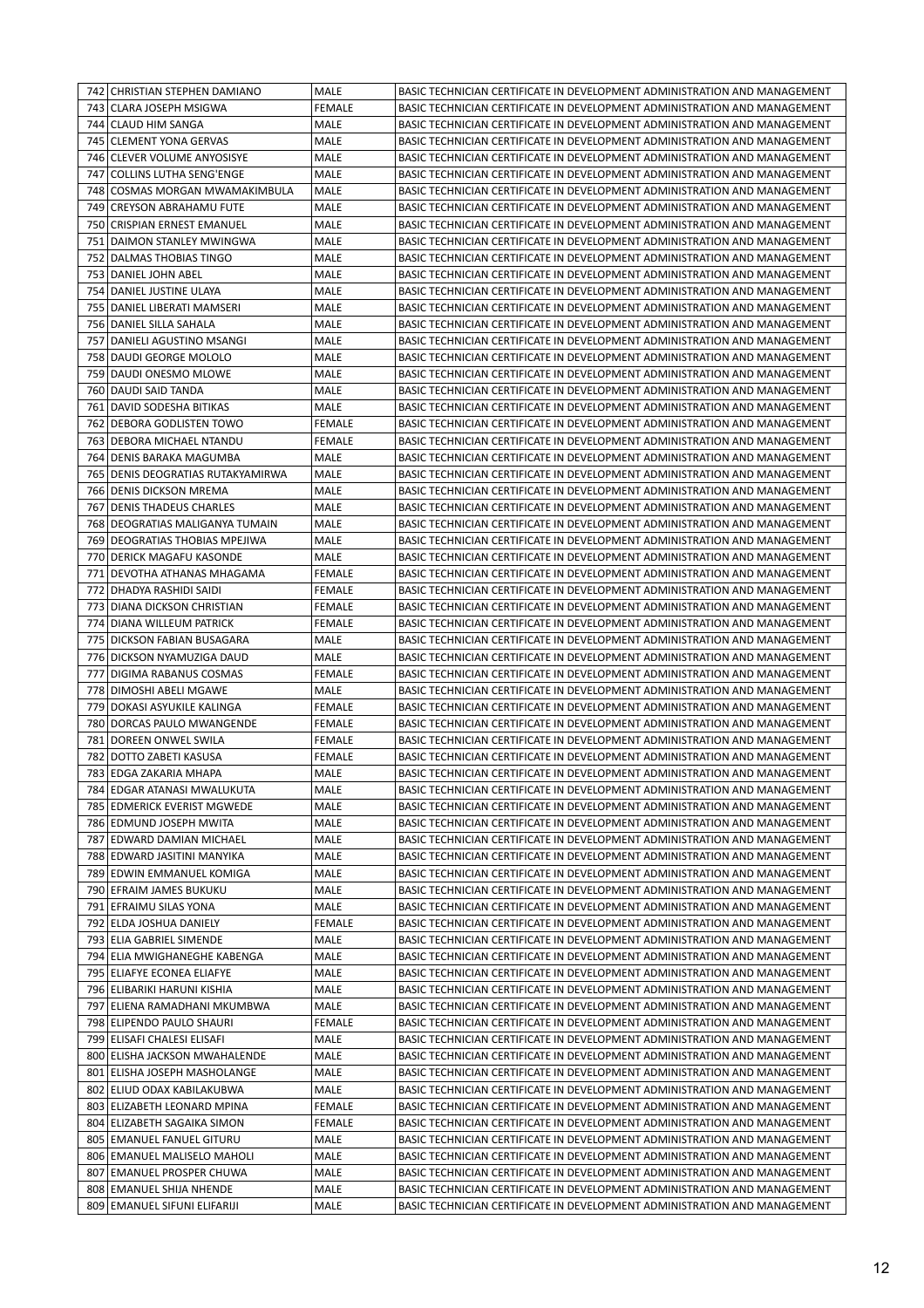|     | 810 EMMANUEL HEZRON EMMANUEL     | MALE          | BASIC TECHNICIAN CERTIFICATE IN DEVELOPMENT ADMINISTRATION AND MANAGEMENT |
|-----|----------------------------------|---------------|---------------------------------------------------------------------------|
|     | 811 EMMANUEL JOHN MANG'OMBE      | MALE          | BASIC TECHNICIAN CERTIFICATE IN DEVELOPMENT ADMINISTRATION AND MANAGEMENT |
| 812 | <b>EMMANUEL JOSEPH NDATALA</b>   | MALE          | BASIC TECHNICIAN CERTIFICATE IN DEVELOPMENT ADMINISTRATION AND MANAGEMENT |
| 813 | <b>LEMMANUEL LUKAS SAIDI</b>     | MALE          | BASIC TECHNICIAN CERTIFICATE IN DEVELOPMENT ADMINISTRATION AND MANAGEMENT |
|     | 814 EMMANUEL SAMO CHACHA         | MALE          | BASIC TECHNICIAN CERTIFICATE IN DEVELOPMENT ADMINISTRATION AND MANAGEMENT |
|     | 815 EMMANUEL SIMONI BUNDALA      | MALE          | BASIC TECHNICIAN CERTIFICATE IN DEVELOPMENT ADMINISTRATION AND MANAGEMENT |
|     | 816 EMMANUELI ALI HONDI          | MALE          | BASIC TECHNICIAN CERTIFICATE IN DEVELOPMENT ADMINISTRATION AND MANAGEMENT |
| 817 | ENOCK SHIRIKALE MAHETA           | MALE          | BASIC TECHNICIAN CERTIFICATE IN DEVELOPMENT ADMINISTRATION AND MANAGEMENT |
|     | 818 EPAFRAS ANTON LUTEMA         | MALE          | BASIC TECHNICIAN CERTIFICATE IN DEVELOPMENT ADMINISTRATION AND MANAGEMENT |
|     | 819 ERENST ALLY MSUMBA           | MALE          | BASIC TECHNICIAN CERTIFICATE IN DEVELOPMENT ADMINISTRATION AND MANAGEMENT |
|     | 820 ERICK MARIUS WIMILE          | MALE          | BASIC TECHNICIAN CERTIFICATE IN DEVELOPMENT ADMINISTRATION AND MANAGEMENT |
| 821 | <b>ERICK PETER JOSEPH</b>        | MALE          | BASIC TECHNICIAN CERTIFICATE IN DEVELOPMENT ADMINISTRATION AND MANAGEMENT |
| 822 | ERNEST EMMANUEL ABOGASTI         | MALE          | BASIC TECHNICIAN CERTIFICATE IN DEVELOPMENT ADMINISTRATION AND MANAGEMENT |
|     | 823 ERNEST ZEPHANIA SHAURI       | MALE          | BASIC TECHNICIAN CERTIFICATE IN DEVELOPMENT ADMINISTRATION AND MANAGEMENT |
|     | 824 ESTA RAFAEL AGUSTINO         | <b>FEMALE</b> | BASIC TECHNICIAN CERTIFICATE IN DEVELOPMENT ADMINISTRATION AND MANAGEMENT |
|     | 825 ESTA SHIWA MBOJE             | <b>FEMALE</b> | BASIC TECHNICIAN CERTIFICATE IN DEVELOPMENT ADMINISTRATION AND MANAGEMENT |
|     | 826 ESTHER DAUDI MGANGA          | <b>FEMALE</b> | BASIC TECHNICIAN CERTIFICATE IN DEVELOPMENT ADMINISTRATION AND MANAGEMENT |
| 827 | ESTHER SHUSHU MAHALALA           | FEMALE        | BASIC TECHNICIAN CERTIFICATE IN DEVELOPMENT ADMINISTRATION AND MANAGEMENT |
|     | 828 ESTHER ZAINABU PETER         | <b>FEMALE</b> | BASIC TECHNICIAN CERTIFICATE IN DEVELOPMENT ADMINISTRATION AND MANAGEMENT |
|     | 829 EVA BASHIRI KIYEYEU          | <b>FEMALE</b> | BASIC TECHNICIAN CERTIFICATE IN DEVELOPMENT ADMINISTRATION AND MANAGEMENT |
|     | 830 EVA JUMA KILENZI             | <b>FEMALE</b> | BASIC TECHNICIAN CERTIFICATE IN DEVELOPMENT ADMINISTRATION AND MANAGEMENT |
| 831 | <b>IEVANS SOLOMON MWANGAMILO</b> | MALE          | BASIC TECHNICIAN CERTIFICATE IN DEVELOPMENT ADMINISTRATION AND MANAGEMENT |
|     | 832 EVODIA YONAS NDOMBA          | <b>FEMALE</b> | BASIC TECHNICIAN CERTIFICATE IN DEVELOPMENT ADMINISTRATION AND MANAGEMENT |
|     | 833 EZEKIEL JOAKIMU NAFTARI      | MALE          | BASIC TECHNICIAN CERTIFICATE IN DEVELOPMENT ADMINISTRATION AND MANAGEMENT |
|     | 834   FAHADI KAMUGISHA YUSUPH    | MALE          | BASIC TECHNICIAN CERTIFICATE IN DEVELOPMENT ADMINISTRATION AND MANAGEMENT |
| 835 | <b>FAHADI SUDI KAISI</b>         | MALE          | BASIC TECHNICIAN CERTIFICATE IN DEVELOPMENT ADMINISTRATION AND MANAGEMENT |
|     | 836 FAIDA ENOS MLEKWA            | MALE          | BASIC TECHNICIAN CERTIFICATE IN DEVELOPMENT ADMINISTRATION AND MANAGEMENT |
| 837 | FAKII MAJUTO JEGA                | MALE          | BASIC TECHNICIAN CERTIFICATE IN DEVELOPMENT ADMINISTRATION AND MANAGEMENT |
|     | 838 FARAJA EFESI KAPESA          | FEMALE        | BASIC TECHNICIAN CERTIFICATE IN DEVELOPMENT ADMINISTRATION AND MANAGEMENT |
|     | 839 FARAJA EMANUEL KAYANGE       | <b>FEMALE</b> | BASIC TECHNICIAN CERTIFICATE IN DEVELOPMENT ADMINISTRATION AND MANAGEMENT |
| 840 | FARAJA JAIRO MINGA               | <b>FEMALE</b> | BASIC TECHNICIAN CERTIFICATE IN DEVELOPMENT ADMINISTRATION AND MANAGEMENT |
| 841 | FARIDA ADINAN MFAMAO             | FEMALE        | BASIC TECHNICIAN CERTIFICATE IN DEVELOPMENT ADMINISTRATION AND MANAGEMENT |
|     | 842 FARIJI BYERA FREDERICK       | MALE          | BASIC TECHNICIAN CERTIFICATE IN DEVELOPMENT ADMINISTRATION AND MANAGEMENT |
|     | 843   FATUMA ABDALLAH SHEMLINDA  | FEMALE        | BASIC TECHNICIAN CERTIFICATE IN DEVELOPMENT ADMINISTRATION AND MANAGEMENT |
|     | 844 FELISTER HAMIS OMARY         | <b>FEMALE</b> | BASIC TECHNICIAN CERTIFICATE IN DEVELOPMENT ADMINISTRATION AND MANAGEMENT |
| 845 | FELIX MSAFIRI FELIX              | MALE          | BASIC TECHNICIAN CERTIFICATE IN DEVELOPMENT ADMINISTRATION AND MANAGEMENT |
|     | 846 FESTO ATHANAS MANGWELA       | MALE          | BASIC TECHNICIAN CERTIFICATE IN DEVELOPMENT ADMINISTRATION AND MANAGEMENT |
| 847 | FESTO STEVEN TUPPA               | MALE          | BASIC TECHNICIAN CERTIFICATE IN DEVELOPMENT ADMINISTRATION AND MANAGEMENT |
|     | 848 FINIAS MUHUMULIZA FREDNAND   | MALE          | BASIC TECHNICIAN CERTIFICATE IN DEVELOPMENT ADMINISTRATION AND MANAGEMENT |
| 849 | FLORA GABRIEL KIRIGITI           | <b>FEMALE</b> | BASIC TECHNICIAN CERTIFICATE IN DEVELOPMENT ADMINISTRATION AND MANAGEMENT |
|     | 850 FLORA KLETI KESSY            | <b>FEMALE</b> | BASIC TECHNICIAN CERTIFICATE IN DEVELOPMENT ADMINISTRATION AND MANAGEMENT |
|     | 851 FLORIAN FOTIDAS KAWA         | MALE          | BASIC TECHNICIAN CERTIFICATE IN DEVELOPMENT ADMINISTRATION AND MANAGEMENT |
|     | 852 FOIBE MUSA CHADEGO           | FEMALE        | BASIC TECHNICIAN CERTIFICATE IN DEVELOPMENT ADMINISTRATION AND MANAGEMENT |
|     | 853 FRANCIS JUMANNE MCHAPE       | MALE          | BASIC TECHNICIAN CERTIFICATE IN DEVELOPMENT ADMINISTRATION AND MANAGEMENT |
|     | 854 FRANK ELIAITA KANUYA         | MALE          | BASIC TECHNICIAN CERTIFICATE IN DEVELOPMENT ADMINISTRATION AND MANAGEMENT |
|     | 855 FRANK HAMIS MASATU           | MALE          | BASIC TECHNICIAN CERTIFICATE IN DEVELOPMENT ADMINISTRATION AND MANAGEMENT |
|     | 856 FRANK KIJA SHIJA             | MALE          | BASIC TECHNICIAN CERTIFICATE IN DEVELOPMENT ADMINISTRATION AND MANAGEMENT |
|     | 857 FRANK MATHIAS YOKOBO         | MALE          | BASIC TECHNICIAN CERTIFICATE IN DEVELOPMENT ADMINISTRATION AND MANAGEMENT |
|     | 858 FRANK TIMOTHEO BULABILO      | MALE          | BASIC TECHNICIAN CERTIFICATE IN DEVELOPMENT ADMINISTRATION AND MANAGEMENT |
|     | 859 FREDRICK FROWIN MWANYIKA     | MALE          | BASIC TECHNICIAN CERTIFICATE IN DEVELOPMENT ADMINISTRATION AND MANAGEMENT |
|     | 860 FREDY SILVESTER MAKORI       | MALE          | BASIC TECHNICIAN CERTIFICATE IN DEVELOPMENT ADMINISTRATION AND MANAGEMENT |
| 861 | <b>FRIDOLIN PIETRUS JUMBE</b>    | MALE          | BASIC TECHNICIAN CERTIFICATE IN DEVELOPMENT ADMINISTRATION AND MANAGEMENT |
| 862 | <b>FROLA DENIS PHILIPO</b>       | <b>FEMALE</b> | BASIC TECHNICIAN CERTIFICATE IN DEVELOPMENT ADMINISTRATION AND MANAGEMENT |
| 863 | <b>GAUDENCIA HUNGWI MALIMI</b>   | <b>FEMALE</b> | BASIC TECHNICIAN CERTIFICATE IN DEVELOPMENT ADMINISTRATION AND MANAGEMENT |
|     | 864   GAUDENSIA RICHARD MASENYA  | <b>FEMALE</b> | BASIC TECHNICIAN CERTIFICATE IN DEVELOPMENT ADMINISTRATION AND MANAGEMENT |
|     | 865   GEOFREY DANIEL NYAMBURITA  | MALE          | BASIC TECHNICIAN CERTIFICATE IN DEVELOPMENT ADMINISTRATION AND MANAGEMENT |
|     | 866 GEOFREY NASSON MWALUKO       | MALE          | BASIC TECHNICIAN CERTIFICATE IN DEVELOPMENT ADMINISTRATION AND MANAGEMENT |
| 867 | GEORGE NGASA MAGASHI             | MALE          | BASIC TECHNICIAN CERTIFICATE IN DEVELOPMENT ADMINISTRATION AND MANAGEMENT |
|     | 868 GEORGE REUBEN MWITENI        | MALE          | BASIC TECHNICIAN CERTIFICATE IN DEVELOPMENT ADMINISTRATION AND MANAGEMENT |
|     | 869   GERIGA MASATU MAKWEBA      | <b>MALE</b>   | BASIC TECHNICIAN CERTIFICATE IN DEVELOPMENT ADMINISTRATION AND MANAGEMENT |
|     | 870 GIDION WILSON SIMON          | MALE          | BASIC TECHNICIAN CERTIFICATE IN DEVELOPMENT ADMINISTRATION AND MANAGEMENT |
|     | 871 GIFT MODESTUS MKONONGO       | MALE          | BASIC TECHNICIAN CERTIFICATE IN DEVELOPMENT ADMINISTRATION AND MANAGEMENT |
| 872 | <b>GLORY FREDY UISSO</b>         | <b>FEMALE</b> | BASIC TECHNICIAN CERTIFICATE IN DEVELOPMENT ADMINISTRATION AND MANAGEMENT |
| 873 | <b>GLORY ROBERT MICHAEL</b>      | <b>FEMALE</b> | BASIC TECHNICIAN CERTIFICATE IN DEVELOPMENT ADMINISTRATION AND MANAGEMENT |
|     | 874 GODFREY ISAYA GYUNDA         | MALE          | BASIC TECHNICIAN CERTIFICATE IN DEVELOPMENT ADMINISTRATION AND MANAGEMENT |
|     |                                  |               |                                                                           |
|     | 875 GODFREY MOSES NELSON         | MALE          | BASIC TECHNICIAN CERTIFICATE IN DEVELOPMENT ADMINISTRATION AND MANAGEMENT |
|     | 876 GOERGE SHIMBI MASENGWA       | MALE          | BASIC TECHNICIAN CERTIFICATE IN DEVELOPMENT ADMINISTRATION AND MANAGEMENT |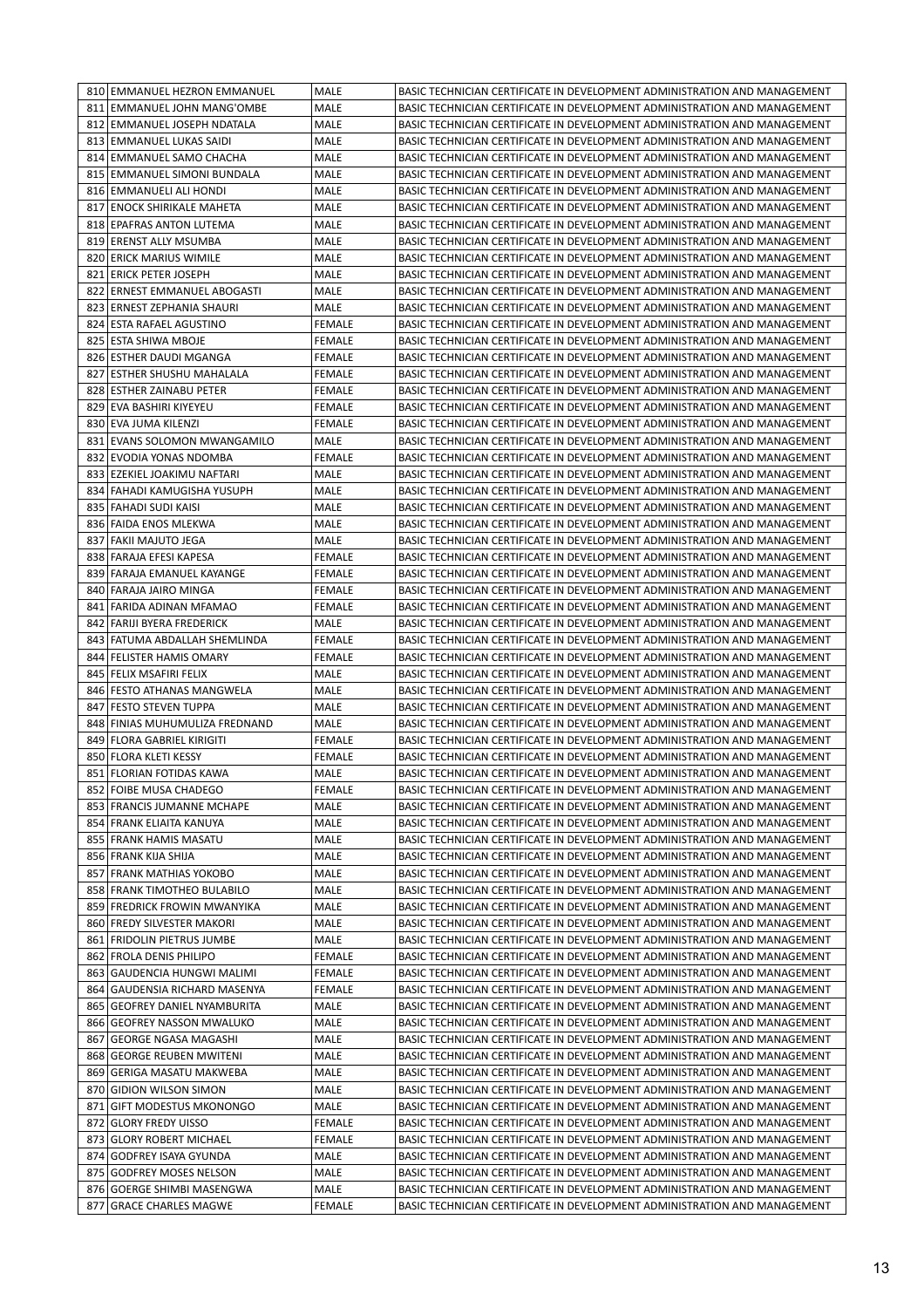|     | 878 GRATION LUTATELANA JOVINARY  | MALE          | BASIC TECHNICIAN CERTIFICATE IN DEVELOPMENT ADMINISTRATION AND MANAGEMENT |
|-----|----------------------------------|---------------|---------------------------------------------------------------------------|
|     | 879 GREDSON ALBERTO KITOSI       | <b>MALE</b>   | BASIC TECHNICIAN CERTIFICATE IN DEVELOPMENT ADMINISTRATION AND MANAGEMENT |
| 880 | GREISONI MWEMEZI GOZIBERT        | MALE          | BASIC TECHNICIAN CERTIFICATE IN DEVELOPMENT ADMINISTRATION AND MANAGEMENT |
| 881 | <b>GREYSON DEOGRATIAS MNYANI</b> | MALE          | BASIC TECHNICIAN CERTIFICATE IN DEVELOPMENT ADMINISTRATION AND MANAGEMENT |
| 882 | HABIBU MUSSA HUSSEIN             | MALE          | BASIC TECHNICIAN CERTIFICATE IN DEVELOPMENT ADMINISTRATION AND MANAGEMENT |
|     | 883 HADIJA MOHAMED YASINI        | FEMALE        | BASIC TECHNICIAN CERTIFICATE IN DEVELOPMENT ADMINISTRATION AND MANAGEMENT |
| 884 | HADIJA ROBERT KITUNGULU          | <b>FEMALE</b> | BASIC TECHNICIAN CERTIFICATE IN DEVELOPMENT ADMINISTRATION AND MANAGEMENT |
| 885 | <b>HAIKAEL WILSON MBOYA</b>      | <b>FEMALE</b> | BASIC TECHNICIAN CERTIFICATE IN DEVELOPMENT ADMINISTRATION AND MANAGEMENT |
|     | 886   HAIRATI HAMIS KIBOTO       | FEMALE        | BASIC TECHNICIAN CERTIFICATE IN DEVELOPMENT ADMINISTRATION AND MANAGEMENT |
| 887 | HALIMA OMARI ATHUMANI            | <b>FEMALE</b> | BASIC TECHNICIAN CERTIFICATE IN DEVELOPMENT ADMINISTRATION AND MANAGEMENT |
|     | 888 HAMIS M MADINGA              | MALE          | BASIC TECHNICIAN CERTIFICATE IN DEVELOPMENT ADMINISTRATION AND MANAGEMENT |
| 889 | HAMIS PAULO ODEKERE              | MALE          | BASIC TECHNICIAN CERTIFICATE IN DEVELOPMENT ADMINISTRATION AND MANAGEMENT |
| 890 | İHAMISI ATHUMANI HAMISI          | MALE          | BASIC TECHNICIAN CERTIFICATE IN DEVELOPMENT ADMINISTRATION AND MANAGEMENT |
| 891 | <b>HAMISI IDDI MSUMARI</b>       | MALE          | BASIC TECHNICIAN CERTIFICATE IN DEVELOPMENT ADMINISTRATION AND MANAGEMENT |
| 892 | HAMISI KIBACHA KITURURU          | MALE          | BASIC TECHNICIAN CERTIFICATE IN DEVELOPMENT ADMINISTRATION AND MANAGEMENT |
|     | 893   HAMISI MUSA ALLI           | MALE          | BASIC TECHNICIAN CERTIFICATE IN DEVELOPMENT ADMINISTRATION AND MANAGEMENT |
| 894 | HAMISI SAIDI KALIKONJE           | MALE          | BASIC TECHNICIAN CERTIFICATE IN DEVELOPMENT ADMINISTRATION AND MANAGEMENT |
| 895 | HAMISI SAIMONI MPAKI             | MALE          | BASIC TECHNICIAN CERTIFICATE IN DEVELOPMENT ADMINISTRATION AND MANAGEMENT |
|     | 896 HAMISI WAZIRI SAID           | MALE          | BASIC TECHNICIAN CERTIFICATE IN DEVELOPMENT ADMINISTRATION AND MANAGEMENT |
| 897 | HAMISI YASSINI NYANJWA           | <b>MALE</b>   | BASIC TECHNICIAN CERTIFICATE IN DEVELOPMENT ADMINISTRATION AND MANAGEMENT |
|     | 898 HAPPINESS SALUM MSAFIRI      | <b>FEMALE</b> | BASIC TECHNICIAN CERTIFICATE IN DEVELOPMENT ADMINISTRATION AND MANAGEMENT |
|     | 899 HAPPY MAULID HAMISI          | <b>FEMALE</b> | BASIC TECHNICIAN CERTIFICATE IN DEVELOPMENT ADMINISTRATION AND MANAGEMENT |
|     | 900 HAPPY MICHAEL MWASAKALA      | <b>FEMALE</b> | BASIC TECHNICIAN CERTIFICATE IN DEVELOPMENT ADMINISTRATION AND MANAGEMENT |
| 901 | HARUN JORAMU BISONGOZA           | MALE          | BASIC TECHNICIAN CERTIFICATE IN DEVELOPMENT ADMINISTRATION AND MANAGEMENT |
| 902 | HASANI ABDALA SURULU             | MALE          | BASIC TECHNICIAN CERTIFICATE IN DEVELOPMENT ADMINISTRATION AND MANAGEMENT |
| 903 | HASSANI ATHUMANI NYAKAEMBA       | MALE          | BASIC TECHNICIAN CERTIFICATE IN DEVELOPMENT ADMINISTRATION AND MANAGEMENT |
| 904 | <b>HELENA JUMANNE SAMWEL</b>     | <b>FEMALE</b> | BASIC TECHNICIAN CERTIFICATE IN DEVELOPMENT ADMINISTRATION AND MANAGEMENT |
|     | 905   HELMAN LUKAS SAFISHA       | MALE          | BASIC TECHNICIAN CERTIFICATE IN DEVELOPMENT ADMINISTRATION AND MANAGEMENT |
|     | 906 HENELICK VITALIS MWANISENGA  | MALE          | BASIC TECHNICIAN CERTIFICATE IN DEVELOPMENT ADMINISTRATION AND MANAGEMENT |
| 907 | <b>HERIELI EMMANUEL KIAY</b>     | MALE          | BASIC TECHNICIAN CERTIFICATE IN DEVELOPMENT ADMINISTRATION AND MANAGEMENT |
| 908 | HERMAN JOHN KAWISHE              | MALE          | BASIC TECHNICIAN CERTIFICATE IN DEVELOPMENT ADMINISTRATION AND MANAGEMENT |
| 909 | <b>HERY JUMA NYOLOBI</b>         | MALE          | BASIC TECHNICIAN CERTIFICATE IN DEVELOPMENT ADMINISTRATION AND MANAGEMENT |
|     | 910 HIDAYA MAHITI EMANUEL        | <b>FEMALE</b> | BASIC TECHNICIAN CERTIFICATE IN DEVELOPMENT ADMINISTRATION AND MANAGEMENT |
|     | 911 HUSSEIN FERUZI NYALUSI       | MALE          | BASIC TECHNICIAN CERTIFICATE IN DEVELOPMENT ADMINISTRATION AND MANAGEMENT |
|     | 912 HUSSEIN ISAYA MWAIPOPO       | MALE          | BASIC TECHNICIAN CERTIFICATE IN DEVELOPMENT ADMINISTRATION AND MANAGEMENT |
|     | 913 HUSSEN HAJI HUSSEN           | MALE          | BASIC TECHNICIAN CERTIFICATE IN DEVELOPMENT ADMINISTRATION AND MANAGEMENT |
|     | 914   IBRAHIM ENOCK MASANJA      | MALE          | BASIC TECHNICIAN CERTIFICATE IN DEVELOPMENT ADMINISTRATION AND MANAGEMENT |
|     | 915 IBRAHIMU MSELEMO SKOCHI      | MALE          | BASIC TECHNICIAN CERTIFICATE IN DEVELOPMENT ADMINISTRATION AND MANAGEMENT |
|     | 916   IBRAHIMU YANGE HOSSENI     | MALE          | BASIC TECHNICIAN CERTIFICATE IN DEVELOPMENT ADMINISTRATION AND MANAGEMENT |
| 917 | <b>IDD ISAYA YUDA</b>            | MALE          | BASIC TECHNICIAN CERTIFICATE IN DEVELOPMENT ADMINISTRATION AND MANAGEMENT |
|     | 918 IDD MLONDELA HAMISI          | MALE          | BASIC TECHNICIAN CERTIFICATE IN DEVELOPMENT ADMINISTRATION AND MANAGEMENT |
|     | 919 IDDY GASPER ANDREA           | MALE          | BASIC TECHNICIAN CERTIFICATE IN DEVELOPMENT ADMINISTRATION AND MANAGEMENT |
|     |                                  |               |                                                                           |
|     | 920   ILANGA MBOGO NGUSSA        | MALE          | BASIC TECHNICIAN CERTIFICATE IN DEVELOPMENT ADMINISTRATION AND MANAGEMENT |
| 921 | <b>IMANI GIBSON SIMBEYE</b>      | MALE          | BASIC TECHNICIAN CERTIFICATE IN DEVELOPMENT ADMINISTRATION AND MANAGEMENT |
| 922 | <b>IMELDA NDODI THOMAS</b>       | <b>FEMALE</b> | BASIC TECHNICIAN CERTIFICATE IN DEVELOPMENT ADMINISTRATION AND MANAGEMENT |
|     | 923   IMRAN RAJABU MWINYIMVUA    | MALE          | BASIC TECHNICIAN CERTIFICATE IN DEVELOPMENT ADMINISTRATION AND MANAGEMENT |
|     | 924 INJINIA CHARLES MARWA        | MALE          | BASIC TECHNICIAN CERTIFICATE IN DEVELOPMENT ADMINISTRATION AND MANAGEMENT |
|     | 925   IRENE PULUMSON MWAMUNDI    | <b>FEMALE</b> | BASIC TECHNICIAN CERTIFICATE IN DEVELOPMENT ADMINISTRATION AND MANAGEMENT |
|     | 926   IRENE WEREMA NDEGE         | <b>FEMALE</b> | BASIC TECHNICIAN CERTIFICATE IN DEVELOPMENT ADMINISTRATION AND MANAGEMENT |
| 927 | <b>ISACK EZECKIEL MPOMA</b>      | MALE          | BASIC TECHNICIAN CERTIFICATE IN DEVELOPMENT ADMINISTRATION AND MANAGEMENT |
|     | 928   ISACK FRANCISCO KAPANGE    | MALE          | BASIC TECHNICIAN CERTIFICATE IN DEVELOPMENT ADMINISTRATION AND MANAGEMENT |
|     | 929   ISAKA COSTA KASUNGA        | MALE          | BASIC TECHNICIAN CERTIFICATE IN DEVELOPMENT ADMINISTRATION AND MANAGEMENT |
|     | 930 ISAYA EMMANUEL CHRISTOPHER   | <b>MALE</b>   | BASIC TECHNICIAN CERTIFICATE IN DEVELOPMENT ADMINISTRATION AND MANAGEMENT |
| 931 | <b>ISAYA JOSEPH MSANDAE</b>      | MALE          | BASIC TECHNICIAN CERTIFICATE IN DEVELOPMENT ADMINISTRATION AND MANAGEMENT |
|     | 932   ISAYA LUPA SIMKONDA        | MALE          | BASIC TECHNICIAN CERTIFICATE IN DEVELOPMENT ADMINISTRATION AND MANAGEMENT |
|     | 933   ISMAIL JAH OMARI           | MALE          | BASIC TECHNICIAN CERTIFICATE IN DEVELOPMENT ADMINISTRATION AND MANAGEMENT |
|     | 934   ISMAIL RASHIDI MUHINA      | MALE          | BASIC TECHNICIAN CERTIFICATE IN DEVELOPMENT ADMINISTRATION AND MANAGEMENT |
|     | 935   IZACK ABRAHAMU MOYO        | MALE          | BASIC TECHNICIAN CERTIFICATE IN DEVELOPMENT ADMINISTRATION AND MANAGEMENT |
|     | 936 JACKSON LUGEMA CLEOPHACE     | MALE          | BASIC TECHNICIAN CERTIFICATE IN DEVELOPMENT ADMINISTRATION AND MANAGEMENT |
|     | 937 JACKSON SOLOMON SAIDI        | MALE          | BASIC TECHNICIAN CERTIFICATE IN DEVELOPMENT ADMINISTRATION AND MANAGEMENT |
|     | 938 JAHIDA YUSUPH ISMAILI        | <b>FEMALE</b> | BASIC TECHNICIAN CERTIFICATE IN DEVELOPMENT ADMINISTRATION AND MANAGEMENT |
|     | 939 JAIVA JOHNBOSCO RICHARD      | <b>FEMALE</b> | BASIC TECHNICIAN CERTIFICATE IN DEVELOPMENT ADMINISTRATION AND MANAGEMENT |
|     | 940 JAMALI ABDALAH SALUM         | MALE          | BASIC TECHNICIAN CERTIFICATE IN DEVELOPMENT ADMINISTRATION AND MANAGEMENT |
| 941 | JAMES EMANUEL MGENI              | MALE          | BASIC TECHNICIAN CERTIFICATE IN DEVELOPMENT ADMINISTRATION AND MANAGEMENT |
|     | 942 JAMES PETER MOSOBA           | MALE          | BASIC TECHNICIAN CERTIFICATE IN DEVELOPMENT ADMINISTRATION AND MANAGEMENT |
|     | 943 JANETH ATUGONZA LADSLAUS     | <b>FEMALE</b> | BASIC TECHNICIAN CERTIFICATE IN DEVELOPMENT ADMINISTRATION AND MANAGEMENT |
|     | 944 JANETH MANFRED MHOKOLE       | <b>FEMALE</b> | BASIC TECHNICIAN CERTIFICATE IN DEVELOPMENT ADMINISTRATION AND MANAGEMENT |
|     | 945 JANUARI NICOMEDI LUCAS       | MALE          | BASIC TECHNICIAN CERTIFICATE IN DEVELOPMENT ADMINISTRATION AND MANAGEMENT |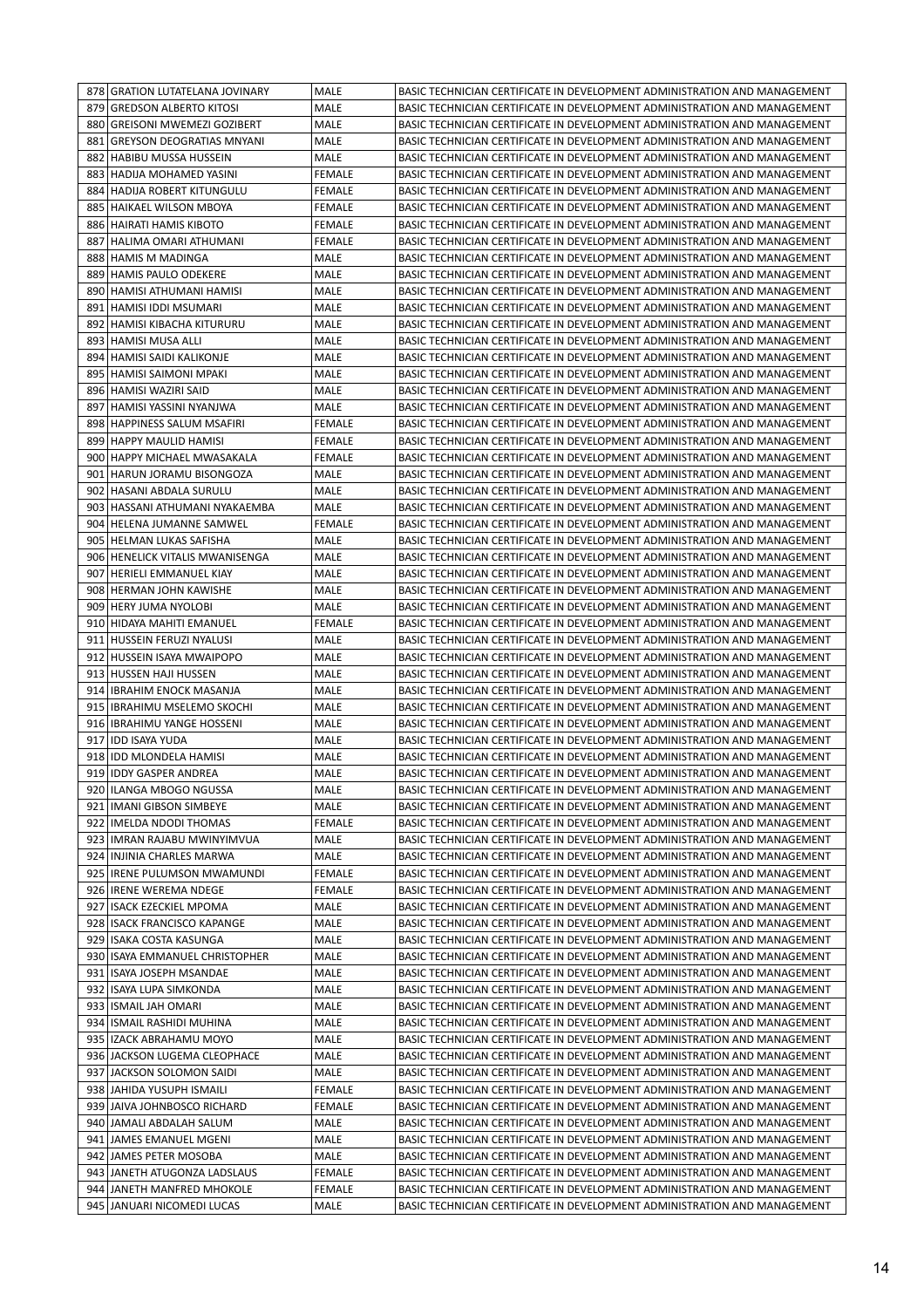|     | 946 JASTINE NIWEMUGIZI JOHN    | MALE          | BASIC TECHNICIAN CERTIFICATE IN DEVELOPMENT ADMINISTRATION AND MANAGEMENT |
|-----|--------------------------------|---------------|---------------------------------------------------------------------------|
|     | 947 JAZIRA OMARY ZAYUMBA       | <b>FEMALE</b> | BASIC TECHNICIAN CERTIFICATE IN DEVELOPMENT ADMINISTRATION AND MANAGEMENT |
|     | 948 JENIFA SHABANI MWANGACHE   | <b>FEMALE</b> | BASIC TECHNICIAN CERTIFICATE IN DEVELOPMENT ADMINISTRATION AND MANAGEMENT |
| 949 | JERRY BARNABAS WAZIRI          | MALE          | BASIC TECHNICIAN CERTIFICATE IN DEVELOPMENT ADMINISTRATION AND MANAGEMENT |
|     | 950 JOANES JACOBO STEPHANO     | MALE          | BASIC TECHNICIAN CERTIFICATE IN DEVELOPMENT ADMINISTRATION AND MANAGEMENT |
| 951 | <b>JOHN CHRISPIN JOHN</b>      | MALE          | BASIC TECHNICIAN CERTIFICATE IN DEVELOPMENT ADMINISTRATION AND MANAGEMENT |
|     | 952 JOHN DEODATUS MSAFIRI      | MALE          | BASIC TECHNICIAN CERTIFICATE IN DEVELOPMENT ADMINISTRATION AND MANAGEMENT |
| 953 | JOHN JULIAS MBILINYI           | MALE          | BASIC TECHNICIAN CERTIFICATE IN DEVELOPMENT ADMINISTRATION AND MANAGEMENT |
|     | 954 JOHN KATABI SABINUS        | MALE          | BASIC TECHNICIAN CERTIFICATE IN DEVELOPMENT ADMINISTRATION AND MANAGEMENT |
|     | 955 JOHN PETER JOHN            | MALE          | BASIC TECHNICIAN CERTIFICATE IN DEVELOPMENT ADMINISTRATION AND MANAGEMENT |
|     | 956 JOHN PROTAS GINGO          | MALE          | BASIC TECHNICIAN CERTIFICATE IN DEVELOPMENT ADMINISTRATION AND MANAGEMENT |
| 957 | JOHNSON FLORIAN MASAWE         | MALE          | BASIC TECHNICIAN CERTIFICATE IN DEVELOPMENT ADMINISTRATION AND MANAGEMENT |
|     | 958 JONAS SAMWEL SHAIDI        | MALE          | BASIC TECHNICIAN CERTIFICATE IN DEVELOPMENT ADMINISTRATION AND MANAGEMENT |
|     | 959 JOSEEPH ANTONI TARIMO      | MALE          | BASIC TECHNICIAN CERTIFICATE IN DEVELOPMENT ADMINISTRATION AND MANAGEMENT |
|     | 960 JOSEPH ANANIA MAYALA       | MALE          | BASIC TECHNICIAN CERTIFICATE IN DEVELOPMENT ADMINISTRATION AND MANAGEMENT |
|     | 961 JOSEPH DISMAS MREMA        | MALE          | BASIC TECHNICIAN CERTIFICATE IN DEVELOPMENT ADMINISTRATION AND MANAGEMENT |
| 962 | JOSEPH JOHN SHABAN             | MALE          | BASIC TECHNICIAN CERTIFICATE IN DEVELOPMENT ADMINISTRATION AND MANAGEMENT |
|     | 963 JOSEPH JULIUS MASIMBA      | MALE          | BASIC TECHNICIAN CERTIFICATE IN DEVELOPMENT ADMINISTRATION AND MANAGEMENT |
|     | 964 JOSEPH KASONGI MHELILE     | MALE          | BASIC TECHNICIAN CERTIFICATE IN DEVELOPMENT ADMINISTRATION AND MANAGEMENT |
|     | 965 JJOSEPH MANDI BUNDALA      | <b>MALE</b>   | BASIC TECHNICIAN CERTIFICATE IN DEVELOPMENT ADMINISTRATION AND MANAGEMENT |
|     | 966 JOSEPH MCHELE META         | <b>MALE</b>   | BASIC TECHNICIAN CERTIFICATE IN DEVELOPMENT ADMINISTRATION AND MANAGEMENT |
| 967 | JOSEPH NDUTI MASWEKO           | MALE          | BASIC TECHNICIAN CERTIFICATE IN DEVELOPMENT ADMINISTRATION AND MANAGEMENT |
|     | 968 JOSEPH SOSPETER PASCHAL    | MALE          | BASIC TECHNICIAN CERTIFICATE IN DEVELOPMENT ADMINISTRATION AND MANAGEMENT |
|     | 969 JOSHUA SAMWEL SAYI         | <b>MALE</b>   | BASIC TECHNICIAN CERTIFICATE IN DEVELOPMENT ADMINISTRATION AND MANAGEMENT |
|     | 970 JOSIA JEREMIA KASATO       | MALE          | BASIC TECHNICIAN CERTIFICATE IN DEVELOPMENT ADMINISTRATION AND MANAGEMENT |
| 971 | JOYCE KALOYE MPAPO             | <b>FEMALE</b> | BASIC TECHNICIAN CERTIFICATE IN DEVELOPMENT ADMINISTRATION AND MANAGEMENT |
| 972 | LJOYCE MICHAEL MKWAMA          | <b>FEMALE</b> | BASIC TECHNICIAN CERTIFICATE IN DEVELOPMENT ADMINISTRATION AND MANAGEMENT |
|     | 973 JUACHIM ALOYCE MANGASA     | MALE          | BASIC TECHNICIAN CERTIFICATE IN DEVELOPMENT ADMINISTRATION AND MANAGEMENT |
|     | 974 JUMA GEORGE KITABA         | MALE          | BASIC TECHNICIAN CERTIFICATE IN DEVELOPMENT ADMINISTRATION AND MANAGEMENT |
|     | 975 JUMA JACKSON KISUSI        | MALE          | BASIC TECHNICIAN CERTIFICATE IN DEVELOPMENT ADMINISTRATION AND MANAGEMENT |
|     | 976 JUMA KHALID SALUMU         | MALE          | BASIC TECHNICIAN CERTIFICATE IN DEVELOPMENT ADMINISTRATION AND MANAGEMENT |
|     | 977 JUMA SALEHE SAIDI          | MALE          | BASIC TECHNICIAN CERTIFICATE IN DEVELOPMENT ADMINISTRATION AND MANAGEMENT |
|     | 978 JUSTIN ERASTO MAPUNDA      | MALE          | BASIC TECHNICIAN CERTIFICATE IN DEVELOPMENT ADMINISTRATION AND MANAGEMENT |
|     | 979 JUSTINE NICODEM MWAIBAMBE  | MALE          | BASIC TECHNICIAN CERTIFICATE IN DEVELOPMENT ADMINISTRATION AND MANAGEMENT |
|     | 980 KALIMU NASIBU JUMA         | MALE          | BASIC TECHNICIAN CERTIFICATE IN DEVELOPMENT ADMINISTRATION AND MANAGEMENT |
| 981 | <b>KALOSI SAMWELI GEORGE</b>   | MALE          | BASIC TECHNICIAN CERTIFICATE IN DEVELOPMENT ADMINISTRATION AND MANAGEMENT |
|     | 982   KALUMNA PIUS NGOYE       | MALE          | BASIC TECHNICIAN CERTIFICATE IN DEVELOPMENT ADMINISTRATION AND MANAGEMENT |
|     | 983   KANYATA JALALA MBOJE     | MALE          | BASIC TECHNICIAN CERTIFICATE IN DEVELOPMENT ADMINISTRATION AND MANAGEMENT |
|     | 984 KAROLI LAMECK MASUNGA      | <b>MALE</b>   | BASIC TECHNICIAN CERTIFICATE IN DEVELOPMENT ADMINISTRATION AND MANAGEMENT |
| 985 | KEFREN SOSPETER MICHAEL        | <b>FEMALE</b> | BASIC TECHNICIAN CERTIFICATE IN DEVELOPMENT ADMINISTRATION AND MANAGEMENT |
|     | 986 KELVIN COSMAS MDOGA        | MALE          | BASIC TECHNICIAN CERTIFICATE IN DEVELOPMENT ADMINISTRATION AND MANAGEMENT |
|     | 987 KELVIN JOEL LEMA           | MALE          | BASIC TECHNICIAN CERTIFICATE IN DEVELOPMENT ADMINISTRATION AND MANAGEMENT |
|     | 988 KELVIN JOSEPH MWENGUO      | MALE          | BASIC TECHNICIAN CERTIFICATE IN DEVELOPMENT ADMINISTRATION AND MANAGEMENT |
|     | 989 KELVIN KENNEDY SINIENGA    | MALE          | BASIC TECHNICIAN CERTIFICATE IN DEVELOPMENT ADMINISTRATION AND MANAGEMENT |
|     | 990 KELVIN MANASE KANGALAWE    | MALE          | BASIC TECHNICIAN CERTIFICATE IN DEVELOPMENT ADMINISTRATION AND MANAGEMENT |
|     | 991   KELVIN ZABLONI KAAYA     | MALE          | BASIC TECHNICIAN CERTIFICATE IN DEVELOPMENT ADMINISTRATION AND MANAGEMENT |
|     | 992 KENEDY ADAM GOLLE          | MALE          | BASIC TECHNICIAN CERTIFICATE IN DEVELOPMENT ADMINISTRATION AND MANAGEMENT |
|     | 993   KESHENI FANIKIWA TWEVE   | FEMALE        | BASIC TECHNICIAN CERTIFICATE IN DEVELOPMENT ADMINISTRATION AND MANAGEMENT |
| 994 | KHADIJA SIMBA DASA             | FEMALE        | BASIC TECHNICIAN CERTIFICATE IN DEVELOPMENT ADMINISTRATION AND MANAGEMENT |
| 995 | KIJA KIMENYE MAKOMOKA          | MALE          | BASIC TECHNICIAN CERTIFICATE IN DEVELOPMENT ADMINISTRATION AND MANAGEMENT |
|     | 996   KISANDU KISOLA NUGA      | MALE          | BASIC TECHNICIAN CERTIFICATE IN DEVELOPMENT ADMINISTRATION AND MANAGEMENT |
| 997 | KULWA CHARLES MAYALA           | MALE          | BASIC TECHNICIAN CERTIFICATE IN DEVELOPMENT ADMINISTRATION AND MANAGEMENT |
|     | 998 KULWA MAYUNGA SHADRAKA     | MALE          | BASIC TECHNICIAN CERTIFICATE IN DEVELOPMENT ADMINISTRATION AND MANAGEMENT |
| 999 | KURWA SELEMANI SHIJA           | <b>FEMALE</b> | BASIC TECHNICIAN CERTIFICATE IN DEVELOPMENT ADMINISTRATION AND MANAGEMENT |
|     | 1000 LAMECK BAKARI SAID        | MALE          | BASIC TECHNICIAN CERTIFICATE IN DEVELOPMENT ADMINISTRATION AND MANAGEMENT |
|     | 1001   LATIFA HAMISI ESYA      | FEMALE        | BASIC TECHNICIAN CERTIFICATE IN DEVELOPMENT ADMINISTRATION AND MANAGEMENT |
|     | 1002 LAURENCIA ENOCK LWESYA    | FEMALE        | BASIC TECHNICIAN CERTIFICATE IN DEVELOPMENT ADMINISTRATION AND MANAGEMENT |
|     | 1003   LESILEY ELIA LESILEY    | MALE          | BASIC TECHNICIAN CERTIFICATE IN DEVELOPMENT ADMINISTRATION AND MANAGEMENT |
|     | 1004 LETHISIA SHADRACK PHILIPO | <b>FEMALE</b> | BASIC TECHNICIAN CERTIFICATE IN DEVELOPMENT ADMINISTRATION AND MANAGEMENT |
|     | 1005 LIDIA EMANUEL SANGA       | FEMALE        | BASIC TECHNICIAN CERTIFICATE IN DEVELOPMENT ADMINISTRATION AND MANAGEMENT |
|     | 1006 LIDYA JOHN CHRISTOPHER    | FEMALE        | BASIC TECHNICIAN CERTIFICATE IN DEVELOPMENT ADMINISTRATION AND MANAGEMENT |
|     | 1007 LIMBU MAIGE MADUHU        | MALE          | BASIC TECHNICIAN CERTIFICATE IN DEVELOPMENT ADMINISTRATION AND MANAGEMENT |
|     | 1008 LIVINUS ABEL KAUZENI      | MALE          | BASIC TECHNICIAN CERTIFICATE IN DEVELOPMENT ADMINISTRATION AND MANAGEMENT |
|     | 1009 LOSERIAN DAVID LERINGA    | MALE          | BASIC TECHNICIAN CERTIFICATE IN DEVELOPMENT ADMINISTRATION AND MANAGEMENT |
|     | 1010 LUCAS MATHAYO MALODA      | MALE          | BASIC TECHNICIAN CERTIFICATE IN DEVELOPMENT ADMINISTRATION AND MANAGEMENT |
|     | 1011 LUCIA MALANDO MAKILILE    | <b>FEMALE</b> | BASIC TECHNICIAN CERTIFICATE IN DEVELOPMENT ADMINISTRATION AND MANAGEMENT |
|     | 1012 LUCY ELIAS AMOS           | FEMALE        | BASIC TECHNICIAN CERTIFICATE IN DEVELOPMENT ADMINISTRATION AND MANAGEMENT |
|     | 1013 LUKA JOSEPH MWAKALASYA    | MALE          | BASIC TECHNICIAN CERTIFICATE IN DEVELOPMENT ADMINISTRATION AND MANAGEMENT |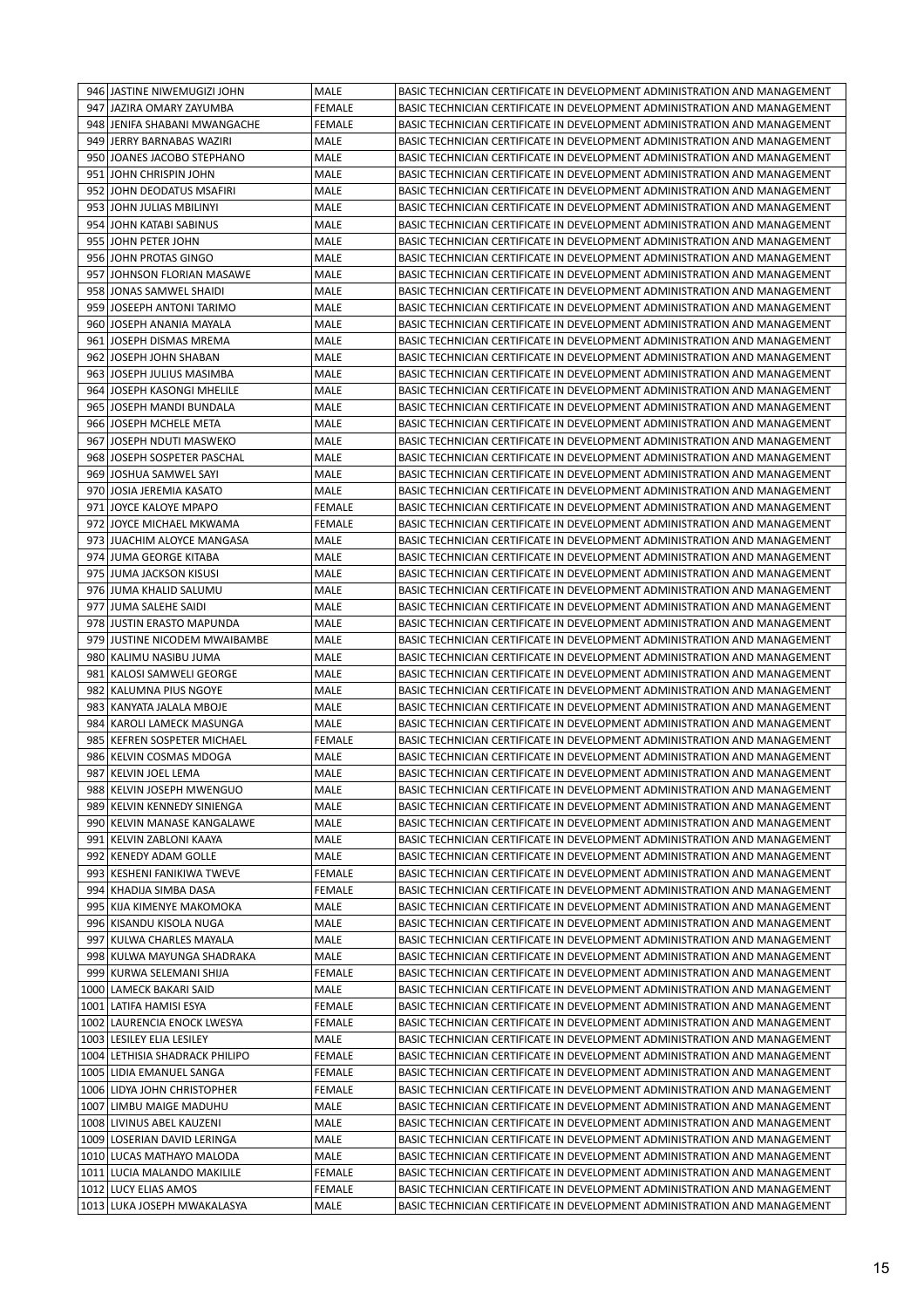|      | 1014 LULU JOSEPH MBALAMULA                               | <b>FEMALE</b> | BASIC TECHNICIAN CERTIFICATE IN DEVELOPMENT ADMINISTRATION AND MANAGEMENT                                                                              |
|------|----------------------------------------------------------|---------------|--------------------------------------------------------------------------------------------------------------------------------------------------------|
|      | 1015   MACHUNDE KAMOGA MAGESA                            | MALE          | BASIC TECHNICIAN CERTIFICATE IN DEVELOPMENT ADMINISTRATION AND MANAGEMENT                                                                              |
|      | 1016   MACLEN KANT GREGORY                               | FEMALE        | BASIC TECHNICIAN CERTIFICATE IN DEVELOPMENT ADMINISTRATION AND MANAGEMENT                                                                              |
|      | 1017   MAFURU RADSILAUS MKAI                             | <b>MALE</b>   | BASIC TECHNICIAN CERTIFICATE IN DEVELOPMENT ADMINISTRATION AND MANAGEMENT                                                                              |
|      | 1018   MAGESA KEFAS MAGESA                               | MALE          | BASIC TECHNICIAN CERTIFICATE IN DEVELOPMENT ADMINISTRATION AND MANAGEMENT                                                                              |
|      | 1019   MAGNUS RUGONZIBWA MELCHIADES                      | MALE          | BASIC TECHNICIAN CERTIFICATE IN DEVELOPMENT ADMINISTRATION AND MANAGEMENT                                                                              |
|      | 1020   MAGRETH ALFRED KADELEMA                           | <b>FEMALE</b> | BASIC TECHNICIAN CERTIFICATE IN DEVELOPMENT ADMINISTRATION AND MANAGEMENT                                                                              |
|      | 1021   MAGRETH ANZELIMO RENATUS                          | FEMALE        | BASIC TECHNICIAN CERTIFICATE IN DEVELOPMENT ADMINISTRATION AND MANAGEMENT                                                                              |
|      | 1022   MAGRETH JANUARY FIKIRI                            | FEMALE        | BASIC TECHNICIAN CERTIFICATE IN DEVELOPMENT ADMINISTRATION AND MANAGEMENT                                                                              |
|      | 1023   MAGRETH JUSTINE MALENDEJA                         | FEMALE        | BASIC TECHNICIAN CERTIFICATE IN DEVELOPMENT ADMINISTRATION AND MANAGEMENT                                                                              |
|      | 1024   MAGRETH LUCAS MAGINGI                             | <b>FEMALE</b> | BASIC TECHNICIAN CERTIFICATE IN DEVELOPMENT ADMINISTRATION AND MANAGEMENT                                                                              |
| 1025 | MAIMUNA BAKARI MOKIWA                                    | FEMALE        | BASIC TECHNICIAN CERTIFICATE IN DEVELOPMENT ADMINISTRATION AND MANAGEMENT                                                                              |
|      | 1026   MAJABI NJILE HILLA                                | MALE          | BASIC TECHNICIAN CERTIFICATE IN DEVELOPMENT ADMINISTRATION AND MANAGEMENT                                                                              |
| 1027 | MAJALIWA MALUNGUZYA MISHIGITO                            | MALE          | BASIC TECHNICIAN CERTIFICATE IN DEVELOPMENT ADMINISTRATION AND MANAGEMENT                                                                              |
|      | 1028   MAKULA MANDAGO HUJA                               | MALE          | BASIC TECHNICIAN CERTIFICATE IN DEVELOPMENT ADMINISTRATION AND MANAGEMENT                                                                              |
| 1029 | MAOMBI THOMAS MUHEBELA                                   | MALE          | BASIC TECHNICIAN CERTIFICATE IN DEVELOPMENT ADMINISTRATION AND MANAGEMENT                                                                              |
|      | 1030   MARCO ELIAS BONIPHACE                             | MALE          | BASIC TECHNICIAN CERTIFICATE IN DEVELOPMENT ADMINISTRATION AND MANAGEMENT                                                                              |
|      | 1031   MARIA GEORGE PAUL                                 | FEMALE        | BASIC TECHNICIAN CERTIFICATE IN DEVELOPMENT ADMINISTRATION AND MANAGEMENT                                                                              |
|      | 1032   MARIA JASPER MATERU                               | <b>FEMALE</b> | BASIC TECHNICIAN CERTIFICATE IN DEVELOPMENT ADMINISTRATION AND MANAGEMENT                                                                              |
|      | 1033   MARIA SIMON KATENDELE                             | FEMALE        | BASIC TECHNICIAN CERTIFICATE IN DEVELOPMENT ADMINISTRATION AND MANAGEMENT                                                                              |
| 1034 | MARIA YOHANA MLUGHU                                      | FEMALE        | BASIC TECHNICIAN CERTIFICATE IN DEVELOPMENT ADMINISTRATION AND MANAGEMENT                                                                              |
| 1035 | MARIA YUSUPH ISANGO                                      | FEMALE        | BASIC TECHNICIAN CERTIFICATE IN DEVELOPMENT ADMINISTRATION AND MANAGEMENT                                                                              |
|      | 1036   MARIAGORETH ADROFU RUNAGA                         | FEMALE        | BASIC TECHNICIAN CERTIFICATE IN DEVELOPMENT ADMINISTRATION AND MANAGEMENT                                                                              |
| 1037 | MARIAM AMAN NGOMANO                                      | <b>FEMALE</b> | BASIC TECHNICIAN CERTIFICATE IN DEVELOPMENT ADMINISTRATION AND MANAGEMENT                                                                              |
|      | 1038   MARIAM HAIDARI NDANGA                             | FEMALE        | BASIC TECHNICIAN CERTIFICATE IN DEVELOPMENT ADMINISTRATION AND MANAGEMENT                                                                              |
| 1039 | MARIAM JOB MWAMBOPO                                      | FEMALE        | BASIC TECHNICIAN CERTIFICATE IN DEVELOPMENT ADMINISTRATION AND MANAGEMENT                                                                              |
|      | 1040   MARIAMU HAJI KATEMBO                              | FEMALE        | BASIC TECHNICIAN CERTIFICATE IN DEVELOPMENT ADMINISTRATION AND MANAGEMENT                                                                              |
|      | 1041   MARIAMU SELEMANI JUMANNE                          | FEMALE        | BASIC TECHNICIAN CERTIFICATE IN DEVELOPMENT ADMINISTRATION AND MANAGEMENT                                                                              |
|      | 1042   MARIUS JERAZI JAMES                               | MALE          | BASIC TECHNICIAN CERTIFICATE IN DEVELOPMENT ADMINISTRATION AND MANAGEMENT                                                                              |
| 1043 | MARTHIN JOSEPH SIRILO                                    | MALE          | BASIC TECHNICIAN CERTIFICATE IN DEVELOPMENT ADMINISTRATION AND MANAGEMENT                                                                              |
| 1044 | <b>MARTINI ROBART KAMLUS</b>                             | MALE          | BASIC TECHNICIAN CERTIFICATE IN DEVELOPMENT ADMINISTRATION AND MANAGEMENT                                                                              |
|      | 1045   MARWA IDDY HUSSEIN                                | MALE          | BASIC TECHNICIAN CERTIFICATE IN DEVELOPMENT ADMINISTRATION AND MANAGEMENT                                                                              |
|      | 1046   MARY JOFREY LOTTY                                 | <b>FEMALE</b> | BASIC TECHNICIAN CERTIFICATE IN DEVELOPMENT ADMINISTRATION AND MANAGEMENT                                                                              |
|      | 1047   MARY PAMPHIL MATEMU                               | FEMALE        | BASIC TECHNICIAN CERTIFICATE IN DEVELOPMENT ADMINISTRATION AND MANAGEMENT                                                                              |
|      | 1048   MARY PRIM MASSAWE                                 | FEMALE        | BASIC TECHNICIAN CERTIFICATE IN DEVELOPMENT ADMINISTRATION AND MANAGEMENT                                                                              |
| 1049 | <b>MATHEW ONESMO LUPINDA</b>                             | MALE          | BASIC TECHNICIAN CERTIFICATE IN DEVELOPMENT ADMINISTRATION AND MANAGEMENT                                                                              |
|      | 1050   MATHIAS JOHN KAKATI                               | MALE          | BASIC TECHNICIAN CERTIFICATE IN DEVELOPMENT ADMINISTRATION AND MANAGEMENT                                                                              |
|      | 1051   MATHIAS KAMILI BARAKA                             | MALE          | BASIC TECHNICIAN CERTIFICATE IN DEVELOPMENT ADMINISTRATION AND MANAGEMENT                                                                              |
|      | 1052   MATLIDA JOSEPH MANDAHU                            | <b>FEMALE</b> | BASIC TECHNICIAN CERTIFICATE IN DEVELOPMENT ADMINISTRATION AND MANAGEMENT                                                                              |
|      | 1053   MAULID RASHID ABDULL                              | MALE          | BASIC TECHNICIAN CERTIFICATE IN DEVELOPMENT ADMINISTRATION AND MANAGEMENT                                                                              |
|      | 1054   MICHAEL JOHN SHABANI                              | MALE          | BASIC TECHNICIAN CERTIFICATE IN DEVELOPMENT ADMINISTRATION AND MANAGEMENT                                                                              |
|      | 1055 MICHAELI CHARLES JOHN                               | MALE          | BASIC TECHNICIAN CERTIFICATE IN DEVELOPMENT ADMINISTRATION AND MANAGEMENT                                                                              |
|      | 1056   MLOGI MALELA MLOGI                                | MALE          | BASIC TECHNICIAN CERTIFICATE IN DEVELOPMENT ADMINISTRATION AND MANAGEMENT                                                                              |
|      | 1057   MOHAMED MRISHO RAJABU                             | MALE          | BASIC TECHNICIAN CERTIFICATE IN DEVELOPMENT ADMINISTRATION AND MANAGEMENT                                                                              |
|      | 1058   MOHAMED SHABANI KAYANDA                           | MALE          | BASIC TECHNICIAN CERTIFICATE IN DEVELOPMENT ADMINISTRATION AND MANAGEMENT                                                                              |
|      | 1059   MONICA JACOB MANYASHI                             | FEMALE        | BASIC TECHNICIAN CERTIFICATE IN DEVELOPMENT ADMINISTRATION AND MANAGEMENT                                                                              |
|      | 1060   MONICA MAKOYE LUGATA                              | FEMALE        | BASIC TECHNICIAN CERTIFICATE IN DEVELOPMENT ADMINISTRATION AND MANAGEMENT                                                                              |
|      | 1061   MOSES ANDREW MNG'ONG'O                            | MALE          | BASIC TECHNICIAN CERTIFICATE IN DEVELOPMENT ADMINISTRATION AND MANAGEMENT                                                                              |
|      | 1062   MSAFIRI HATIBU RAMADHANI                          | MALE          | BASIC TECHNICIAN CERTIFICATE IN DEVELOPMENT ADMINISTRATION AND MANAGEMENT                                                                              |
|      | 1063   MUDDY BAKARI MOHAMED                              | MALE          | BASIC TECHNICIAN CERTIFICATE IN DEVELOPMENT ADMINISTRATION AND MANAGEMENT                                                                              |
|      | 1064   MUDHIHIRI HAMISI MMAITE                           | MALE          | BASIC TECHNICIAN CERTIFICATE IN DEVELOPMENT ADMINISTRATION AND MANAGEMENT                                                                              |
|      | 1065   MUNTASIR ISSA MUHAMMED                            | MALE          | BASIC TECHNICIAN CERTIFICATE IN DEVELOPMENT ADMINISTRATION AND MANAGEMENT                                                                              |
|      | 1066   MUSTAHILI SHABANI SALUMU                          | MALE          | BASIC TECHNICIAN CERTIFICATE IN DEVELOPMENT ADMINISTRATION AND MANAGEMENT                                                                              |
| 1067 | MWAJUMA HEMEDI MAHINDA                                   | <b>FEMALE</b> | BASIC TECHNICIAN CERTIFICATE IN DEVELOPMENT ADMINISTRATION AND MANAGEMENT                                                                              |
|      | 1068   MWALAMI MOHAMEDI MOHAMEDI                         | MALE          | BASIC TECHNICIAN CERTIFICATE IN DEVELOPMENT ADMINISTRATION AND MANAGEMENT                                                                              |
|      | 1069 MWAMVITA ALLY DEONS                                 | <b>FEMALE</b> | BASIC TECHNICIAN CERTIFICATE IN DEVELOPMENT ADMINISTRATION AND MANAGEMENT                                                                              |
|      | 1070   MWANAHAMISI MGALE YALEDI                          | FEMALE        | BASIC TECHNICIAN CERTIFICATE IN DEVELOPMENT ADMINISTRATION AND MANAGEMENT                                                                              |
|      | 1071   MWASI RICHARD LYUBA                               | FEMALE        | BASIC TECHNICIAN CERTIFICATE IN DEVELOPMENT ADMINISTRATION AND MANAGEMENT                                                                              |
|      | 1072 NAENDAELI MUSSA MOHAMEDI                            | FEMALE        | BASIC TECHNICIAN CERTIFICATE IN DEVELOPMENT ADMINISTRATION AND MANAGEMENT                                                                              |
|      | 1073 NALIZADI KARIMU MANENO                              | FEMALE        | BASIC TECHNICIAN CERTIFICATE IN DEVELOPMENT ADMINISTRATION AND MANAGEMENT                                                                              |
|      | 1074 NAOMI JOHN MATIMBA<br>1075 NAOMI JOSEPH MTUNG'E     | FEMALE        | BASIC TECHNICIAN CERTIFICATE IN DEVELOPMENT ADMINISTRATION AND MANAGEMENT<br>BASIC TECHNICIAN CERTIFICATE IN DEVELOPMENT ADMINISTRATION AND MANAGEMENT |
|      |                                                          | FEMALE        |                                                                                                                                                        |
|      | 1076 NAOMI KISENA WILLIAM                                | FEMALE        | BASIC TECHNICIAN CERTIFICATE IN DEVELOPMENT ADMINISTRATION AND MANAGEMENT                                                                              |
|      | 1077   NASIBU SALUMU MKWAJU                              | MALE          | BASIC TECHNICIAN CERTIFICATE IN DEVELOPMENT ADMINISTRATION AND MANAGEMENT                                                                              |
|      | 1078 NASIBU YUSUPH MDAKI<br>1079 NASORO SHABANI MNGAZIJA | MALE<br>MALE  | BASIC TECHNICIAN CERTIFICATE IN DEVELOPMENT ADMINISTRATION AND MANAGEMENT<br>BASIC TECHNICIAN CERTIFICATE IN DEVELOPMENT ADMINISTRATION AND MANAGEMENT |
|      | 1080 NASRI ALLY FUNDI                                    | MALE          | BASIC TECHNICIAN CERTIFICATE IN DEVELOPMENT ADMINISTRATION AND MANAGEMENT                                                                              |
|      | 1081 NATALIA PIUS HONGOLI                                | <b>FEMALE</b> | BASIC TECHNICIAN CERTIFICATE IN DEVELOPMENT ADMINISTRATION AND MANAGEMENT                                                                              |
|      |                                                          |               |                                                                                                                                                        |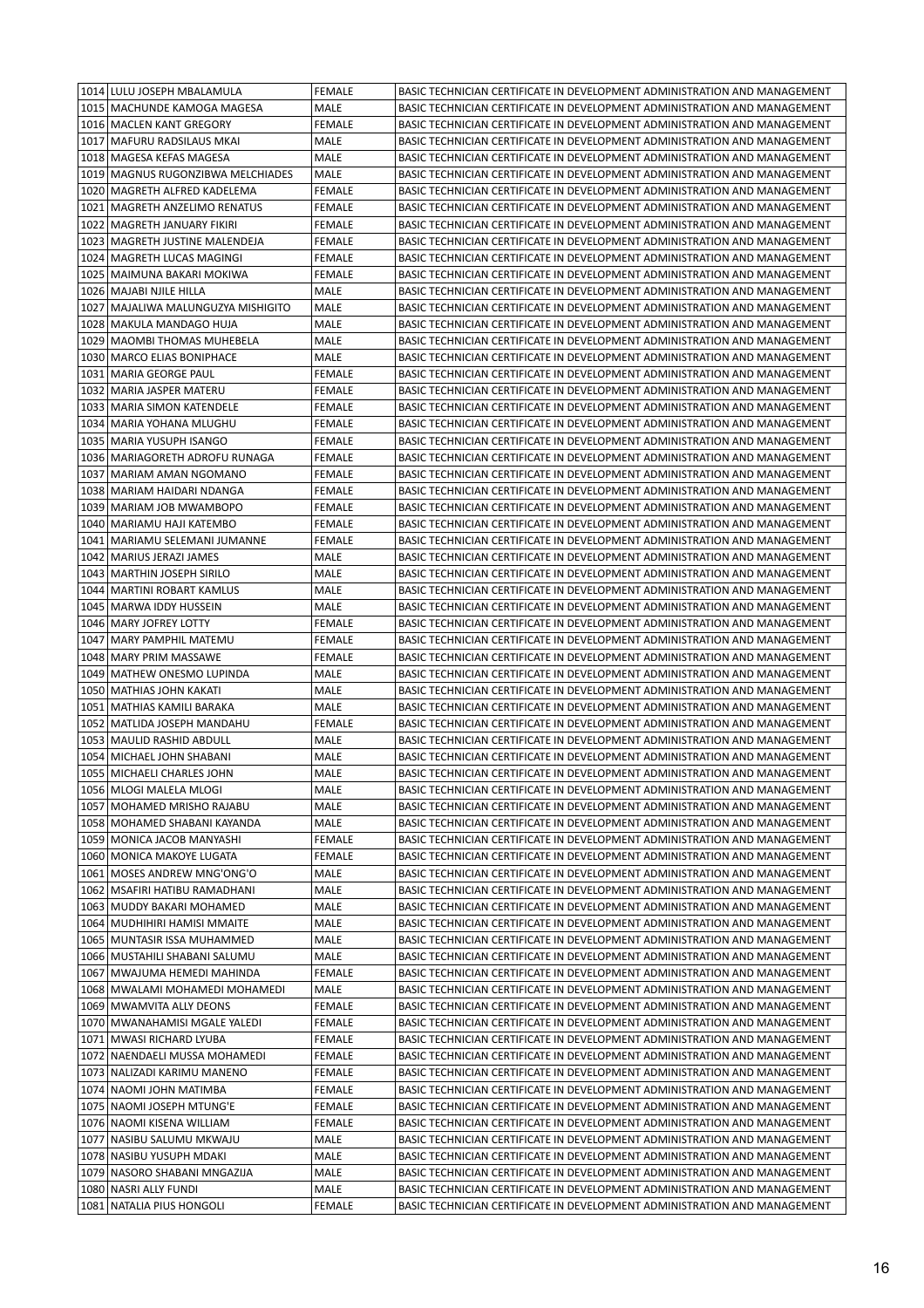|      | 1082 NATHALIA SERAFIN MARTIN       | <b>FEMALE</b> | BASIC TECHNICIAN CERTIFICATE IN DEVELOPMENT ADMINISTRATION AND MANAGEMENT |
|------|------------------------------------|---------------|---------------------------------------------------------------------------|
|      | 1083 NDOELE MASALU FRANCIS         | MALE          | BASIC TECHNICIAN CERTIFICATE IN DEVELOPMENT ADMINISTRATION AND MANAGEMENT |
|      | 1084 NEEMA ISRAEL MUNISI           | <b>FEMALE</b> | BASIC TECHNICIAN CERTIFICATE IN DEVELOPMENT ADMINISTRATION AND MANAGEMENT |
| 1085 | NEEMA WEJA KALONGA                 | FEMALE        | BASIC TECHNICIAN CERTIFICATE IN DEVELOPMENT ADMINISTRATION AND MANAGEMENT |
|      | 1086 NEEMA YOHANA MANGU            | FEMALE        | BASIC TECHNICIAN CERTIFICATE IN DEVELOPMENT ADMINISTRATION AND MANAGEMENT |
|      | 1087 NEHEMIA CHARLES BAHATI        | MALE          | BASIC TECHNICIAN CERTIFICATE IN DEVELOPMENT ADMINISTRATION AND MANAGEMENT |
|      | 1088 NEHEMIA LEO KASASA            | MALE          | BASIC TECHNICIAN CERTIFICATE IN DEVELOPMENT ADMINISTRATION AND MANAGEMENT |
| 1089 | NENGE NHANDI SABATO                | MALE          | BASIC TECHNICIAN CERTIFICATE IN DEVELOPMENT ADMINISTRATION AND MANAGEMENT |
| 1090 | NESTORY JOHN KINASA                | MALE          | BASIC TECHNICIAN CERTIFICATE IN DEVELOPMENT ADMINISTRATION AND MANAGEMENT |
|      | 1091 NEVLINE ALFRED MOSHI          | MALE          | BASIC TECHNICIAN CERTIFICATE IN DEVELOPMENT ADMINISTRATION AND MANAGEMENT |
|      | 1092 NICHOLAUS PHARES MADABA       | MALE          | BASIC TECHNICIAN CERTIFICATE IN DEVELOPMENT ADMINISTRATION AND MANAGEMENT |
| 1093 | NICHOLOUS ARESTARICK MASAWE        | MALE          | BASIC TECHNICIAN CERTIFICATE IN DEVELOPMENT ADMINISTRATION AND MANAGEMENT |
|      | 1094 NICHORAUS JACKSON KATEGELA    | MALE          | BASIC TECHNICIAN CERTIFICATE IN DEVELOPMENT ADMINISTRATION AND MANAGEMENT |
|      | 1095 NICKSON FIDELIS KIDUKO        | MALE          | BASIC TECHNICIAN CERTIFICATE IN DEVELOPMENT ADMINISTRATION AND MANAGEMENT |
|      | 1096 NOEL TENGA NIKOLAUS           | MALE          | BASIC TECHNICIAN CERTIFICATE IN DEVELOPMENT ADMINISTRATION AND MANAGEMENT |
|      | 1097 NOELA LEONIS NDEGE            | FEMALE        | BASIC TECHNICIAN CERTIFICATE IN DEVELOPMENT ADMINISTRATION AND MANAGEMENT |
| 1098 | NORA RAPHAEL MWAKANGALE            | FEMALE        | BASIC TECHNICIAN CERTIFICATE IN DEVELOPMENT ADMINISTRATION AND MANAGEMENT |
| 1099 | NOSHADI UNISA MWEGERU              | MALE          | BASIC TECHNICIAN CERTIFICATE IN DEVELOPMENT ADMINISTRATION AND MANAGEMENT |
| 1100 | NTAFATILO JOHN LUKUNJA             | MALE          | BASIC TECHNICIAN CERTIFICATE IN DEVELOPMENT ADMINISTRATION AND MANAGEMENT |
|      | 1101 NURU ABDALLAH SINGANO         | MALE          | BASIC TECHNICIAN CERTIFICATE IN DEVELOPMENT ADMINISTRATION AND MANAGEMENT |
| 1102 | NURU TIMOTHEO FRANCIS              | MALE          | BASIC TECHNICIAN CERTIFICATE IN DEVELOPMENT ADMINISTRATION AND MANAGEMENT |
| 1103 | NYAMGESI SAMWEL JOSEPH             | FEMALE        | BASIC TECHNICIAN CERTIFICATE IN DEVELOPMENT ADMINISTRATION AND MANAGEMENT |
|      | 1104 NYANDA MALIMI MUNGU           | MALE          | BASIC TECHNICIAN CERTIFICATE IN DEVELOPMENT ADMINISTRATION AND MANAGEMENT |
|      | 1105 NYEGORO COSTANTINE MASATU     | FEMALE        | BASIC TECHNICIAN CERTIFICATE IN DEVELOPMENT ADMINISTRATION AND MANAGEMENT |
|      | 1106   OBED JANUARY KIBABI         | MALE          | BASIC TECHNICIAN CERTIFICATE IN DEVELOPMENT ADMINISTRATION AND MANAGEMENT |
| 1107 | OBEDI STIVIN MILANZI               | MALE          | BASIC TECHNICIAN CERTIFICATE IN DEVELOPMENT ADMINISTRATION AND MANAGEMENT |
| 1108 | OCTAVIAN BUMARY LEONARD            | MALE          | BASIC TECHNICIAN CERTIFICATE IN DEVELOPMENT ADMINISTRATION AND MANAGEMENT |
|      | 1109 OLIVER EMANUEL KISUNZU        | FEMALE        | BASIC TECHNICIAN CERTIFICATE IN DEVELOPMENT ADMINISTRATION AND MANAGEMENT |
| 1110 | OMARI AMIRI OMARI                  | MALE          | BASIC TECHNICIAN CERTIFICATE IN DEVELOPMENT ADMINISTRATION AND MANAGEMENT |
| 1111 | OMARI MOHAMED SAINGA               | MALE          | BASIC TECHNICIAN CERTIFICATE IN DEVELOPMENT ADMINISTRATION AND MANAGEMENT |
| 1112 | OMARY SELEMANI RICHARD             | MALE          | BASIC TECHNICIAN CERTIFICATE IN DEVELOPMENT ADMINISTRATION AND MANAGEMENT |
| 1113 | OMARY YUNUSU ABDALAH               | MALE          | BASIC TECHNICIAN CERTIFICATE IN DEVELOPMENT ADMINISTRATION AND MANAGEMENT |
|      | 1114   OMARY YUSUPH MAGASHI        | MALE          | BASIC TECHNICIAN CERTIFICATE IN DEVELOPMENT ADMINISTRATION AND MANAGEMENT |
|      | 1115   OMBENI MKOMA MWASILE        | MALE          | BASIC TECHNICIAN CERTIFICATE IN DEVELOPMENT ADMINISTRATION AND MANAGEMENT |
|      | 1116   ONESMO CHRISTOPHER MBILINYI | MALE          | BASIC TECHNICIAN CERTIFICATE IN DEVELOPMENT ADMINISTRATION AND MANAGEMENT |
| 1117 | ONESMO SAMWEL KISENHA              | MALE          | BASIC TECHNICIAN CERTIFICATE IN DEVELOPMENT ADMINISTRATION AND MANAGEMENT |
|      | 1118   ORADI MAHAMUDU SAIDI        | <b>FEMALE</b> | BASIC TECHNICIAN CERTIFICATE IN DEVELOPMENT ADMINISTRATION AND MANAGEMENT |
|      | 1119 OSCAR DANIEL KABIGI           | MALE          | BASIC TECHNICIAN CERTIFICATE IN DEVELOPMENT ADMINISTRATION AND MANAGEMENT |
|      | 1120 OSKAR GEORGE HAULE            | MALE          | BASIC TECHNICIAN CERTIFICATE IN DEVELOPMENT ADMINISTRATION AND MANAGEMENT |
|      | 1121 OSWARD SIMON KILUWILA         | MALE          | BASIC TECHNICIAN CERTIFICATE IN DEVELOPMENT ADMINISTRATION AND MANAGEMENT |
|      | 1122 PASCAR OSCAR MKENDA           | MALE          | BASIC TECHNICIAN CERTIFICATE IN DEVELOPMENT ADMINISTRATION AND MANAGEMENT |
|      | 1123 PASCHAL NUSUNTEMI KULWA       | MALE          | BASIC TECHNICIAN CERTIFICATE IN DEVELOPMENT ADMINISTRATION AND MANAGEMENT |
|      | 1124 PATRICK KULWIZIRA MKAMA       | MALE          | BASIC TECHNICIAN CERTIFICATE IN DEVELOPMENT ADMINISTRATION AND MANAGEMENT |
|      | 1125   PAUL JUMA MACHIBYA          | MALE          | BASIC TECHNICIAN CERTIFICATE IN DEVELOPMENT ADMINISTRATION AND MANAGEMENT |
|      | 1126 PAULINA SAFARI MAARAY         | <b>FEMALE</b> | BASIC TECHNICIAN CERTIFICATE IN DEVELOPMENT ADMINISTRATION AND MANAGEMENT |
|      | 1127   PAULO FRANK KIHARA          | MALE          | BASIC TECHNICIAN CERTIFICATE IN DEVELOPMENT ADMINISTRATION AND MANAGEMENT |
|      | 1128 PAULO RIZIKI PIUS             | MALE          | BASIC TECHNICIAN CERTIFICATE IN DEVELOPMENT ADMINISTRATION AND MANAGEMENT |
|      | 1129 PENDO MICHAEL GAE             | FEMALE        | BASIC TECHNICIAN CERTIFICATE IN DEVELOPMENT ADMINISTRATION AND MANAGEMENT |
|      | 1130 PENINA CLAMIANI LENDOYA       | FEMALE        | BASIC TECHNICIAN CERTIFICATE IN DEVELOPMENT ADMINISTRATION AND MANAGEMENT |
|      | 1131 PETER CHRIZANT KADEGE         | MALE          | BASIC TECHNICIAN CERTIFICATE IN DEVELOPMENT ADMINISTRATION AND MANAGEMENT |
|      | 1132 PETER LEONARD CHAMBO          | MALE          | BASIC TECHNICIAN CERTIFICATE IN DEVELOPMENT ADMINISTRATION AND MANAGEMENT |
|      | 1133   PETER MAYOMBYA JUMA         | MALE          | BASIC TECHNICIAN CERTIFICATE IN DEVELOPMENT ADMINISTRATION AND MANAGEMENT |
|      | 1134 PETRO ELIONA KASIANI          | MALE          | BASIC TECHNICIAN CERTIFICATE IN DEVELOPMENT ADMINISTRATION AND MANAGEMENT |
|      | 1135   PETRO OSCAR SANGA           | MALE          | BASIC TECHNICIAN CERTIFICATE IN DEVELOPMENT ADMINISTRATION AND MANAGEMENT |
|      | 1136 PHILIPO ERYOTH MDEMU          | MALE          | BASIC TECHNICIAN CERTIFICATE IN DEVELOPMENT ADMINISTRATION AND MANAGEMENT |
|      | 1137   PIUS ALPHONCE SWEYA         | MALE          | BASIC TECHNICIAN CERTIFICATE IN DEVELOPMENT ADMINISTRATION AND MANAGEMENT |
|      | 1138   POINTI AMANI HALIZWA        | MALE          | BASIC TECHNICIAN CERTIFICATE IN DEVELOPMENT ADMINISTRATION AND MANAGEMENT |
|      | 1139 PONSIAN LAULIAN MSIMBE        | MALE          | BASIC TECHNICIAN CERTIFICATE IN DEVELOPMENT ADMINISTRATION AND MANAGEMENT |
|      | 1140 PRISKA DOMINICKI GAMA         | FEMALE        | BASIC TECHNICIAN CERTIFICATE IN DEVELOPMENT ADMINISTRATION AND MANAGEMENT |
|      | 1141 RACHEL R KABONDO              | FEMALE        | BASIC TECHNICIAN CERTIFICATE IN DEVELOPMENT ADMINISTRATION AND MANAGEMENT |
|      | 1142   RAHEL NOEL NYAMALI          | FEMALE        | BASIC TECHNICIAN CERTIFICATE IN DEVELOPMENT ADMINISTRATION AND MANAGEMENT |
|      | 1143 RAHELY SAMWEL MKUMBO          | FEMALE        | BASIC TECHNICIAN CERTIFICATE IN DEVELOPMENT ADMINISTRATION AND MANAGEMENT |
|      | 1144 RAJABU HAMISI LUKETE          | MALE          | BASIC TECHNICIAN CERTIFICATE IN DEVELOPMENT ADMINISTRATION AND MANAGEMENT |
|      | 1145   RAMADHANI ATHUMANI WAZIRI   | MALE          | BASIC TECHNICIAN CERTIFICATE IN DEVELOPMENT ADMINISTRATION AND MANAGEMENT |
|      | 1146 RAMADHANI BAHATI ANDREA       | MALE          | BASIC TECHNICIAN CERTIFICATE IN DEVELOPMENT ADMINISTRATION AND MANAGEMENT |
|      | 1147 RAPHAEL AGUSTINO KALOTO       | MALE          | BASIC TECHNICIAN CERTIFICATE IN DEVELOPMENT ADMINISTRATION AND MANAGEMENT |
|      |                                    |               |                                                                           |
|      | 1148 RASHID KONDO UWAMBE           | MALE          | BASIC TECHNICIAN CERTIFICATE IN DEVELOPMENT ADMINISTRATION AND MANAGEMENT |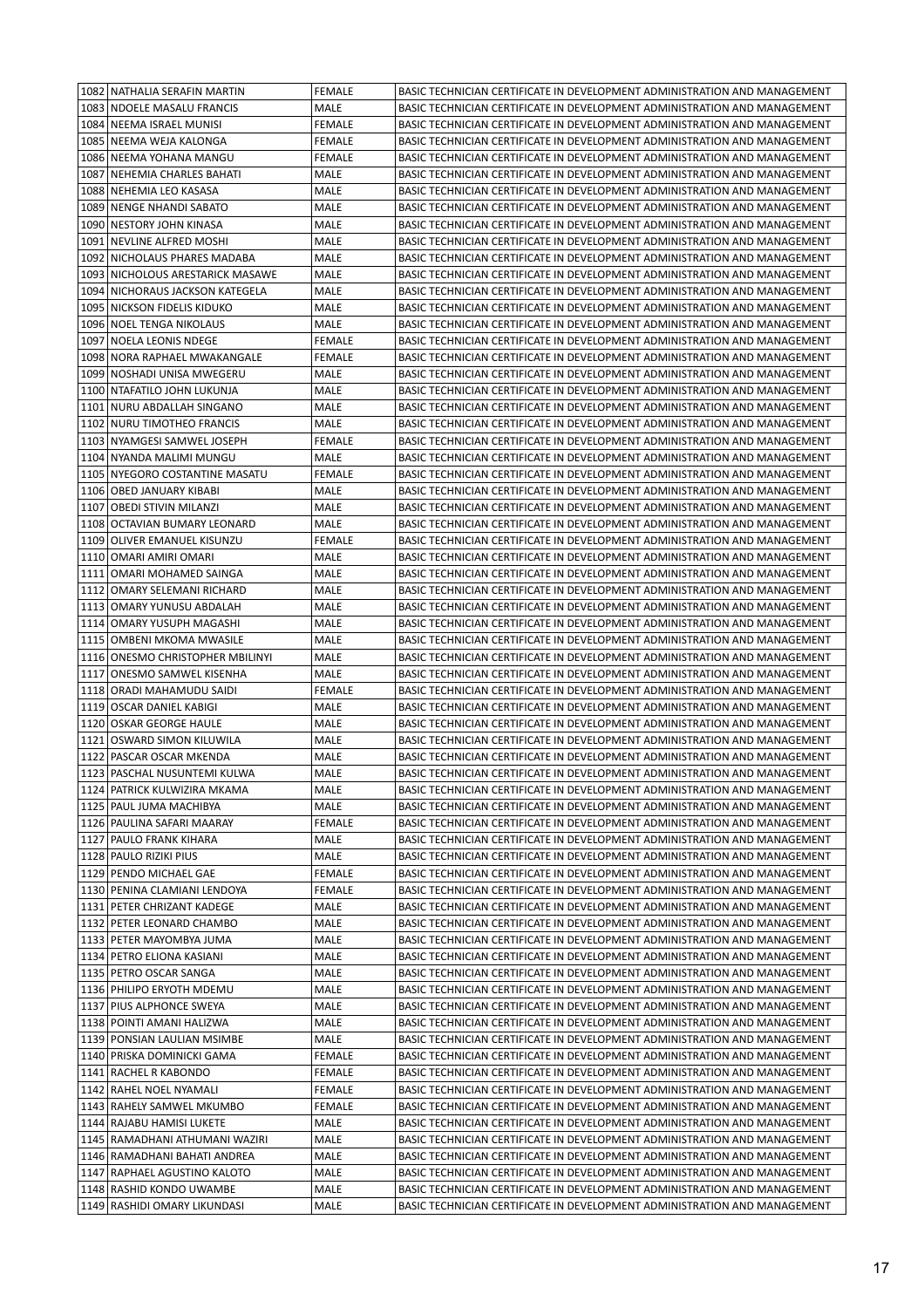| 1150 RAZAKI HAMISI ABREHEMAN                                    | MALE           | BASIC TECHNICIAN CERTIFICATE IN DEVELOPMENT ADMINISTRATION AND MANAGEMENT                                                                              |
|-----------------------------------------------------------------|----------------|--------------------------------------------------------------------------------------------------------------------------------------------------------|
| 1151 RAZAKI ISSA NANKUNA                                        | MALE           | BASIC TECHNICIAN CERTIFICATE IN DEVELOPMENT ADMINISTRATION AND MANAGEMENT                                                                              |
| 1152 REBECA MASANJA JIDUHA                                      | <b>FEMALE</b>  | BASIC TECHNICIAN CERTIFICATE IN DEVELOPMENT ADMINISTRATION AND MANAGEMENT                                                                              |
| 1153 REBEKA HAMIS TUNGE                                         | <b>FEMALE</b>  | BASIC TECHNICIAN CERTIFICATE IN DEVELOPMENT ADMINISTRATION AND MANAGEMENT                                                                              |
| 1154 REFODA RAIS MWAZEMBE                                       | <b>FEMALE</b>  | BASIC TECHNICIAN CERTIFICATE IN DEVELOPMENT ADMINISTRATION AND MANAGEMENT                                                                              |
| 1155 REGAN SAMWEL KALINGA                                       | MALE           | BASIC TECHNICIAN CERTIFICATE IN DEVELOPMENT ADMINISTRATION AND MANAGEMENT                                                                              |
| 1156 REGINA MASANJA SELEMAN                                     | <b>FEMALE</b>  | BASIC TECHNICIAN CERTIFICATE IN DEVELOPMENT ADMINISTRATION AND MANAGEMENT                                                                              |
| 1157 REHEMA HAMISI OMARY                                        | FEMALE         | BASIC TECHNICIAN CERTIFICATE IN DEVELOPMENT ADMINISTRATION AND MANAGEMENT                                                                              |
| 1158 REHEMA YUSUFU MBUGHI                                       | <b>FEMALE</b>  | BASIC TECHNICIAN CERTIFICATE IN DEVELOPMENT ADMINISTRATION AND MANAGEMENT                                                                              |
| 1159 REMI ELIUD ATHUMAN                                         | MALE           | BASIC TECHNICIAN CERTIFICATE IN DEVELOPMENT ADMINISTRATION AND MANAGEMENT                                                                              |
| 1160 RENARD GRESFORD MHANDO                                     | MALE           | BASIC TECHNICIAN CERTIFICATE IN DEVELOPMENT ADMINISTRATION AND MANAGEMENT                                                                              |
| 1161 RICHARD JILALA HANGWA                                      | MALE           | BASIC TECHNICIAN CERTIFICATE IN DEVELOPMENT ADMINISTRATION AND MANAGEMENT                                                                              |
| 1162 RITHA ABRAHAM MBWAMBO                                      | <b>FEMALE</b>  | BASIC TECHNICIAN CERTIFICATE IN DEVELOPMENT ADMINISTRATION AND MANAGEMENT                                                                              |
| 1163 ROBERT EDRICK BALENDELEJE                                  | MALE           | BASIC TECHNICIAN CERTIFICATE IN DEVELOPMENT ADMINISTRATION AND MANAGEMENT                                                                              |
| 1164 ROGERS LUKA JOSEPH                                         | MALE           | BASIC TECHNICIAN CERTIFICATE IN DEVELOPMENT ADMINISTRATION AND MANAGEMENT                                                                              |
| 1165 ROLINE NYAMWIZA GODFREY                                    | <b>FEMALE</b>  | BASIC TECHNICIAN CERTIFICATE IN DEVELOPMENT ADMINISTRATION AND MANAGEMENT                                                                              |
| 1166 RON JOVINATUS FULGENCE                                     | MALE           | BASIC TECHNICIAN CERTIFICATE IN DEVELOPMENT ADMINISTRATION AND MANAGEMENT                                                                              |
| 1167 ROSE GODLISTEN KIFUMU                                      | FEMALE         | BASIC TECHNICIAN CERTIFICATE IN DEVELOPMENT ADMINISTRATION AND MANAGEMENT                                                                              |
| 1168 ROSE WILBADI MABUTI                                        | FEMALE         | BASIC TECHNICIAN CERTIFICATE IN DEVELOPMENT ADMINISTRATION AND MANAGEMENT                                                                              |
| 1169 ROSEMARY ISSA NAATO                                        | <b>FEMALE</b>  | BASIC TECHNICIAN CERTIFICATE IN DEVELOPMENT ADMINISTRATION AND MANAGEMENT                                                                              |
| 1170 RUKIA NASIBU MWELEA                                        | <b>FEMALE</b>  | BASIC TECHNICIAN CERTIFICATE IN DEVELOPMENT ADMINISTRATION AND MANAGEMENT                                                                              |
| 1171 RULI KULWA KIMOLA                                          | <b>FEMALE</b>  | BASIC TECHNICIAN CERTIFICATE IN DEVELOPMENT ADMINISTRATION AND MANAGEMENT                                                                              |
| 1172 RUTAGWABA JACKSON JOHN                                     | MALE           | BASIC TECHNICIAN CERTIFICATE IN DEVELOPMENT ADMINISTRATION AND MANAGEMENT                                                                              |
| 1173   SABRINA JALALY ABUBAKARI                                 | FEMALE         | BASIC TECHNICIAN CERTIFICATE IN DEVELOPMENT ADMINISTRATION AND MANAGEMENT                                                                              |
| 1174   SADATH DAUDA SALUM                                       | FEMALE         | BASIC TECHNICIAN CERTIFICATE IN DEVELOPMENT ADMINISTRATION AND MANAGEMENT                                                                              |
| 1175 SADOCK DAUD GUNAGU                                         | MALE           | BASIC TECHNICIAN CERTIFICATE IN DEVELOPMENT ADMINISTRATION AND MANAGEMENT                                                                              |
| 1176   SAIDI AHMADI MKUNDA                                      | MALE           | BASIC TECHNICIAN CERTIFICATE IN DEVELOPMENT ADMINISTRATION AND MANAGEMENT                                                                              |
| 1177   SAIDI DICKSON KIBWANA                                    | MALE           | BASIC TECHNICIAN CERTIFICATE IN DEVELOPMENT ADMINISTRATION AND MANAGEMENT                                                                              |
| 1178   SAIDI OMARI ABDALA                                       | MALE           | BASIC TECHNICIAN CERTIFICATE IN DEVELOPMENT ADMINISTRATION AND MANAGEMENT                                                                              |
| 1179   SALHA MIRAJI RAJABU                                      | <b>FEMALE</b>  | BASIC TECHNICIAN CERTIFICATE IN DEVELOPMENT ADMINISTRATION AND MANAGEMENT                                                                              |
| 1180   SALIMA HAMZA SAID                                        | <b>FEMALE</b>  | BASIC TECHNICIAN CERTIFICATE IN DEVELOPMENT ADMINISTRATION AND MANAGEMENT                                                                              |
| 1181   SALMA ABUBAKAR MKANJE                                    | FEMALE         | BASIC TECHNICIAN CERTIFICATE IN DEVELOPMENT ADMINISTRATION AND MANAGEMENT                                                                              |
| 1182   SALMA AHMADI HAMISI                                      | FEMALE         | BASIC TECHNICIAN CERTIFICATE IN DEVELOPMENT ADMINISTRATION AND MANAGEMENT                                                                              |
| 1183 SALMA MUSA KOLE                                            | <b>FEMALE</b>  | BASIC TECHNICIAN CERTIFICATE IN DEVELOPMENT ADMINISTRATION AND MANAGEMENT                                                                              |
| 1184   SALOME JULIASI MANG'ETA                                  | <b>FEMALE</b>  | BASIC TECHNICIAN CERTIFICATE IN DEVELOPMENT ADMINISTRATION AND MANAGEMENT                                                                              |
| 1185   SALOME MDUI HINDUKA                                      | <b>FEMALE</b>  | BASIC TECHNICIAN CERTIFICATE IN DEVELOPMENT ADMINISTRATION AND MANAGEMENT                                                                              |
| 1186   SALUM YAHAYA SALUM                                       | MALE           | BASIC TECHNICIAN CERTIFICATE IN DEVELOPMENT ADMINISTRATION AND MANAGEMENT                                                                              |
| 1187 SALUMU ABDALLAH MKUMBILA                                   | MALE           | BASIC TECHNICIAN CERTIFICATE IN DEVELOPMENT ADMINISTRATION AND MANAGEMENT                                                                              |
| 1188   SAMSON MAJURA MAGAI                                      | MALE           | BASIC TECHNICIAN CERTIFICATE IN DEVELOPMENT ADMINISTRATION AND MANAGEMENT                                                                              |
| 1189 SAMWELI JOSEPH MPONI                                       | MALE           | BASIC TECHNICIAN CERTIFICATE IN DEVELOPMENT ADMINISTRATION AND MANAGEMENT                                                                              |
| 1190 SARA PIUS LUVANDA                                          | <b>FEMALE</b>  | BASIC TECHNICIAN CERTIFICATE IN DEVELOPMENT ADMINISTRATION AND MANAGEMENT                                                                              |
| 1191   SARAFINA CHRISTIAN LUMBANGA                              | FEMALE         | BASIC TECHNICIAN CERTIFICATE IN DEVELOPMENT ADMINISTRATION AND MANAGEMENT                                                                              |
| 1192 SARAFINA DAVID BINIKA                                      | <b>FEMALE</b>  | BASIC TECHNICIAN CERTIFICATE IN DEVELOPMENT ADMINISTRATION AND MANAGEMENT                                                                              |
| 1193 SARAH JOHN ANDREA                                          | FEMALE         | BASIC TECHNICIAN CERTIFICATE IN DEVELOPMENT ADMINISTRATION AND MANAGEMENT                                                                              |
| 1194 SARAH LEBSON MGALLA                                        | <b>FEMALE</b>  | BASIC TECHNICIAN CERTIFICATE IN DEVELOPMENT ADMINISTRATION AND MANAGEMENT                                                                              |
| 1195 SAUDA MOHAMED RASHIDI                                      | FEMALE         | BASIC TECHNICIAN CERTIFICATE IN DEVELOPMENT ADMINISTRATION AND MANAGEMENT                                                                              |
| 1196   SCHOLASTICA ADRIAN SUMWA                                 | FEMALE         | BASIC TECHNICIAN CERTIFICATE IN DEVELOPMENT ADMINISTRATION AND MANAGEMENT                                                                              |
| 1197   SEFANIA ELIAS MWANGALABA                                 | MALE           | BASIC TECHNICIAN CERTIFICATE IN DEVELOPMENT ADMINISTRATION AND MANAGEMENT                                                                              |
| 1198 SELEMAN SAMO MGORE                                         | MALE           | BASIC TECHNICIAN CERTIFICATE IN DEVELOPMENT ADMINISTRATION AND MANAGEMENT                                                                              |
| 1199 SELEMENI IJUMAA KABWERE                                    | MALE           | BASIC TECHNICIAN CERTIFICATE IN DEVELOPMENT ADMINISTRATION AND MANAGEMENT                                                                              |
| 1200 SHABAN ALINANUSWE MWAMAKULA                                | MALE           | BASIC TECHNICIAN CERTIFICATE IN DEVELOPMENT ADMINISTRATION AND MANAGEMENT                                                                              |
| 1201 SHABANI MIRAJI MBWAMBO<br>1202 SHADRACK JOHN LAIZER        | MALE           | BASIC TECHNICIAN CERTIFICATE IN DEVELOPMENT ADMINISTRATION AND MANAGEMENT                                                                              |
|                                                                 | MALE           | BASIC TECHNICIAN CERTIFICATE IN DEVELOPMENT ADMINISTRATION AND MANAGEMENT                                                                              |
| 1203 SHADRACK ROSTA MANGAZINI<br>1204   SHAFII RASHIDI ATHUMANI | MALE           | BASIC TECHNICIAN CERTIFICATE IN DEVELOPMENT ADMINISTRATION AND MANAGEMENT                                                                              |
| 1205   SHAMSA HASSAN SEMBIHO                                    | MALE<br>FEMALE | BASIC TECHNICIAN CERTIFICATE IN DEVELOPMENT ADMINISTRATION AND MANAGEMENT<br>BASIC TECHNICIAN CERTIFICATE IN DEVELOPMENT ADMINISTRATION AND MANAGEMENT |
| 1206 SHANIDA YASINI MTWANGE                                     | FEMALE         | BASIC TECHNICIAN CERTIFICATE IN DEVELOPMENT ADMINISTRATION AND MANAGEMENT                                                                              |
| 1207 SHEDRACK ERASMO CHALE                                      | MALE           | BASIC TECHNICIAN CERTIFICATE IN DEVELOPMENT ADMINISTRATION AND MANAGEMENT                                                                              |
| 1208 SHEDRACK SWALEHE KISUWA                                    | MALE           | BASIC TECHNICIAN CERTIFICATE IN DEVELOPMENT ADMINISTRATION AND MANAGEMENT                                                                              |
| 1209 SHEHANI MUHAMEDI SESANYI                                   | MALE           | BASIC TECHNICIAN CERTIFICATE IN DEVELOPMENT ADMINISTRATION AND MANAGEMENT                                                                              |
| 1210 SHEKHAN HAMIS MZENGA                                       | MALE           | BASIC TECHNICIAN CERTIFICATE IN DEVELOPMENT ADMINISTRATION AND MANAGEMENT                                                                              |
| 1211 SHEMU LUCAS TONGO                                          | MALE           | BASIC TECHNICIAN CERTIFICATE IN DEVELOPMENT ADMINISTRATION AND MANAGEMENT                                                                              |
| 1212 SIANGICHA ESTOMIH ISOWE                                    | FEMALE         | BASIC TECHNICIAN CERTIFICATE IN DEVELOPMENT ADMINISTRATION AND MANAGEMENT                                                                              |
| 1213 SIJALI ABDALLAH SELEMANI                                   | MALE           | BASIC TECHNICIAN CERTIFICATE IN DEVELOPMENT ADMINISTRATION AND MANAGEMENT                                                                              |
| 1214 SILVANUSI GAUDENSI SITENGA                                 | MALE           | BASIC TECHNICIAN CERTIFICATE IN DEVELOPMENT ADMINISTRATION AND MANAGEMENT                                                                              |
| 1215   SILVIA KOKUBERWA SWEETBERT                               | FEMALE         | BASIC TECHNICIAN CERTIFICATE IN DEVELOPMENT ADMINISTRATION AND MANAGEMENT                                                                              |
| 1216   SIMON BATHOROMEO MHUMBA                                  | MALE           | BASIC TECHNICIAN CERTIFICATE IN DEVELOPMENT ADMINISTRATION AND MANAGEMENT                                                                              |
| 1217 SIMON SABUNI SIMON                                         | MALE           | BASIC TECHNICIAN CERTIFICATE IN DEVELOPMENT ADMINISTRATION AND MANAGEMENT                                                                              |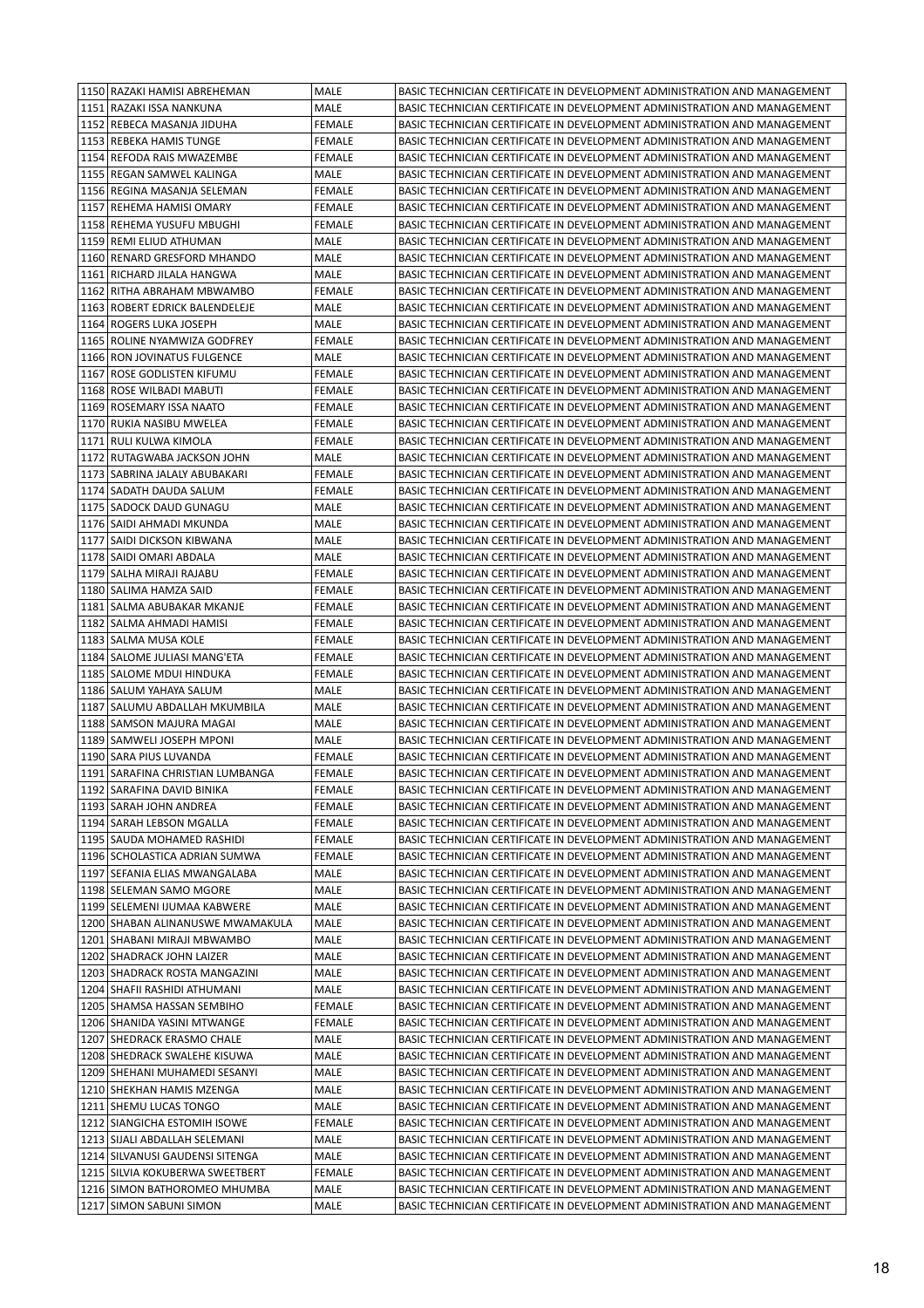|      | 1218 SOPHIA LUGANO KALENGE       | <b>FEMALE</b> | BASIC TECHNICIAN CERTIFICATE IN DEVELOPMENT ADMINISTRATION AND MANAGEMENT |
|------|----------------------------------|---------------|---------------------------------------------------------------------------|
|      | 1219 STELLA BATHUELI SALINGO     | <b>FEMALE</b> | BASIC TECHNICIAN CERTIFICATE IN DEVELOPMENT ADMINISTRATION AND MANAGEMENT |
|      | 1220 STEPHANO DAUDI KYONGOSYA    | MALE          | BASIC TECHNICIAN CERTIFICATE IN DEVELOPMENT ADMINISTRATION AND MANAGEMENT |
|      | 1221 STEPHANO JAMESI KITUNDU     | MALE          | BASIC TECHNICIAN CERTIFICATE IN DEVELOPMENT ADMINISTRATION AND MANAGEMENT |
|      | 1222 STEPHANO TAJAELI MNZAVA     | MALE          | BASIC TECHNICIAN CERTIFICATE IN DEVELOPMENT ADMINISTRATION AND MANAGEMENT |
|      | 1223 STIVIN IGNAS DAMASI         | MALE          | BASIC TECHNICIAN CERTIFICATE IN DEVELOPMENT ADMINISTRATION AND MANAGEMENT |
|      | 1224   SUBIRA IBRAHIMU THOMAS    | <b>FEMALE</b> | BASIC TECHNICIAN CERTIFICATE IN DEVELOPMENT ADMINISTRATION AND MANAGEMENT |
|      | 1225   SUHA BASHIRI SALUM        | FEMALE        | BASIC TECHNICIAN CERTIFICATE IN DEVELOPMENT ADMINISTRATION AND MANAGEMENT |
|      | 1226 SUMA JOHN JOB               | <b>FEMALE</b> | BASIC TECHNICIAN CERTIFICATE IN DEVELOPMENT ADMINISTRATION AND MANAGEMENT |
|      | 1227 SWALIHINA JABIRI MWEMNDI    | MALE          | BASIC TECHNICIAN CERTIFICATE IN DEVELOPMENT ADMINISTRATION AND MANAGEMENT |
|      | 1228 SWAMADU MOHAMEDI NANNAUKA   | MALE          | BASIC TECHNICIAN CERTIFICATE IN DEVELOPMENT ADMINISTRATION AND MANAGEMENT |
|      | 1229 SWAUMU JUMA IBRAHIMU        | <b>FEMALE</b> | BASIC TECHNICIAN CERTIFICATE IN DEVELOPMENT ADMINISTRATION AND MANAGEMENT |
|      | 1230 TABITHA NYANDA MAKEJA       | <b>FEMALE</b> | BASIC TECHNICIAN CERTIFICATE IN DEVELOPMENT ADMINISTRATION AND MANAGEMENT |
|      | 1231   TARIKI HAMISI MOHAMEDI    | MALE          | BASIC TECHNICIAN CERTIFICATE IN DEVELOPMENT ADMINISTRATION AND MANAGEMENT |
|      | 1232 THABITHA JOHANES SIMON      | <b>FEMALE</b> | BASIC TECHNICIAN CERTIFICATE IN DEVELOPMENT ADMINISTRATION AND MANAGEMENT |
|      | 1233 THERESIA CHRISTIAN NGONYANI | <b>FEMALE</b> | BASIC TECHNICIAN CERTIFICATE IN DEVELOPMENT ADMINISTRATION AND MANAGEMENT |
|      | 1234 THOBIAS OBERD ZAKAYO        | MALE          | BASIC TECHNICIAN CERTIFICATE IN DEVELOPMENT ADMINISTRATION AND MANAGEMENT |
|      | 1235   THOMAS EDWARD KINGI       | MALE          | BASIC TECHNICIAN CERTIFICATE IN DEVELOPMENT ADMINISTRATION AND MANAGEMENT |
|      | 1236 THOMAS MALIKI LIGEMA        | MALE          | BASIC TECHNICIAN CERTIFICATE IN DEVELOPMENT ADMINISTRATION AND MANAGEMENT |
|      | 1237 THOMAS MICHAEL LYIMO        | MALE          | BASIC TECHNICIAN CERTIFICATE IN DEVELOPMENT ADMINISTRATION AND MANAGEMENT |
| 1238 | THOMASI STEVEN SINKALA           | MALE          | BASIC TECHNICIAN CERTIFICATE IN DEVELOPMENT ADMINISTRATION AND MANAGEMENT |
|      | 1239 TIPRIS BONIFAS KYARA        | <b>MALE</b>   | BASIC TECHNICIAN CERTIFICATE IN DEVELOPMENT ADMINISTRATION AND MANAGEMENT |
|      | 1240 TUMAINI YOHANI SAMO         | MALE          | BASIC TECHNICIAN CERTIFICATE IN DEVELOPMENT ADMINISTRATION AND MANAGEMENT |
|      | 1241   TYATAWELU CLEMENT DAUDI   | <b>FEMALE</b> | BASIC TECHNICIAN CERTIFICATE IN DEVELOPMENT ADMINISTRATION AND MANAGEMENT |
|      | 1242 UPENDO JOHN KIONDO          | <b>FEMALE</b> | BASIC TECHNICIAN CERTIFICATE IN DEVELOPMENT ADMINISTRATION AND MANAGEMENT |
|      | 1243 VAILETH MATHIAS MAHINYA     | <b>FEMALE</b> | BASIC TECHNICIAN CERTIFICATE IN DEVELOPMENT ADMINISTRATION AND MANAGEMENT |
| 1244 | VALENTINA SAMWEL ELIKANA         | <b>FEMALE</b> | BASIC TECHNICIAN CERTIFICATE IN DEVELOPMENT ADMINISTRATION AND MANAGEMENT |
|      | 1245   VERONICA RENATUS MYEMBE   | FEMALE        | BASIC TECHNICIAN CERTIFICATE IN DEVELOPMENT ADMINISTRATION AND MANAGEMENT |
|      | 1246 VICTOR JOHN LASWAI          | MALE          | BASIC TECHNICIAN CERTIFICATE IN DEVELOPMENT ADMINISTRATION AND MANAGEMENT |
| 1247 | VISENTI NYERERE MAILE            | MALE          | BASIC TECHNICIAN CERTIFICATE IN DEVELOPMENT ADMINISTRATION AND MANAGEMENT |
|      | 1248 VITUS SABIMANA PASKALI      | MALE          | BASIC TECHNICIAN CERTIFICATE IN DEVELOPMENT ADMINISTRATION AND MANAGEMENT |
|      | 1249   WARDA ABDALLAH BAKARI     | FEMALE        | BASIC TECHNICIAN CERTIFICATE IN DEVELOPMENT ADMINISTRATION AND MANAGEMENT |
|      | 1250 WARYOBA AMOS KAKWAYA        | MALE          | BASIC TECHNICIAN CERTIFICATE IN DEVELOPMENT ADMINISTRATION AND MANAGEMENT |
|      | 1251   WAZIRI ATHUMANI MZINGA    | MALE          | BASIC TECHNICIAN CERTIFICATE IN DEVELOPMENT ADMINISTRATION AND MANAGEMENT |
|      | 1252   WEMA DAVID SHAO           | <b>FEMALE</b> | BASIC TECHNICIAN CERTIFICATE IN DEVELOPMENT ADMINISTRATION AND MANAGEMENT |
|      | 1253   WESTON ROGATUS MOYO       | MALE          | BASIC TECHNICIAN CERTIFICATE IN DEVELOPMENT ADMINISTRATION AND MANAGEMENT |
|      | 1254 WINELO NIKO SIMWAKA         | MALE          | BASIC TECHNICIAN CERTIFICATE IN DEVELOPMENT ADMINISTRATION AND MANAGEMENT |
|      | 1255   WINFRIDA COSTA CASIAN     | FEMALE        | BASIC TECHNICIAN CERTIFICATE IN DEVELOPMENT ADMINISTRATION AND MANAGEMENT |
|      | 1256   WINFRIDA COSTANTINO DAUDI | <b>FEMALE</b> | BASIC TECHNICIAN CERTIFICATE IN DEVELOPMENT ADMINISTRATION AND MANAGEMENT |
|      | 1257   WINFRIDA JIMSONI ANDWELE  | <b>FEMALE</b> | BASIC TECHNICIAN CERTIFICATE IN DEVELOPMENT ADMINISTRATION AND MANAGEMENT |
|      | 1258   WISEMAN JOSHUA MINJA      | MALE          | BASIC TECHNICIAN CERTIFICATE IN DEVELOPMENT ADMINISTRATION AND MANAGEMENT |
|      | 1259 WITNESS JOHN HIITI          | <b>FEMALE</b> | BASIC TECHNICIAN CERTIFICATE IN DEVELOPMENT ADMINISTRATION AND MANAGEMENT |
|      | 1260 WITNESS JOSEPH ZACHARIA     | FEMALE        | BASIC TECHNICIAN CERTIFICATE IN DEVELOPMENT ADMINISTRATION AND MANAGEMENT |
|      | 1261 YASINI ISSA KINGAZI         | MALE          | BASIC TECHNICIAN CERTIFICATE IN DEVELOPMENT ADMINISTRATION AND MANAGEMENT |
|      | 1262 YEKONIA JAMES KASIMBE       | MALE          | BASIC TECHNICIAN CERTIFICATE IN DEVELOPMENT ADMINISTRATION AND MANAGEMENT |
|      | 1263 YEREMIA YUSTINI KALINGA     | MALE          | BASIC TECHNICIAN CERTIFICATE IN DEVELOPMENT ADMINISTRATION AND MANAGEMENT |
|      | 1264 YOHANA DANIEL KAMALI        | MALE          | BASIC TECHNICIAN CERTIFICATE IN DEVELOPMENT ADMINISTRATION AND MANAGEMENT |
|      | 1265   YOHANA MASOLWA MASHAURI   | MALE          | BASIC TECHNICIAN CERTIFICATE IN DEVELOPMENT ADMINISTRATION AND MANAGEMENT |
|      | 1266 YORAM JOHN YORAM            | MALE          | BASIC TECHNICIAN CERTIFICATE IN DEVELOPMENT ADMINISTRATION AND MANAGEMENT |
|      | 1267 YUSUFU HAMISI NAMWELENU     | MALE          | BASIC TECHNICIAN CERTIFICATE IN DEVELOPMENT ADMINISTRATION AND MANAGEMENT |
|      | 1268 YUSUPH ASUMWISYE MWAMBAFWA  | MALE          | BASIC TECHNICIAN CERTIFICATE IN DEVELOPMENT ADMINISTRATION AND MANAGEMENT |
|      | 1269 YUSUPH IDRISA YUSUPH        | MALE          | BASIC TECHNICIAN CERTIFICATE IN DEVELOPMENT ADMINISTRATION AND MANAGEMENT |
|      | 1270 ZABERA ROBERTH BONIFASI     | <b>FEMALE</b> | BASIC TECHNICIAN CERTIFICATE IN DEVELOPMENT ADMINISTRATION AND MANAGEMENT |
|      | 1271 ZABULONI JOSEPH SENGA       | MALE          | BASIC TECHNICIAN CERTIFICATE IN DEVELOPMENT ADMINISTRATION AND MANAGEMENT |
|      | 1272 ZAINA ATHUMANI HAMISI       | FEMALE        | BASIC TECHNICIAN CERTIFICATE IN DEVELOPMENT ADMINISTRATION AND MANAGEMENT |
|      | 1273 ZAINABU ISSA KADEGHE        | FEMALE        | BASIC TECHNICIAN CERTIFICATE IN DEVELOPMENT ADMINISTRATION AND MANAGEMENT |
|      | 1274 ZAINABU RYOBA SINDA         | FEMALE        | BASIC TECHNICIAN CERTIFICATE IN DEVELOPMENT ADMINISTRATION AND MANAGEMENT |
|      | 1275 ZAKAYO SAMSON BABU          | MALE          | BASIC TECHNICIAN CERTIFICATE IN DEVELOPMENT ADMINISTRATION AND MANAGEMENT |
|      | 1276 ZAKIA ABDU MASAWE           | FEMALE        | BASIC TECHNICIAN CERTIFICATE IN DEVELOPMENT ADMINISTRATION AND MANAGEMENT |
|      | 1277 ZAWADI ABEL SIMON           | FEMALE        | BASIC TECHNICIAN CERTIFICATE IN DEVELOPMENT ADMINISTRATION AND MANAGEMENT |
|      | 1278 ZIADA AUSI HAMIMU           | <b>FEMALE</b> | BASIC TECHNICIAN CERTIFICATE IN DEVELOPMENT ADMINISTRATION AND MANAGEMENT |
|      |                                  |               | <b>BASIC TECHNICIAN CERTIFICATE IN RURAL DEVELOPMENT PLANNING</b>         |
|      | 1279 ABAS ALLY ABASI             | MALE          | BASIC TECHNICIAN CERTIFICATE IN RURAL DEVELOPMENT PLANNING                |
|      | 1280 ABBAKAR JUMANNE RASHIDI     | MALE          | BASIC TECHNICIAN CERTIFICATE IN RURAL DEVELOPMENT PLANNING                |
|      | 1281   ABDALA ALI MHINA          | MALE          | BASIC TECHNICIAN CERTIFICATE IN RURAL DEVELOPMENT PLANNING                |
|      | 1282 ABDALLAH ELIKANA LUFUNGULO  | MALE          | BASIC TECHNICIAN CERTIFICATE IN RURAL DEVELOPMENT PLANNING                |
|      | 1283 ABDULI SAIDI ABDALA         | MALE          | BASIC TECHNICIAN CERTIFICATE IN RURAL DEVELOPMENT PLANNING                |
|      | 1284 ABDULKARIM HAMISI MAULIDI   | MALE          | BASIC TECHNICIAN CERTIFICATE IN RURAL DEVELOPMENT PLANNING                |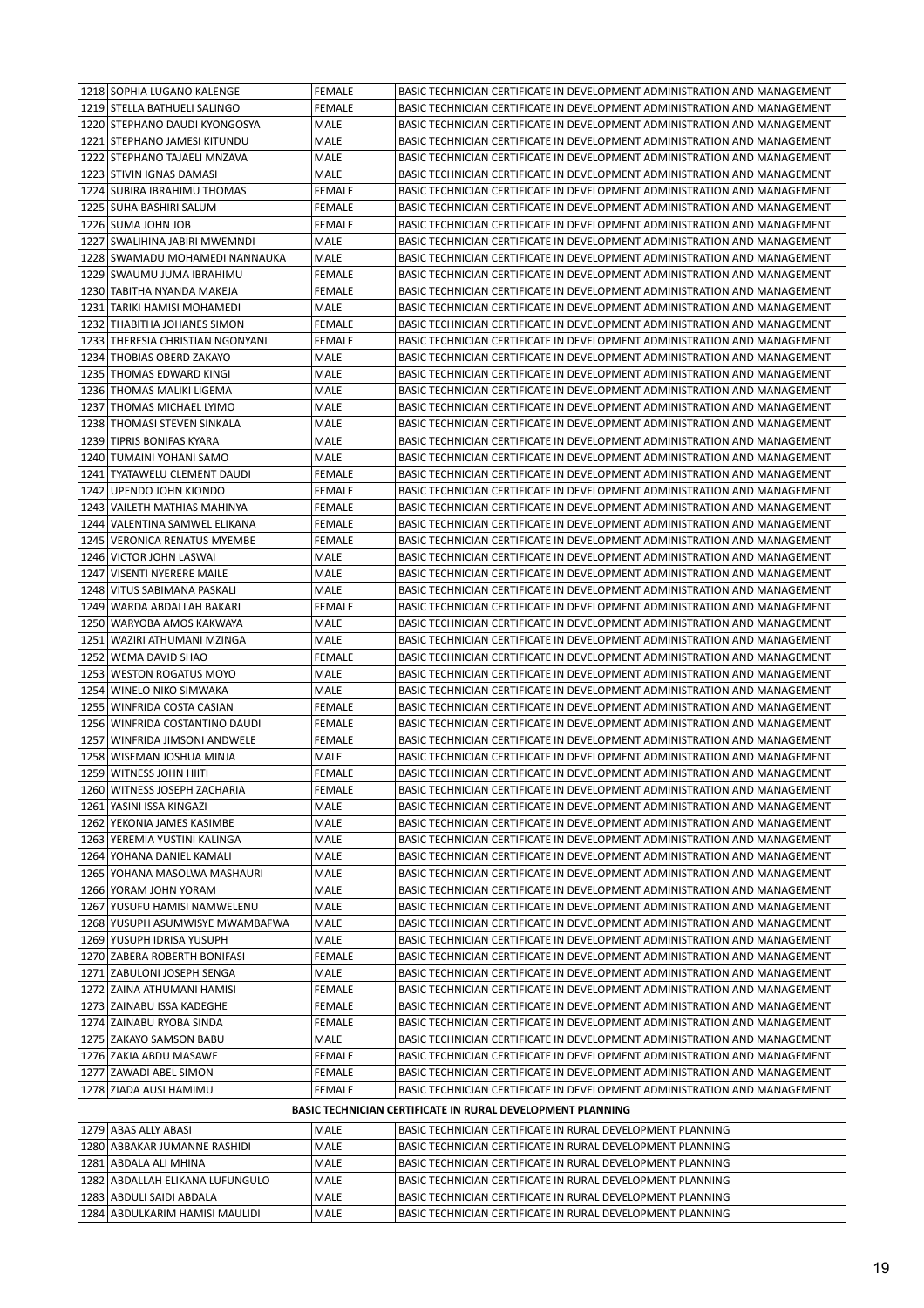|  | 1285 ABDULRAHMANI ALLY ULUNGU       | MALE          | BASIC TECHNICIAN CERTIFICATE IN RURAL DEVELOPMENT PLANNING |
|--|-------------------------------------|---------------|------------------------------------------------------------|
|  | 1286   ABDULRAHMANI ATHUMANI KIMOTO | MALE          | BASIC TECHNICIAN CERTIFICATE IN RURAL DEVELOPMENT PLANNING |
|  | 1287 ABDULRAZAKI RAMADHANI RAJABU   | MALE          | BASIC TECHNICIAN CERTIFICATE IN RURAL DEVELOPMENT PLANNING |
|  | 1288 ABEL FAUSTINE LUGOYE           | MALE          | BASIC TECHNICIAN CERTIFICATE IN RURAL DEVELOPMENT PLANNING |
|  | 1289 ABEL PAUL MBESHI               | MALE          | BASIC TECHNICIAN CERTIFICATE IN RURAL DEVELOPMENT PLANNING |
|  | 1290 ABIHUDI ROBERT KAGOMA          | MALE          | BASIC TECHNICIAN CERTIFICATE IN RURAL DEVELOPMENT PLANNING |
|  | 1291   ABOGASTI BATONI KIHALI       | <b>MALE</b>   | BASIC TECHNICIAN CERTIFICATE IN RURAL DEVELOPMENT PLANNING |
|  | 1292   ABOUBAKARY SALEHE MSOSA      | MALE          | BASIC TECHNICIAN CERTIFICATE IN RURAL DEVELOPMENT PLANNING |
|  | 1293 ADAM PETER DANIEL              | MALE          | BASIC TECHNICIAN CERTIFICATE IN RURAL DEVELOPMENT PLANNING |
|  | 1294   ADAMU DOKTA KASUGA           | MALE          | BASIC TECHNICIAN CERTIFICATE IN RURAL DEVELOPMENT PLANNING |
|  | 1295 ADAMU MAHUNGU POLE             | MALE          | BASIC TECHNICIAN CERTIFICATE IN RURAL DEVELOPMENT PLANNING |
|  | 1296 ADAMU RAMADHANI MRUTU          | MALE          | BASIC TECHNICIAN CERTIFICATE IN RURAL DEVELOPMENT PLANNING |
|  | 1297 ADELINA MARTINE SANGU          | FEMALE        | BASIC TECHNICIAN CERTIFICATE IN RURAL DEVELOPMENT PLANNING |
|  | 1298 ADONIAS ROBERT KASULE          | MALE          | BASIC TECHNICIAN CERTIFICATE IN RURAL DEVELOPMENT PLANNING |
|  | 1299 ADOPH ATUFIGWEGE ASAJILE       | MALE          | BASIC TECHNICIAN CERTIFICATE IN RURAL DEVELOPMENT PLANNING |
|  | 1300 ADRIAN ADRIAN MOWO             | MALE          | BASIC TECHNICIAN CERTIFICATE IN RURAL DEVELOPMENT PLANNING |
|  | 1301   AGABO EDWIN JASTIN           | MALE          | BASIC TECHNICIAN CERTIFICATE IN RURAL DEVELOPMENT PLANNING |
|  | 1302   AGAPE ELISANTE PALLANGYO     | FEMALE        | BASIC TECHNICIAN CERTIFICATE IN RURAL DEVELOPMENT PLANNING |
|  | 1303 AGNES SELEMANI SAID            | <b>FEMALE</b> | BASIC TECHNICIAN CERTIFICATE IN RURAL DEVELOPMENT PLANNING |
|  | 1304 AGNESS ALEX JULIUS             | FEMALE        | BASIC TECHNICIAN CERTIFICATE IN RURAL DEVELOPMENT PLANNING |
|  | 1305 AGNESS ANORD LYAMPAWE          | <b>FEMALE</b> | BASIC TECHNICIAN CERTIFICATE IN RURAL DEVELOPMENT PLANNING |
|  | 1306   AISHA KHATIBU MWINYI         | FEMALE        | BASIC TECHNICIAN CERTIFICATE IN RURAL DEVELOPMENT PLANNING |
|  | 1307   AISHA SALIMU ALLY            | FEMALE        | BASIC TECHNICIAN CERTIFICATE IN RURAL DEVELOPMENT PLANNING |
|  | 1308   ALAWI ISSA ATHUMANI          | MALE          | BASIC TECHNICIAN CERTIFICATE IN RURAL DEVELOPMENT PLANNING |
|  | 1309 ALBERT JOSEPH MARWA            | MALE          | BASIC TECHNICIAN CERTIFICATE IN RURAL DEVELOPMENT PLANNING |
|  | 1310 ALEX ABEL NYERERE              | MALE          | BASIC TECHNICIAN CERTIFICATE IN RURAL DEVELOPMENT PLANNING |
|  | 1311 ALEX FELISIAN JOSEPH           | MALE          | BASIC TECHNICIAN CERTIFICATE IN RURAL DEVELOPMENT PLANNING |
|  | 1312 ALEX YEKONIA FESTO             | MALE          | BASIC TECHNICIAN CERTIFICATE IN RURAL DEVELOPMENT PLANNING |
|  | 1313   ALFANI ISSA SHEKWAVI         | MALE          | BASIC TECHNICIAN CERTIFICATE IN RURAL DEVELOPMENT PLANNING |
|  | 1314   ALFAYO FURAHA MBAZU          | MALE          | BASIC TECHNICIAN CERTIFICATE IN RURAL DEVELOPMENT PLANNING |
|  | 1315 ALFONCE MAMETUS MGIMBA         | MALE          | BASIC TECHNICIAN CERTIFICATE IN RURAL DEVELOPMENT PLANNING |
|  | 1316 ALFRED JOSEPH HAULE            | MALE          | BASIC TECHNICIAN CERTIFICATE IN RURAL DEVELOPMENT PLANNING |
|  | 1317 ALLI MKALI NAMKULYA            | MALE          | BASIC TECHNICIAN CERTIFICATE IN RURAL DEVELOPMENT PLANNING |
|  | 1318 ALLI SASU JUMA                 | MALE          | BASIC TECHNICIAN CERTIFICATE IN RURAL DEVELOPMENT PLANNING |
|  | 1319 ALLY ADAMU KISARAZO            | MALE          | BASIC TECHNICIAN CERTIFICATE IN RURAL DEVELOPMENT PLANNING |
|  | 1320 ALLY JUMA LAI                  | MALE          | BASIC TECHNICIAN CERTIFICATE IN RURAL DEVELOPMENT PLANNING |
|  | 1321 ALLY JUMANNE ATHUMANI          | MALE          | BASIC TECHNICIAN CERTIFICATE IN RURAL DEVELOPMENT PLANNING |
|  | 1322 ALLY SELEMANI ALLY             | MALE          | BASIC TECHNICIAN CERTIFICATE IN RURAL DEVELOPMENT PLANNING |
|  | 1323 ALOISI BENSONI LWENA           | MALE          | BASIC TECHNICIAN CERTIFICATE IN RURAL DEVELOPMENT PLANNING |
|  | 1324 ALPHAN GIBSON MLONGA           | MALE          | BASIC TECHNICIAN CERTIFICATE IN RURAL DEVELOPMENT PLANNING |
|  | 1325 AMANI ANDREA JUMA              | MALE          | BASIC TECHNICIAN CERTIFICATE IN RURAL DEVELOPMENT PLANNING |
|  | 1326 AMANI JAILO NZIKU              | MALE          | BASIC TECHNICIAN CERTIFICATE IN RURAL DEVELOPMENT PLANNING |
|  | 1327 AMANYISYE ANGENDILE MWAIKAMBO  | MALE          | BASIC TECHNICIAN CERTIFICATE IN RURAL DEVELOPMENT PLANNING |
|  | 1328 AMERIA VEREDIAN ANATORY        | <b>FEMALE</b> | BASIC TECHNICIAN CERTIFICATE IN RURAL DEVELOPMENT PLANNING |
|  | 1329 AMINA ABDALLAH MSOMA           | <b>FEMALE</b> | BASIC TECHNICIAN CERTIFICATE IN RURAL DEVELOPMENT PLANNING |
|  | 1330   AMINA DAUDI KITIA            | FEMALE        | BASIC TECHNICIAN CERTIFICATE IN RURAL DEVELOPMENT PLANNING |
|  | 1331   AMINA HAMISI SAIDI           | FEMALE        | BASIC TECHNICIAN CERTIFICATE IN RURAL DEVELOPMENT PLANNING |
|  | 1332 AMINA MUSA MDOE                | FEMALE        | BASIC TECHNICIAN CERTIFICATE IN RURAL DEVELOPMENT PLANNING |
|  | 1333   AMINA YAHAYA IDDI            | FEMALE        | BASIC TECHNICIAN CERTIFICATE IN RURAL DEVELOPMENT PLANNING |
|  | 1334 AMINA YUSUFU NIHAPUKA          | FEMALE        | BASIC TECHNICIAN CERTIFICATE IN RURAL DEVELOPMENT PLANNING |
|  | 1335   AMOS PETER NGALYA            | MALE          | BASIC TECHNICIAN CERTIFICATE IN RURAL DEVELOPMENT PLANNING |
|  | 1336 AMOS ROBERT IGEMBE             | MALE          | BASIC TECHNICIAN CERTIFICATE IN RURAL DEVELOPMENT PLANNING |
|  | 1337 AMOSI ANTONY HAONGA            | MALE          | BASIC TECHNICIAN CERTIFICATE IN RURAL DEVELOPMENT PLANNING |
|  | 1338 AMOSI CHENGE MUNGO             | MALE          | BASIC TECHNICIAN CERTIFICATE IN RURAL DEVELOPMENT PLANNING |
|  | 1339 AMOSI RAMADHANI NGULUMA        | MALE          | BASIC TECHNICIAN CERTIFICATE IN RURAL DEVELOPMENT PLANNING |
|  | 1340   ANA ATHUMANI ATHUMANI        | FEMALE        | BASIC TECHNICIAN CERTIFICATE IN RURAL DEVELOPMENT PLANNING |
|  | 1341 ANAFI OMARI SALEHE             | MALE          | BASIC TECHNICIAN CERTIFICATE IN RURAL DEVELOPMENT PLANNING |
|  | 1342 ANASTAZIA ASIMWE EMMANUEL      | <b>FEMALE</b> | BASIC TECHNICIAN CERTIFICATE IN RURAL DEVELOPMENT PLANNING |
|  | 1343   ANASTAZIA GODFREY MGOSI      | FEMALE        | BASIC TECHNICIAN CERTIFICATE IN RURAL DEVELOPMENT PLANNING |
|  | 1344 ANCHILA SEVERIN JOHN           | FEMALE        | BASIC TECHNICIAN CERTIFICATE IN RURAL DEVELOPMENT PLANNING |
|  | 1345 ANDREW WILBAD DIMOSO           | MALE          | BASIC TECHNICIAN CERTIFICATE IN RURAL DEVELOPMENT PLANNING |
|  | 1346 ANGEL FEDRICK TIMOTHEO         | FEMALE        | BASIC TECHNICIAN CERTIFICATE IN RURAL DEVELOPMENT PLANNING |
|  | 1347 ANGELA JUMA MWIHAVA            | FEMALE        | BASIC TECHNICIAN CERTIFICATE IN RURAL DEVELOPMENT PLANNING |
|  | 1348   ANISETH RUTABANJA REVOCATUSI | MALE          | BASIC TECHNICIAN CERTIFICATE IN RURAL DEVELOPMENT PLANNING |
|  | 1349   ANITHA LUCAS PAUL            | FEMALE        | BASIC TECHNICIAN CERTIFICATE IN RURAL DEVELOPMENT PLANNING |
|  | 1350 ANNA GODFREY LUAMBANO          | FEMALE        | BASIC TECHNICIAN CERTIFICATE IN RURAL DEVELOPMENT PLANNING |
|  | 1351 ANNA NTANGO MAHIRI             | FEMALE        | BASIC TECHNICIAN CERTIFICATE IN RURAL DEVELOPMENT PLANNING |
|  | 1352 ANOLD JAPHET KIMARIO           | MALE          | BASIC TECHNICIAN CERTIFICATE IN RURAL DEVELOPMENT PLANNING |
|  |                                     |               |                                                            |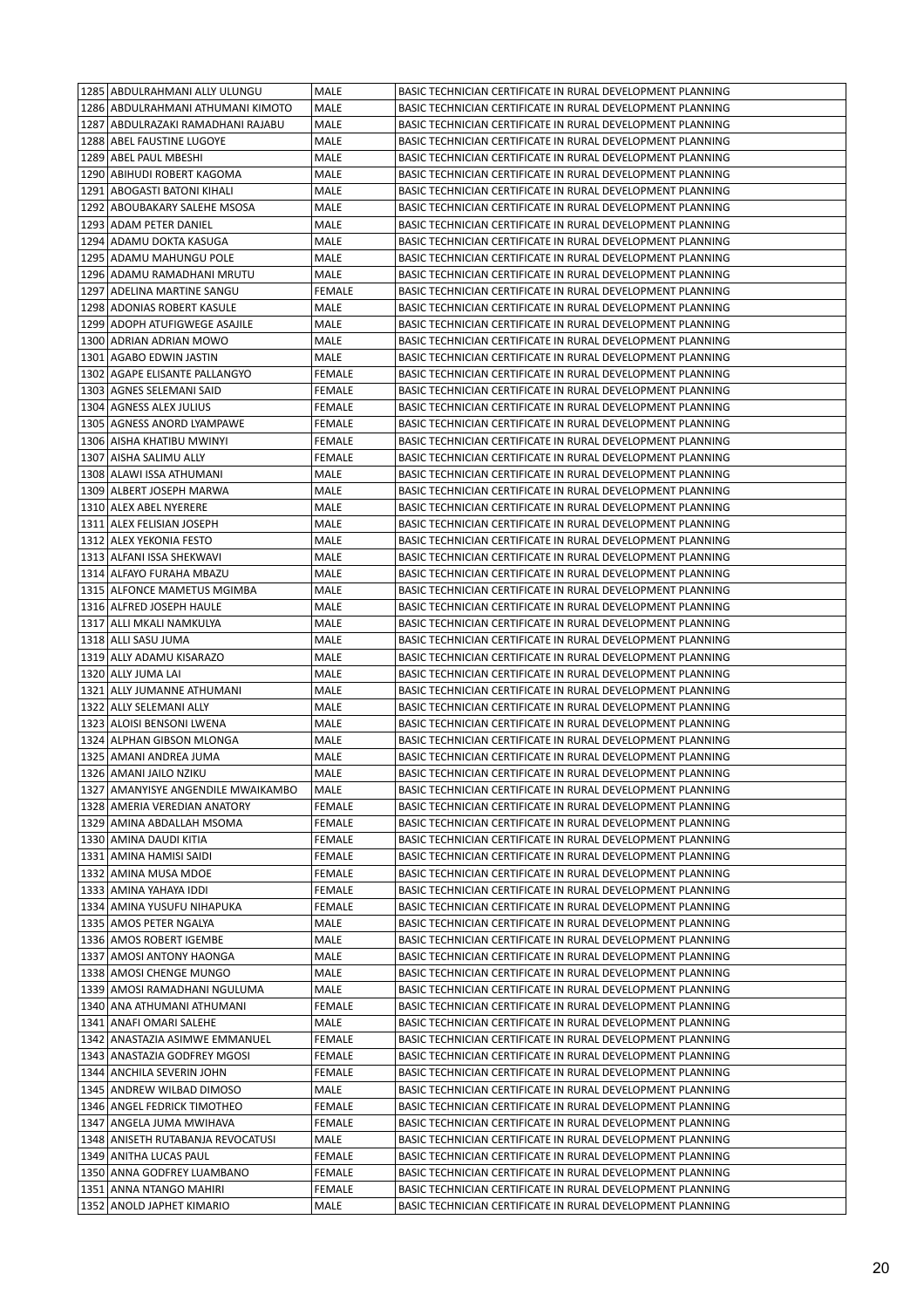| 1353 ANORD KAMUGISHA JERONIMO                        | MALE                  | BASIC TECHNICIAN CERTIFICATE IN RURAL DEVELOPMENT PLANNING                                                               |
|------------------------------------------------------|-----------------------|--------------------------------------------------------------------------------------------------------------------------|
| 1354 ANTELIMA KAISAR LULAMBO                         | <b>FEMALE</b>         | BASIC TECHNICIAN CERTIFICATE IN RURAL DEVELOPMENT PLANNING                                                               |
| 1355 ANTELIUS ANTIDIUS MULOBEZI                      | MALE                  | BASIC TECHNICIAN CERTIFICATE IN RURAL DEVELOPMENT PLANNING                                                               |
| 1356 ANTONY CHRISTOPHER MABATI                       | MALE                  | BASIC TECHNICIAN CERTIFICATE IN RURAL DEVELOPMENT PLANNING                                                               |
| 1357 ANTONY DAVID MWAMPALALA                         | MALE                  | BASIC TECHNICIAN CERTIFICATE IN RURAL DEVELOPMENT PLANNING                                                               |
| 1358 APIREUS MGIZI MWIKILA                           | MALE                  | BASIC TECHNICIAN CERTIFICATE IN RURAL DEVELOPMENT PLANNING                                                               |
| 1359 ARAFA IBRAHIM WALID                             | <b>FEMALE</b>         | BASIC TECHNICIAN CERTIFICATE IN RURAL DEVELOPMENT PLANNING                                                               |
| 1360   ASHA HALFANI HAMISI                           | FEMALE                | BASIC TECHNICIAN CERTIFICATE IN RURAL DEVELOPMENT PLANNING                                                               |
| 1361   ASHA ISACK SIMWANZA                           | FEMALE                | BASIC TECHNICIAN CERTIFICATE IN RURAL DEVELOPMENT PLANNING                                                               |
| 1362 ASHA SAIDI NONGWA                               | <b>FEMALE</b>         | BASIC TECHNICIAN CERTIFICATE IN RURAL DEVELOPMENT PLANNING                                                               |
| 1363   ASHIRAF AHMAD HINYUZWA                        | MALE                  | BASIC TECHNICIAN CERTIFICATE IN RURAL DEVELOPMENT PLANNING                                                               |
| 1364 ASHIRAFU MAJALIWA JUMA                          | MALE                  | BASIC TECHNICIAN CERTIFICATE IN RURAL DEVELOPMENT PLANNING                                                               |
| 1365   ASHIRAPH JUMA MKEKENA                         | MALE                  | BASIC TECHNICIAN CERTIFICATE IN RURAL DEVELOPMENT PLANNING                                                               |
| 1366   ASIA RAMADHANI MICHAEL                        | FEMALE                | BASIC TECHNICIAN CERTIFICATE IN RURAL DEVELOPMENT PLANNING                                                               |
| 1367   ASIFIWE IDDY MWAMPEPE                         | MALE                  | BASIC TECHNICIAN CERTIFICATE IN RURAL DEVELOPMENT PLANNING                                                               |
| 1368   ASNATI JOHN MBUGI                             | <b>FEMALE</b>         | BASIC TECHNICIAN CERTIFICATE IN RURAL DEVELOPMENT PLANNING                                                               |
| 1369   ASTACHI WILIAM MUCHI                          | MALE                  | BASIC TECHNICIAN CERTIFICATE IN RURAL DEVELOPMENT PLANNING                                                               |
| 1370 ATHANAS MAHONA RENATUS                          | MALE                  | BASIC TECHNICIAN CERTIFICATE IN RURAL DEVELOPMENT PLANNING                                                               |
| 1371   ATHUMANI IDDI LIJONI                          | MALE                  | BASIC TECHNICIAN CERTIFICATE IN RURAL DEVELOPMENT PLANNING                                                               |
| 1372 ATUKUZWE SAIDI MLINGA                           | MALE                  | BASIC TECHNICIAN CERTIFICATE IN RURAL DEVELOPMENT PLANNING                                                               |
| 1373 AUSTIN NATHANAEL LUVANGA                        | MALE                  | BASIC TECHNICIAN CERTIFICATE IN RURAL DEVELOPMENT PLANNING                                                               |
| 1374   AVELINA DORESTO KAWEWERA                      | FEMALE                | BASIC TECHNICIAN CERTIFICATE IN RURAL DEVELOPMENT PLANNING                                                               |
| 1375 AYUBU ABDELEHMANI OMARI                         | MALE                  | BASIC TECHNICIAN CERTIFICATE IN RURAL DEVELOPMENT PLANNING                                                               |
| 1376 AYUBU BONIFASI MPOZEMENYA                       | MALE                  | BASIC TECHNICIAN CERTIFICATE IN RURAL DEVELOPMENT PLANNING                                                               |
| 1377   BAHATI JUMA RAJABU                            | <b>FEMALE</b>         | BASIC TECHNICIAN CERTIFICATE IN RURAL DEVELOPMENT PLANNING                                                               |
| 1378 BAINI MUSSA GIDION                              | MALE                  | BASIC TECHNICIAN CERTIFICATE IN RURAL DEVELOPMENT PLANNING                                                               |
| 1379 BALELE LUKANYA NKUBA                            | MALE                  | BASIC TECHNICIAN CERTIFICATE IN RURAL DEVELOPMENT PLANNING                                                               |
| 1380 BARAKA GERARD LIBORI                            | MALE                  | BASIC TECHNICIAN CERTIFICATE IN RURAL DEVELOPMENT PLANNING                                                               |
| 1381   BARAKA GERVAS MABIRIKA                        | MALE                  | BASIC TECHNICIAN CERTIFICATE IN RURAL DEVELOPMENT PLANNING                                                               |
| 1382   BARAKA HAMMASON LUHANGA                       | MALE                  | BASIC TECHNICIAN CERTIFICATE IN RURAL DEVELOPMENT PLANNING                                                               |
| 1383 BARAKA JOSEPH WABAYA                            | MALE                  | BASIC TECHNICIAN CERTIFICATE IN RURAL DEVELOPMENT PLANNING                                                               |
| 1384 BARAKA TOKELE MSOMBWA                           | MALE                  | BASIC TECHNICIAN CERTIFICATE IN RURAL DEVELOPMENT PLANNING                                                               |
| 1385   BASHIRI JUMA SELEMANI                         | MALE                  | BASIC TECHNICIAN CERTIFICATE IN RURAL DEVELOPMENT PLANNING                                                               |
| 1386   BATULI ALLY TARATIBU                          | <b>FEMALE</b>         | BASIC TECHNICIAN CERTIFICATE IN RURAL DEVELOPMENT PLANNING                                                               |
| 1387   BEATRICE MICHAEL GEORGE                       | <b>FEMALE</b>         | BASIC TECHNICIAN CERTIFICATE IN RURAL DEVELOPMENT PLANNING                                                               |
| 1388 BENEDICTO ERASTO SANGA                          | MALE                  | BASIC TECHNICIAN CERTIFICATE IN RURAL DEVELOPMENT PLANNING                                                               |
| 1389 BENJAMINI GERVAS ZACHARIA                       | MALE                  | BASIC TECHNICIAN CERTIFICATE IN RURAL DEVELOPMENT PLANNING                                                               |
| 1390 BENSON JOHNSON MDEMU                            | MALE                  | BASIC TECHNICIAN CERTIFICATE IN RURAL DEVELOPMENT PLANNING                                                               |
| 1391 BENSON NDABALO KASEBELE                         | MALE                  | BASIC TECHNICIAN CERTIFICATE IN RURAL DEVELOPMENT PLANNING                                                               |
| 1392 BIBIANA KENNETH AURELIAN                        | <b>FEMALE</b>         | BASIC TECHNICIAN CERTIFICATE IN RURAL DEVELOPMENT PLANNING                                                               |
| 1393 BIKENEJA NJIGE RENATUS                          | <b>FEMALE</b>         | BASIC TECHNICIAN CERTIFICATE IN RURAL DEVELOPMENT PLANNING                                                               |
| 1394 BONDELA MATHIAS MASHAURI                        | MALE                  | BASIC TECHNICIAN CERTIFICATE IN RURAL DEVELOPMENT PLANNING                                                               |
| 1395 BONIPHACE DEUS SALAPION                         | MALE                  | BASIC TECHNICIAN CERTIFICATE IN RURAL DEVELOPMENT PLANNING                                                               |
| 1396 BONIPHACE NTORI MANG'ERA                        | MALE                  | BASIC TECHNICIAN CERTIFICATE IN RURAL DEVELOPMENT PLANNING                                                               |
| 1397 BOSCO PATRICK MWAKATWILA                        | MALE                  | BASIC TECHNICIAN CERTIFICATE IN RURAL DEVELOPMENT PLANNING                                                               |
| 1398 BRAYAN BUBERWA LEONARD                          | MALE                  | BASIC TECHNICIAN CERTIFICATE IN RURAL DEVELOPMENT PLANNING                                                               |
| 1399 BRIAN WILLIAM LIPELEKO                          | MALE                  | BASIC TECHNICIAN CERTIFICATE IN RURAL DEVELOPMENT PLANNING                                                               |
| 1400 BRIGHT NOVATI NICHOLOUS                         | MALE                  | BASIC TECHNICIAN CERTIFICATE IN RURAL DEVELOPMENT PLANNING                                                               |
| 1401 BROWN PETRO FUNGO                               | MALE                  | BASIC TECHNICIAN CERTIFICATE IN RURAL DEVELOPMENT PLANNING                                                               |
| 1402 BRUHANI MOHAMED MFILINGE                        | MALE                  | BASIC TECHNICIAN CERTIFICATE IN RURAL DEVELOPMENT PLANNING                                                               |
| 1403   CASTORY MPUTA MWACHILO                        | MALE                  | BASIC TECHNICIAN CERTIFICATE IN RURAL DEVELOPMENT PLANNING                                                               |
| 1404 CEDRICK EVANS RAGIRA                            | MALE                  | BASIC TECHNICIAN CERTIFICATE IN RURAL DEVELOPMENT PLANNING                                                               |
| 1405   CHACHA MARWA NYAMHANGA                        | MALE                  | BASIC TECHNICIAN CERTIFICATE IN RURAL DEVELOPMENT PLANNING                                                               |
| 1406 CHARLES JAMES WEIRANYA                          | MALE                  | BASIC TECHNICIAN CERTIFICATE IN RURAL DEVELOPMENT PLANNING                                                               |
| 1407   CHARLES MARCO CHARLES                         |                       | BASIC TECHNICIAN CERTIFICATE IN RURAL DEVELOPMENT PLANNING                                                               |
| 1408 CHARLES PAULO JOHN                              | MALE<br>MALE          | BASIC TECHNICIAN CERTIFICATE IN RURAL DEVELOPMENT PLANNING                                                               |
| 1409 CHEDI TIMOTH LUKUWI                             | MALE                  | BASIC TECHNICIAN CERTIFICATE IN RURAL DEVELOPMENT PLANNING                                                               |
|                                                      |                       |                                                                                                                          |
| 1410 CHESCO JUMA MWAKWENDA<br>1411 CHIKU SALUM SAIDI | MALE<br><b>FEMALE</b> | BASIC TECHNICIAN CERTIFICATE IN RURAL DEVELOPMENT PLANNING<br>BASIC TECHNICIAN CERTIFICATE IN RURAL DEVELOPMENT PLANNING |
| 1412 CHRISTIAN GAUDENCE MBUNGU                       |                       |                                                                                                                          |
| 1413 CHRISTINA ELIKO NGAILO                          | MALE<br>FEMALE        | BASIC TECHNICIAN CERTIFICATE IN RURAL DEVELOPMENT PLANNING<br>BASIC TECHNICIAN CERTIFICATE IN RURAL DEVELOPMENT PLANNING |
| 1414 CHRISTINA MASUNGA CHALYA                        |                       | BASIC TECHNICIAN CERTIFICATE IN RURAL DEVELOPMENT PLANNING                                                               |
| 1415 CHRISTINA PHILIPO ENOSI                         | FEMALE<br>FEMALE      | BASIC TECHNICIAN CERTIFICATE IN RURAL DEVELOPMENT PLANNING                                                               |
| 1416   CHRISTOPHER JAMES KAWALA                      | MALE                  | BASIC TECHNICIAN CERTIFICATE IN RURAL DEVELOPMENT PLANNING                                                               |
| 1417 CLARA PETER MUHINA                              | FEMALE                | BASIC TECHNICIAN CERTIFICATE IN RURAL DEVELOPMENT PLANNING                                                               |
| 1418 CLAUD LENADI MWANJELA                           | MALE                  | BASIC TECHNICIAN CERTIFICATE IN RURAL DEVELOPMENT PLANNING                                                               |
| 1419 CLEVELAND JOSHUA KENNEDY                        | MALE                  |                                                                                                                          |
|                                                      |                       | BASIC TECHNICIAN CERTIFICATE IN RURAL DEVELOPMENT PLANNING                                                               |
| 1420 CLYTON OMARY KAPIRE                             | MALE                  | BASIC TECHNICIAN CERTIFICATE IN RURAL DEVELOPMENT PLANNING                                                               |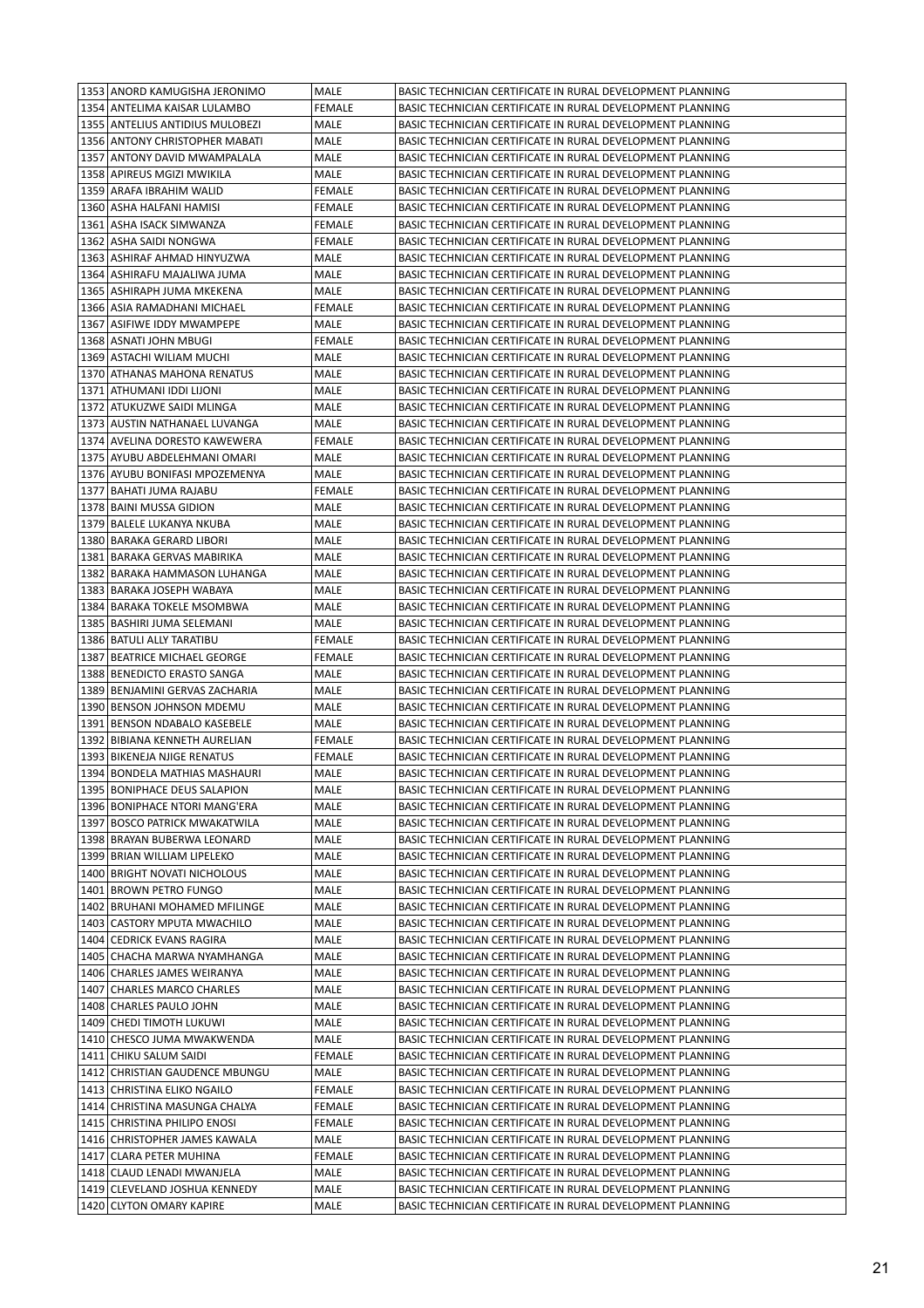| 1421 COTILDE JOSEPH MTINDI                        | <b>FEMALE</b> | BASIC TECHNICIAN CERTIFICATE IN RURAL DEVELOPMENT PLANNING                                                               |
|---------------------------------------------------|---------------|--------------------------------------------------------------------------------------------------------------------------|
| 1422 CRISPIN ALEN KISIMA                          | MALE          | BASIC TECHNICIAN CERTIFICATE IN RURAL DEVELOPMENT PLANNING                                                               |
| 1423 DANIEL ALEX PAULO                            | MALE          | BASIC TECHNICIAN CERTIFICATE IN RURAL DEVELOPMENT PLANNING                                                               |
| 1424 DANIEL JACKSON YUSUPH                        | MALE          | BASIC TECHNICIAN CERTIFICATE IN RURAL DEVELOPMENT PLANNING                                                               |
| 1425   DANIEL MESHACK BEDSON                      | MALE          | BASIC TECHNICIAN CERTIFICATE IN RURAL DEVELOPMENT PLANNING                                                               |
| 1426   DANNY MBOMA KUMBO                          | MALE          | BASIC TECHNICIAN CERTIFICATE IN RURAL DEVELOPMENT PLANNING                                                               |
| 1427   DATS EMANUEL MWAKYUSA                      | MALE          | BASIC TECHNICIAN CERTIFICATE IN RURAL DEVELOPMENT PLANNING                                                               |
| 1428 DAUD HADSON KITONGO                          | MALE          | BASIC TECHNICIAN CERTIFICATE IN RURAL DEVELOPMENT PLANNING                                                               |
| 1429   DAUD JOSEPH KAWEMBA                        | MALE          | BASIC TECHNICIAN CERTIFICATE IN RURAL DEVELOPMENT PLANNING                                                               |
| 1430 DAUD MGANGA SAFARI                           | MALE          | BASIC TECHNICIAN CERTIFICATE IN RURAL DEVELOPMENT PLANNING                                                               |
| 1431   DAUDI BONIFASI TWEKA                       | MALE          | BASIC TECHNICIAN CERTIFICATE IN RURAL DEVELOPMENT PLANNING                                                               |
| 1432 DEBORA ELIKANA HANGWA                        | <b>FEMALE</b> | BASIC TECHNICIAN CERTIFICATE IN RURAL DEVELOPMENT PLANNING                                                               |
| 1433   DENIS DOMINICK PASKALI                     | MALE          | BASIC TECHNICIAN CERTIFICATE IN RURAL DEVELOPMENT PLANNING                                                               |
| 1434 DEODATH DOMISION MTANUKE                     | MALE          | BASIC TECHNICIAN CERTIFICATE IN RURAL DEVELOPMENT PLANNING                                                               |
| 1435   DEODATUS CHARLES YOTHAMU                   | MALE          | BASIC TECHNICIAN CERTIFICATE IN RURAL DEVELOPMENT PLANNING                                                               |
| 1436   DEOGRATIAS PETER MUSHI                     | MALE          | BASIC TECHNICIAN CERTIFICATE IN RURAL DEVELOPMENT PLANNING                                                               |
| 1437   DEOGRATIUS JOHN BUZA                       | MALE          | BASIC TECHNICIAN CERTIFICATE IN RURAL DEVELOPMENT PLANNING                                                               |
| 1438 DESIRE DAUDEN KINYOTA                        | FEMALE        | BASIC TECHNICIAN CERTIFICATE IN RURAL DEVELOPMENT PLANNING                                                               |
| 1439 DEUS FRANK MITIMINGI                         | MALE          | BASIC TECHNICIAN CERTIFICATE IN RURAL DEVELOPMENT PLANNING                                                               |
| 1440 DEUS PHINIAS MARERA                          | MALE          | BASIC TECHNICIAN CERTIFICATE IN RURAL DEVELOPMENT PLANNING                                                               |
| 1441 DEVIS MALINGUMU THADEO                       | MALE          | BASIC TECHNICIAN CERTIFICATE IN RURAL DEVELOPMENT PLANNING                                                               |
| 1442   DIANA DISMAS ASSEY                         | <b>FEMALE</b> | BASIC TECHNICIAN CERTIFICATE IN RURAL DEVELOPMENT PLANNING                                                               |
| 1443   DICKSON LUKAS SHANGA                       | MALE          | BASIC TECHNICIAN CERTIFICATE IN RURAL DEVELOPMENT PLANNING                                                               |
| 1444   DITRAMU MADEUSI YUTA                       | MALE          | BASIC TECHNICIAN CERTIFICATE IN RURAL DEVELOPMENT PLANNING                                                               |
| 1445   DITTO ISAYA MWAKYUSA                       | MALE          | BASIC TECHNICIAN CERTIFICATE IN RURAL DEVELOPMENT PLANNING                                                               |
| 1446 DOKAS WILLIAM JOHN                           | <b>FEMALE</b> | BASIC TECHNICIAN CERTIFICATE IN RURAL DEVELOPMENT PLANNING                                                               |
| 1447   DOLIZIA YUSTO CHAMBOGA                     | FEMALE        | BASIC TECHNICIAN CERTIFICATE IN RURAL DEVELOPMENT PLANNING                                                               |
| 1448   DOMINIC ISAACK KOMBA                       | MALE          | BASIC TECHNICIAN CERTIFICATE IN RURAL DEVELOPMENT PLANNING                                                               |
| 1449 DOMINICO EMANUEL NGAILO                      | MALE          | BASIC TECHNICIAN CERTIFICATE IN RURAL DEVELOPMENT PLANNING                                                               |
| 1450 DORAH CLAUDIO MALINGA                        | FEMALE        | BASIC TECHNICIAN CERTIFICATE IN RURAL DEVELOPMENT PLANNING                                                               |
| 1451 DOTTO JOHN MAJUTO                            | MALE          | BASIC TECHNICIAN CERTIFICATE IN RURAL DEVELOPMENT PLANNING                                                               |
| 1452 DUWA SAMLI DADI                              | FEMALE        | BASIC TECHNICIAN CERTIFICATE IN RURAL DEVELOPMENT PLANNING                                                               |
| 1453 DWASI MAPOLU YAGODOKA                        | MALE          | BASIC TECHNICIAN CERTIFICATE IN RURAL DEVELOPMENT PLANNING                                                               |
| 1454 EBENEZA THOBIAS MOLLEL                       | MALE          | BASIC TECHNICIAN CERTIFICATE IN RURAL DEVELOPMENT PLANNING                                                               |
| 1455 EBENEZER SADOCK SHAMBA                       | MALE          | BASIC TECHNICIAN CERTIFICATE IN RURAL DEVELOPMENT PLANNING                                                               |
| 1456 EDIBILI ENOCK EDWIN                          | MALE          | BASIC TECHNICIAN CERTIFICATE IN RURAL DEVELOPMENT PLANNING                                                               |
| 1457 EDWIN EDWARD KALIDUSHI                       | MALE          | BASIC TECHNICIAN CERTIFICATE IN RURAL DEVELOPMENT PLANNING                                                               |
| 1458 EDWINA LEVOKATUS MGANGALA                    | FEMALE        | BASIC TECHNICIAN CERTIFICATE IN RURAL DEVELOPMENT PLANNING                                                               |
| 1459 ELEUTEL MEDELI MMEWA                         | MALE          | BASIC TECHNICIAN CERTIFICATE IN RURAL DEVELOPMENT PLANNING                                                               |
| 1460 ELEUTEL SEBASTIAN DANDA                      | MALE          | BASIC TECHNICIAN CERTIFICATE IN RURAL DEVELOPMENT PLANNING                                                               |
| 1461 ELIA LEONARD CHENGULA                        | MALE          | BASIC TECHNICIAN CERTIFICATE IN RURAL DEVELOPMENT PLANNING                                                               |
| 1462 ELIA LOSHORWA LAIZER                         | MALE          | BASIC TECHNICIAN CERTIFICATE IN RURAL DEVELOPMENT PLANNING                                                               |
| 1463 ELIAS MPINA JESTO                            | MALE          | BASIC TECHNICIAN CERTIFICATE IN RURAL DEVELOPMENT PLANNING                                                               |
| 1464 ELIAS SOSPETER YONAH                         | MALE          | BASIC TECHNICIAN CERTIFICATE IN RURAL DEVELOPMENT PLANNING                                                               |
| 1465 ELIJEST ISMAEL KISAI                         | MALE          | BASIC TECHNICIAN CERTIFICATE IN RURAL DEVELOPMENT PLANNING                                                               |
| 1466 ELISHA JULIUS MASONGA                        | MALE          | BASIC TECHNICIAN CERTIFICATE IN RURAL DEVELOPMENT PLANNING                                                               |
| 1467 ELIZABETH AMOS CHARLES                       | FEMALE        | BASIC TECHNICIAN CERTIFICATE IN RURAL DEVELOPMENT PLANNING                                                               |
| 1468 ELIZABETH ATHANAS SHIRIMA                    | FEMALE        | BASIC TECHNICIAN CERTIFICATE IN RURAL DEVELOPMENT PLANNING                                                               |
| 1469 ELIZABETH BENEDICT DAUD                      | FEMALE        | BASIC TECHNICIAN CERTIFICATE IN RURAL DEVELOPMENT PLANNING                                                               |
| 1470 ELIZABETH DAUDI NGASA                        | FEMALE        | BASIC TECHNICIAN CERTIFICATE IN RURAL DEVELOPMENT PLANNING                                                               |
| 1471 ELIZABETH GEORGE AMOS                        | FEMALE        | BASIC TECHNICIAN CERTIFICATE IN RURAL DEVELOPMENT PLANNING                                                               |
|                                                   |               |                                                                                                                          |
| 1472 ELIZABETH JONAS RUBEN                        | FEMALE        | BASIC TECHNICIAN CERTIFICATE IN RURAL DEVELOPMENT PLANNING                                                               |
| 1473 ELIZABETH NASHON KASESE                      | FEMALE        | BASIC TECHNICIAN CERTIFICATE IN RURAL DEVELOPMENT PLANNING                                                               |
| 1474 ELIZABETHI PAUL HYERA                        | FEMALE        | BASIC TECHNICIAN CERTIFICATE IN RURAL DEVELOPMENT PLANNING                                                               |
| 1475 ELOJI JONAS MKUYU                            | MALE          | BASIC TECHNICIAN CERTIFICATE IN RURAL DEVELOPMENT PLANNING                                                               |
| 1476   EMANUEL CLARENS MAPANGO                    | MALE          | BASIC TECHNICIAN CERTIFICATE IN RURAL DEVELOPMENT PLANNING                                                               |
| 1477 EMANUEL HAMIS KASUKA                         | MALE          | BASIC TECHNICIAN CERTIFICATE IN RURAL DEVELOPMENT PLANNING                                                               |
| 1478 EMANUEL MASUNGA BUDELO                       | MALE          | BASIC TECHNICIAN CERTIFICATE IN RURAL DEVELOPMENT PLANNING                                                               |
| 1479 EMANUEL SAMSON LISU                          | MALE          | BASIC TECHNICIAN CERTIFICATE IN RURAL DEVELOPMENT PLANNING                                                               |
| 1480 EMMANUEL ANJERO HEDE                         | MALE          | BASIC TECHNICIAN CERTIFICATE IN RURAL DEVELOPMENT PLANNING                                                               |
| 1481   EMMANUEL DOMINICO MICHAEL                  | MALE          | BASIC TECHNICIAN CERTIFICATE IN RURAL DEVELOPMENT PLANNING                                                               |
| 1482 EMMANUEL KASHINJE BILLI                      | MALE          | BASIC TECHNICIAN CERTIFICATE IN RURAL DEVELOPMENT PLANNING                                                               |
| 1483 EMMANUEL LUTOBEKA LUNYILIJA                  | MALE          | BASIC TECHNICIAN CERTIFICATE IN RURAL DEVELOPMENT PLANNING                                                               |
| 1484 EMMANUEL MADIA MUYABI                        | MALE          | BASIC TECHNICIAN CERTIFICATE IN RURAL DEVELOPMENT PLANNING                                                               |
| 1485   EMMANUEL VIAN MAGOMBOLA                    | MALE          | BASIC TECHNICIAN CERTIFICATE IN RURAL DEVELOPMENT PLANNING                                                               |
| 1486 ENELISA HONORAD KYANDO                       | FEMALE        | BASIC TECHNICIAN CERTIFICATE IN RURAL DEVELOPMENT PLANNING                                                               |
| 1487 ENOCK LEONCE AMSI<br>1488 ERASTO SAYI KIDAYI | MALE<br>MALE  | BASIC TECHNICIAN CERTIFICATE IN RURAL DEVELOPMENT PLANNING<br>BASIC TECHNICIAN CERTIFICATE IN RURAL DEVELOPMENT PLANNING |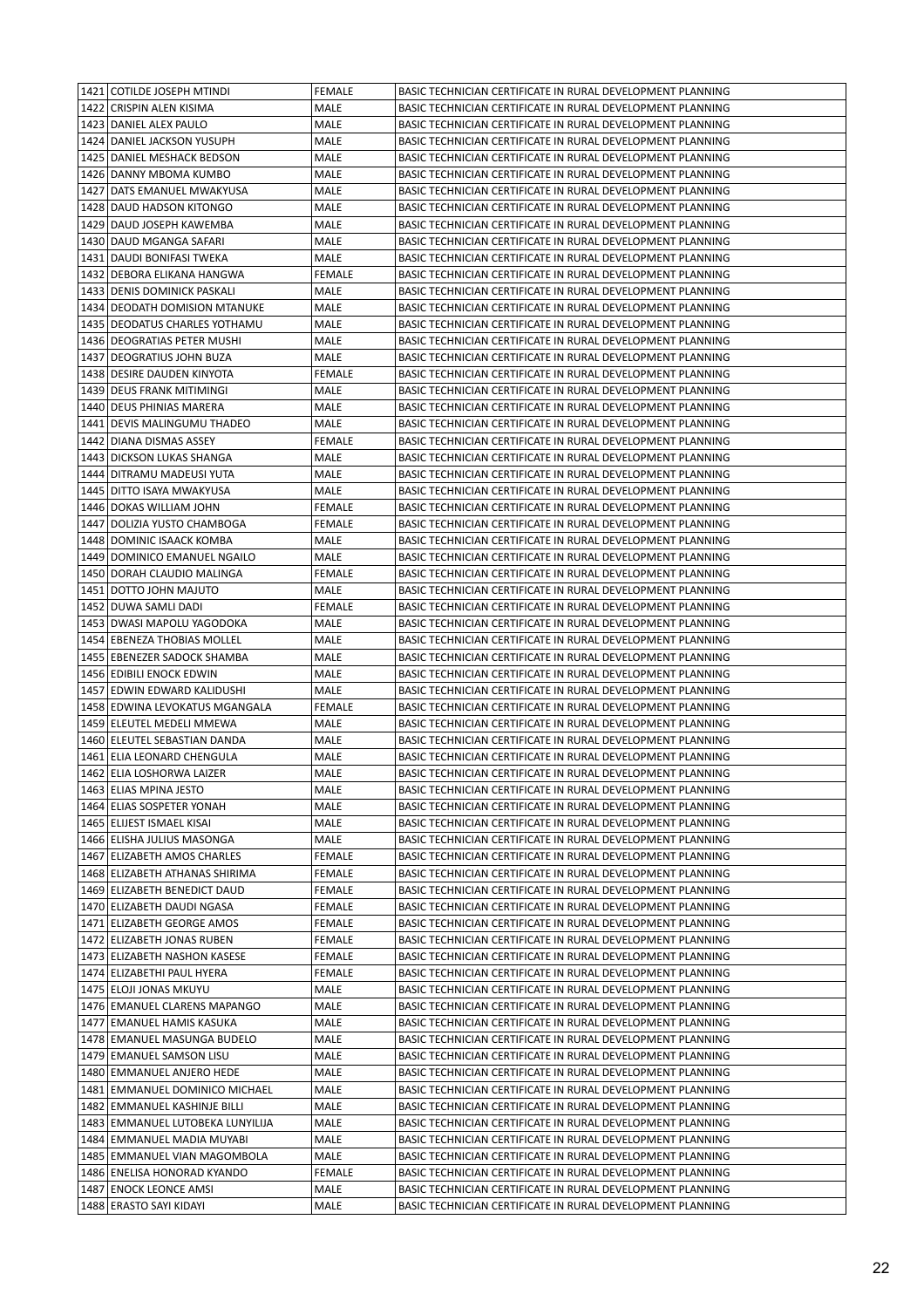| 1489 ERICK ALOIS MARTIN                                 | MALE             | BASIC TECHNICIAN CERTIFICATE IN RURAL DEVELOPMENT PLANNING                                                               |
|---------------------------------------------------------|------------------|--------------------------------------------------------------------------------------------------------------------------|
| 1490 ERICK ELIUTHA LUGUSI                               | MALE             | BASIC TECHNICIAN CERTIFICATE IN RURAL DEVELOPMENT PLANNING                                                               |
| 1491 ERICK FANUEL SIMON                                 | MALE             | BASIC TECHNICIAN CERTIFICATE IN RURAL DEVELOPMENT PLANNING                                                               |
| 1492 ERICK GERVAS BENARD                                | MALE             | BASIC TECHNICIAN CERTIFICATE IN RURAL DEVELOPMENT PLANNING                                                               |
| 1493 ERICK IMANI KAVAWILI                               | MALE             | BASIC TECHNICIAN CERTIFICATE IN RURAL DEVELOPMENT PLANNING                                                               |
| 1494 ERICK LUSHINA DEUS                                 | MALE             | BASIC TECHNICIAN CERTIFICATE IN RURAL DEVELOPMENT PLANNING                                                               |
| 1495 ERICK MUSA MZEE                                    | MALE             | BASIC TECHNICIAN CERTIFICATE IN RURAL DEVELOPMENT PLANNING                                                               |
| 1496 ERNEST EDWARD MADITI                               | MALE             | BASIC TECHNICIAN CERTIFICATE IN RURAL DEVELOPMENT PLANNING                                                               |
| 1497 ESTA VITALIS TWIGA                                 | FEMALE           | BASIC TECHNICIAN CERTIFICATE IN RURAL DEVELOPMENT PLANNING                                                               |
| 1498 ESTER ISRAEL TLEMU                                 | FEMALE           | BASIC TECHNICIAN CERTIFICATE IN RURAL DEVELOPMENT PLANNING                                                               |
| 1499 ESTER KANISIUS NGATUNGA                            | FEMALE           | BASIC TECHNICIAN CERTIFICATE IN RURAL DEVELOPMENT PLANNING                                                               |
| 1500 ESTER YUNSON CHARLES                               | <b>FEMALE</b>    | BASIC TECHNICIAN CERTIFICATE IN RURAL DEVELOPMENT PLANNING                                                               |
| 1501 ESTHER RICHARD BRAYSON                             | FEMALE           | BASIC TECHNICIAN CERTIFICATE IN RURAL DEVELOPMENT PLANNING                                                               |
| 1502 EVA BENJAMINI KOMBA                                | FEMALE           | BASIC TECHNICIAN CERTIFICATE IN RURAL DEVELOPMENT PLANNING                                                               |
| 1503 EVA STEPHEN MALLYA                                 | FEMALE           | BASIC TECHNICIAN CERTIFICATE IN RURAL DEVELOPMENT PLANNING                                                               |
| 1504 EVELINE J MWAMBOLA                                 | FEMALE           | BASIC TECHNICIAN CERTIFICATE IN RURAL DEVELOPMENT PLANNING                                                               |
| 1505 EZEKIEL ELIAH MPINA                                | MALE             | BASIC TECHNICIAN CERTIFICATE IN RURAL DEVELOPMENT PLANNING                                                               |
| 1506 EZEKIEL MERICHO MDUDA                              | MALE             | BASIC TECHNICIAN CERTIFICATE IN RURAL DEVELOPMENT PLANNING                                                               |
| 1507   FADHILI ALLY YAKOBO                              | MALE             | BASIC TECHNICIAN CERTIFICATE IN RURAL DEVELOPMENT PLANNING                                                               |
| 1508 FADHILI LUSIA MILINGA                              | MALE             | BASIC TECHNICIAN CERTIFICATE IN RURAL DEVELOPMENT PLANNING                                                               |
| 1509   FADHILI SELEMANI MDUVALUVA                       | MALE             | BASIC TECHNICIAN CERTIFICATE IN RURAL DEVELOPMENT PLANNING                                                               |
| 1510 FAIDA BAHATI SONGEJI                               | MALE             | BASIC TECHNICIAN CERTIFICATE IN RURAL DEVELOPMENT PLANNING                                                               |
| 1511 FALOA SIDNEY NDUNGURU                              | FEMALE           | BASIC TECHNICIAN CERTIFICATE IN RURAL DEVELOPMENT PLANNING                                                               |
| 1512 FARAJA MAFWIMBO ANDREA                             | MALE             | BASIC TECHNICIAN CERTIFICATE IN RURAL DEVELOPMENT PLANNING                                                               |
| 1513 FARID ABUBAKARY MATAKYAWA                          | MALE             | BASIC TECHNICIAN CERTIFICATE IN RURAL DEVELOPMENT PLANNING                                                               |
| 1514 FATMA MHILLY MASHIKA                               | <b>FEMALE</b>    | BASIC TECHNICIAN CERTIFICATE IN RURAL DEVELOPMENT PLANNING                                                               |
| 1515   FATUMA RAMADHANI HARUNA                          | FEMALE           | BASIC TECHNICIAN CERTIFICATE IN RURAL DEVELOPMENT PLANNING                                                               |
| 1516   FATUMA SHARIFU HALFAN                            | FEMALE           | BASIC TECHNICIAN CERTIFICATE IN RURAL DEVELOPMENT PLANNING                                                               |
| 1517   FATUMA TWALHA AHAMADI                            | FEMALE           | BASIC TECHNICIAN CERTIFICATE IN RURAL DEVELOPMENT PLANNING                                                               |
| 1518 FAUSTINO JAMES MWAKISU                             | MALE             | BASIC TECHNICIAN CERTIFICATE IN RURAL DEVELOPMENT PLANNING                                                               |
| 1519 FEDRICK JAPHET KAVUNGWE                            | MALE             | BASIC TECHNICIAN CERTIFICATE IN RURAL DEVELOPMENT PLANNING                                                               |
| 1520 FEISAL SHABANI JUMANNE                             | MALE             | BASIC TECHNICIAN CERTIFICATE IN RURAL DEVELOPMENT PLANNING                                                               |
| 1521 FELISTA FRANK CHENGULA                             | FEMALE           | BASIC TECHNICIAN CERTIFICATE IN RURAL DEVELOPMENT PLANNING                                                               |
| 1522 FELIX DOUGLAS CHING'AMBA                           | MALE             | BASIC TECHNICIAN CERTIFICATE IN RURAL DEVELOPMENT PLANNING                                                               |
| 1523 FERDINAND FEDRICK KAIJAGE                          | MALE             | BASIC TECHNICIAN CERTIFICATE IN RURAL DEVELOPMENT PLANNING                                                               |
| 1524 FERIA BAHATI SIMBAYA                               | MALE             | BASIC TECHNICIAN CERTIFICATE IN RURAL DEVELOPMENT PLANNING                                                               |
| 1525 FESTO EVANCE MWAKALINGA                            | MALE             | BASIC TECHNICIAN CERTIFICATE IN RURAL DEVELOPMENT PLANNING                                                               |
| 1526 FESTO ROGER MBEPERA                                | MALE             | BASIC TECHNICIAN CERTIFICATE IN RURAL DEVELOPMENT PLANNING                                                               |
| 1527 FIDEL JACKSON OMARY                                | MALE             | BASIC TECHNICIAN CERTIFICATE IN RURAL DEVELOPMENT PLANNING                                                               |
| 1528 FLORA JOSEPH MCHUNGA                               | <b>FEMALE</b>    | BASIC TECHNICIAN CERTIFICATE IN RURAL DEVELOPMENT PLANNING                                                               |
| 1529 FORTUNATA CHARLES PIUS                             | <b>FEMALE</b>    | BASIC TECHNICIAN CERTIFICATE IN RURAL DEVELOPMENT PLANNING                                                               |
| 1530 FORTUNATUS SOSTENES MASINE                         | <b>MALE</b>      | BASIC TECHNICIAN CERTIFICATE IN RURAL DEVELOPMENT PLANNING                                                               |
| 1531 FRANCIS ABDALAH JENZI                              | MALE             | BASIC TECHNICIAN CERTIFICATE IN RURAL DEVELOPMENT PLANNING                                                               |
| 1532 FRANCIS DAMIANI ANDREA                             | MALE             | BASIC TECHNICIAN CERTIFICATE IN RURAL DEVELOPMENT PLANNING                                                               |
| 1533 FRANK ALPHONCE KOBELO                              | MALE             |                                                                                                                          |
|                                                         |                  | BASIC TECHNICIAN CERTIFICATE IN RURAL DEVELOPMENT PLANNING                                                               |
| 1534 FRANK BOSCO KONYA                                  | MALE             | BASIC TECHNICIAN CERTIFICATE IN RURAL DEVELOPMENT PLANNING                                                               |
| 1535 FRANK MBUZE KALUHAWE                               | MALE             | BASIC TECHNICIAN CERTIFICATE IN RURAL DEVELOPMENT PLANNING                                                               |
| 1536 FRANK MKAMA NZUNGU                                 | MALE             | BASIC TECHNICIAN CERTIFICATE IN RURAL DEVELOPMENT PLANNING                                                               |
| 1537 FRANK THIMOTHEO MGOHA                              | MALE             | BASIC TECHNICIAN CERTIFICATE IN RURAL DEVELOPMENT PLANNING                                                               |
| 1538 FROLA ALBETUS CREDO                                | FEMALE           | BASIC TECHNICIAN CERTIFICATE IN RURAL DEVELOPMENT PLANNING                                                               |
| 1539   GABRIEL SHABANI ISSA                             | MALE             | BASIC TECHNICIAN CERTIFICATE IN RURAL DEVELOPMENT PLANNING                                                               |
| 1540 GADIELI ELIDAIMA KIMOSO                            | MALE             | BASIC TECHNICIAN CERTIFICATE IN RURAL DEVELOPMENT PLANNING                                                               |
| 1541 GASTON GIDO MSUHA                                  | MALE             | BASIC TECHNICIAN CERTIFICATE IN RURAL DEVELOPMENT PLANNING                                                               |
| 1542 GAUDENSIA BENARD LUCAS                             | FEMALE           | BASIC TECHNICIAN CERTIFICATE IN RURAL DEVELOPMENT PLANNING                                                               |
| 1543 GEMBICE WILLIAM KIGISHA                            | MALE             | BASIC TECHNICIAN CERTIFICATE IN RURAL DEVELOPMENT PLANNING                                                               |
| 1544 GERVAS RICHARD PETRO                               | MALE             | BASIC TECHNICIAN CERTIFICATE IN RURAL DEVELOPMENT PLANNING                                                               |
| 1545 GIFT DAIMONI MWAKIFWAMBA                           | MALE             | BASIC TECHNICIAN CERTIFICATE IN RURAL DEVELOPMENT PLANNING                                                               |
| 1546 GLORIA PIUS PETER                                  | FEMALE           | BASIC TECHNICIAN CERTIFICATE IN RURAL DEVELOPMENT PLANNING                                                               |
| 1547 GLORIA STEVEN MBWILO                               | FEMALE           | BASIC TECHNICIAN CERTIFICATE IN RURAL DEVELOPMENT PLANNING                                                               |
| 1548 GLORY JAMES LOISHIYE                               | FEMALE           | BASIC TECHNICIAN CERTIFICATE IN RURAL DEVELOPMENT PLANNING                                                               |
|                                                         |                  |                                                                                                                          |
| 1549 GLORY PHILIPO MUSHI                                | FEMALE           | BASIC TECHNICIAN CERTIFICATE IN RURAL DEVELOPMENT PLANNING                                                               |
| 1550 GLORYPHINA ROBERT JOSEPH                           | FEMALE           | BASIC TECHNICIAN CERTIFICATE IN RURAL DEVELOPMENT PLANNING                                                               |
| 1551 GODFREY ABU ASON                                   | MALE             | BASIC TECHNICIAN CERTIFICATE IN RURAL DEVELOPMENT PLANNING                                                               |
| 1552 GODFREY SILVAN LOMAN                               | MALE             | BASIC TECHNICIAN CERTIFICATE IN RURAL DEVELOPMENT PLANNING                                                               |
| 1553 GOLANI NGEME MANYANGA                              | MALE             | BASIC TECHNICIAN CERTIFICATE IN RURAL DEVELOPMENT PLANNING                                                               |
| 1554   GOTIFRIDI LIBERATI ALOYCE                        | MALE             | BASIC TECHNICIAN CERTIFICATE IN RURAL DEVELOPMENT PLANNING                                                               |
| 1555 GRACE AUGUSTINO KONOLIE<br>1556 GRACE EDSON MBWILO | FEMALE<br>FEMALE | BASIC TECHNICIAN CERTIFICATE IN RURAL DEVELOPMENT PLANNING<br>BASIC TECHNICIAN CERTIFICATE IN RURAL DEVELOPMENT PLANNING |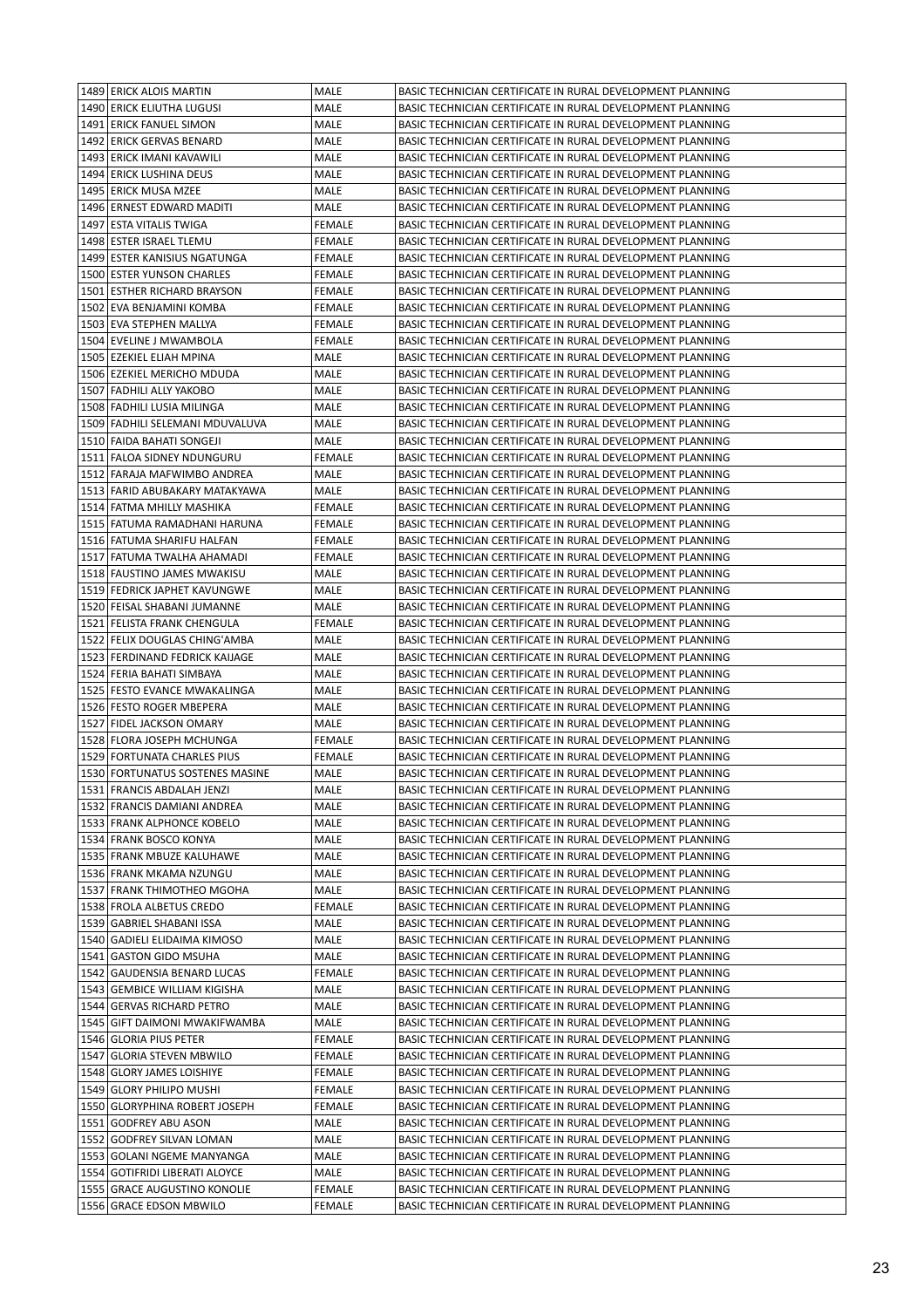| 1557 GRACE MAHENDE EMMANUEL         | <b>FEMALE</b> | BASIC TECHNICIAN CERTIFICATE IN RURAL DEVELOPMENT PLANNING |
|-------------------------------------|---------------|------------------------------------------------------------|
| 1558 GRACE THOBIAS NDOMBA           | <b>FEMALE</b> | BASIC TECHNICIAN CERTIFICATE IN RURAL DEVELOPMENT PLANNING |
| 1559 GREYSON FASHISTI MHEMA         | MALE          | BASIC TECHNICIAN CERTIFICATE IN RURAL DEVELOPMENT PLANNING |
| 1560 GULAMU GULAMU WILLISON         | MALE          | BASIC TECHNICIAN CERTIFICATE IN RURAL DEVELOPMENT PLANNING |
| 1561 GUNDELINDA FAUSTIN MASSAWE     | FEMALE        | BASIC TECHNICIAN CERTIFICATE IN RURAL DEVELOPMENT PLANNING |
| 1562   GWAKISA FURAHA MBEMBELA      | MALE          | BASIC TECHNICIAN CERTIFICATE IN RURAL DEVELOPMENT PLANNING |
| 1563 HABIBU SELEMANI MTUMBA         | MALE          | BASIC TECHNICIAN CERTIFICATE IN RURAL DEVELOPMENT PLANNING |
| 1564 HADIJA OMARY JUMA              | FEMALE        | BASIC TECHNICIAN CERTIFICATE IN RURAL DEVELOPMENT PLANNING |
| 1565   HAFIDHI SAIDI ULIZA          | MALE          | BASIC TECHNICIAN CERTIFICATE IN RURAL DEVELOPMENT PLANNING |
| 1566 HALIDI HAMISI RASHIDI          | MALE          | BASIC TECHNICIAN CERTIFICATE IN RURAL DEVELOPMENT PLANNING |
| 1567 HALIFA MWIHAJI MWINYIHIJA      | MALE          | BASIC TECHNICIAN CERTIFICATE IN RURAL DEVELOPMENT PLANNING |
| 1568   HALIMA RAMADHANI MWAMDINGI   | <b>FEMALE</b> | BASIC TECHNICIAN CERTIFICATE IN RURAL DEVELOPMENT PLANNING |
| 1569 HAMFREY WILFRED KIHOZA         | MALE          | BASIC TECHNICIAN CERTIFICATE IN RURAL DEVELOPMENT PLANNING |
| 1570 HAMIS CHARLES PATRICK          | MALE          | BASIC TECHNICIAN CERTIFICATE IN RURAL DEVELOPMENT PLANNING |
| 1571 HAMISA ALLY SHABANI            | FEMALE        | BASIC TECHNICIAN CERTIFICATE IN RURAL DEVELOPMENT PLANNING |
| 1572 HAMISI ALLY SWALEHE            | MALE          | BASIC TECHNICIAN CERTIFICATE IN RURAL DEVELOPMENT PLANNING |
| 1573   HAMISI BAKARI ALLY           | MALE          | BASIC TECHNICIAN CERTIFICATE IN RURAL DEVELOPMENT PLANNING |
| 1574   HAMISI BAKARI HAMISI         | MALE          | BASIC TECHNICIAN CERTIFICATE IN RURAL DEVELOPMENT PLANNING |
| 1575   HAMISI IBRAHIM HAMISI        | MALE          | BASIC TECHNICIAN CERTIFICATE IN RURAL DEVELOPMENT PLANNING |
| 1576   HAMISI ISSA ABDALAH          | MALE          | BASIC TECHNICIAN CERTIFICATE IN RURAL DEVELOPMENT PLANNING |
| 1577 HAMPHREY HILLARY CHIPETA       | MALE          | BASIC TECHNICIAN CERTIFICATE IN RURAL DEVELOPMENT PLANNING |
| 1578 HAMZA HAMISI JUMANNE           | MALE          | BASIC TECHNICIAN CERTIFICATE IN RURAL DEVELOPMENT PLANNING |
| 1579 HAMZA RASHIDI NGUYA            | MALE          | BASIC TECHNICIAN CERTIFICATE IN RURAL DEVELOPMENT PLANNING |
| 1580 HAPPINES SOSPETER MATHAYO      | FEMALE        | BASIC TECHNICIAN CERTIFICATE IN RURAL DEVELOPMENT PLANNING |
| 1581 HAPPY ERNEST SEMBEGULI         | FEMALE        | BASIC TECHNICIAN CERTIFICATE IN RURAL DEVELOPMENT PLANNING |
| 1582 HAPPYMERCY CHARLES MWANDRY     | <b>FEMALE</b> | BASIC TECHNICIAN CERTIFICATE IN RURAL DEVELOPMENT PLANNING |
| 1583 HAPPYNESS SHIMBE COSMAS        | FEMALE        | BASIC TECHNICIAN CERTIFICATE IN RURAL DEVELOPMENT PLANNING |
| 1584 HAPYNES ALBERTO SARU           | FEMALE        | BASIC TECHNICIAN CERTIFICATE IN RURAL DEVELOPMENT PLANNING |
| 1585 HARUNI JUMA MAZIGO             | MALE          | BASIC TECHNICIAN CERTIFICATE IN RURAL DEVELOPMENT PLANNING |
| 1586   HASHIMU RAMADHANI CHOMA      | MALE          | BASIC TECHNICIAN CERTIFICATE IN RURAL DEVELOPMENT PLANNING |
| 1587 HASSAN JAMES JUMANNE           | MALE          | BASIC TECHNICIAN CERTIFICATE IN RURAL DEVELOPMENT PLANNING |
| 1588 HASSANI ALLY KILLO             | MALE          | BASIC TECHNICIAN CERTIFICATE IN RURAL DEVELOPMENT PLANNING |
| 1589 HAWA IDI MAHENGE               | FEMALE        | BASIC TECHNICIAN CERTIFICATE IN RURAL DEVELOPMENT PLANNING |
| 1590 HAYO BONDEI KITISIA            | MALE          | BASIC TECHNICIAN CERTIFICATE IN RURAL DEVELOPMENT PLANNING |
| 1591 HELENA GASIANO MINJA           | <b>FEMALE</b> | BASIC TECHNICIAN CERTIFICATE IN RURAL DEVELOPMENT PLANNING |
| 1592 HELENA GODFREY MGIMWA          | FEMALE        | BASIC TECHNICIAN CERTIFICATE IN RURAL DEVELOPMENT PLANNING |
| 1593 HENDRY JOSEPH ASENGA           | MALE          | BASIC TECHNICIAN CERTIFICATE IN RURAL DEVELOPMENT PLANNING |
| 1594 HEZRON JOSEPH WIKAWE           | MALE          | BASIC TECHNICIAN CERTIFICATE IN RURAL DEVELOPMENT PLANNING |
| 1595 HIDAYA PONSIANO MGINA          | FEMALE        | BASIC TECHNICIAN CERTIFICATE IN RURAL DEVELOPMENT PLANNING |
| 1596 HOCHANI CHACHA MASERO          | MALE          | BASIC TECHNICIAN CERTIFICATE IN RURAL DEVELOPMENT PLANNING |
| 1597 HUDEI MICHAEL JOMBANIKA        | MALE          | BASIC TECHNICIAN CERTIFICATE IN RURAL DEVELOPMENT PLANNING |
| 1598 HUMPHREY DAVID ELIAS           | <b>MALE</b>   | BASIC TECHNICIAN CERTIFICATE IN RURAL DEVELOPMENT PLANNING |
| 1599 HUSNA RAJABU HUSSEIN           | <b>FEMALE</b> | BASIC TECHNICIAN CERTIFICATE IN RURAL DEVELOPMENT PLANNING |
| 1600 HYNESS TEREVAELY KANAELI       | <b>FEMALE</b> | BASIC TECHNICIAN CERTIFICATE IN RURAL DEVELOPMENT PLANNING |
| 1601   IBRAHIM ALLY HASSAN          | MALE          | BASIC TECHNICIAN CERTIFICATE IN RURAL DEVELOPMENT PLANNING |
| 1602   IBRAHIM IBRAHIM MAPUNDA      | MALE          | BASIC TECHNICIAN CERTIFICATE IN RURAL DEVELOPMENT PLANNING |
| 1603   IBRAHIM KENNEDY URASSA       | MALE          | BASIC TECHNICIAN CERTIFICATE IN RURAL DEVELOPMENT PLANNING |
| 1604   IBRAHIM RASHID IMAMU         | MALE          | BASIC TECHNICIAN CERTIFICATE IN RURAL DEVELOPMENT PLANNING |
| 1605   IDDA FELISIAN NANGALANGA     | FEMALE        | BASIC TECHNICIAN CERTIFICATE IN RURAL DEVELOPMENT PLANNING |
| 1606 IDDI KIBWANA ABDALAH           | MALE          | BASIC TECHNICIAN CERTIFICATE IN RURAL DEVELOPMENT PLANNING |
| 1607   INOCENT BONIPHACE YOHANA     | MALE          | BASIC TECHNICIAN CERTIFICATE IN RURAL DEVELOPMENT PLANNING |
| 1608   INOCENT YOHANES MALULI       | MALE          | BASIC TECHNICIAN CERTIFICATE IN RURAL DEVELOPMENT PLANNING |
| 1609   INOCENTI EDIANI MWAKIJABILWA | MALE          | BASIC TECHNICIAN CERTIFICATE IN RURAL DEVELOPMENT PLANNING |
| 1610 IPTSAM SHARIF MOHAMED          | FEMALE        | BASIC TECHNICIAN CERTIFICATE IN RURAL DEVELOPMENT PLANNING |
| 1611   ISAKA LOMANUS MBUNA          | MALE          | BASIC TECHNICIAN CERTIFICATE IN RURAL DEVELOPMENT PLANNING |
| 1612   ISAYA JOSHUA MWAISANGILA     | MALE          | BASIC TECHNICIAN CERTIFICATE IN RURAL DEVELOPMENT PLANNING |
| 1613   ISAYA PAULO MWAMLIMA         | MALE          | BASIC TECHNICIAN CERTIFICATE IN RURAL DEVELOPMENT PLANNING |
| 1614   ISLAMU HAMISI KULYANGANGA    | MALE          | BASIC TECHNICIAN CERTIFICATE IN RURAL DEVELOPMENT PLANNING |
| 1615   ISMAIL NICHOLAUS MTINANGI    | MALE          | BASIC TECHNICIAN CERTIFICATE IN RURAL DEVELOPMENT PLANNING |
| 1616   ISSA RASHIDI MATIMBWA        | MALE          | BASIC TECHNICIAN CERTIFICATE IN RURAL DEVELOPMENT PLANNING |
| 1617   IVAN DENGENESA MUNUO         | FEMALE        | BASIC TECHNICIAN CERTIFICATE IN RURAL DEVELOPMENT PLANNING |
| 1618   IZACK JONATHAN JOEL          | MALE          | BASIC TECHNICIAN CERTIFICATE IN RURAL DEVELOPMENT PLANNING |
| 1619 JACKSON CLETUS ADAM            | MALE          | BASIC TECHNICIAN CERTIFICATE IN RURAL DEVELOPMENT PLANNING |
| 1620 JACKSON ELIAS SANGIWA          | MALE          | BASIC TECHNICIAN CERTIFICATE IN RURAL DEVELOPMENT PLANNING |
| 1621 JACKSON ELIAZEL BAGOMWA        | MALE          | BASIC TECHNICIAN CERTIFICATE IN RURAL DEVELOPMENT PLANNING |
| 1622 JACKSON PAUL MARTINI           | MALE          | BASIC TECHNICIAN CERTIFICATE IN RURAL DEVELOPMENT PLANNING |
| 1623 JAILOS JOHN NDABILA            | MALE          | BASIC TECHNICIAN CERTIFICATE IN RURAL DEVELOPMENT PLANNING |
| 1624 JAMES GEVENALICY MANYEMA       | MALE          | BASIC TECHNICIAN CERTIFICATE IN RURAL DEVELOPMENT PLANNING |
|                                     |               |                                                            |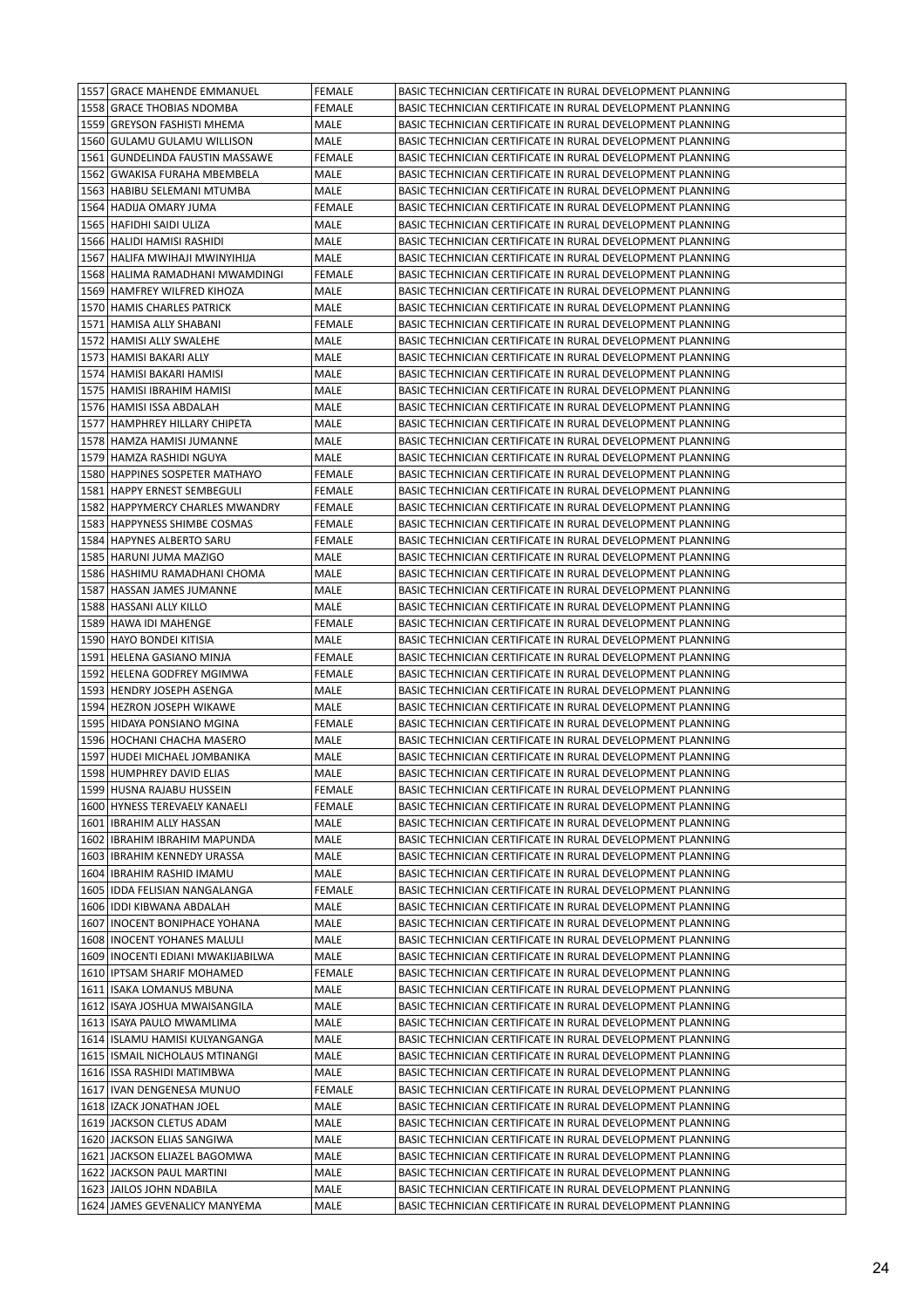| 1625 JAMES JAFETH MATHIAS                             | MALE          | BASIC TECHNICIAN CERTIFICATE IN RURAL DEVELOPMENT PLANNING                                                               |
|-------------------------------------------------------|---------------|--------------------------------------------------------------------------------------------------------------------------|
| 1626 JAMES JOHN CHARLES                               | MALE          | BASIC TECHNICIAN CERTIFICATE IN RURAL DEVELOPMENT PLANNING                                                               |
| 1627 JAMES ROMAN NGOWI                                | MALE          | BASIC TECHNICIAN CERTIFICATE IN RURAL DEVELOPMENT PLANNING                                                               |
| 1628 JANUARY MHOJA BARUANI                            | MALE          | BASIC TECHNICIAN CERTIFICATE IN RURAL DEVELOPMENT PLANNING                                                               |
| 1629 JAPHET GODA ALLY                                 | MALE          | BASIC TECHNICIAN CERTIFICATE IN RURAL DEVELOPMENT PLANNING                                                               |
| 1630 JAPHET SAMWEL LUKALU                             | MALE          | BASIC TECHNICIAN CERTIFICATE IN RURAL DEVELOPMENT PLANNING                                                               |
| 1631 JASTINE DAUDI MSHIKO                             | MALE          | BASIC TECHNICIAN CERTIFICATE IN RURAL DEVELOPMENT PLANNING                                                               |
| 1632 JEREMIA CLEMENT MAJOH                            | MALE          | BASIC TECHNICIAN CERTIFICATE IN RURAL DEVELOPMENT PLANNING                                                               |
| 1633 JEREMIA EMANUEL JEREMIA                          | MALE          | BASIC TECHNICIAN CERTIFICATE IN RURAL DEVELOPMENT PLANNING                                                               |
| 1634 JEROME DANIEL KAYOMBO                            | MALE          | BASIC TECHNICIAN CERTIFICATE IN RURAL DEVELOPMENT PLANNING                                                               |
| 1635   JESAM JAMES BISEKO                             | MALE          | BASIC TECHNICIAN CERTIFICATE IN RURAL DEVELOPMENT PLANNING                                                               |
| 1636 JESKA MATHEW NDAKILAWE                           | <b>FEMALE</b> | BASIC TECHNICIAN CERTIFICATE IN RURAL DEVELOPMENT PLANNING                                                               |
| 1637 JESKA WILLIAM KASAMBAGANYA                       | <b>FEMALE</b> | BASIC TECHNICIAN CERTIFICATE IN RURAL DEVELOPMENT PLANNING                                                               |
| 1638 JESTINA JULIUS JOHN                              | FEMALE        | BASIC TECHNICIAN CERTIFICATE IN RURAL DEVELOPMENT PLANNING                                                               |
| 1639 JIMSON TEGEMEA MPWAGE                            | MALE          | BASIC TECHNICIAN CERTIFICATE IN RURAL DEVELOPMENT PLANNING                                                               |
| 1640 JOEL ELIBARIKI LAUNONI                           | MALE          | BASIC TECHNICIAN CERTIFICATE IN RURAL DEVELOPMENT PLANNING                                                               |
|                                                       |               |                                                                                                                          |
| 1641 JOFREY JORAM MAKANYAGA                           | MALE          | BASIC TECHNICIAN CERTIFICATE IN RURAL DEVELOPMENT PLANNING                                                               |
| 1642 JOHN ELIKANA KADASHI                             | MALE          | BASIC TECHNICIAN CERTIFICATE IN RURAL DEVELOPMENT PLANNING                                                               |
| 1643 JOHN ELLY MBWAMBO                                | MALE          | BASIC TECHNICIAN CERTIFICATE IN RURAL DEVELOPMENT PLANNING                                                               |
| 1644 JOHN JOHN GIRIKI                                 | MALE          | BASIC TECHNICIAN CERTIFICATE IN RURAL DEVELOPMENT PLANNING                                                               |
| 1645 JOHN MARWA MUNGE                                 | MALE          | BASIC TECHNICIAN CERTIFICATE IN RURAL DEVELOPMENT PLANNING                                                               |
| 1646 JOHN OSWALD KINABO                               | MALE          | BASIC TECHNICIAN CERTIFICATE IN RURAL DEVELOPMENT PLANNING                                                               |
| 1647 JOHN SELEMAN FARESI                              | MALE          | BASIC TECHNICIAN CERTIFICATE IN RURAL DEVELOPMENT PLANNING                                                               |
| 1648 JOHNSON JOHN KITALI                              | MALE          | BASIC TECHNICIAN CERTIFICATE IN RURAL DEVELOPMENT PLANNING                                                               |
| 1649 JONAS TOLOTOLO LAURIAN                           | MALE          | BASIC TECHNICIAN CERTIFICATE IN RURAL DEVELOPMENT PLANNING                                                               |
| 1650 JONATHAN WILLA BONUS                             | MALE          | BASIC TECHNICIAN CERTIFICATE IN RURAL DEVELOPMENT PLANNING                                                               |
| 1651 JOSEPH MAGETA MABIKI                             | MALE          | BASIC TECHNICIAN CERTIFICATE IN RURAL DEVELOPMENT PLANNING                                                               |
| 1652 JOSEPH MARWA JEREMIAH                            | MALE          | BASIC TECHNICIAN CERTIFICATE IN RURAL DEVELOPMENT PLANNING                                                               |
| 1653 JOSEPH MICHAEL SAMWEL                            | MALE          | BASIC TECHNICIAN CERTIFICATE IN RURAL DEVELOPMENT PLANNING                                                               |
| 1654 JOSEPH THOMAS ANTHONY                            | MALE          | BASIC TECHNICIAN CERTIFICATE IN RURAL DEVELOPMENT PLANNING                                                               |
| 1655 JOSEPH YOHANA SIMON                              | MALE          | BASIC TECHNICIAN CERTIFICATE IN RURAL DEVELOPMENT PLANNING                                                               |
| 1656 JOSHUA GERMANUS SIMBANI                          | MALE          | BASIC TECHNICIAN CERTIFICATE IN RURAL DEVELOPMENT PLANNING                                                               |
| 1657 JOSHWA WILLIAM MOLLEL                            | MALE          | BASIC TECHNICIAN CERTIFICATE IN RURAL DEVELOPMENT PLANNING                                                               |
| 1658 JOVINE LUCAS BULIMBE                             | MALE          | BASIC TECHNICIAN CERTIFICATE IN RURAL DEVELOPMENT PLANNING                                                               |
| 1659 JOYCE DENIS MBWANA                               | <b>FEMALE</b> | BASIC TECHNICIAN CERTIFICATE IN RURAL DEVELOPMENT PLANNING                                                               |
| 1660 JOYCE MICHAEL MTWEVE                             | FEMALE        | BASIC TECHNICIAN CERTIFICATE IN RURAL DEVELOPMENT PLANNING                                                               |
|                                                       |               | BASIC TECHNICIAN CERTIFICATE IN RURAL DEVELOPMENT PLANNING                                                               |
| 1661 JULIETA RESTUSI MTEI                             | FEMALE        |                                                                                                                          |
| 1662 JULIUS GERVAS MASAGA                             | MALE          | BASIC TECHNICIAN CERTIFICATE IN RURAL DEVELOPMENT PLANNING                                                               |
| 1663 JULIUS JUMA WANKURU                              | MALE          | BASIC TECHNICIAN CERTIFICATE IN RURAL DEVELOPMENT PLANNING                                                               |
| 1664 JULIUS WILIAMU SINJENI                           | MALE          | BASIC TECHNICIAN CERTIFICATE IN RURAL DEVELOPMENT PLANNING                                                               |
| 1665 JUMA KALELA MUSSA                                | MALE          | BASIC TECHNICIAN CERTIFICATE IN RURAL DEVELOPMENT PLANNING                                                               |
| 1666 JUMA LUCAS KELELE                                | MALE          | BASIC TECHNICIAN CERTIFICATE IN RURAL DEVELOPMENT PLANNING                                                               |
| 1667 JUMA MAKOYE MWANHALE                             | MALE          | BASIC TECHNICIAN CERTIFICATE IN RURAL DEVELOPMENT PLANNING                                                               |
| 1668 JUMA MOHAMEDI MARUNDE                            | MALE          | BASIC TECHNICIAN CERTIFICATE IN RURAL DEVELOPMENT PLANNING                                                               |
| 1669 JUMA MWITA WAMBURA                               | MALE          | BASIC TECHNICIAN CERTIFICATE IN RURAL DEVELOPMENT PLANNING                                                               |
| 1670 JUMA RASHIDI OMARY                               | MALE          | BASIC TECHNICIAN CERTIFICATE IN RURAL DEVELOPMENT PLANNING                                                               |
| 1671 JUMAA HAMISI BAKARI                              | MALE          | BASIC TECHNICIAN CERTIFICATE IN RURAL DEVELOPMENT PLANNING                                                               |
| 1672 JUNIOR SIMPASON MGALLA                           | MALE          | BASIC TECHNICIAN CERTIFICATE IN RURAL DEVELOPMENT PLANNING                                                               |
| 1673 KAHABI LUNASHI NG'WENDESHA                       | FEMALE        | BASIC TECHNICIAN CERTIFICATE IN RURAL DEVELOPMENT PLANNING                                                               |
| 1674 KAIFA SAIDI MGOWO                                | MALE          | BASIC TECHNICIAN CERTIFICATE IN RURAL DEVELOPMENT PLANNING                                                               |
| 1675   KAIZA SIMON MPONZI                             | MALE          | BASIC TECHNICIAN CERTIFICATE IN RURAL DEVELOPMENT PLANNING                                                               |
| 1676 KALEBO CLEMENCE NG'ONDYA                         | MALE          | BASIC TECHNICIAN CERTIFICATE IN RURAL DEVELOPMENT PLANNING                                                               |
| 1677   KALIHAMWE FANUEL KALIHAMWE                     | MALE          | BASIC TECHNICIAN CERTIFICATE IN RURAL DEVELOPMENT PLANNING                                                               |
| 1678 KARISTUS KASIAN LUAMBANO                         | MALE          | BASIC TECHNICIAN CERTIFICATE IN RURAL DEVELOPMENT PLANNING                                                               |
| 1679 KAROLINA MAKALIUS SICHALWE                       | FEMALE        | BASIC TECHNICIAN CERTIFICATE IN RURAL DEVELOPMENT PLANNING                                                               |
|                                                       |               |                                                                                                                          |
| 1680 KASHINJE MAFELI JUMANNE                          | FEMALE        | BASIC TECHNICIAN CERTIFICATE IN RURAL DEVELOPMENT PLANNING                                                               |
| 1681   KASIANI KALANI HIMILI                          | MALE          | BASIC TECHNICIAN CERTIFICATE IN RURAL DEVELOPMENT PLANNING                                                               |
| 1682   KASIMILI JOSEPH PATRICK                        | MALE          | BASIC TECHNICIAN CERTIFICATE IN RURAL DEVELOPMENT PLANNING                                                               |
| 1683 KASSIMU FADHILI JUMA                             | MALE          | BASIC TECHNICIAN CERTIFICATE IN RURAL DEVELOPMENT PLANNING                                                               |
| 1684   KATAMBI TUNGU MAGANGA                          | MALE          | BASIC TECHNICIAN CERTIFICATE IN RURAL DEVELOPMENT PLANNING                                                               |
| 1685   KAUYE ABDALLAH OMARI                           | FEMALE        | BASIC TECHNICIAN CERTIFICATE IN RURAL DEVELOPMENT PLANNING                                                               |
| 1686 KEFLEN PAUL NTAMBI                               | FEMALE        | BASIC TECHNICIAN CERTIFICATE IN RURAL DEVELOPMENT PLANNING                                                               |
| 1687 KELVIN AYOUB SAMSON                              | MALE          | BASIC TECHNICIAN CERTIFICATE IN RURAL DEVELOPMENT PLANNING                                                               |
| 1688 KELVIN EZEKIEL LUVINGO                           | MALE          | BASIC TECHNICIAN CERTIFICATE IN RURAL DEVELOPMENT PLANNING                                                               |
| 1689 KELVIN RAPHAEL ANDREA                            | MALE          | BASIC TECHNICIAN CERTIFICATE IN RURAL DEVELOPMENT PLANNING                                                               |
| 1690 KELVIN WILLIAM FANUEL                            | MALE          | BASIC TECHNICIAN CERTIFICATE IN RURAL DEVELOPMENT PLANNING                                                               |
| 1691   KENED ISAYA ISACK<br>1692 KENETH NEWASI KIKOTI | MALE<br>MALE  | BASIC TECHNICIAN CERTIFICATE IN RURAL DEVELOPMENT PLANNING<br>BASIC TECHNICIAN CERTIFICATE IN RURAL DEVELOPMENT PLANNING |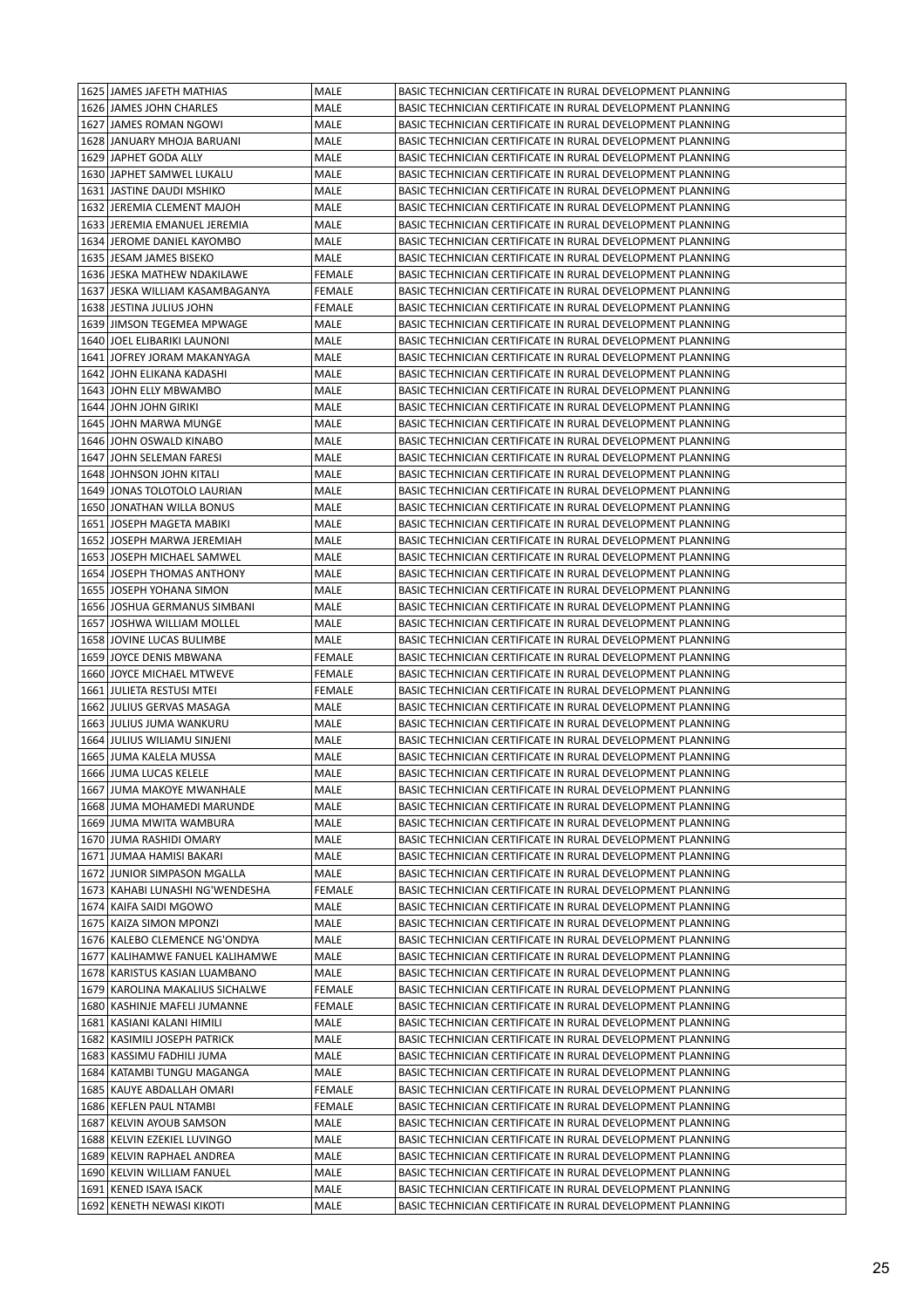| 1693 KEOPHACE MAIKO SIAME                | MALE          | BASIC TECHNICIAN CERTIFICATE IN RURAL DEVELOPMENT PLANNING |
|------------------------------------------|---------------|------------------------------------------------------------|
| 1694 KEVINI VALENTINO MHELELA            | MALE          | BASIC TECHNICIAN CERTIFICATE IN RURAL DEVELOPMENT PLANNING |
| 1695   KHADIJA SELEMANI KOMBO            | FEMALE        | BASIC TECHNICIAN CERTIFICATE IN RURAL DEVELOPMENT PLANNING |
| 1696   KIBILITI SINGI KIJETA             | MALE          | BASIC TECHNICIAN CERTIFICATE IN RURAL DEVELOPMENT PLANNING |
| 1697 KILIAN GILBERT NZIVA                | MALE          | BASIC TECHNICIAN CERTIFICATE IN RURAL DEVELOPMENT PLANNING |
| 1698 KILIANI GASPAR KAPANDILA            | MALE          | BASIC TECHNICIAN CERTIFICATE IN RURAL DEVELOPMENT PLANNING |
| 1699 KILIMANI FAUSTINO NYAMBA            | MALE          | BASIC TECHNICIAN CERTIFICATE IN RURAL DEVELOPMENT PLANNING |
| 1700 KISIA AHAMAD ATHUMAN                | FEMALE        | BASIC TECHNICIAN CERTIFICATE IN RURAL DEVELOPMENT PLANNING |
| 1701   KITWANA HOSSEIN BARAZA            | MALE          | BASIC TECHNICIAN CERTIFICATE IN RURAL DEVELOPMENT PLANNING |
| 1702 KOLESTINA HEZRON KALINGA            | FEMALE        | BASIC TECHNICIAN CERTIFICATE IN RURAL DEVELOPMENT PLANNING |
| 1703 KONDO JUMA MOHAMED                  | MALE          | BASIC TECHNICIAN CERTIFICATE IN RURAL DEVELOPMENT PLANNING |
| 1704 KUBIYE ALBERTO MATHAYO              | MALE          | BASIC TECHNICIAN CERTIFICATE IN RURAL DEVELOPMENT PLANNING |
| 1705 KULWA IMANI CHARLES                 | MALE          | BASIC TECHNICIAN CERTIFICATE IN RURAL DEVELOPMENT PLANNING |
| 1706 KWIDANGANYA MASUMBUKO KWIDANGA MALE |               | BASIC TECHNICIAN CERTIFICATE IN RURAL DEVELOPMENT PLANNING |
| 1707 LAMEKI LEONARD KISENA               | MALE          | BASIC TECHNICIAN CERTIFICATE IN RURAL DEVELOPMENT PLANNING |
| 1708 LATIFA HABIBU HASSAN                | FEMALE        | BASIC TECHNICIAN CERTIFICATE IN RURAL DEVELOPMENT PLANNING |
| 1709 LAZARO FELESIAN BUCHEYE             | MALE          | BASIC TECHNICIAN CERTIFICATE IN RURAL DEVELOPMENT PLANNING |
| 1710 LEILA MUSSA FADHILI                 | FEMALE        | BASIC TECHNICIAN CERTIFICATE IN RURAL DEVELOPMENT PLANNING |
| 1711 LENA KASEMBE MWAIPUNGU              | FEMALE        | BASIC TECHNICIAN CERTIFICATE IN RURAL DEVELOPMENT PLANNING |
| 1712 LEONARD ANCELIMI WILLIAM            | MALE          | BASIC TECHNICIAN CERTIFICATE IN RURAL DEVELOPMENT PLANNING |
| 1713 LETICIA MARCO FUNG'HO               | <b>FEMALE</b> | BASIC TECHNICIAN CERTIFICATE IN RURAL DEVELOPMENT PLANNING |
| 1714 LIKUNG'A HAMADI UNYAWI              | MALE          | BASIC TECHNICIAN CERTIFICATE IN RURAL DEVELOPMENT PLANNING |
| 1715   LILIAN CHESCO MLASU               | FEMALE        | BASIC TECHNICIAN CERTIFICATE IN RURAL DEVELOPMENT PLANNING |
| 1716 LIMBU NYASILU BUTAMANI              | MALE          | BASIC TECHNICIAN CERTIFICATE IN RURAL DEVELOPMENT PLANNING |
| 1717 LISA LAULIANO MHAGAMA               | <b>FEMALE</b> | BASIC TECHNICIAN CERTIFICATE IN RURAL DEVELOPMENT PLANNING |
| 1718 LISSA GERMIN RUTTASHOBYA            | FEMALE        | BASIC TECHNICIAN CERTIFICATE IN RURAL DEVELOPMENT PLANNING |
| 1719 LIVINUS LEONARD KASIWA              | MALE          | BASIC TECHNICIAN CERTIFICATE IN RURAL DEVELOPMENT PLANNING |
| 1720 LONJINI PAULO MARTINI               | MALE          | BASIC TECHNICIAN CERTIFICATE IN RURAL DEVELOPMENT PLANNING |
| 1721 LOVENESS LWIMIKO MOSES              | FEMALE        | BASIC TECHNICIAN CERTIFICATE IN RURAL DEVELOPMENT PLANNING |
| 1722 LOWASSA MIRURA MOLLEL               | MALE          | BASIC TECHNICIAN CERTIFICATE IN RURAL DEVELOPMENT PLANNING |
| 1723 LUCIA MATHIAS MCHELE                | FEMALE        | BASIC TECHNICIAN CERTIFICATE IN RURAL DEVELOPMENT PLANNING |
| 1724 LUCIA RICHARD HAMIS                 | FEMALE        | BASIC TECHNICIAN CERTIFICATE IN RURAL DEVELOPMENT PLANNING |
| 1725 LUKUWIJA LAKI LUHENDE               | MALE          | BASIC TECHNICIAN CERTIFICATE IN RURAL DEVELOPMENT PLANNING |
| 1726 LULU YOBU MHAGAMA                   | <b>FEMALE</b> | BASIC TECHNICIAN CERTIFICATE IN RURAL DEVELOPMENT PLANNING |
| 1727   MABILIKA KESI NDAGALILA           | MALE          | BASIC TECHNICIAN CERTIFICATE IN RURAL DEVELOPMENT PLANNING |
| 1728   MACHIBYA MBOJE NDEGE              | MALE          | BASIC TECHNICIAN CERTIFICATE IN RURAL DEVELOPMENT PLANNING |
| 1729   MAGANGA EDWARD BUKWIMBA           | MALE          | BASIC TECHNICIAN CERTIFICATE IN RURAL DEVELOPMENT PLANNING |
| 1730   MAGAYA ISAKA ISAYA                | MALE          | BASIC TECHNICIAN CERTIFICATE IN RURAL DEVELOPMENT PLANNING |
| 1731   MAGRITHA LEOPOLDI FRANCIS         | <b>FEMALE</b> | BASIC TECHNICIAN CERTIFICATE IN RURAL DEVELOPMENT PLANNING |
| 1732   MAHAFUZU JAMALI MSHAMU            | MALE          | BASIC TECHNICIAN CERTIFICATE IN RURAL DEVELOPMENT PLANNING |
| 1733   MAIKO JOSEPH KASWAGA              | MALE          | BASIC TECHNICIAN CERTIFICATE IN RURAL DEVELOPMENT PLANNING |
|                                          |               | BASIC TECHNICIAN CERTIFICATE IN RURAL DEVELOPMENT PLANNING |
| 1734   MAIKO MAKUBA MAGABE               | MALE          |                                                            |
| 1735   MAISHA EZEKIEL MWAMASO            | <b>FEMALE</b> | BASIC TECHNICIAN CERTIFICATE IN RURAL DEVELOPMENT PLANNING |
| 1736   MAISON TAPARIA SUMARE             | MALE          | BASIC TECHNICIAN CERTIFICATE IN RURAL DEVELOPMENT PLANNING |
| 1737   MAJIDI MUSSA KAZUMARI             | MALE          | BASIC TECHNICIAN CERTIFICATE IN RURAL DEVELOPMENT PLANNING |
| 1738   MAKABARA HATARI MAUNA             | MALE          | BASIC TECHNICIAN CERTIFICATE IN RURAL DEVELOPMENT PLANNING |
| 1739   MAKARANGA ZACHARIA KAMONGO        | MALE          | BASIC TECHNICIAN CERTIFICATE IN RURAL DEVELOPMENT PLANNING |
| 1740   MAKINI AGONZA RWEGASILA           | FEMALE        | BASIC TECHNICIAN CERTIFICATE IN RURAL DEVELOPMENT PLANNING |
| 1741   MAKUNGA LUCAS EZEKIEL             | MALE          | BASIC TECHNICIAN CERTIFICATE IN RURAL DEVELOPMENT PLANNING |
| 1742   MARCELINA GABRIEL DAWITE          | FEMALE        | BASIC TECHNICIAN CERTIFICATE IN RURAL DEVELOPMENT PLANNING |
| 1743   MARCO MUSSA NDULU                 | MALE          | BASIC TECHNICIAN CERTIFICATE IN RURAL DEVELOPMENT PLANNING |
| 1744   MARIA VITTUS CHAWENDA             | FEMALE        | BASIC TECHNICIAN CERTIFICATE IN RURAL DEVELOPMENT PLANNING |
| 1745   MARIA ZIHIRWANI MBAZI             | FEMALE        | BASIC TECHNICIAN CERTIFICATE IN RURAL DEVELOPMENT PLANNING |
| 1746 MARIAM BAKARI KINOGO                | FEMALE        | BASIC TECHNICIAN CERTIFICATE IN RURAL DEVELOPMENT PLANNING |
| 1747   MARIAM JUMA MUSSA                 | FEMALE        | BASIC TECHNICIAN CERTIFICATE IN RURAL DEVELOPMENT PLANNING |
| 1748   MARIAM JUMANNE MVULA              | FEMALE        | BASIC TECHNICIAN CERTIFICATE IN RURAL DEVELOPMENT PLANNING |
| 1749   MARKO PAULINI LUFUNGA             | MALE          | BASIC TECHNICIAN CERTIFICATE IN RURAL DEVELOPMENT PLANNING |
| 1750   MARSELINA SAQWARE SABIDA          | FEMALE        | BASIC TECHNICIAN CERTIFICATE IN RURAL DEVELOPMENT PLANNING |
| 1751   MARTHA JONAS KISANGA              | FEMALE        | BASIC TECHNICIAN CERTIFICATE IN RURAL DEVELOPMENT PLANNING |
| 1752   MARTHA JULIUS MWAMPASHI           | FEMALE        | BASIC TECHNICIAN CERTIFICATE IN RURAL DEVELOPMENT PLANNING |
| 1753   MARTIN LUCAS CHIWILI              | MALE          | BASIC TECHNICIAN CERTIFICATE IN RURAL DEVELOPMENT PLANNING |
| 1754   MARWA JOSEPHAT BABU               | MALE          | BASIC TECHNICIAN CERTIFICATE IN RURAL DEVELOPMENT PLANNING |
| 1755   MARWA KEMOSI MARIBA               | MALE          | BASIC TECHNICIAN CERTIFICATE IN RURAL DEVELOPMENT PLANNING |
| 1756   MARWA ROBOGO CHACHA               | MALE          | BASIC TECHNICIAN CERTIFICATE IN RURAL DEVELOPMENT PLANNING |
| 1757   MARY ALTO MWINUKA                 | FEMALE        | BASIC TECHNICIAN CERTIFICATE IN RURAL DEVELOPMENT PLANNING |
| 1758   MARY PAUL LUGOMELA                | FEMALE        | BASIC TECHNICIAN CERTIFICATE IN RURAL DEVELOPMENT PLANNING |
| 1759   MARYCIANA MASANJA NHUMBA          | FEMALE        | BASIC TECHNICIAN CERTIFICATE IN RURAL DEVELOPMENT PLANNING |
| 1760   MASHAURI MASIGACHA JOSEPH         | MALE          | BASIC TECHNICIAN CERTIFICATE IN RURAL DEVELOPMENT PLANNING |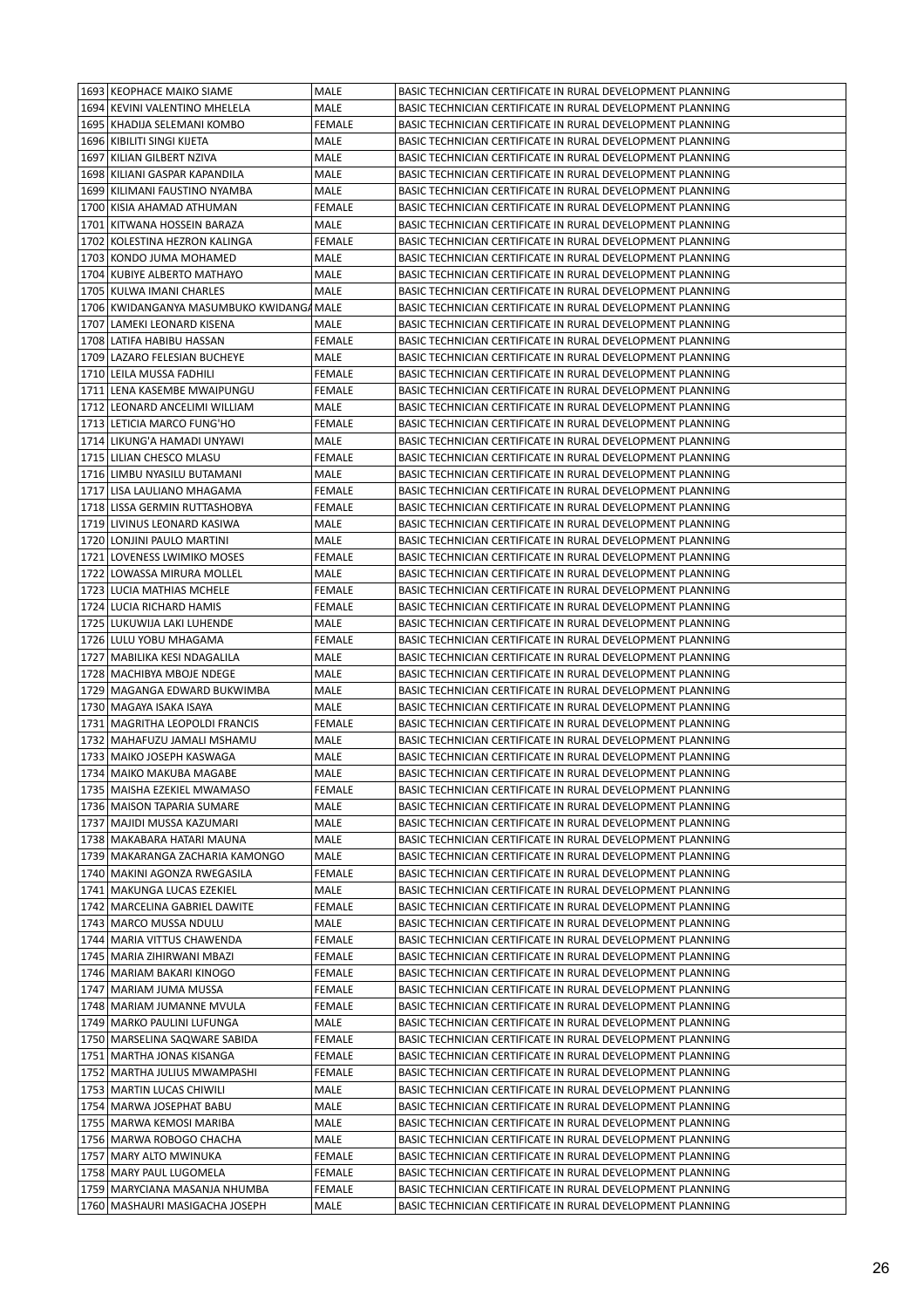| 1761   MASINDI EMMANUEL CHARLES    | MALE          | BASIC TECHNICIAN CERTIFICATE IN RURAL DEVELOPMENT PLANNING |
|------------------------------------|---------------|------------------------------------------------------------|
| 1762   MASLAS TIMOTHEO MZULE       | <b>FEMALE</b> | BASIC TECHNICIAN CERTIFICATE IN RURAL DEVELOPMENT PLANNING |
| 1763   MASOLWA MALIGANYA DOTO      | MALE          | BASIC TECHNICIAN CERTIFICATE IN RURAL DEVELOPMENT PLANNING |
| 1764   MASUMBUKO MOSHI SAIDI       | MALE          | BASIC TECHNICIAN CERTIFICATE IN RURAL DEVELOPMENT PLANNING |
| 1765   MATANO IDDI SAMBO           | MALE          | BASIC TECHNICIAN CERTIFICATE IN RURAL DEVELOPMENT PLANNING |
| 1766   MATILDA KAILO SIWALE        | <b>FEMALE</b> | BASIC TECHNICIAN CERTIFICATE IN RURAL DEVELOPMENT PLANNING |
| 1767 MATRIDA DAUD MWALYAGILE       | FEMALE        | BASIC TECHNICIAN CERTIFICATE IN RURAL DEVELOPMENT PLANNING |
| 1768   MAULID SHABANI ALLY         | MALE          | BASIC TECHNICIAN CERTIFICATE IN RURAL DEVELOPMENT PLANNING |
| 1769   MAWAZO MUSSA BARINABA       | MALE          | BASIC TECHNICIAN CERTIFICATE IN RURAL DEVELOPMENT PLANNING |
| 1770   MBALWA JOHN SILUMBE         | MALE          | BASIC TECHNICIAN CERTIFICATE IN RURAL DEVELOPMENT PLANNING |
| 1771   MBELWA MASHAKA SALUMU       | MALE          | BASIC TECHNICIAN CERTIFICATE IN RURAL DEVELOPMENT PLANNING |
| 1772 MELIMA JAROME ELIAH           | FEMALE        | BASIC TECHNICIAN CERTIFICATE IN RURAL DEVELOPMENT PLANNING |
| 1773 MELKION FAUSTINI MHAGAMA      | MALE          | BASIC TECHNICIAN CERTIFICATE IN RURAL DEVELOPMENT PLANNING |
| 1774   MENSULI NYAMBAZA NYABUGWAHI | FEMALE        | BASIC TECHNICIAN CERTIFICATE IN RURAL DEVELOPMENT PLANNING |
| 1775   MERICK MAGAMBO CHRISTOPHA   | MALE          | BASIC TECHNICIAN CERTIFICATE IN RURAL DEVELOPMENT PLANNING |
| 1776   MESHACK ARONI MWAKYAMBANGE  | MALE          | BASIC TECHNICIAN CERTIFICATE IN RURAL DEVELOPMENT PLANNING |
| 1777   MESHAKI SIXBETH NGWIRA      | MALE          | BASIC TECHNICIAN CERTIFICATE IN RURAL DEVELOPMENT PLANNING |
| 1778   MICHAEL CHRISTIAN RICHARD   | MALE          | BASIC TECHNICIAN CERTIFICATE IN RURAL DEVELOPMENT PLANNING |
| 1779   MICHAEL ELIA MWEGALAWA      | MALE          | BASIC TECHNICIAN CERTIFICATE IN RURAL DEVELOPMENT PLANNING |
| 1780 MICHAIL THEODOROS DEOGRATIAS  | MALE          | BASIC TECHNICIAN CERTIFICATE IN RURAL DEVELOPMENT PLANNING |
| 1781 MILEMBE EMANUEL BAHEBE        | FEMALE        | BASIC TECHNICIAN CERTIFICATE IN RURAL DEVELOPMENT PLANNING |
| 1782   MISHECK GALUS JOHN          | MALE          | BASIC TECHNICIAN CERTIFICATE IN RURAL DEVELOPMENT PLANNING |
| 1783   MKURUBI THOMAS MKURUBI      | MALE          | BASIC TECHNICIAN CERTIFICATE IN RURAL DEVELOPMENT PLANNING |
| 1784   MODESTA MAXMILLIAN HERMAN   | <b>FEMALE</b> | BASIC TECHNICIAN CERTIFICATE IN RURAL DEVELOPMENT PLANNING |
| 1785   MOHAMED ABDALLAH KAMBANGWA  | MALE          | BASIC TECHNICIAN CERTIFICATE IN RURAL DEVELOPMENT PLANNING |
| 1786   MOHAMED AKIDA AMIRI         | MALE          | BASIC TECHNICIAN CERTIFICATE IN RURAL DEVELOPMENT PLANNING |
| 1787   MOHAMED JUMA SAIDI          | MALE          | BASIC TECHNICIAN CERTIFICATE IN RURAL DEVELOPMENT PLANNING |
| 1788   MOHAMEDI AMANZI MATIMBA     | MALE          | BASIC TECHNICIAN CERTIFICATE IN RURAL DEVELOPMENT PLANNING |
| 1789   MOHAMEDI RAMADHANI KUWAGA   | MALE          | BASIC TECHNICIAN CERTIFICATE IN RURAL DEVELOPMENT PLANNING |
| 1790   MONICA MAGALI GULSYA        | <b>FEMALE</b> | BASIC TECHNICIAN CERTIFICATE IN RURAL DEVELOPMENT PLANNING |
| 1791   MONICA VICENT THOBIAS       | FEMALE        | BASIC TECHNICIAN CERTIFICATE IN RURAL DEVELOPMENT PLANNING |
| 1792   MOSES OTIENO MUNGAI         | MALE          | BASIC TECHNICIAN CERTIFICATE IN RURAL DEVELOPMENT PLANNING |
| 1793   MOSSES MARWA BHOKE          | MALE          | BASIC TECHNICIAN CERTIFICATE IN RURAL DEVELOPMENT PLANNING |
| 1794   MOURINE GEOFREY JONATHAN    | FEMALE        | BASIC TECHNICIAN CERTIFICATE IN RURAL DEVELOPMENT PLANNING |
| 1795   MPENDWA ANDREA HAULE        | FEMALE        | BASIC TECHNICIAN CERTIFICATE IN RURAL DEVELOPMENT PLANNING |
| 1796   MRISHO HEMEDI IDD           | MALE          | BASIC TECHNICIAN CERTIFICATE IN RURAL DEVELOPMENT PLANNING |
| 1797   MUHIMU HAMIS MUSHIBU        | MALE          | BASIC TECHNICIAN CERTIFICATE IN RURAL DEVELOPMENT PLANNING |
| 1798   MUSSA AMOS MAHELA           | MALE          | BASIC TECHNICIAN CERTIFICATE IN RURAL DEVELOPMENT PLANNING |
| 1799   MUSSA MOHAMEDI MUSTAFA      | MALE          | BASIC TECHNICIAN CERTIFICATE IN RURAL DEVELOPMENT PLANNING |
| 1800   MUSSA MUSEVEN MASHAMBA      | MALE          | BASIC TECHNICIAN CERTIFICATE IN RURAL DEVELOPMENT PLANNING |
| 1801 MUSSA YOHANA KAALU            | MALE          | BASIC TECHNICIAN CERTIFICATE IN RURAL DEVELOPMENT PLANNING |
| 1802 MWAIJA SHABANI FUKO           | <b>FEMALE</b> | BASIC TECHNICIAN CERTIFICATE IN RURAL DEVELOPMENT PLANNING |
| 1803 MWAJUMA JUMA ABDALA           | <b>FEMALE</b> | BASIC TECHNICIAN CERTIFICATE IN RURAL DEVELOPMENT PLANNING |
| 1804 MWAJUMA RAJABU JUMANNE        | FEMALE        | BASIC TECHNICIAN CERTIFICATE IN RURAL DEVELOPMENT PLANNING |
| 1805   MWAJUMA RAMADHANI KWINGWA   | FEMALE        | BASIC TECHNICIAN CERTIFICATE IN RURAL DEVELOPMENT PLANNING |
| 1806   MWAMINI MOSHI SAID          | FEMALE        | BASIC TECHNICIAN CERTIFICATE IN RURAL DEVELOPMENT PLANNING |
| 1807   MWANAHAMISI MOHAMEDI BAKARI | FEMALE        | BASIC TECHNICIAN CERTIFICATE IN RURAL DEVELOPMENT PLANNING |
| 1808   MWANAIDI OMARI YAHAYA       | FEMALE        | BASIC TECHNICIAN CERTIFICATE IN RURAL DEVELOPMENT PLANNING |
| 1809   MWANAMISI YUSUPH MWASIMBA   | FEMALE        | BASIC TECHNICIAN CERTIFICATE IN RURAL DEVELOPMENT PLANNING |
| 1810   MWASITI AMANI SHUKA         | FEMALE        | BASIC TECHNICIAN CERTIFICATE IN RURAL DEVELOPMENT PLANNING |
| 1811   MWINA JULIUS MWINA          | MALE          | BASIC TECHNICIAN CERTIFICATE IN RURAL DEVELOPMENT PLANNING |
| 1812 MWITA CHACHA MEREMO           | MALE          | BASIC TECHNICIAN CERTIFICATE IN RURAL DEVELOPMENT PLANNING |
| 1813 NADHILI ROBERT MYUMBO         | FEMALE        | BASIC TECHNICIAN CERTIFICATE IN RURAL DEVELOPMENT PLANNING |
| 1814 NAFTARI AMOS SALEHE           | MALE          | BASIC TECHNICIAN CERTIFICATE IN RURAL DEVELOPMENT PLANNING |
| 1815 NAIMA MTORO SUDI              | FEMALE        | BASIC TECHNICIAN CERTIFICATE IN RURAL DEVELOPMENT PLANNING |
| 1816 NAINA HAMIMU MVINJI           | MALE          | BASIC TECHNICIAN CERTIFICATE IN RURAL DEVELOPMENT PLANNING |
| 1817 NAOMI DOMINICK MWANGA         | FEMALE        | BASIC TECHNICIAN CERTIFICATE IN RURAL DEVELOPMENT PLANNING |
| 1818 NASCAL ALPHONCE LWIWA         | FEMALE        | BASIC TECHNICIAN CERTIFICATE IN RURAL DEVELOPMENT PLANNING |
| 1819 NASMA IDD MALECHELA           | FEMALE        | BASIC TECHNICIAN CERTIFICATE IN RURAL DEVELOPMENT PLANNING |
| 1820 NASMA SHABAN NYUNJA           | FEMALE        | BASIC TECHNICIAN CERTIFICATE IN RURAL DEVELOPMENT PLANNING |
| 1821   NASORO MOHAMEDI MAKUMBA     | MALE          | BASIC TECHNICIAN CERTIFICATE IN RURAL DEVELOPMENT PLANNING |
| 1822 NASRA ABDALLAH ELMI           | FEMALE        | BASIC TECHNICIAN CERTIFICATE IN RURAL DEVELOPMENT PLANNING |
| 1823 NASRA MUSA BAIDU              | FEMALE        | BASIC TECHNICIAN CERTIFICATE IN RURAL DEVELOPMENT PLANNING |
| 1824 NASRA MWINYIALI BAKARI        | FEMALE        | BASIC TECHNICIAN CERTIFICATE IN RURAL DEVELOPMENT PLANNING |
| 1825   NCHEYEKI SOSPETER MGANGA    | MALE          | BASIC TECHNICIAN CERTIFICATE IN RURAL DEVELOPMENT PLANNING |
| 1826 NEEMA CHONJA MAHEGA           |               | BASIC TECHNICIAN CERTIFICATE IN RURAL DEVELOPMENT PLANNING |
| 1827 NEEMA EDWIN MWEMBE            | FEMALE        |                                                            |
|                                    | FEMALE        | BASIC TECHNICIAN CERTIFICATE IN RURAL DEVELOPMENT PLANNING |
| 1828 NEEMA EMANUELI ELIKANA        | FEMALE        | BASIC TECHNICIAN CERTIFICATE IN RURAL DEVELOPMENT PLANNING |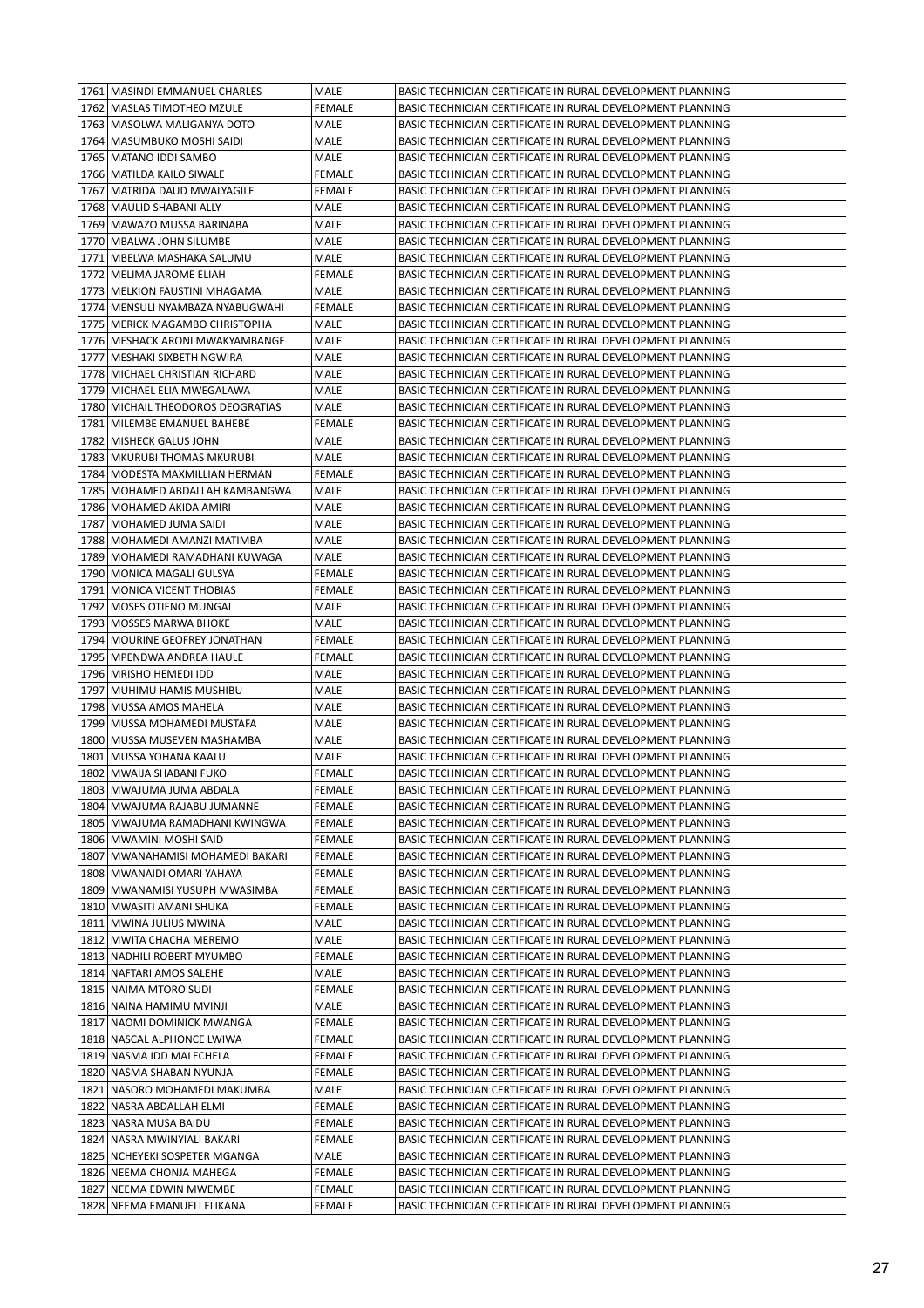| 1829 NEEMA JUSTICE MTUNGUJA         | <b>FEMALE</b> | BASIC TECHNICIAN CERTIFICATE IN RURAL DEVELOPMENT PLANNING |
|-------------------------------------|---------------|------------------------------------------------------------|
| 1830 NEEMA SALUM MWINYIMVUA         | <b>FEMALE</b> | BASIC TECHNICIAN CERTIFICATE IN RURAL DEVELOPMENT PLANNING |
| 1831 NELLY MOAMEDI LEODGER          | MALE          | BASIC TECHNICIAN CERTIFICATE IN RURAL DEVELOPMENT PLANNING |
| 1832 NICOLAUS HAMISI MATONYA        | MALE          | BASIC TECHNICIAN CERTIFICATE IN RURAL DEVELOPMENT PLANNING |
| 1833 NICOLAUS NKUBA BUCHEYEKI       | MALE          | BASIC TECHNICIAN CERTIFICATE IN RURAL DEVELOPMENT PLANNING |
| 1834 NIPAEL MOSES KIHWELO           | <b>FEMALE</b> | BASIC TECHNICIAN CERTIFICATE IN RURAL DEVELOPMENT PLANNING |
| 1835   NOEL YOHANA ELISHA           | MALE          | BASIC TECHNICIAN CERTIFICATE IN RURAL DEVELOPMENT PLANNING |
| 1836 NOELA CYPRIAN KOMBA            | FEMALE        | BASIC TECHNICIAN CERTIFICATE IN RURAL DEVELOPMENT PLANNING |
| 1837 NOELA SAMWEL MKOHO             | FEMALE        | BASIC TECHNICIAN CERTIFICATE IN RURAL DEVELOPMENT PLANNING |
| 1838   NORA MICHAEL KOMBA           | FEMALE        | BASIC TECHNICIAN CERTIFICATE IN RURAL DEVELOPMENT PLANNING |
| 1839 NORBERT FILIPO MGAVILWA        | MALE          | BASIC TECHNICIAN CERTIFICATE IN RURAL DEVELOPMENT PLANNING |
| 1840 NORBETH YUSUPH MPOKI           | MALE          | BASIC TECHNICIAN CERTIFICATE IN RURAL DEVELOPMENT PLANNING |
| 1841   NORBETHI ALOYCE MISUNZA      | MALE          | BASIC TECHNICIAN CERTIFICATE IN RURAL DEVELOPMENT PLANNING |
| 1842 NURDINI GODI CHARLES           | MALE          | BASIC TECHNICIAN CERTIFICATE IN RURAL DEVELOPMENT PLANNING |
| 1843 NUREEN JUMANNE MAIGE           | FEMALE        | BASIC TECHNICIAN CERTIFICATE IN RURAL DEVELOPMENT PLANNING |
| 1844 NUSURA PAULO JOHN              | MALE          | BASIC TECHNICIAN CERTIFICATE IN RURAL DEVELOPMENT PLANNING |
| 1845 NYANJIGA MAX MAGASO            | FEMALE        | BASIC TECHNICIAN CERTIFICATE IN RURAL DEVELOPMENT PLANNING |
| 1846   OBEDI SIMON MOLLEL           | MALE          | BASIC TECHNICIAN CERTIFICATE IN RURAL DEVELOPMENT PLANNING |
| 1847   OJWANG' TABU OJWANG'         | MALE          | BASIC TECHNICIAN CERTIFICATE IN RURAL DEVELOPMENT PLANNING |
| 1848 OLISONI KASMON GIHA            | MALE          | BASIC TECHNICIAN CERTIFICATE IN RURAL DEVELOPMENT PLANNING |
| 1849 OLIVIE SHAKA LEOPOLD           | MALE          | BASIC TECHNICIAN CERTIFICATE IN RURAL DEVELOPMENT PLANNING |
| 1850 OMARI SAID ATHMAN              | MALE          | BASIC TECHNICIAN CERTIFICATE IN RURAL DEVELOPMENT PLANNING |
| 1851 OMARI SAIDI JUMA               | MALE          | BASIC TECHNICIAN CERTIFICATE IN RURAL DEVELOPMENT PLANNING |
| 1852   OMARY SALUM SHABANI          | MALE          | BASIC TECHNICIAN CERTIFICATE IN RURAL DEVELOPMENT PLANNING |
| 1853   OMBI BARAKA KAMWAMBI         | <b>FEMALE</b> | BASIC TECHNICIAN CERTIFICATE IN RURAL DEVELOPMENT PLANNING |
| 1854 ONESMO DENIS MBAWALA           | MALE          | BASIC TECHNICIAN CERTIFICATE IN RURAL DEVELOPMENT PLANNING |
| 1855   ONESMO KASONGA KAZUNGU       | MALE          | BASIC TECHNICIAN CERTIFICATE IN RURAL DEVELOPMENT PLANNING |
| 1856   OSAMA AMOSI MZAFARU          | MALE          | BASIC TECHNICIAN CERTIFICATE IN RURAL DEVELOPMENT PLANNING |
| 1857 OSBORN FAHAMU MBILINYI         | MALE          | BASIC TECHNICIAN CERTIFICATE IN RURAL DEVELOPMENT PLANNING |
| 1858 OSWALD ADAMU IDABU             | MALE          | BASIC TECHNICIAN CERTIFICATE IN RURAL DEVELOPMENT PLANNING |
| 1859 OSWARD IBRAHIM LOWOKELO        | MALE          | BASIC TECHNICIAN CERTIFICATE IN RURAL DEVELOPMENT PLANNING |
| 1860   PASCAL STEPHANO MAGULU       | MALE          | BASIC TECHNICIAN CERTIFICATE IN RURAL DEVELOPMENT PLANNING |
| 1861   PASCHAL BERNADO FIDEL        | MALE          | BASIC TECHNICIAN CERTIFICATE IN RURAL DEVELOPMENT PLANNING |
| 1862   PASCHAL KITUNGA DOTTO        | MALE          | BASIC TECHNICIAN CERTIFICATE IN RURAL DEVELOPMENT PLANNING |
| 1863   PATRICIA PETER SILAYO        | <b>FEMALE</b> | BASIC TECHNICIAN CERTIFICATE IN RURAL DEVELOPMENT PLANNING |
| 1864   PAUL EMMANUEL LUBEJA         | MALE          | BASIC TECHNICIAN CERTIFICATE IN RURAL DEVELOPMENT PLANNING |
| 1865   PAUL LAITON MWANGOKA         | MALE          | BASIC TECHNICIAN CERTIFICATE IN RURAL DEVELOPMENT PLANNING |
| 1866   PAUL PAMBA JOHN              | MALE          | BASIC TECHNICIAN CERTIFICATE IN RURAL DEVELOPMENT PLANNING |
| 1867   PAUL SHIJA MASANJA           | MALE          | BASIC TECHNICIAN CERTIFICATE IN RURAL DEVELOPMENT PLANNING |
| 1868   PAULO AMOS NYAMBI            | MALE          | BASIC TECHNICIAN CERTIFICATE IN RURAL DEVELOPMENT PLANNING |
| 1869 PENDO JOHN YANGA               | FEMALE        | BASIC TECHNICIAN CERTIFICATE IN RURAL DEVELOPMENT PLANNING |
| 1870 PENUELI ZAWADI CHEDIELI        | <b>FEMALE</b> | BASIC TECHNICIAN CERTIFICATE IN RURAL DEVELOPMENT PLANNING |
| 1871 PERFECT OSHING SHILLA          | MALE          | BASIC TECHNICIAN CERTIFICATE IN RURAL DEVELOPMENT PLANNING |
| 1872 PETER APOLINALI MATATA         | MALE          | BASIC TECHNICIAN CERTIFICATE IN RURAL DEVELOPMENT PLANNING |
| 1873   PETER DANIEL KAMWELA         | MALE          | BASIC TECHNICIAN CERTIFICATE IN RURAL DEVELOPMENT PLANNING |
| 1874 PETER FEDRICK MWINUKA          | MALE          | BASIC TECHNICIAN CERTIFICATE IN RURAL DEVELOPMENT PLANNING |
| 1875   PETER HONORATH MASSAWE       | MALE          | BASIC TECHNICIAN CERTIFICATE IN RURAL DEVELOPMENT PLANNING |
| 1876   PETRO YUSUFU PAZZA           | MALE          | BASIC TECHNICIAN CERTIFICATE IN RURAL DEVELOPMENT PLANNING |
| 1877   PHELICIAN JOHANES ALEXANDER  | MALE          | BASIC TECHNICIAN CERTIFICATE IN RURAL DEVELOPMENT PLANNING |
| 1878 PHILIMONI PHILIPO KAPINGA      | MALE          | BASIC TECHNICIAN CERTIFICATE IN RURAL DEVELOPMENT PLANNING |
| 1879 PHILIPO GERALD MURIATOI        | MALE          | BASIC TECHNICIAN CERTIFICATE IN RURAL DEVELOPMENT PLANNING |
| 1880 PHILIPO LOMAYAN MOLLEL         | MALE          | BASIC TECHNICIAN CERTIFICATE IN RURAL DEVELOPMENT PLANNING |
| 1881 PILI SALIMU ABDALLAH           | FEMALE        | BASIC TECHNICIAN CERTIFICATE IN RURAL DEVELOPMENT PLANNING |
| 1882 RABIA ATHUMANI MTAWILA         | FEMALE        | BASIC TECHNICIAN CERTIFICATE IN RURAL DEVELOPMENT PLANNING |
| 1883 RACHEL RAYMOND MWAKYUSA        | FEMALE        | BASIC TECHNICIAN CERTIFICATE IN RURAL DEVELOPMENT PLANNING |
| 1884 RAHABU TANO BOKE               | FEMALE        | BASIC TECHNICIAN CERTIFICATE IN RURAL DEVELOPMENT PLANNING |
| 1885   RAHEL FEDNAND MWAJOMBE       | FEMALE        | BASIC TECHNICIAN CERTIFICATE IN RURAL DEVELOPMENT PLANNING |
| 1886 RAHIMANI JOSEPH NANANGU        | MALE          | BASIC TECHNICIAN CERTIFICATE IN RURAL DEVELOPMENT PLANNING |
| 1887 RAHMA ABASI ISSA               | FEMALE        | BASIC TECHNICIAN CERTIFICATE IN RURAL DEVELOPMENT PLANNING |
| 1888   RAHMA MUSTAPHA BARACHA       | FEMALE        | BASIC TECHNICIAN CERTIFICATE IN RURAL DEVELOPMENT PLANNING |
| 1889 RAHMA RASHID NDAILIWE          | FEMALE        | BASIC TECHNICIAN CERTIFICATE IN RURAL DEVELOPMENT PLANNING |
| 1890 RAJABU HUSSEIN RAJABU          | MALE          | BASIC TECHNICIAN CERTIFICATE IN RURAL DEVELOPMENT PLANNING |
| 1891   RAMADHANI ABDALLAH RAMADHANI | MALE          | BASIC TECHNICIAN CERTIFICATE IN RURAL DEVELOPMENT PLANNING |
| 1892   RAMADHANI JAMES SEVERINE     | MALE          | BASIC TECHNICIAN CERTIFICATE IN RURAL DEVELOPMENT PLANNING |
| 1893   RAMADHANI JUMA MOHAMEDI      | MALE          | BASIC TECHNICIAN CERTIFICATE IN RURAL DEVELOPMENT PLANNING |
| 1894 RAMLA KABWIKA IBRAHIM          | FEMALE        | BASIC TECHNICIAN CERTIFICATE IN RURAL DEVELOPMENT PLANNING |
| 1895   RAPHAEL FRANK MAGANGA        | MALE          | BASIC TECHNICIAN CERTIFICATE IN RURAL DEVELOPMENT PLANNING |
|                                     | MALE          | BASIC TECHNICIAN CERTIFICATE IN RURAL DEVELOPMENT PLANNING |
| 1896 RASULI UWESU SELEMANI          |               |                                                            |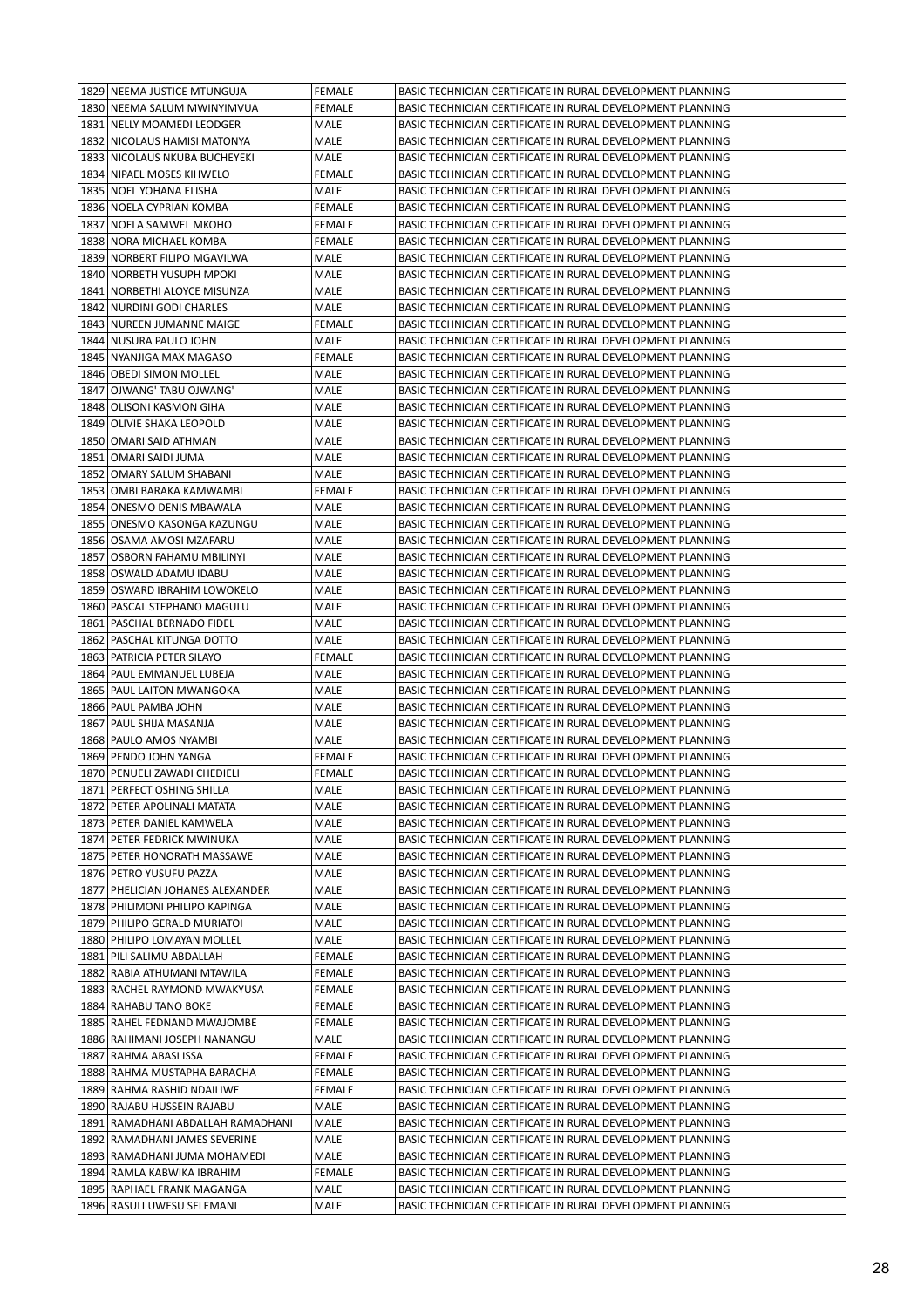| 1897 RAYFAT ALI AHMED                                             | <b>FEMALE</b>  | BASIC TECHNICIAN CERTIFICATE IN RURAL DEVELOPMENT PLANNING                                                               |
|-------------------------------------------------------------------|----------------|--------------------------------------------------------------------------------------------------------------------------|
| 1898 RAYMOND EDSON NYONI                                          | MALE           | BASIC TECHNICIAN CERTIFICATE IN RURAL DEVELOPMENT PLANNING                                                               |
| 1899 RAZAKI AHMADI LINGWENJE                                      | MALE           | BASIC TECHNICIAN CERTIFICATE IN RURAL DEVELOPMENT PLANNING                                                               |
| 1900 REBECA NESTORY EXAVERY                                       | FEMALE         | BASIC TECHNICIAN CERTIFICATE IN RURAL DEVELOPMENT PLANNING                                                               |
| 1901 REGINA PRIVATUS GAGANDA                                      | FEMALE         | BASIC TECHNICIAN CERTIFICATE IN RURAL DEVELOPMENT PLANNING                                                               |
| 1902 REGINA TABU LUSENDAMILA                                      | FEMALE         | BASIC TECHNICIAN CERTIFICATE IN RURAL DEVELOPMENT PLANNING                                                               |
| 1903 REHEMA ABDALLAH ALI                                          | FEMALE         | BASIC TECHNICIAN CERTIFICATE IN RURAL DEVELOPMENT PLANNING                                                               |
| 1904 REHEMA AHMADI SAIDI                                          | FEMALE         | BASIC TECHNICIAN CERTIFICATE IN RURAL DEVELOPMENT PLANNING                                                               |
| 1905 REHEMA PHILIPO TARMO                                         | FEMALE         | BASIC TECHNICIAN CERTIFICATE IN RURAL DEVELOPMENT PLANNING                                                               |
| 1906   REHEMA TOMASI MBUKWA                                       | FEMALE         | BASIC TECHNICIAN CERTIFICATE IN RURAL DEVELOPMENT PLANNING                                                               |
| 1907   RENATUS KAJWAHURA RESPICIUS                                | MALE           | BASIC TECHNICIAN CERTIFICATE IN RURAL DEVELOPMENT PLANNING                                                               |
| 1908 RENATUS MARKI SHIRIMA                                        | MALE           | BASIC TECHNICIAN CERTIFICATE IN RURAL DEVELOPMENT PLANNING                                                               |
| 1909 RENATUS MOSES JOSEPH                                         | MALE           | BASIC TECHNICIAN CERTIFICATE IN RURAL DEVELOPMENT PLANNING                                                               |
| 1910 RHODA DAUD COSMAS                                            |                | BASIC TECHNICIAN CERTIFICATE IN RURAL DEVELOPMENT PLANNING                                                               |
|                                                                   | FEMALE         |                                                                                                                          |
| 1911   RITHA BENJAMINI KITOMARI                                   | FEMALE         | BASIC TECHNICIAN CERTIFICATE IN RURAL DEVELOPMENT PLANNING                                                               |
| 1912   ROBERT CHRISTOPHER MASOLE                                  | MALE           | BASIC TECHNICIAN CERTIFICATE IN RURAL DEVELOPMENT PLANNING                                                               |
| 1913 ROBERT EMMANUEL MASUNGA                                      | MALE           | BASIC TECHNICIAN CERTIFICATE IN RURAL DEVELOPMENT PLANNING                                                               |
| 1914 ROBERT PHILIMON MAIGE                                        | MALE           | BASIC TECHNICIAN CERTIFICATE IN RURAL DEVELOPMENT PLANNING                                                               |
| 1915 ROBSON ADAM CHALAMILA                                        | MALE           | BASIC TECHNICIAN CERTIFICATE IN RURAL DEVELOPMENT PLANNING                                                               |
| 1916 RODFIC EDAMIA KAHEMELA                                       | MALE           | BASIC TECHNICIAN CERTIFICATE IN RURAL DEVELOPMENT PLANNING                                                               |
| 1917 ROSE SHEDRACK GUNGULI                                        | <b>FEMALE</b>  | BASIC TECHNICIAN CERTIFICATE IN RURAL DEVELOPMENT PLANNING                                                               |
| 1918 ROSEMARY NOEL MABONDE                                        | FEMALE         | BASIC TECHNICIAN CERTIFICATE IN RURAL DEVELOPMENT PLANNING                                                               |
| 1919 ROZE THADEI MTEY                                             | <b>FEMALE</b>  | BASIC TECHNICIAN CERTIFICATE IN RURAL DEVELOPMENT PLANNING                                                               |
| 1920 ROZI MSULWA NGAINA                                           | FEMALE         | BASIC TECHNICIAN CERTIFICATE IN RURAL DEVELOPMENT PLANNING                                                               |
| 1921 RUKIA JUMA MRISHO                                            | FEMALE         | BASIC TECHNICIAN CERTIFICATE IN RURAL DEVELOPMENT PLANNING                                                               |
| 1922 RUMISHA GOODELI MKONYI                                       | MALE           | BASIC TECHNICIAN CERTIFICATE IN RURAL DEVELOPMENT PLANNING                                                               |
| 1923 RUPSIN MATHIAS DAMAS                                         | MALE           | BASIC TECHNICIAN CERTIFICATE IN RURAL DEVELOPMENT PLANNING                                                               |
| 1924 RUTH SIMON MARCO                                             | FEMALE         | BASIC TECHNICIAN CERTIFICATE IN RURAL DEVELOPMENT PLANNING                                                               |
| 1925   SABATO GAMBA TANDA                                         | MALE           | BASIC TECHNICIAN CERTIFICATE IN RURAL DEVELOPMENT PLANNING                                                               |
| 1926   SABRINA JUMA MSANGI                                        | FEMALE         | BASIC TECHNICIAN CERTIFICATE IN RURAL DEVELOPMENT PLANNING                                                               |
| 1927   SADIKI KIZITO PASCHAL                                      | MALE           | BASIC TECHNICIAN CERTIFICATE IN RURAL DEVELOPMENT PLANNING                                                               |
| 1928   SADIKI SALIMU ISA                                          | MALE           | BASIC TECHNICIAN CERTIFICATE IN RURAL DEVELOPMENT PLANNING                                                               |
| 1929   SAGUDA LUGEGA NDAMO                                        | MALE           | BASIC TECHNICIAN CERTIFICATE IN RURAL DEVELOPMENT PLANNING                                                               |
| 1930   SAID ISMAIL HARUNA                                         | MALE           | BASIC TECHNICIAN CERTIFICATE IN RURAL DEVELOPMENT PLANNING                                                               |
| 1931   SAID RASHID CHITU                                          | MALE           | BASIC TECHNICIAN CERTIFICATE IN RURAL DEVELOPMENT PLANNING                                                               |
|                                                                   |                |                                                                                                                          |
| 1932   SAIDA BAKARI SAIDI                                         | FEMALE         | BASIC TECHNICIAN CERTIFICATE IN RURAL DEVELOPMENT PLANNING                                                               |
| 1933   SAIDA RASHID AHMEDY                                        | FEMALE         | BASIC TECHNICIAN CERTIFICATE IN RURAL DEVELOPMENT PLANNING                                                               |
| 1934   SAIDI ABDULAHAMAN NAMANGAYA                                | MALE           | BASIC TECHNICIAN CERTIFICATE IN RURAL DEVELOPMENT PLANNING                                                               |
| 1935   SAIDI ALKANA EZEKIEL                                       | MALE           | BASIC TECHNICIAN CERTIFICATE IN RURAL DEVELOPMENT PLANNING                                                               |
| 1936 SAIMON CHARLES MHADIKA                                       | MALE           | BASIC TECHNICIAN CERTIFICATE IN RURAL DEVELOPMENT PLANNING                                                               |
| 1937 SAIMON KIJIKA MADUHU                                         | MALE           | BASIC TECHNICIAN CERTIFICATE IN RURAL DEVELOPMENT PLANNING                                                               |
| 1938   SALEH ISLAM SALMIN                                         | <b>MALE</b>    | BASIC TECHNICIAN CERTIFICATE IN RURAL DEVELOPMENT PLANNING                                                               |
|                                                                   |                |                                                                                                                          |
| 1939 SALIMU HASSANI MGAZA                                         | MALE           | BASIC TECHNICIAN CERTIFICATE IN RURAL DEVELOPMENT PLANNING                                                               |
| 1940 SALOME AINEA MULEE                                           | FEMALE         | BASIC TECHNICIAN CERTIFICATE IN RURAL DEVELOPMENT PLANNING                                                               |
| 1941   SALOME ZACHARIA MISIKINO                                   | FEMALE         | BASIC TECHNICIAN CERTIFICATE IN RURAL DEVELOPMENT PLANNING                                                               |
| 1942 SALUM OMARY DIHAN                                            | MALE           | BASIC TECHNICIAN CERTIFICATE IN RURAL DEVELOPMENT PLANNING                                                               |
| 1943   SALVINUS ANANIAS PASCHALE<br>1944   SAMIRA BUHERI RAMADHAN | MALE<br>FEMALE | BASIC TECHNICIAN CERTIFICATE IN RURAL DEVELOPMENT PLANNING<br>BASIC TECHNICIAN CERTIFICATE IN RURAL DEVELOPMENT PLANNING |
|                                                                   |                |                                                                                                                          |
| 1945   SAMSON ELISAFAN KIPARA                                     | MALE           | BASIC TECHNICIAN CERTIFICATE IN RURAL DEVELOPMENT PLANNING                                                               |
| 1946   SAMWEL PAULO LUHAZI                                        | MALE           | BASIC TECHNICIAN CERTIFICATE IN RURAL DEVELOPMENT PLANNING<br>BASIC TECHNICIAN CERTIFICATE IN RURAL DEVELOPMENT PLANNING |
| 1947   SAMWEL SOLOMONI KIBONA                                     | MALE           |                                                                                                                          |
| 1948   SAMWELI MASALU NYIGA                                       | MALE           | BASIC TECHNICIAN CERTIFICATE IN RURAL DEVELOPMENT PLANNING                                                               |
| 1949 SAMWELI SALAMSON KALINGA                                     | MALE           | BASIC TECHNICIAN CERTIFICATE IN RURAL DEVELOPMENT PLANNING                                                               |
| 1950   SANDRA ATIENO JOHN                                         | FEMALE         | BASIC TECHNICIAN CERTIFICATE IN RURAL DEVELOPMENT PLANNING                                                               |
| 1951   SARA ELIMU MBALWA                                          | FEMALE         | BASIC TECHNICIAN CERTIFICATE IN RURAL DEVELOPMENT PLANNING                                                               |
| 1952   SCHOLASTICA JOHN MUSA                                      | FEMALE         | BASIC TECHNICIAN CERTIFICATE IN RURAL DEVELOPMENT PLANNING                                                               |
| 1953   SECHELELA FESTO MGAYA                                      | FEMALE         | BASIC TECHNICIAN CERTIFICATE IN RURAL DEVELOPMENT PLANNING                                                               |
| 1954   SELINA ALEX PASCHAL                                        | FEMALE         | BASIC TECHNICIAN CERTIFICATE IN RURAL DEVELOPMENT PLANNING                                                               |
| 1955   SELINA LOTH MGANDU                                         | FEMALE         | BASIC TECHNICIAN CERTIFICATE IN RURAL DEVELOPMENT PLANNING                                                               |
| 1956 SEMEN SHIJA SWEYA                                            | MALE           | BASIC TECHNICIAN CERTIFICATE IN RURAL DEVELOPMENT PLANNING                                                               |
| 1957   SHAABAN MANENO SHAABAN                                     | MALE           | BASIC TECHNICIAN CERTIFICATE IN RURAL DEVELOPMENT PLANNING                                                               |
| 1958 SHABANI HUSSENI IDDI                                         | MALE           | BASIC TECHNICIAN CERTIFICATE IN RURAL DEVELOPMENT PLANNING                                                               |
| 1959 SHABANI SELEMAN MTIMBA                                       | MALE           | BASIC TECHNICIAN CERTIFICATE IN RURAL DEVELOPMENT PLANNING                                                               |
| 1960   SHABIRU AMANU NDAUKA                                       | MALE           | BASIC TECHNICIAN CERTIFICATE IN RURAL DEVELOPMENT PLANNING                                                               |
| 1961   SHADADI MUTALEMWA BASHIRU                                  | MALE           | BASIC TECHNICIAN CERTIFICATE IN RURAL DEVELOPMENT PLANNING                                                               |
| 1962   SHADRAKI CHIMSALA NASORO                                   | MALE           | BASIC TECHNICIAN CERTIFICATE IN RURAL DEVELOPMENT PLANNING                                                               |
| 1963   SHAFII ALHAJI KAYOWA<br>1964   SHAKUU MASUMBUKO MOHAMEDI   | MALE<br>MALE   | BASIC TECHNICIAN CERTIFICATE IN RURAL DEVELOPMENT PLANNING<br>BASIC TECHNICIAN CERTIFICATE IN RURAL DEVELOPMENT PLANNING |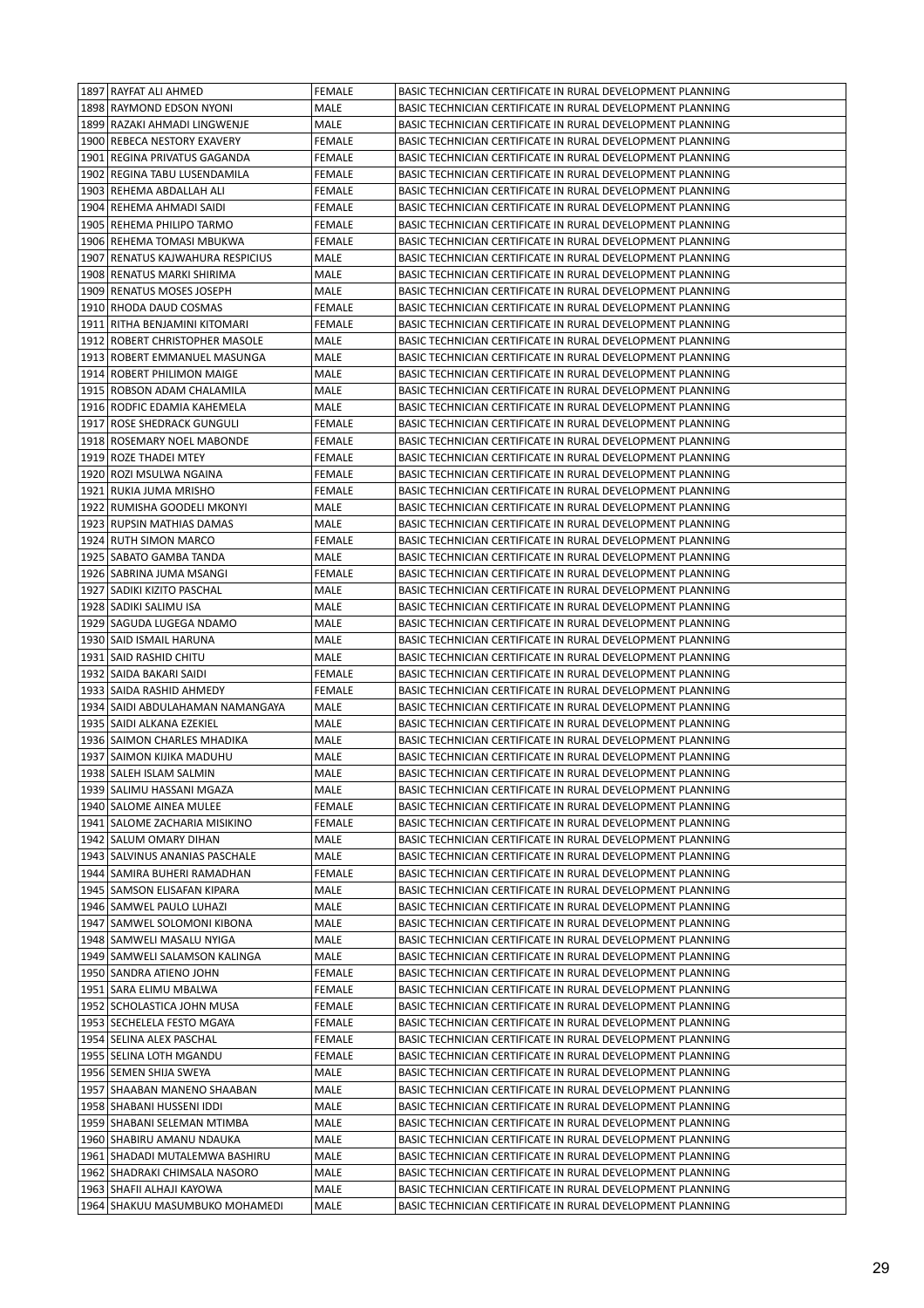| 1965   SHAMILA SAIDI ALLY        | <b>FEMALE</b> | BASIC TECHNICIAN CERTIFICATE IN RURAL DEVELOPMENT PLANNING |
|----------------------------------|---------------|------------------------------------------------------------|
| 1966   SHAMIMU HASSANI SALIMU    | FEMALE        | BASIC TECHNICIAN CERTIFICATE IN RURAL DEVELOPMENT PLANNING |
| 1967   SHAMIRI SHABANI SHABANI   | MALE          | BASIC TECHNICIAN CERTIFICATE IN RURAL DEVELOPMENT PLANNING |
| 1968 SHANGWE JAPHET KALEMBE      | MALE          | BASIC TECHNICIAN CERTIFICATE IN RURAL DEVELOPMENT PLANNING |
| 1969   SHARON CRETH BILEHA       | MALE          | BASIC TECHNICIAN CERTIFICATE IN RURAL DEVELOPMENT PLANNING |
| 1970 SHARON THOMAS MDONYELA      | MALE          | BASIC TECHNICIAN CERTIFICATE IN RURAL DEVELOPMENT PLANNING |
| 1971 SHEDRACK ELISHILIA SUMARI   | MALE          | BASIC TECHNICIAN CERTIFICATE IN RURAL DEVELOPMENT PLANNING |
| 1972   SHEMU ZEPHANIA PAUL       | MALE          | BASIC TECHNICIAN CERTIFICATE IN RURAL DEVELOPMENT PLANNING |
| 1973   SHIDA JILILI MAHONA       | FEMALE        | BASIC TECHNICIAN CERTIFICATE IN RURAL DEVELOPMENT PLANNING |
| 1974   SHIMBA MADUHU KULWA       | MALE          | BASIC TECHNICIAN CERTIFICATE IN RURAL DEVELOPMENT PLANNING |
| 1975   SHIRAZI SAIDI YUSUFU      | MALE          | BASIC TECHNICIAN CERTIFICATE IN RURAL DEVELOPMENT PLANNING |
| 1976   SHUKRANI THOMAS REHANI    | <b>FEMALE</b> | BASIC TECHNICIAN CERTIFICATE IN RURAL DEVELOPMENT PLANNING |
| 1977 SHUKURU MARODA SHUKURU      | MALE          | BASIC TECHNICIAN CERTIFICATE IN RURAL DEVELOPMENT PLANNING |
| 1978 SIKUDHANI DOMINIC ISAYA     | MALE          | BASIC TECHNICIAN CERTIFICATE IN RURAL DEVELOPMENT PLANNING |
| 1979   SILAS IBRAHIM HAMIS       | MALE          | BASIC TECHNICIAN CERTIFICATE IN RURAL DEVELOPMENT PLANNING |
| 1980 SILVESTER JAMES WAPI        | MALE          | BASIC TECHNICIAN CERTIFICATE IN RURAL DEVELOPMENT PLANNING |
| 1981   SIMION SARWA THOMAS       | MALE          | BASIC TECHNICIAN CERTIFICATE IN RURAL DEVELOPMENT PLANNING |
| 1982   SIMON AYOBU YOHANA        | MALE          | BASIC TECHNICIAN CERTIFICATE IN RURAL DEVELOPMENT PLANNING |
| 1983 SIMON FANUEL MGEGO          | MALE          | BASIC TECHNICIAN CERTIFICATE IN RURAL DEVELOPMENT PLANNING |
| 1984 SISTI ALFRED STEPHANO       | MALE          | BASIC TECHNICIAN CERTIFICATE IN RURAL DEVELOPMENT PLANNING |
| 1985 SITTA JULIUS ITENDELE       | MALE          | BASIC TECHNICIAN CERTIFICATE IN RURAL DEVELOPMENT PLANNING |
| 1986 SIWEMA MAKEREMO MOHAMEDI    | <b>FEMALE</b> | BASIC TECHNICIAN CERTIFICATE IN RURAL DEVELOPMENT PLANNING |
| 1987 SIZYA ALEX MONGELA          | MALE          | BASIC TECHNICIAN CERTIFICATE IN RURAL DEVELOPMENT PLANNING |
| 1988 SOFINA SADIKI JUMA          | FEMALE        | BASIC TECHNICIAN CERTIFICATE IN RURAL DEVELOPMENT PLANNING |
| 1989 SOLOMON STEPHEN KILEO       | MALE          | BASIC TECHNICIAN CERTIFICATE IN RURAL DEVELOPMENT PLANNING |
| 1990 STANLEY GEORGE MALIKI       | MALE          | BASIC TECHNICIAN CERTIFICATE IN RURAL DEVELOPMENT PLANNING |
| 1991 STANLEY GODSON ZAKARIA      | MALE          | BASIC TECHNICIAN CERTIFICATE IN RURAL DEVELOPMENT PLANNING |
| 1992   STELA PRIVATUS MWASEMBE   | FEMALE        | BASIC TECHNICIAN CERTIFICATE IN RURAL DEVELOPMENT PLANNING |
| 1993   STEPHANO JOHN OMARI       | MALE          | BASIC TECHNICIAN CERTIFICATE IN RURAL DEVELOPMENT PLANNING |
| 1994 STEPHEN ISACK MGANGA        | MALE          | BASIC TECHNICIAN CERTIFICATE IN RURAL DEVELOPMENT PLANNING |
| 1995 STEPHEN PETER STEPHEN       | MALE          | BASIC TECHNICIAN CERTIFICATE IN RURAL DEVELOPMENT PLANNING |
| 1996 STEVEN AMOS YALED           | MALE          | BASIC TECHNICIAN CERTIFICATE IN RURAL DEVELOPMENT PLANNING |
| 1997 STEWARD LEONARD JOHN        | MALE          | BASIC TECHNICIAN CERTIFICATE IN RURAL DEVELOPMENT PLANNING |
| 1998 STIVIN GISBERT MSUHA        | MALE          | BASIC TECHNICIAN CERTIFICATE IN RURAL DEVELOPMENT PLANNING |
|                                  |               |                                                            |
| 1999 SUBIRA MAIKO NDAMBO         | FEMALE        | BASIC TECHNICIAN CERTIFICATE IN RURAL DEVELOPMENT PLANNING |
| 2000   SUBIRA SAIDI ABDALLAH     | FEMALE        | BASIC TECHNICIAN CERTIFICATE IN RURAL DEVELOPMENT PLANNING |
| 2001   SULEYMANI HAMADI RASHID   | MALE          | BASIC TECHNICIAN CERTIFICATE IN RURAL DEVELOPMENT PLANNING |
| 2002 SUNDAY WILLIAM MANYANDA     | MALE          | BASIC TECHNICIAN CERTIFICATE IN RURAL DEVELOPMENT PLANNING |
| 2003 SUNDI KABADI MAKONDA        | <b>FEMALE</b> | BASIC TECHNICIAN CERTIFICATE IN RURAL DEVELOPMENT PLANNING |
| 2004 SURAJI ABDALLAH MPODI       | MALE          | BASIC TECHNICIAN CERTIFICATE IN RURAL DEVELOPMENT PLANNING |
| 2005 SYLIVESTER ROBERT WALIOBA   | MALE          | BASIC TECHNICIAN CERTIFICATE IN RURAL DEVELOPMENT PLANNING |
| 2006 TARSILA SAMBA MICHAEL       | <b>FEMALE</b> | BASIC TECHNICIAN CERTIFICATE IN RURAL DEVELOPMENT PLANNING |
| 2007 TAUFIKI RAJABU LUHOLE       | MALE          | BASIC TECHNICIAN CERTIFICATE IN RURAL DEVELOPMENT PLANNING |
| 2008 TEKLA BONIPHACE JOHN        | FEMALE        | BASIC TECHNICIAN CERTIFICATE IN RURAL DEVELOPMENT PLANNING |
| 2009 TEKLA VICENT HAULE          | FEMALE        | BASIC TECHNICIAN CERTIFICATE IN RURAL DEVELOPMENT PLANNING |
| 2010 THADEO JACKSON JOHN         | MALE          | BASIC TECHNICIAN CERTIFICATE IN RURAL DEVELOPMENT PLANNING |
| 2011 THOMAS JOHN MUNA            | MALE          | BASIC TECHNICIAN CERTIFICATE IN RURAL DEVELOPMENT PLANNING |
| 2012 THOMASI CHARLES CHATILA     | MALE          | BASIC TECHNICIAN CERTIFICATE IN RURAL DEVELOPMENT PLANNING |
| 2013 TIRISHAZA NASHONI KATINDASA | MALE          | BASIC TECHNICIAN CERTIFICATE IN RURAL DEVELOPMENT PLANNING |
| 2014 TOKIA AMOS MATHEW           | MALE          | BASIC TECHNICIAN CERTIFICATE IN RURAL DEVELOPMENT PLANNING |
| 2015   TONNY ALFRED LUKWIJE      | MALE          | BASIC TECHNICIAN CERTIFICATE IN RURAL DEVELOPMENT PLANNING |
| 2016   TONY EDGAR MTUI           | MALE          | BASIC TECHNICIAN CERTIFICATE IN RURAL DEVELOPMENT PLANNING |
| 2017 TULALUMBA CHUNGU PHILEMONI  | <b>FEMALE</b> | BASIC TECHNICIAN CERTIFICATE IN RURAL DEVELOPMENT PLANNING |
| 2018 TULLA JOHACKIMU CHUMA       | <b>FEMALE</b> | BASIC TECHNICIAN CERTIFICATE IN RURAL DEVELOPMENT PLANNING |
| 2019   TUMAINI ALLY ABDALLAH     | FEMALE        | BASIC TECHNICIAN CERTIFICATE IN RURAL DEVELOPMENT PLANNING |
| 2020 TUMAINI HENRY MBUYA         | MALE          | BASIC TECHNICIAN CERTIFICATE IN RURAL DEVELOPMENT PLANNING |
| 2021   TUMAINI MOHAMMED MUSA     | FEMALE        | BASIC TECHNICIAN CERTIFICATE IN RURAL DEVELOPMENT PLANNING |
| 2022 TUNA MJAGA KULUNALIA        | MALE          | BASIC TECHNICIAN CERTIFICATE IN RURAL DEVELOPMENT PLANNING |
| 2023 TYSON BAHATI MLAMKA         | MALE          | BASIC TECHNICIAN CERTIFICATE IN RURAL DEVELOPMENT PLANNING |
| 2024 VAILETH MUYA KUSEKWA        | FEMALE        | BASIC TECHNICIAN CERTIFICATE IN RURAL DEVELOPMENT PLANNING |
| 2025   VAILETH PETRO DEDE        | FEMALE        | BASIC TECHNICIAN CERTIFICATE IN RURAL DEVELOPMENT PLANNING |
| 2026 VANESSA AVIT MBOYA          | FEMALE        | BASIC TECHNICIAN CERTIFICATE IN RURAL DEVELOPMENT PLANNING |
| 2027   VEDASTUS CAROLI VEDASTUS  | MALE          | BASIC TECHNICIAN CERTIFICATE IN RURAL DEVELOPMENT PLANNING |
| 2028   VEDASTUS JOSEPH SINDE     | MALE          | BASIC TECHNICIAN CERTIFICATE IN RURAL DEVELOPMENT PLANNING |
| 2029 VISENT MENASI MHAGAMA       | MALE          | BASIC TECHNICIAN CERTIFICATE IN RURAL DEVELOPMENT PLANNING |
| 2030 VIVIANI ATHUMAN NJOPA       | FEMALE        | BASIC TECHNICIAN CERTIFICATE IN RURAL DEVELOPMENT PLANNING |
| 2031 WALADI ATHUMAN ALLY         | MALE          | BASIC TECHNICIAN CERTIFICATE IN RURAL DEVELOPMENT PLANNING |